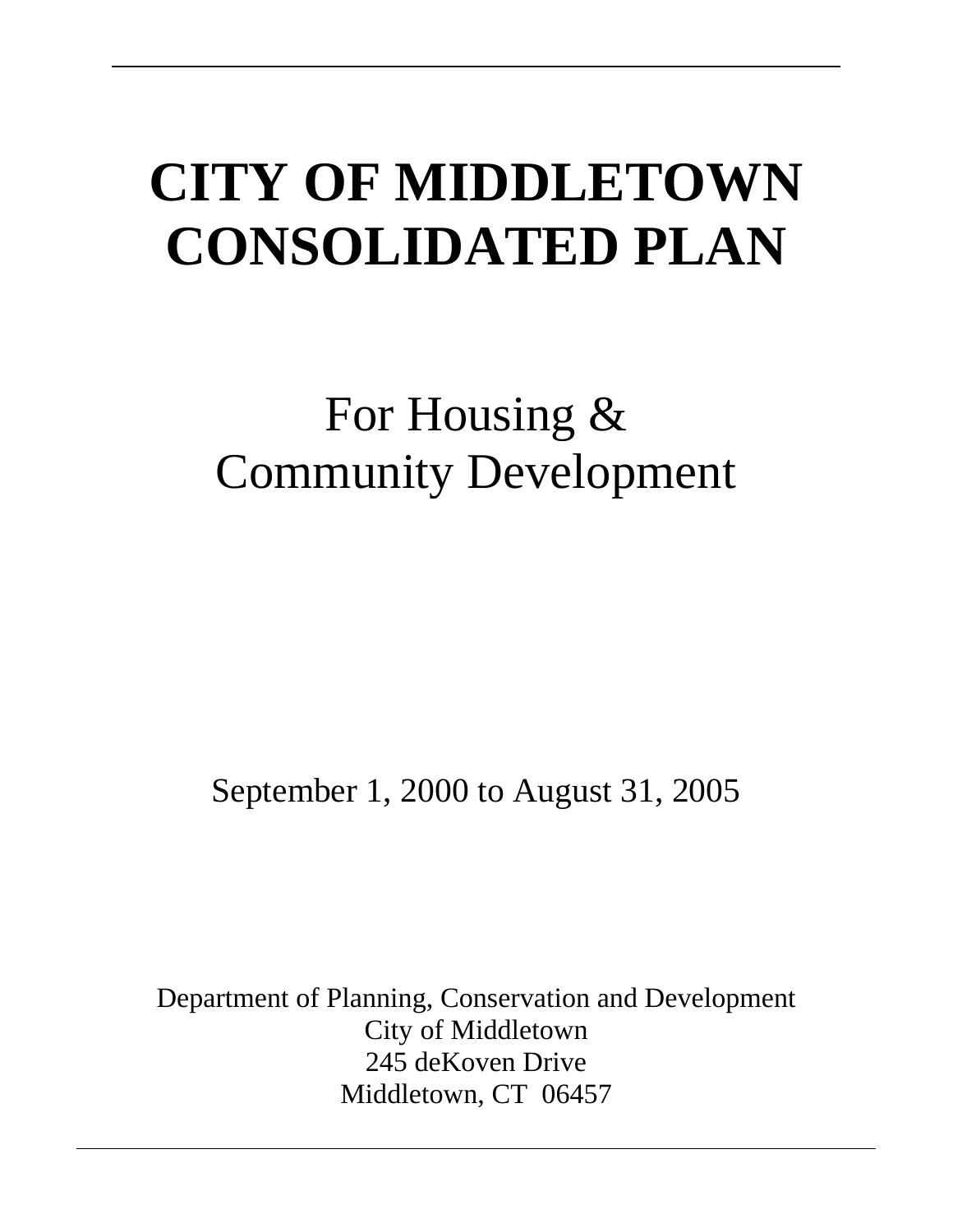# **EXECUTIVE SUMMARY**

The Consolidated Plan is the comprehensive guide for the next five years of community development. The Plan represents a collaborative approach to the identification of needs and the establishment of strategies for effective housing and community development. This year, the Plan has been prepared in conjunction with the State-required Comprehensive Plan of Conservation and Development in an effort to ensure that all City Commissions and Agencies are following the same overall plan and are pursuing the same goals, objectives and strategies. Over the past six months, numerous meetings have been held with housing and homeless service providers, business concerns, the housing authority and citizens representative committees. Whenever possible, the most current data from primary sources were used.

In the last five-year plan, economic development and employment training were the key processes through which the City of Middletown proposed to increase the wellbeing of its homeless, at-risk, lowand moderate-income residents. This process, coupled with the resurgence of the regional economy, has worked. Unemployment was at a low of 2.9% in the City of Middletown as of February 2000. The HUD-adjusted Area Median Family Income is \$59,600. The City is in very good condition as a financial whole. Unfortunately however, the gap between the majority of Middletown's residents and its poor has widened.

In the first meeting that was held in conjunction with the Consolidated Plan process, the comment was made by a non-profit service provider that a larger and larger percentage of those who are coming for aid are more difficult to help. Individuals and families have problems that are more complex and numerous, thus the services they require are more intensive and varied. When the group was asked to prioritize the needs of the City, another provider stated that one couldn't really do that, because "everything goes together."

Comprehensive programs and access to them are vital to fulfilling the statutory goals of the consolidated plan whether one is speaking of homeless or at-risk individuals and families or neighborhood rehabilitation and community development. The foci of these comprehensive programs are as follows:

The lack of meaningful employment is still considered the greatest barrier to financial security and independence and decent housing. Middletown will not abandon its primary commitment to creating new employment opportunities and training the unskilled. The City will continue to provide and promote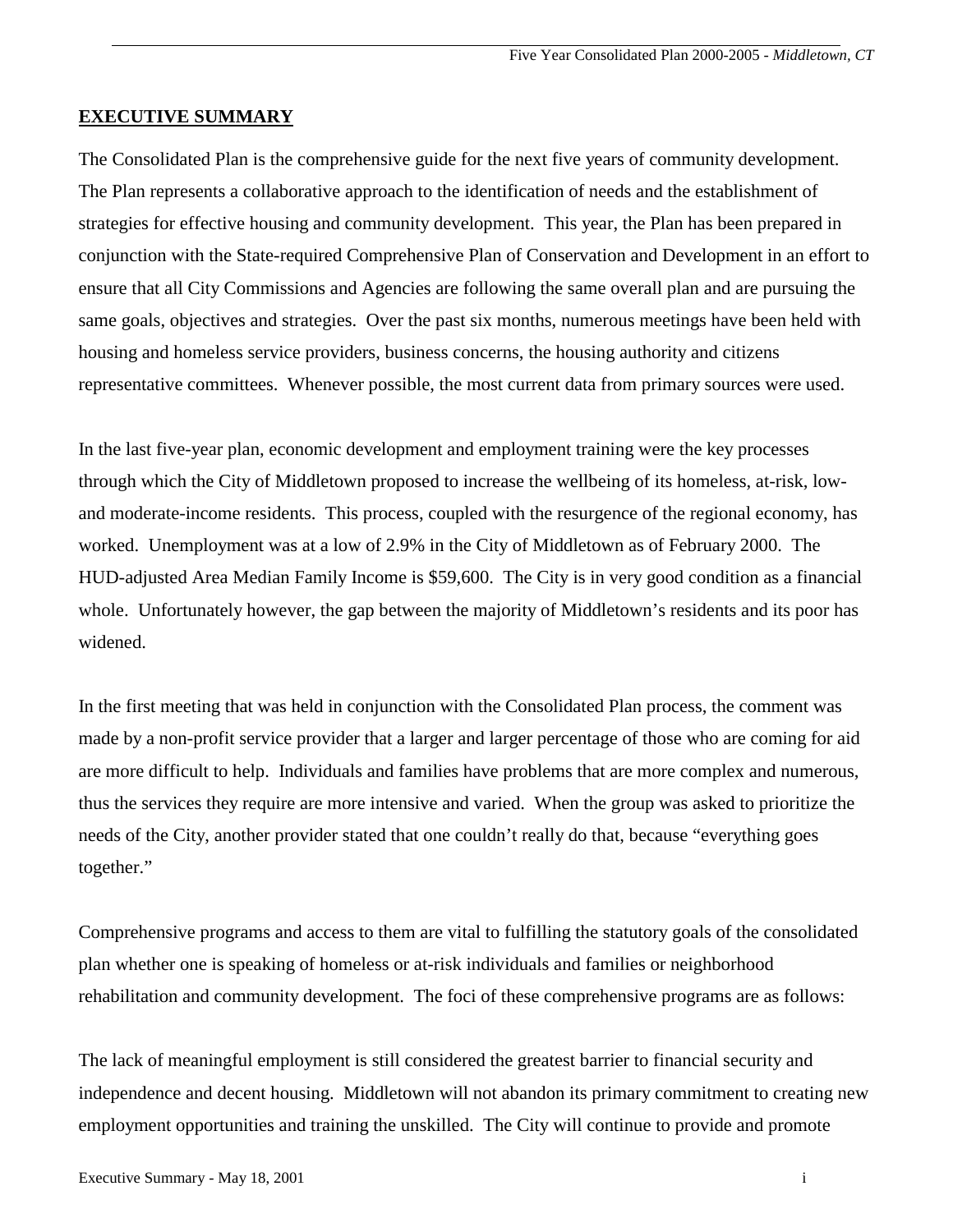community assets that will attract new businesses to the area, support entrepreneurship and provide fundamental and technical employment training.

Affordable housing is becoming a critical issue in Middletown. A side effect of Middletown's current economic vitality is that housing costs have increased exponentially. Even small homes and apartments are selling and renting for large sums. More and more residents are spending more than 50% of their income on housing costs. The Housing Authority has done a good job housing those of lesser income in public housing developments or using Section 8 vouchers. However, a significant number of property owners are opting out on their contracts in order to take advantage of the market rents so there are fewer options for assisted housing. An increasing number of new households attracted by the economic development in the area and declining housing stock are also contributing to the need for affordable housing. Currently planned neighborhood-based projects that include not only the rehabilitation of old, but the construction of new housing are key to providing decent affordable housing with the side benefit of revitalizing decaying neighborhoods and eliminating blight.

Ensuring that those who have recently acquired job skills and new employment will not be forced by circumstances to abandon their dreams of self-sufficiency is the final focus of the plan. Provide key supportive services such as extended public transportation service, childcare and case management for substance abusers and the mentally ill will enable those who are working toward financial independence to reach their goal.

Middletown, as the largest city in Middlesex County, has historically provided the majority of affordable housing and services for the county's less fortunate. The City will continue to lead and coordinate regional efforts to provide decent affordable housing and living environments as well as supportive services to the homeless, poor and unskilled.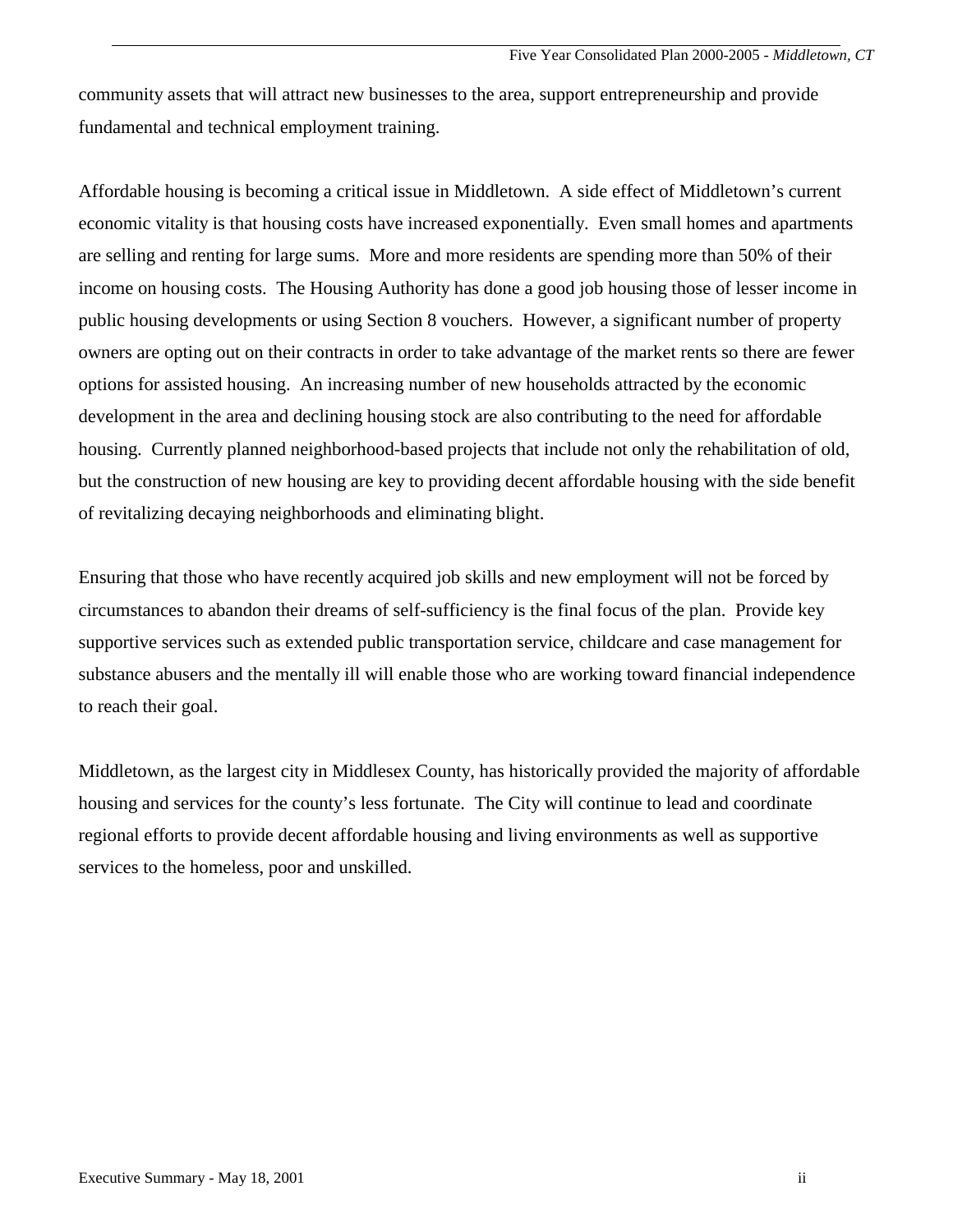# **I. COORDINATING AND MANAGING THE PROCESS**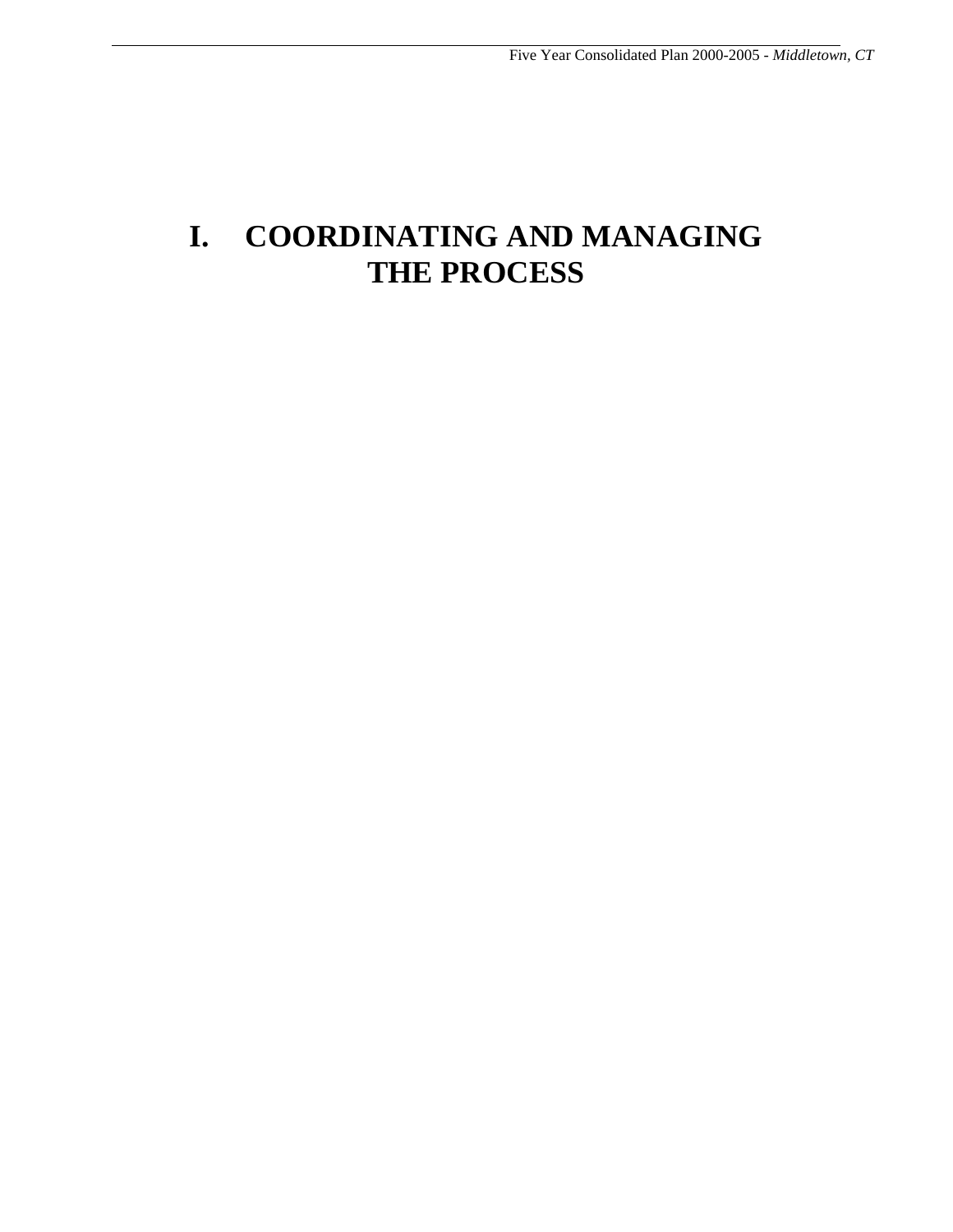The City of Middletown's Department of Planning, Conservation and Development has been the lead agency in the coordination and development of the HUD Consolidated Plan with the aid of an outside consultant team. The Department of Planning, Conservation and Development is responsible for the general administration of CDBG funds and directly administers several programs funded by CDBG. The City of Middletown Housing Authority is responsible for the administration of funds directly allocated through their agency. The non-profits and other City Departments who receive various sources of funding are also responsible for the programs they administer.

The municipal framework of service provision is guided by the following target committees, coalitions and teams for special needs groups:

Supportive Housing Coalition Committee Concerning People with Disabilities Homeless Outreach Team Senior Affairs Committee Middlesex Coalition for Children Senior Services Community Advisory Committee Connecticut Valley Hospital Advisory Committee Middlesex Crisis Intervention Team Middletown Housing Partnership Middlesex Community Reinvestment Act Committee

The research and data provided for the Plan was an effort of several City departments, local businesses, non-profits, the Housing Authority and service provider agencies that have a vested interest in the future of the City. The Citizen's Advisory Committee has been the public forum group for coordination of the development process working closely with the Department of Planning, Conservation and Development to review and provide recommendations. During the process many agencies were contacted to contribute information and join in organized meetings. The leadership of several of these agencies were contacted for additional in-depth interviews with the consultant team.

The information gathering process was eased considerably by the willingness of both service providers and government agencies in the City of Middletown to share information, not only with the consultants preparing the Consolidated Plan, but also with one another. This well-established network of communication and cooperation is an incredible asset to the community, ensuring that those in need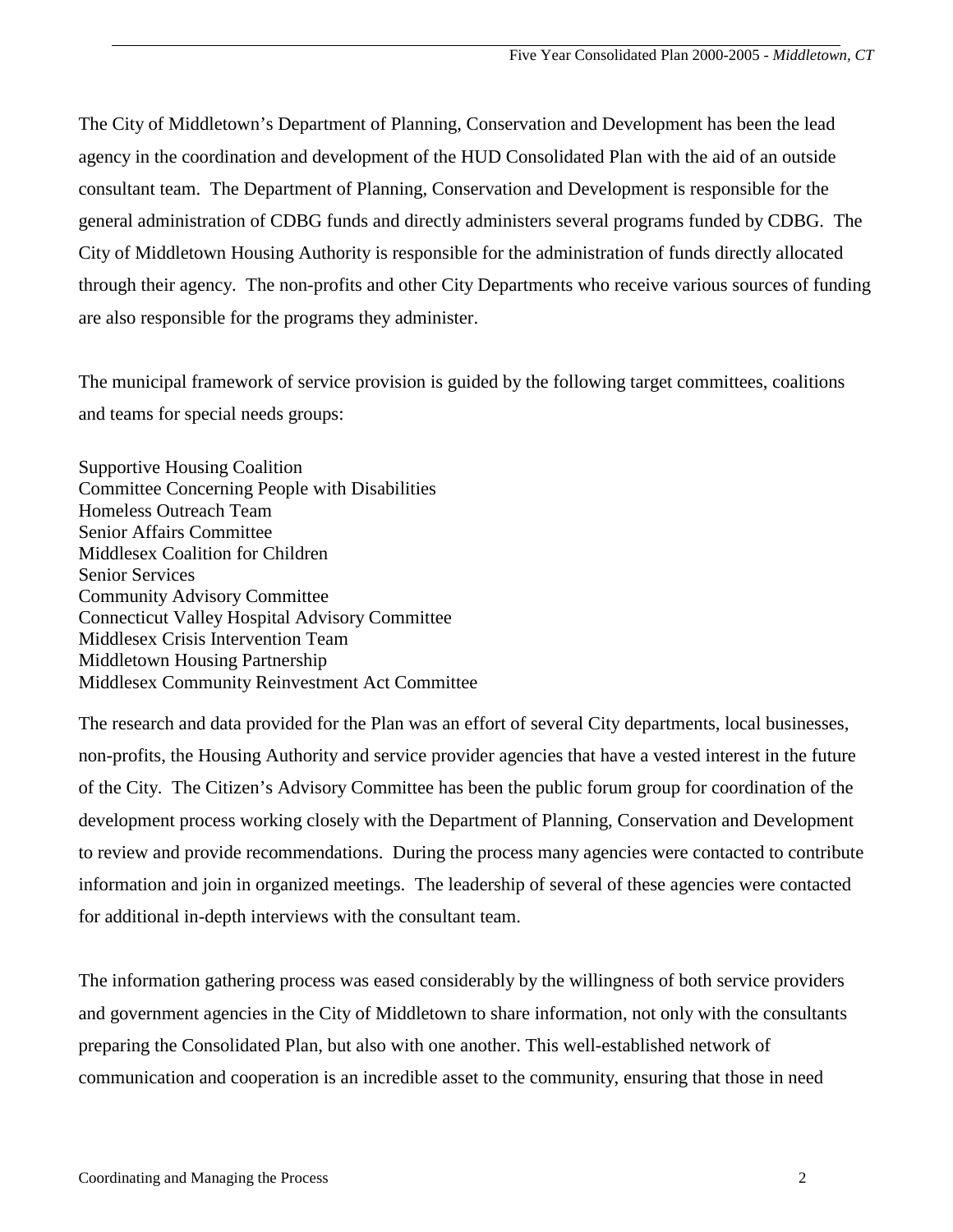receive services as efficiently as possible. An abundance of information from many sources was shared at the meetings creating volumes of data used in the preparation of the Consolidated Plan.

Following is a list of assessments and reports that were reviewed in the process of developing the Five-Year Consolidated Plan.

# *Assessments and Reports Reviewed for City of Middletown, 5-Year Consolidated Plan:*

*Overall Plans*  Citizen Participation Plan Fair Housing Plan 1995 1999 Homeless Count and Needs Assessment of Middlesex County - The Supportive Housing Coalition Community Needs Assessment: 1999 Update – Middlesex United Way Homeless Assistance 1999 Continuum of Care Narrative Downtown Visions 2000 and Beyond North End Action Team Yale Planning Workshop Report North End/CBD Urban Renewal Plan Draft Community Facility Plan – Planimetrics, 1999 Draft Current Comprehensive Plan of Conservation and Development – Buckhurst Fish Jacquemart Socioeconomic Study, Connecticut Valley Hospital, 1997 Connecticut Valley Hospital Advisory Council Report, through December 1999

*Program Plans and Comments*  The Connection, Inc. Comments Kuhn Employment Opportunities Comments I Have a Friend Youth Center Five-Year Plan American Red Cross Chapter Fact Sheet Middletown Housing Authority Five-Year Goals Main Street Middletown Nehemiah Housing Corporation Comments Northern Middlesex Habitat for Humanity The Eddy Shelter, Comments Shepherd Home Comments Public Housing Tenants Association Minutes The Eddy Shelter, Client Focus Group Comments Russell Library, Plan and Comments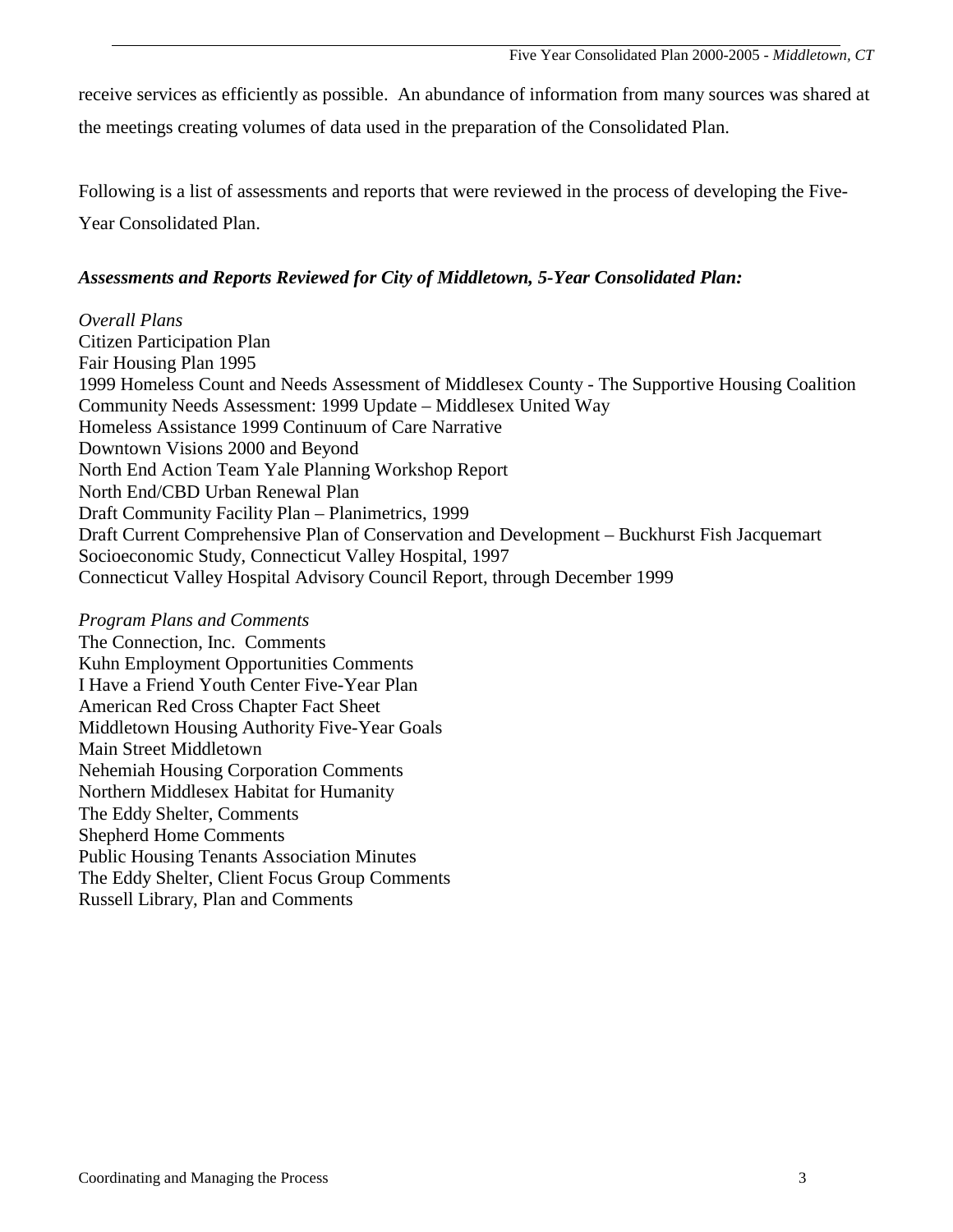# **II. CITIZEN AND GROUP PARTICIPATION**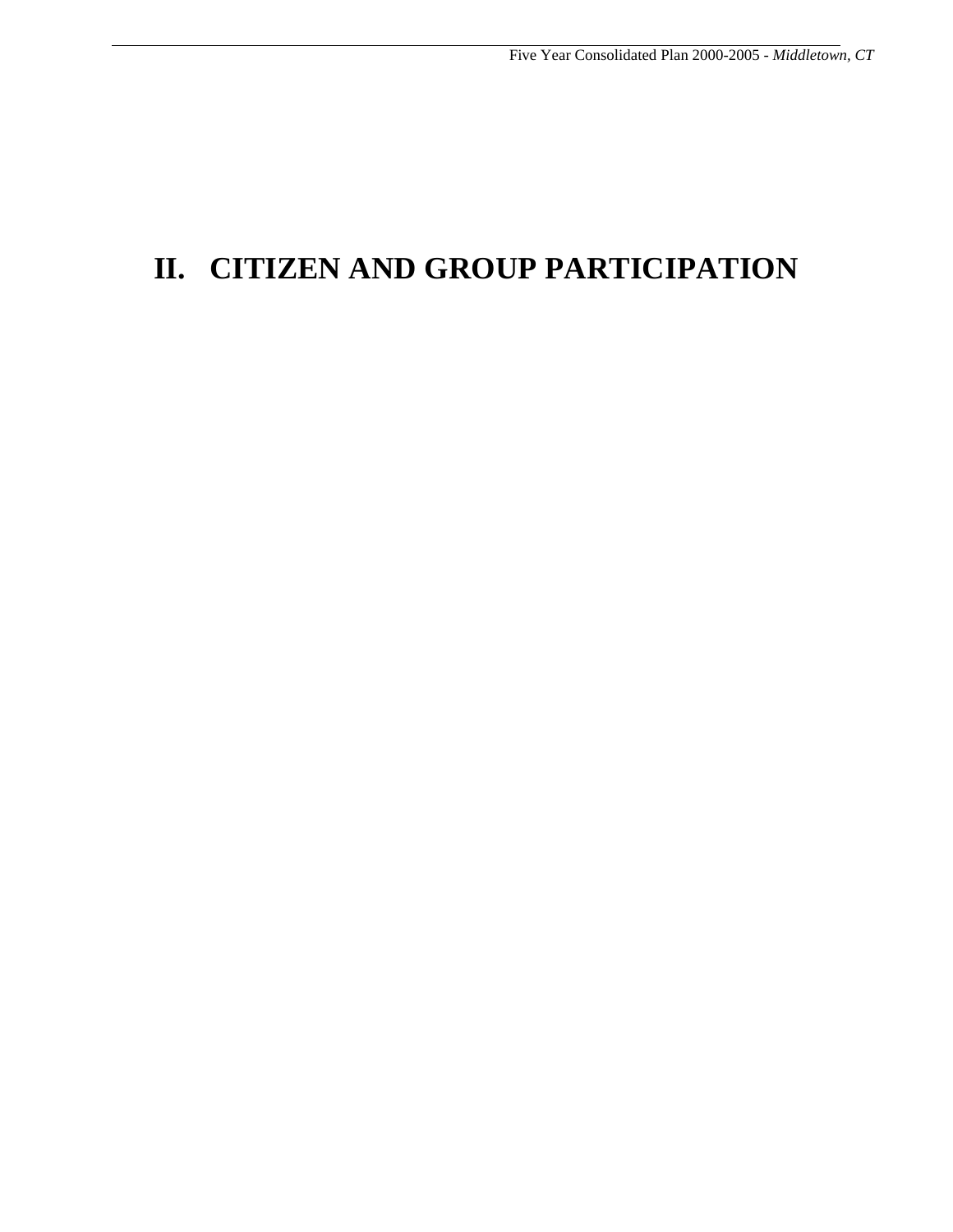The City of Middletown Citizen Participation Plan, originally approved in 1995, was revised and presented to the Common Council July 9, 1999 for review and adoption. The Citizen Participation Plan conforms to HUD requirements, Section 91.105 and is included under Attachment # 1.

The Proposed Consolidated Plan was published and available for review from April 24 to May 30, 2000. According to the Citizen Participation Plan, all legal notices must be run in the *Hartford Courant* and *Middletown Press.* A copy of the review notice is included as Attachment #2.

The Public Hearings in relation to the Consolidated Plan were held on:

# April 19, 2000 May 17, 2000

A copy of each public notice is included in Attachment #3.

The City of Middletown, through a series of meetings and workshops encouraged residents (especially those with extremely low to moderate-incomes), businesses, non-profit organizations, city departments, the Housing Authority and supporting agencies to provide input, analysis of needs, and strategies for the future of both the community and the organizations that provide services and benefits to the citizens of the City.

Citizens and organizations were encouraged to comment on the draft plan. A notice was published in the Middletown Press on April 28 and the Hartford Courant on April 27. An additional notice of the public comment period appeared in both papers on May 12. In addition to the draft plan being available for comment, several lead agencies/organizations such as the Citizens Advisory Committee, The Connection, Connecticut Legal Services, Middletown Housing Partnership, the Senior Center, the North End Action Team, Nehemiah Housing and Middletown Housing Authority were provided a copy of the draft for review and comment. The comments were reviewed and given careful consideration in the final revisions of the Consolidated Plan. They are included as Attachment #4.

The following additional meetings and forums were held to encourage and obtain participation:

1) Non-Profit Service Providers October 14, 1999: 1-3 PM 45 attendees, 39 different agencies

Providers' priorities for the next 5 years were discussed and consensus was reached. Assessments and reports prepared by the providers were solicited.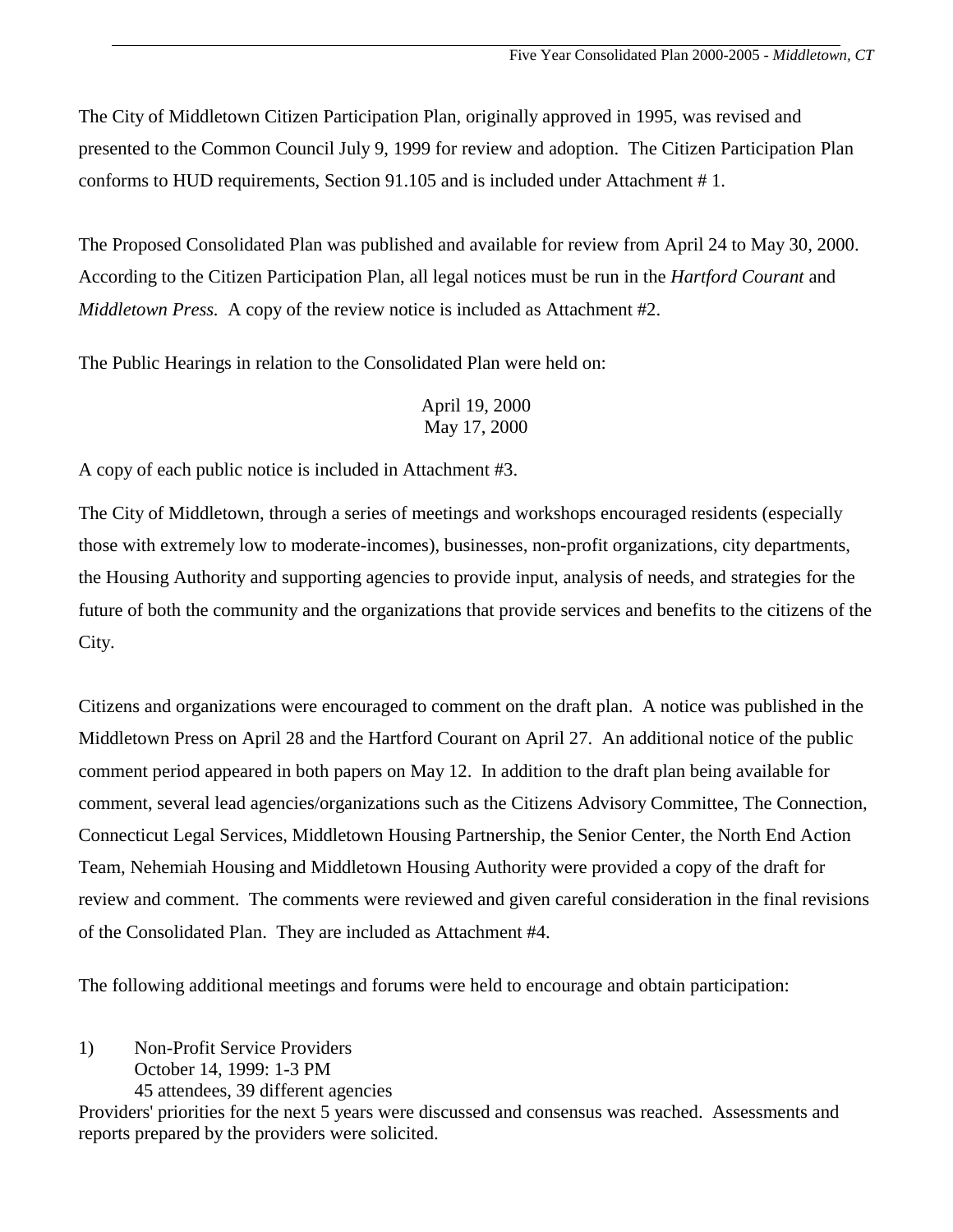2) Middlesex County United Way November 18, 1999: 1 - 2PM Kevin Wilhelm - Executive Director

Alternative sources of service funding in the Community were discussed—the majority of the Middlesex County United Way's programs are located in the City of Middletown. The United Way is providing allocation shift and designation trend reports for the past five years for comparison to CDBG funding to determine whether gaps in CDBG are being filled by alternative sources.

- 3) Middletown Housing Authority November 18, 1999: 3 - 4 PM William Vasiliou - Director Public Housing infrastructure, priorities, innovations, problems
- 4) The Connection, Inc. November 18, 1999: 3 -4 PM Carl Rodenhizer

Supportive Services provided in the community receiving funding from HUD.

5) Citizens' Advisory Committee/Open Public Forum November 18, 1999: 5 - 6:30PM Quorum of Committee with Barbara Santangelo and William Warner Report to and request for input from advisory group of citizen-representatives which allocates CDBG funds subject to Common Council approval.

6) Citizens' Advisory Committee

December 15, 1999: 5:00PM

Special meeting at which Committee members gave their representative input, drafting a statement as to the City's needs for the next five years.

7) Economic Development Meeting January 11, 2000: 2:00PM William Warner, Richard Kearny

Meeting at which the economic development strategies for Middletown were discussed. Future projects, timelines and impacts were explored.

- 8) Department Head Meeting February 8, 2000: 10:00AM Department Heads from the City of Middletown Public facilities needs and plans discussed.
- 9) River Valley Services February 8, 2000: 1:00PM Yvette Harris, Housing Coordinator

Follow-up interview detailing mental health services for homeless, extremely low to moderate-income residents who are disabled/substance abusers/dually diagnosed. Additional time-series information was solicited.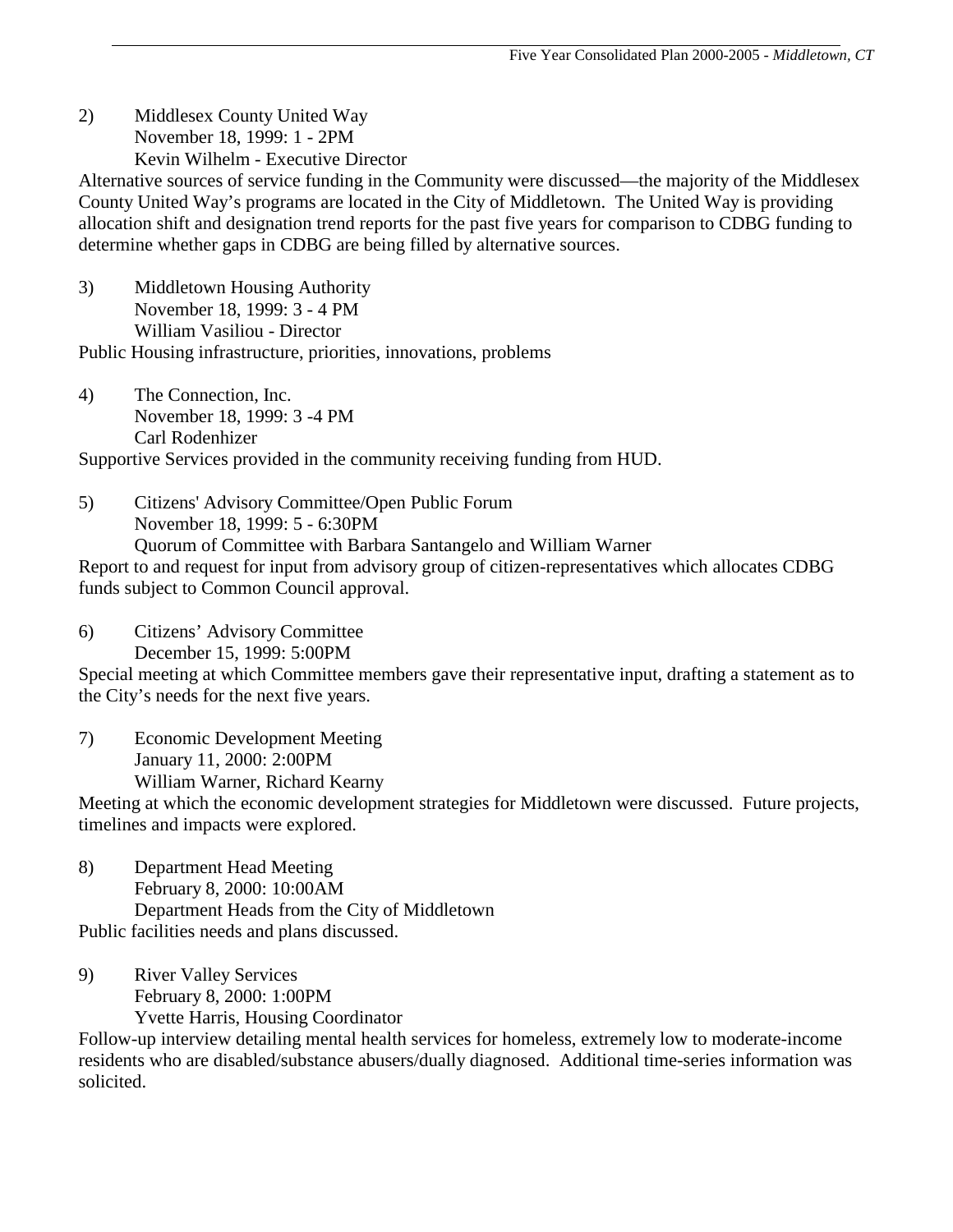10) American Red Cross Local Chapter February 8, 2000: 2:00PM Lucy McMillan, Family Shelter Director; Brenda Simmons, Exec Director

Follow-up interview detailing shelter services for homeless families as well as transportation and other services for extremely low to low-income residents. Additional time-series information was solicited.

11) The Eddy Shelter February 29, 2000: 11AM Shelter Staff

Follow-up interview detailing shelter services, needs and processes of evaluation. Quarterly focus group input was obtained and used for purposes of the plan.

12) Nehemiah Housing Corporation February 29, 2000: 1PM Michael Taylor, Executive Director

Follow-up interview detailing needs for current transitional housing projects as well as plans for redevelopment of the blighted Ferry/Green/Rapallo neighborhood.

13) St. Vincent dePaul Soup Kitchen February 29, 2000: 2:30PM Peter Harding, Executive Director Follow-up interview detailing needs for area supportive housing as well as Soup Kitchen needs.

Minutes from group meetings and public hearings are included as Attachment #5.

Additional consultation was received from:

Frank Greene, David O'Sullivan—Connecticut Department of Health Garrell Mullaney—Director, Connecticut Valley Hospital Debra Moore—Mayor's Office, CVH Advisory Committee Michael Santoro—Connecticut Housing Finance Authority Nancy Brault—Middletown Department of Health

In an effort to gain input from all members of the community for the purpose of this Plan, the consultants took part in the public processes that were components of the preparation of the City of Middletown's Comprehensive Plan of Conservation and Development being performed concurrently. The consultants have taken advantage of the household survey held in conjunction with this enterprise to obtain even more information about how residents foresee the development of their community. The survey was sent to 25% of all households in the City and special effort was taken to ensure that the survey was also distributed to an equal proportion of Public Housing residents. The summary results of the household survey are included in Attachment #6.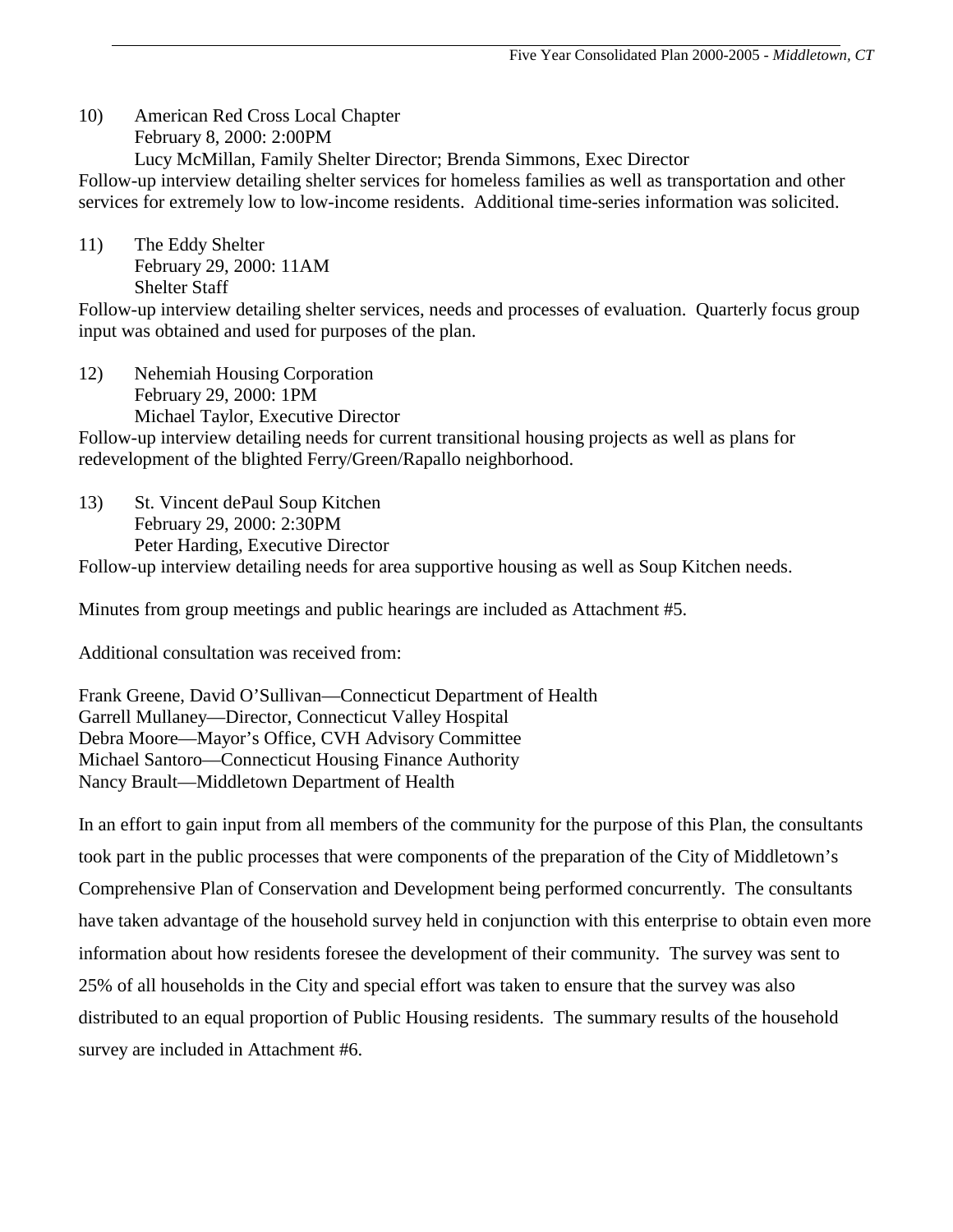As previously noted, Middletown has many target committees that meet regularly to focus on needs and provide forums for public input; most of these committees have a member from the lead agency. The consultant relied heavily upon reports of these committees, especially those from the monthly or quarterly Supportive Housing Coalition meetings and the Eddy Shelter's quarterly Client Focus Groups, because they provide a consistent portrait of needs over time for their target homeless and at-risk populations. The use of Board Members to conduct the focus groups at the Eddy Shelter helps to ensure that clients feel free to express their true opinions and do not perceive any pressure from staff presence.

Currently, the Department of Planning, Conservation and Development provides a great deal of technical assistance to the service providers of Middletown in developing programs and applying for CDBG funding. The Office aids in forming partnerships among agencies and locating multiple sources of funding to cover the costs of individual projects. This interaction was evidenced in the service-providers' meeting held in conjunction with the Consolidated Plan process.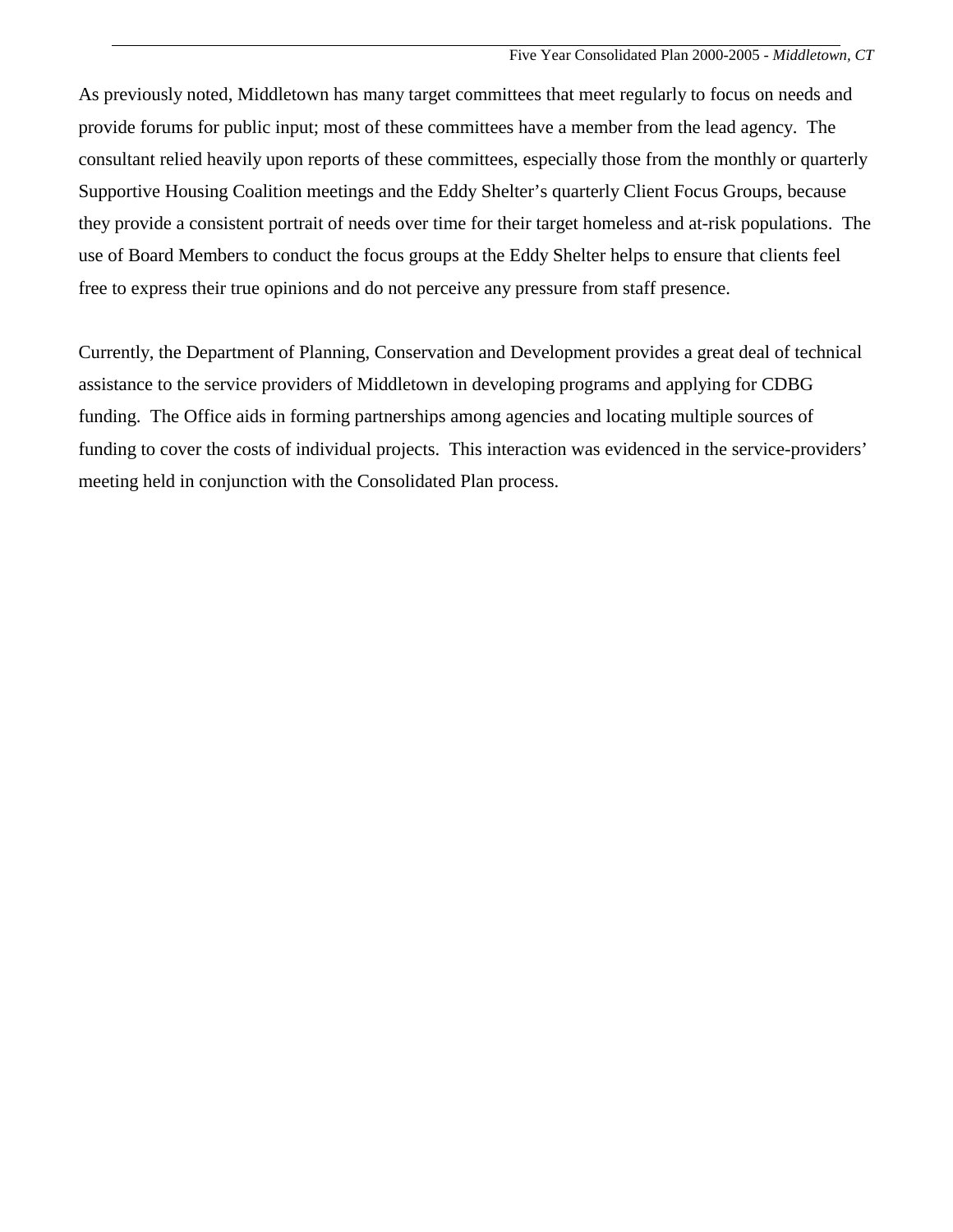# **III. HOUSING AND HOMELESS NEEDS**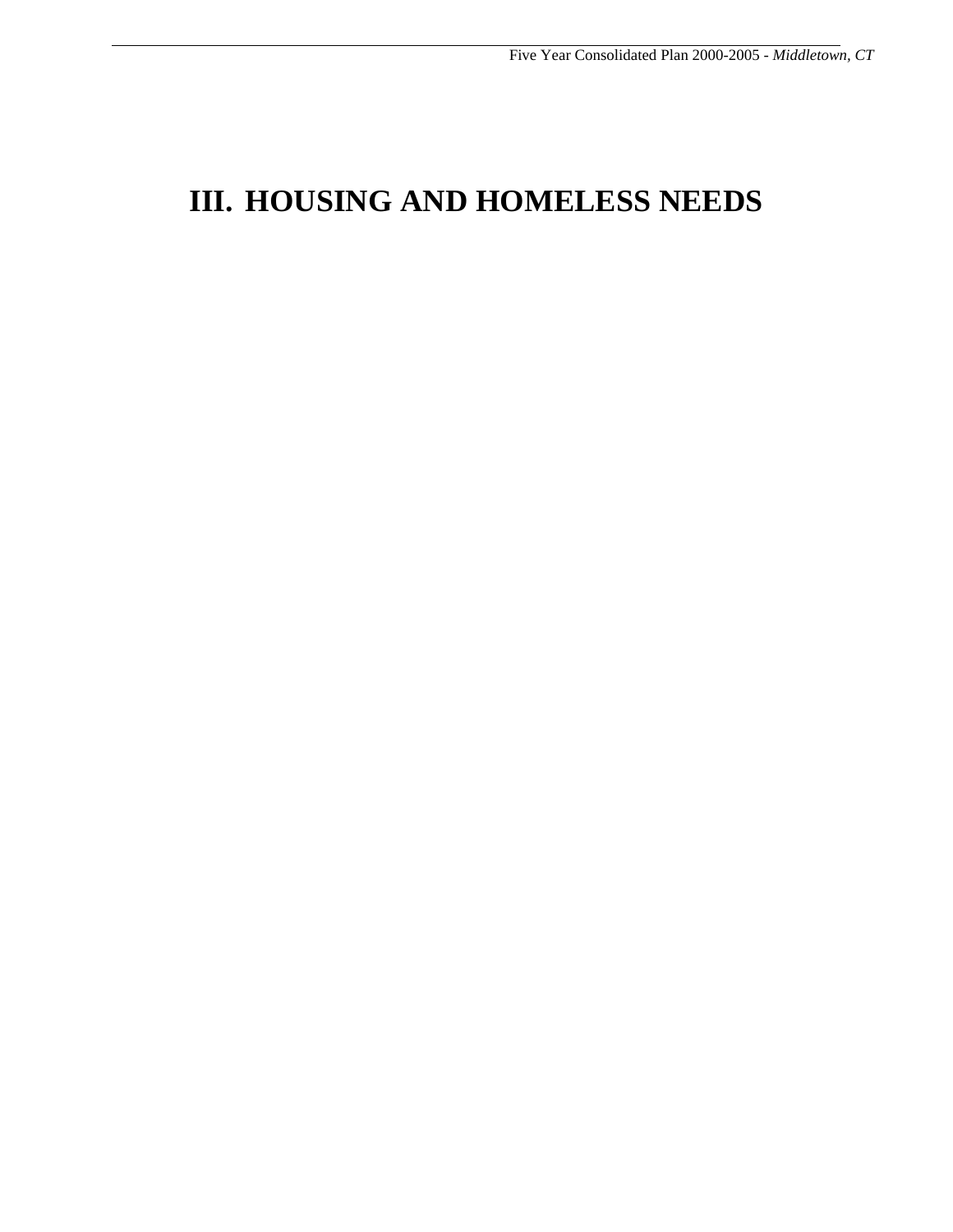# **Introduction**

Attaining the statutory goals of providing decent housing and a suitable living environment for all Middletown's residents, and especially for those who are homeless, at-risk, low-income or have other special needs, begins by assessing existing conditions of individuals and families, and housing stock, as well as current programs that promote greater stability for these residents. Quite often the third goal of expanding economic opportunities ties in with the first two.

The sources used for the housing assessment include the Comprehensive Housing Affordability Strategy (CHAS) estimates of demographic cohorts, the draft 2000 Comprehensive Plan, and in some cases 1990 Census data. The 1999 point-in-time count of the homeless<sup>1</sup>, the Homeless Outreach Team, the Supportive Housing Coalition's Homeless Needs Assessment, as well as time series records and anecdotal reports from service providers were the sources of information for the homeless assessment.

The Homeless Outreach Team is also closely tied to the Shelter Plus Care Coordinating Committee, with some cross membership, since both are identifying homeless people in the area. In addition, both entities participate in the larger Supportive Housing Coalition. These three groups are the main forums for continuing the discussion and planning: how the strategy is working, what is still needed, and how the community should accomplish its goals.

# **Overview of Middletown**

The City of Middletown, CT, the only city in Middlesex County, is the geographic area for the system of services for homeless persons involved in this Continuum of Care. The 42 square miles of Middletown include rural, suburban and urban areas (11% of Middlesex County) with a number of parks and open spaces. According to census data, the 1995 estimate, the population of Middletown was 42,990 with anticipation that by the year 2000 the population would be 43,460. The population of Middletown is 29% of the population of Middlesex County with a density of 1,051 per square mile compared to 392 for the county.

l

<sup>&</sup>lt;sup>1</sup> It should be noted that another point-in-time count of the homeless was performed in late March, 2000 The results of the 2000 survey were not available for inclusion in the Draft Consolidated Plan in time for the public review and comment period. After careful consideration and consultation with members of the Continuum of Care committee, it was determined that while the number of enumerated homeless was slightly greater (414 as opposed to 401), their characteristics were not significantly different as to effect the proposed priorities, objectives and strategies of the Consolidated Plan.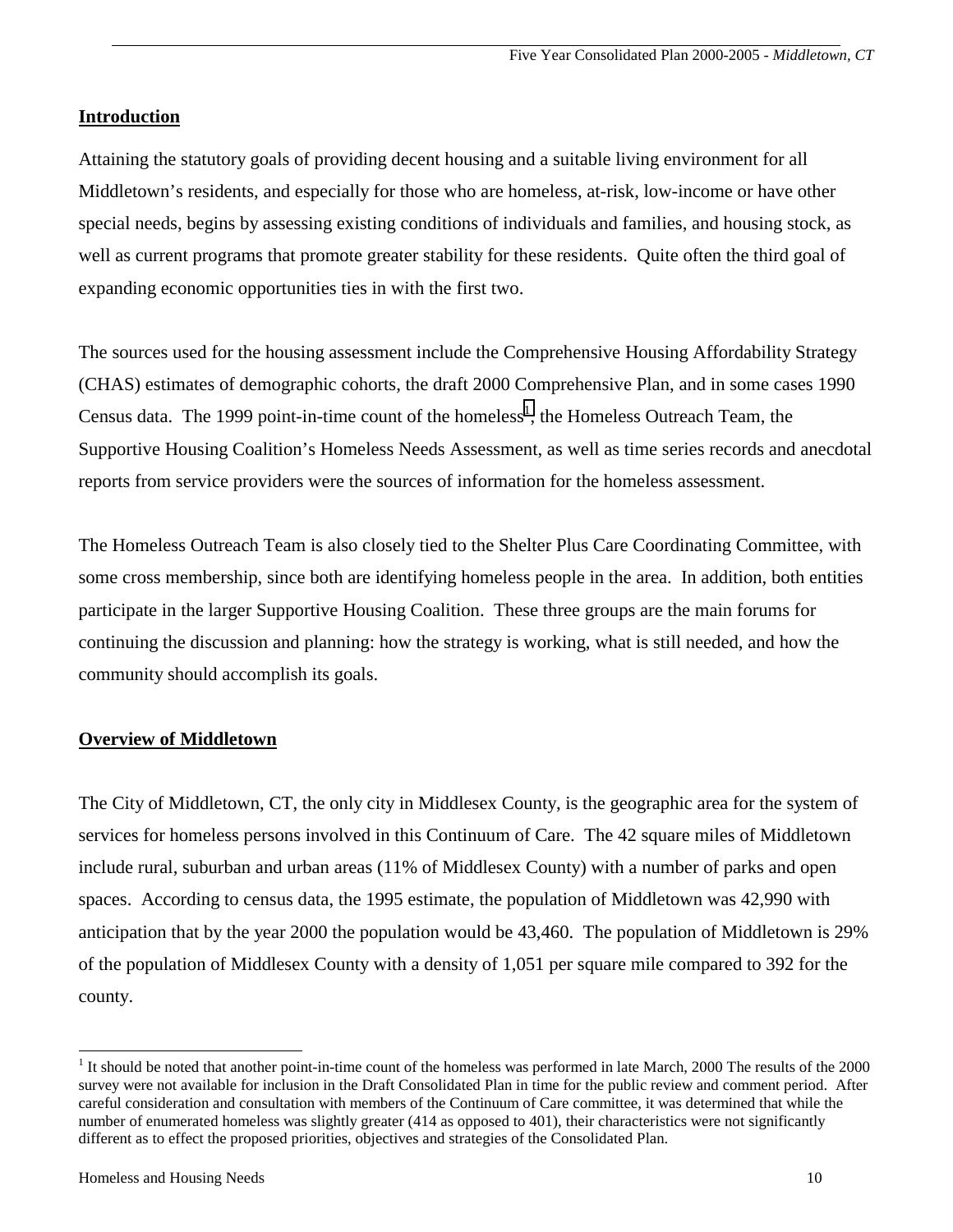Five Year Consolidated Plan 2000-2005 - *Middletown, CT*

| White         | 81% | <b>Black</b>                            | 12% |
|---------------|-----|-----------------------------------------|-----|
| Asian/Pacific | 2%  | Native American                         | .5% |
| Other         | .5% | Hispanic Origin (may<br>be of any race) | 4%  |

As of the 1998 CT Town Profiles, Middletown was demographically composed as follows:

# **Housing Needs**

# **Existing Housing Conditions**

In 1998, there were 17,419 households in Middletown and 18,830 housing units, a gain of nearly 600 households since 1990. Of these households, 2,580 are inadequately housed.

## Lack of Adequate Housing to Alleviate Overcrowding & Structural Conditions

According to the Census of 1990, only 250 households, or 1.5%, had homes or apartments providing less than one room per occupant, the standard at which overcrowding is perceived to exist. An unduplicated 27 households lacked complete plumbing facilities in their housing units. Thus, fewer than 1.7% of all households were ill housed from a lack of adequate housing and the majority of these (nearly 200) were renter households. Improvements in housing quality generally accompany increases in economic wellbeing and decreases in average household size. In Middletown, real gains in average household income and stability in household size suggest that some inadequacies in housing stock were eliminated during the 1990 decade. However, these advances likely occurred among owner occupied stock, which accounted for only 30% of the inadequate housing.

# Lack of Affordable Housing for Low Income Renters

Affordable rental housing is becoming more difficult to come by in Middletown not because the number of low-income households is increasing significantly, but because rents in the City have nearly doubled in the past 10 years. Between 1990 and 1998, the number of renter households in Middletown with annual incomes of less than \$20,000 in 1989 dollars (\$26,150 in 1997 dollars) probably increased by fewer than 150 households and some of these were clearly elderly households on fixed incomes. Indeed, the HUDrecognized *low-income* threshold for a one-person household in Middlesex County in 1998 was \$31,700. This rise suggests that considerably more renter households in Middletown were caught in the affordable housing gap. Assuming renters represented the same proportion of such low-income households in 1998,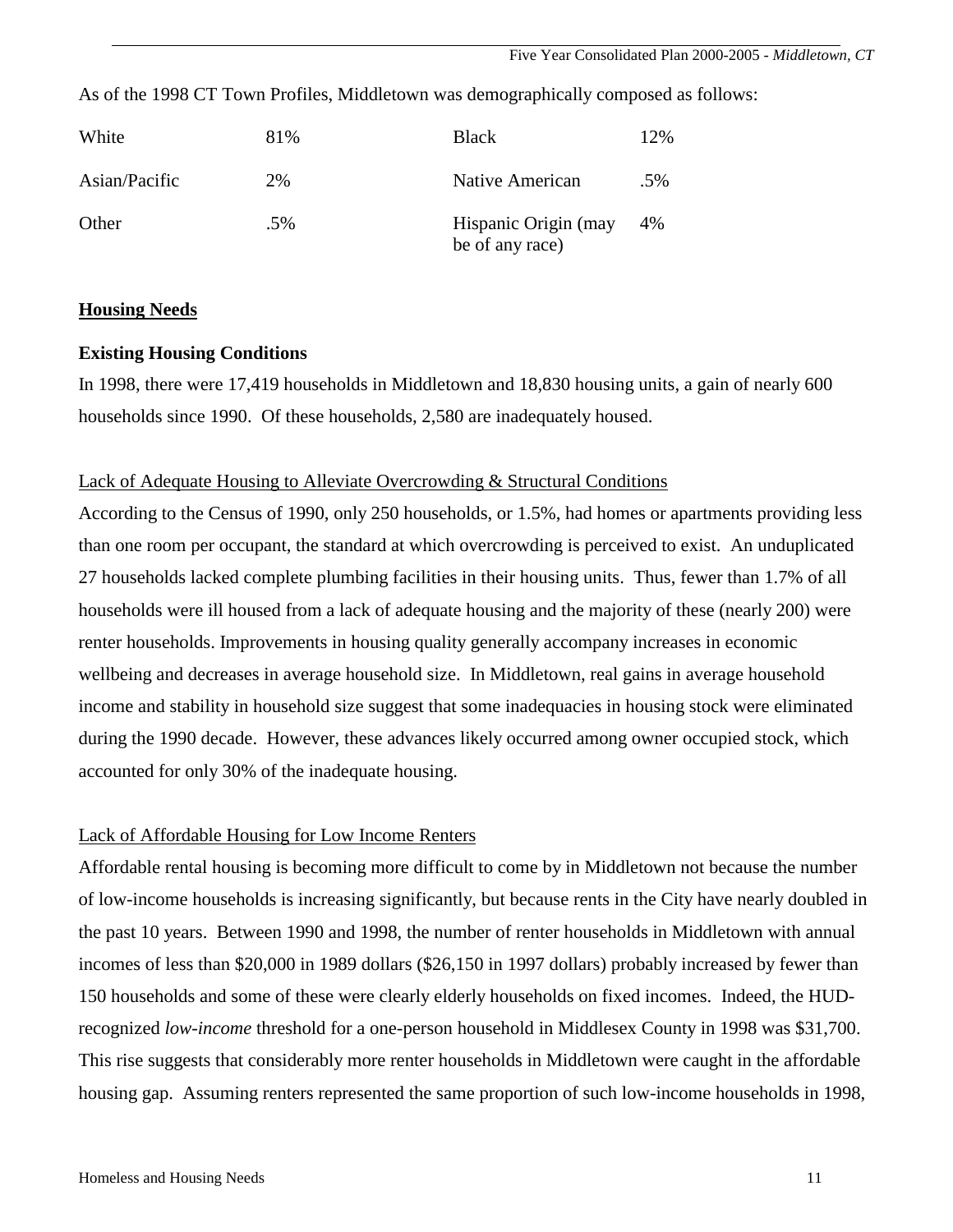as they comprised in 1990, then approximately 2,111 families or individuals found the rental market unaffordable at 30% or less of their annual incomes allocated to housing.

#### Lack of Available Housing for Special Needs Population

The growth in elderly households accounted for roughly half of the household increase in Middletown between 1990 and 1998, comprising 284 households headed by persons 65 years of age and over. At the same time, the unduplicated number of homeless persons climbed to 401, consisting of 232 individuals and 48 families, according to social service agency estimates. These trends suggest that the City's special needs population numbered roughly 625 households in 1998, a gain of some two hundred over 1990, assuming the proportions of elderly disabled persons living alone remain unchanged during the decade.

In the previous 5-Year Consolidated Plan, it was noted that "as the elderly population continues to grow, there will be a need for increased attention to the special housing circumstances and needs of the elderly." Currently, there is an abundance of housing for the elderly. The Middletown Housing Authority has converted the Sbona Towers development into elderly-only public housing units and also administers the 40 unit Marino Manor and is not experiencing too great a demand for their services. Together with eleven other publicly assisted housing developments built or rehabilitated for the elderly in Middletown, as well as HUD Section 8 *vouchers*, a total of 1,409 units are available for non-institutionalized persons 65 years of age and over. Of these, 488 units are provided in congregate care facilities for assisted living. For elderly persons not living in households, 548 beds are available in the City's five nursing home institutions. Even the estimated increase in the frail elderly population is not expected to strain the elderly housing market. In the future, the true demand will be for units that can be accessed by the disabled.

#### Mentally Ill

Up to this point, Middletown has not had a severe problem housing the mentally ill. The City is home to a number of specialized residential services for this population including halfway houses, group homes and shelters, for which the demand outweighs the supply.

The Connecticut Valley Hospital (CVH) also provides a large number of inpatient services. It should be noted that Governor Rowland recently proposed to cut inpatient care for the mentally ill statewide including all detoxification program and most geriatric beds at CVH—by 220 beds, an event that would stress the existing network of mental health support housing services. The last session of the Legislature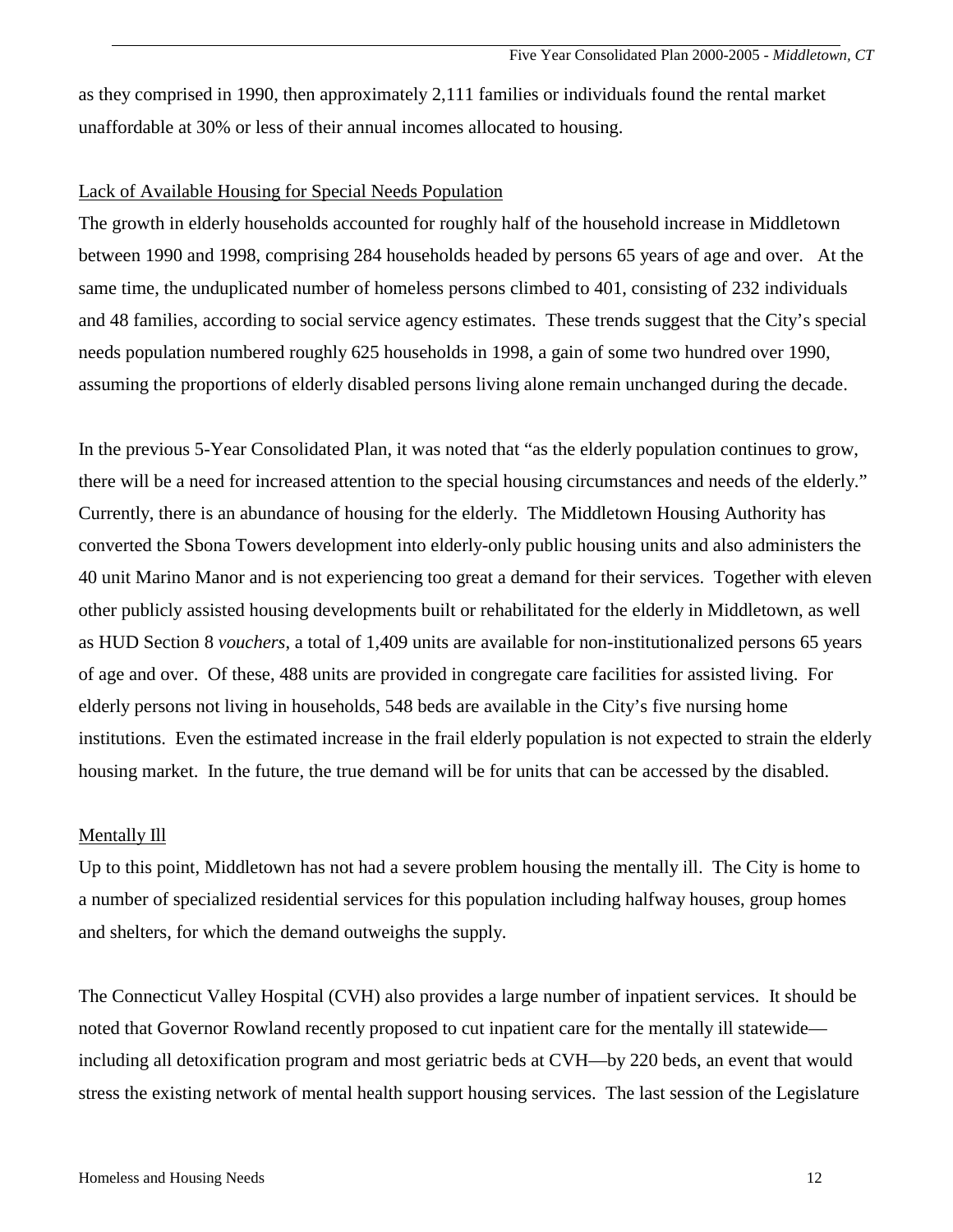did not enact his proposal, however, should it come up again, the housing needs of the mentally ill will need to be re-addressed.

As with every low-income group, finding safe and affordable housing for those who can live independently with case management supports is becoming more and more difficult.

# HIV/AIDS families

The exact number of households whose heads have HIV/AIDS is unknown, however additional housing needs for these individuals and families are supplemented by Ryan White housing grants.

# Disproportionate Need

The CHAS indicates there is a disproportionate need for affordable housing among all minority small family renter-households and Hispanic large family renter-households. A disproportionate need has also been identified for black, small and elderly Hispanic owner-occupied households.

The conclusion can be drawn that many of the minority small family households experiencing some of the greatest difficulty in finding affordable housing are single-parent family households. Based upon 1990 census data, only 28.6% of single parent family households in Middletown are black, but these total 23.9% of all Middletown's black households. Only 5.9% of single parent family households in the City are categorized as Asian/Other, but these make up 22.1% of local Asian/Other households. This compares to 65.5% of all of Middletown's single parent family households being white, but these households represent only 5.4% of total white households. It is the small family households that require the most comprehensive of services.

# **Future Needs**

According to the CHAS estimates for 2002 (the only demographic breakdown of forecasted housing needs available) the proportions of need will remain similar to the existing conditions.

The issue of affordability is most severe in the rental housing area. The greatest need is for the **extremely low-income** residents who are spending more than 50% of their income on housing. Based on CHAS; the City's renters who will continue to experience the most difficulty are:

- $\Diamond$  Elderly households 28%
- $\Diamond$  Small Families 36%
- ◊ Large Families 38%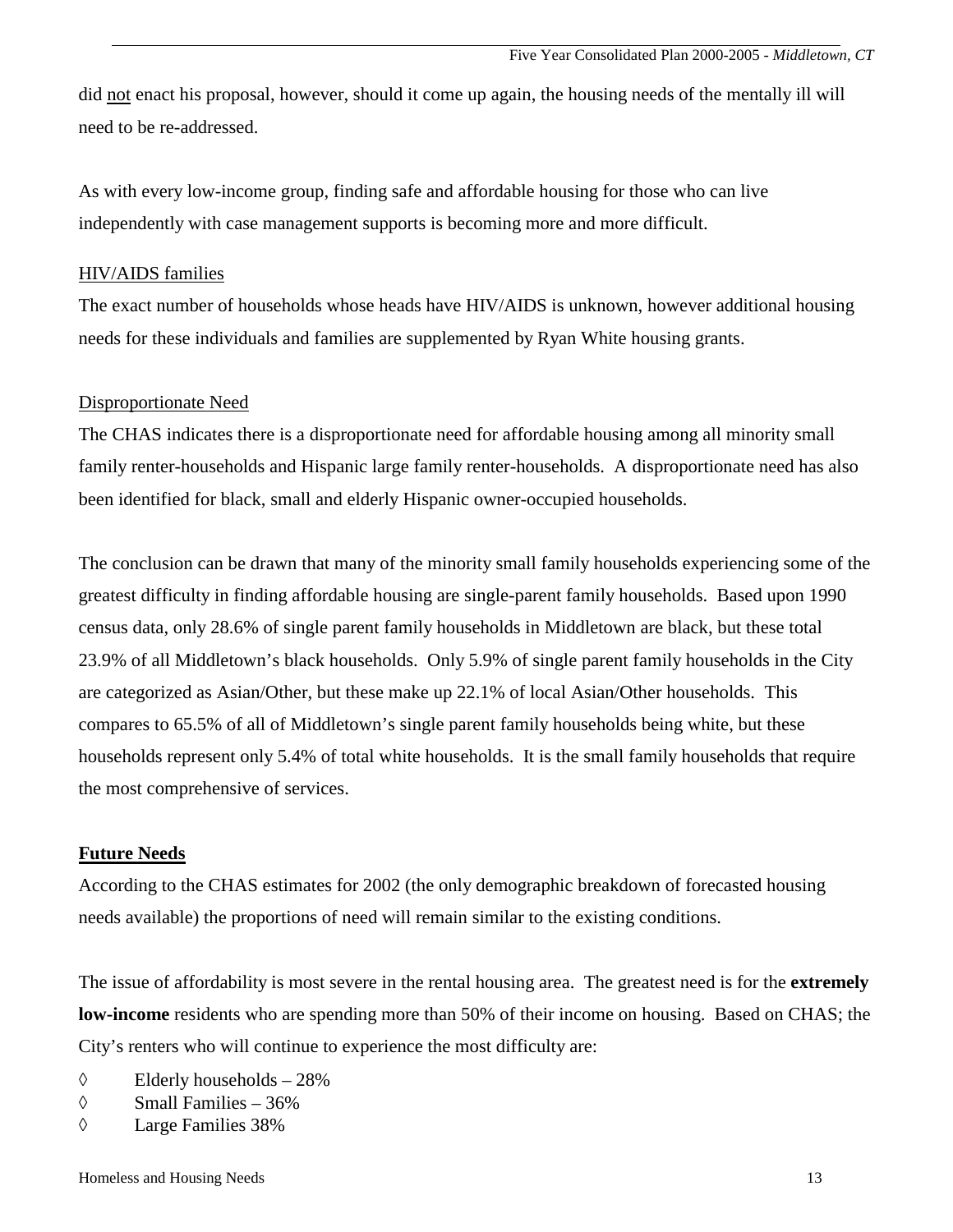While there are several programs that provide rental assistance or a form of subsidy, significant numbers of extremely low-income renters continue to pay in excess of 50% of their income on housing. The current changes in Federal legislation for those residents who receive a subsidy will intensify the affordability issue and place the extremely low-income renter at risk of homelessness. With less disposable income, the need for supportive services will rise, offsetting any Federal taxpayer savings and adding to loss of self-esteem and independence. As cities receive fewer Federal dollars to support housing and service programs, such as the proposed cuts to CDBG and Public Housing, the condition of the housing stock will deteriorate and services will diminish, if not become extinct. The proposed addition of \$5 billion in additional Section 8 vouchers will be a great relief if passed, but finding housing providers willing to accept the vouchers given the rental market will continue to be a challenge, despite the Middletown Housing Authority's new promotional program.

The numbers of **low-income** renters who will pay in excess of 50% of their income on rent according to the CHAS are:

- ◊ Elderly Households 24%
- $\Diamond$  Small Families 8%
- $\Diamond$  Large Families 16%

These percentages are lower than those in the **extremely low-income** category. However, with reduction in rental subsidies, this rental group's income may become re-categorized into the **extremely low-income** group.

The deficiency of affordable owner-occupied housing is comparatively small, although the greatest ownership need will remain among those with **extremely low-income** who are experiencing the most difficulty with housing expenses. The CHAS statistics show the following households expending more than 50% of their income on housing costs:

- ◊ Elderly Households 35%
- $\Diamond$  All Other Owners 64%

**Low-income** owners, are experiencing less difficulty, but are still at the whim of the market.

- $\Diamond$  Elderly Households 3%
- ◊ All Other Owners 43%

When the CHAS numbers were released in FY94, unemployment in Middletown was at 6.4%. It stands to reason that many of the **extremely low** and **low-income** households were those for whom one or more members had lost a job due to the effects of the recession. Owing to the economic development efforts of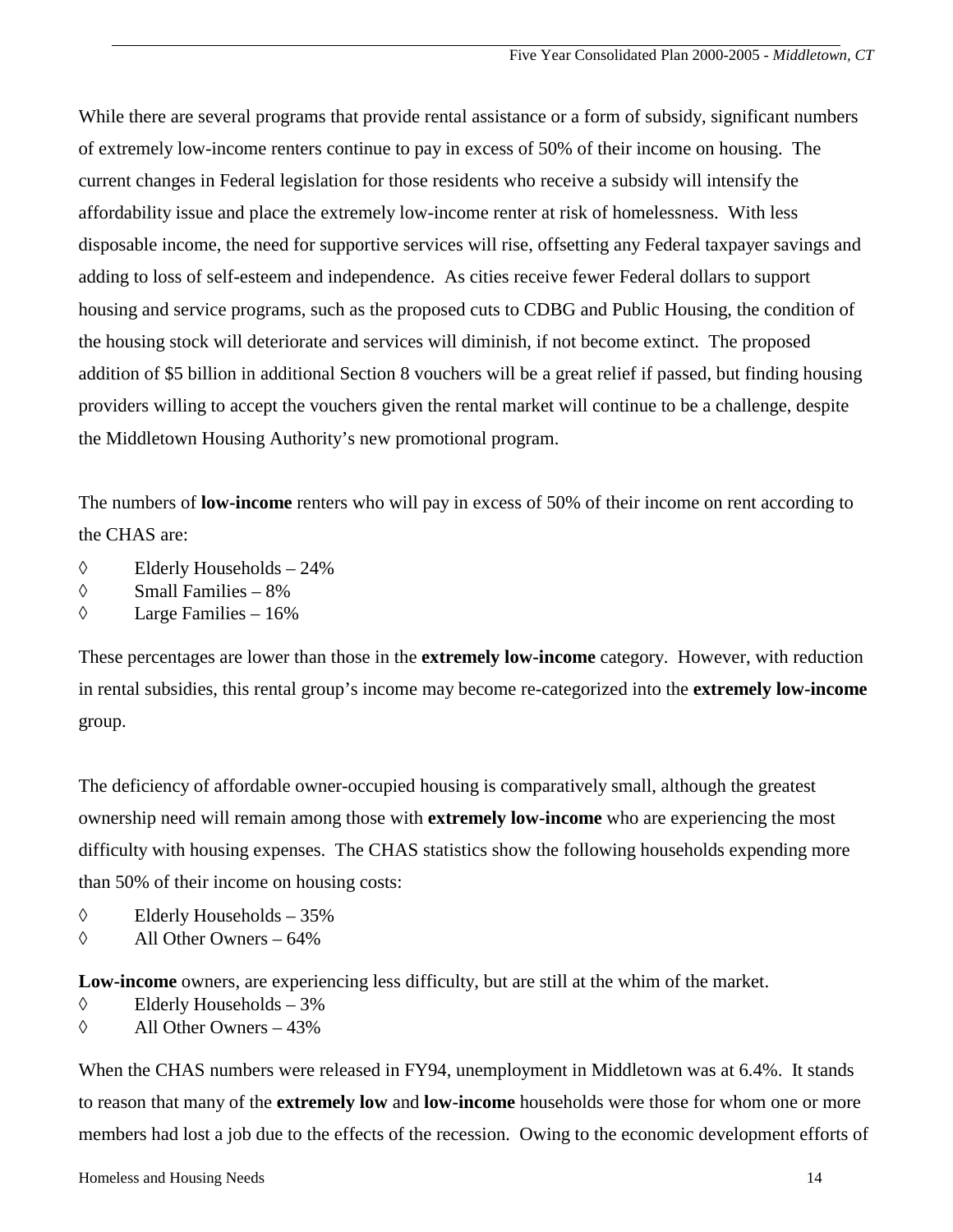the City and the strength of the market, as of February 2000 the unemployment rate in Middletown had decreased to 2.9%. Also, the buyers market had stabilized and interest rates were extremely low. While current conditions may improve the situation for some households, elderly homeowners are still at the mercy of rising costs and fixed incomes. Rising housing costs are also creating difficulty for the unskilled labor force—those who earn minimum wages or slightly more.

Interviews with local comprehensive service providers such as the Red Cross have shown that ancillary services (such as the food bank and fuel subsidy programs) concerned with the difficulty in maintaining a decent standard of living are in higher demand than they have been in several years. Also, the feared onset of inflation and increased interest rates may soon overtake the improvements of economic development for working homeowners.

A decline in affordable housing stock is exacerbating the problem. The emphasis in housing production has favored greater home ownership, for households with annual incomes of \$40,000 or more. While these trends accommodated the needs of a growing moderate to middle income class and moved people from rental to homeownership, they had negligible effects on the City's housing deficiencies for extremely low- and low-income households who rent instead of own homes. Based upon demographic changes, programmatic estimates of social service agencies and financially assisted housing initiatives, the following table provides an estimate of existing housing needs.

| <b>Housing Deficiencies by</b><br>Type (in occupied units or | <b>Estimated Deficiency</b> |       | Change in Housing Deficit, 1990-<br>1998 |               |
|--------------------------------------------------------------|-----------------------------|-------|------------------------------------------|---------------|
| households)                                                  | 1990                        | 1998  | #                                        | $\frac{6}{6}$ |
| Lack of Adequate Housing                                     | 277                         | 252   | $-25$                                    | $-9.0\%$      |
| Owner                                                        | 83                          | 60    | $-23$                                    | $-27.7%$      |
| Renter                                                       | 194                         | 192   | $-2$                                     | $-1.0\%$      |
| Lack of Affordable Housing                                   | 1,711                       | 2,111 | $+400$                                   | $+23.4%$      |
| Renter                                                       | 1.711                       | 2,111 | $+400$                                   | $+23.4%$      |
| Lack of Available Housing                                    | 425                         | 625   | $+200$                                   | $+47.1%$      |
| Homeless                                                     | 110                         | 280   | $+170$                                   | $+154.6%$     |
| <b>Elderly Disabled Alone</b>                                | 315                         | 345   | $+30$                                    | $+9.5%$       |
| <b>Cumulative Housing Need</b>                               | 2,413                       | 2,988 | $+575$                                   | $+23.8%$      |
| <b>Unduplicated Housing Need</b>                             | 2.020                       | 2,580 | $+560$                                   | $+27.7%$      |

*The Change in Housing Deficiencies in Middletown, 1990-1998* 

**Note:** Unduplicated need assumes that owner inadequacies are not included and elderly disabled are housed in assisted living elderly housing.

**Source:** Urbanomics based on *1990 Census of Population and Housing* , Chapter 2.0 of Middletown Plan of Conservation and Development, and Middletown Consolidated Plan.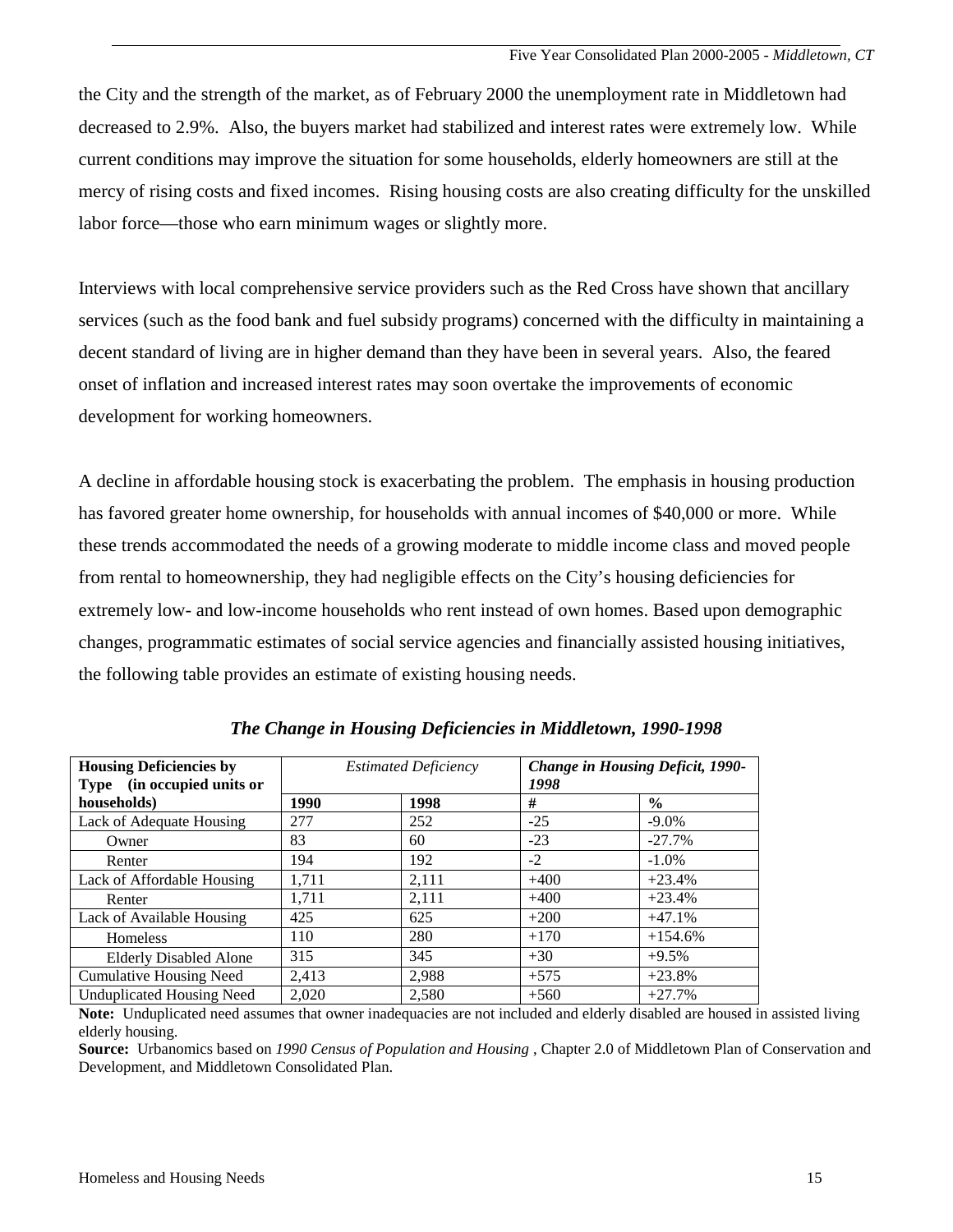Middletown's affordable housing stock is located in two areas: either in aging or deteriorating housing stock near the central city, or in condominiums on the outer edges of town. No new housing has been developed for low-income residents in the past twenty years and the local Housing Authority has demolished its largest housing development of 170 apartments. These families have been allocated Section 8 certificates and entered the community housing stock. It is expected that Carabetta Management will opt out on 159 Section 8 apartments within the next year. The Middletown Housing Authority has plans to apply for additional vouchers to meet this need putting additional strain on existing affordable housing stock.

Private non-profits have developed a housing plan with the neighborhood group (NEAT) to provide mixed income housing units including low income in this highly concentrated low-income area. This plan will deconcentrate poverty in the area, improve the living environment and provide more suitable low-income housing, but may put further strain on the availability of affordable rents.

# Households Qualified for Rental Assistance

While no estimates of current family income are available, several other factors may be analyzed to determine the percentage of households that meet the Federal preference for admission to rental assistance programs.

According to the National Low Income Housing Coalition's report, "*Out of Reach: The Gap Between Housing Costs and Income of Poor People in the United States"* 30% of Middletown renters are unable to afford even the Fair Market Rent (FMR) for a one-bedroom apartment and 58% cannot afford the FMR for a two-bedroom.

The most recent (1999) records of the Connecticut Housing Finance Authority list 3,579 households in Middletown (20.6%) that receive government housing assistance. The majority, 3,023, are rental units, of which 2,063 are family units, 1,237 are elderly units (both single and family) and 160 are handicappedaccessible (both family and elderly) units. This means a total of 1,786 rental units are subsidized for the non-elderly low-income families of Middletown.

An additional five hundred fifty-six (556) homeowners have received subsidized mortgages and/or homeownership loans.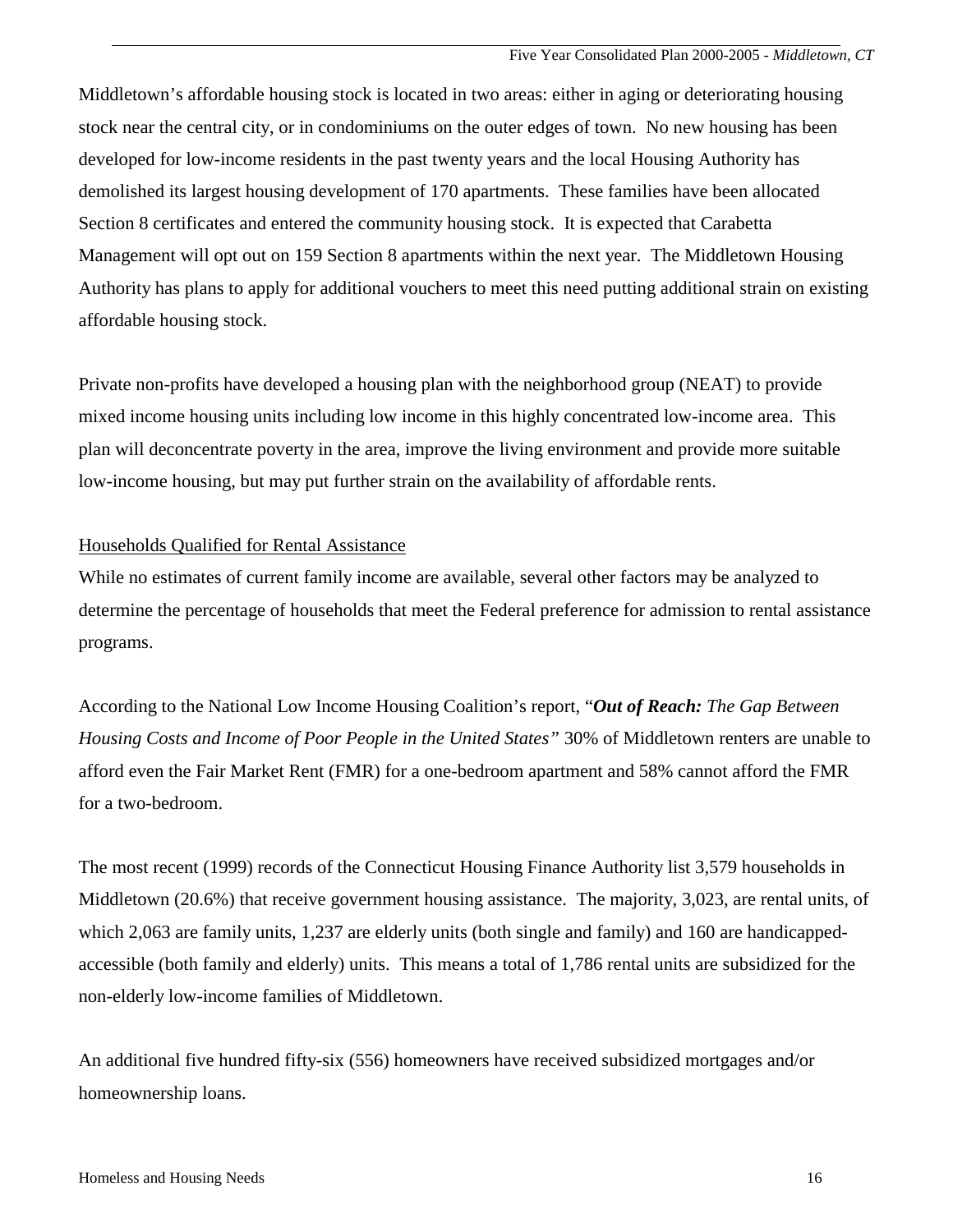#### Section 8 Waiting List

The Section 8 list was last opened in October, 1999. Formerly, requests were processed on a first-come, first-serve basis—people would stand in line outside the PHA offices before the lists were open. This process excluded those with jobs, the elderly, the disabled and others who were unable to wait outside for hours, sometimes in inclement weather. In order to be fair to everyone, the PHA now accepts requests only by phone, opening three lines for two hours. In the two hours the phone lines were open in October, the City of Middletown Housing Authority processed 200 requests. Based upon calls received the following week from those complaining that they were unable to get through—another 200 requests would have been made. It is not expected that the Section 8 waiting list will reopen in the next year. Of these requests, 75 families were accepted to the waiting list. Of these families, 64 (86%) are characterized as being extremely low-income; 10 (13%) are of very low-income and 1 family is lowincome. The majority of these families (60) have dependent children; 7 are elderly and 8 of the families have one or more members who are disabled. Of all 75 families, 23 are white non-Hispanic (31%); 32 are black non-Hispanic (43%); 18 are Hispanic (24%) and 2 are characterized as other (2%).

## Public Housing Waiting List

The Public Housing waiting list is open and has an annual turnover of 36 families. Currently there are 144 families on the Public Housing waiting list. Of these, 126 (88%) are characterized as being extremely low-income, 17 (12%) are of very low-income, and 1 family is low-income. Slightly more than half (74) of all families have dependent children; 27 are elderly and 43 families have one or more members who are disabled. Of all 144 families, 53 are white non-Hispanic (37%); 58 are black non-Hispanic (40%); 31 are Hispanic (22%) and 2 are characterized as other (1%). The PHA verifies eligibility for a housing unit upon application and reverifies when the family is fifth from the top of the list.

The 144 families are waiting for five different types of units located at three different sites. Twenty-eight are waiting for studios which have an annual turnover of 8; 42 for units having one bedroom with an annual turnover of 12; 48 for two-bedroom units with an annual turnover of 8; and 24 for three-bedroom units with an annual turnover of 5. There are also 2 families waiting for four-bedroom units that have a much lower demand and an annual turnover of 3.

#### Shelter Plus Care Certificate Waiting List

Currently there are 25 applications pending for the 40 available Shelter Plus Care housing certificates. Each year 15 to 20 new individuals and families are placed in subsidized housing.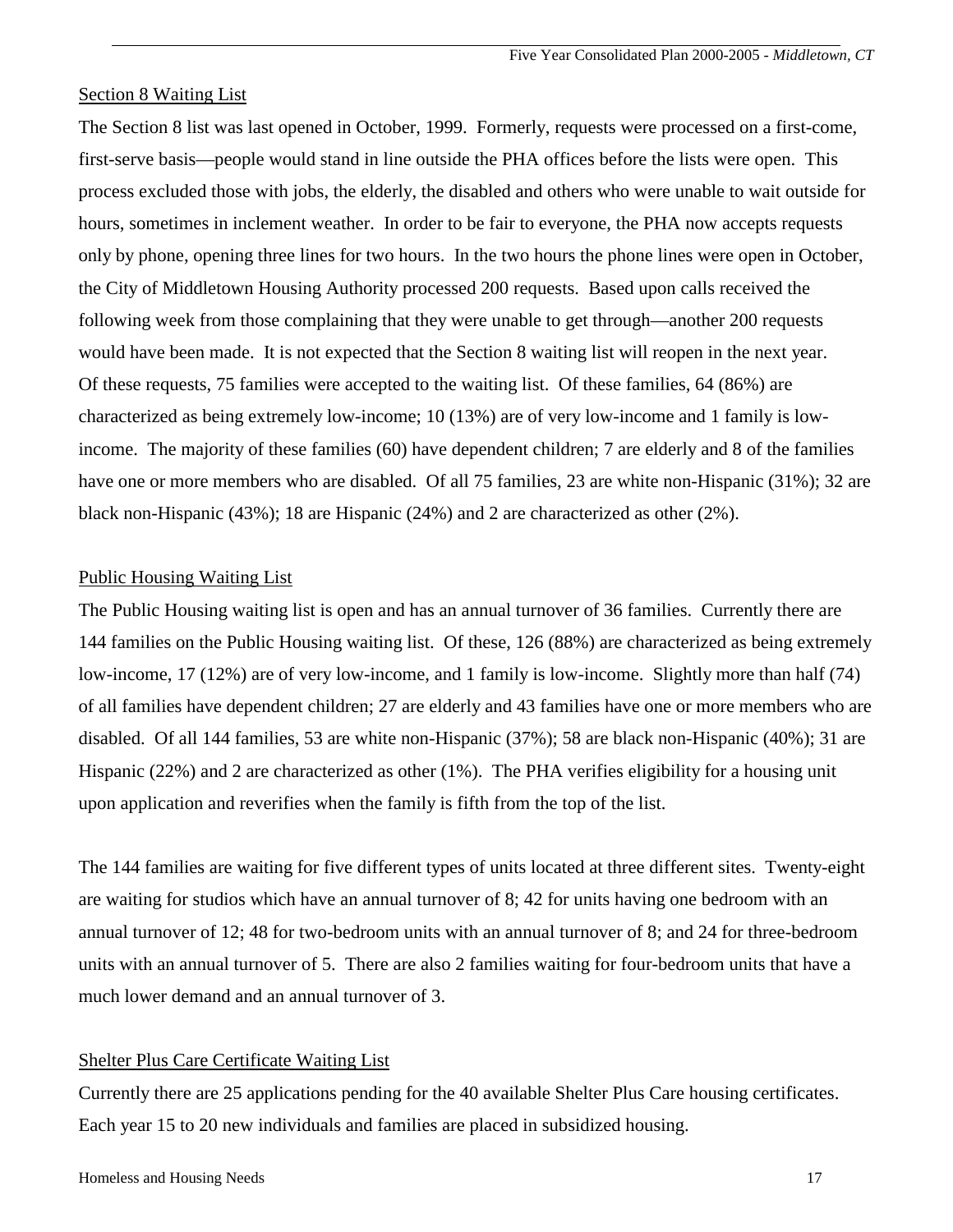# Moving from Rental to Homeownership

As can be seen by the number of programs the Middletown Housing Authority administers, the Authority promotes a comprehensive system of moving families from rental to homeownership. Starting with basic counseling and lifeskills training, the Authority progresses to job training and placement for development residents. The family is then provided with Section 8 certificates for independent rental living and finally may move on to individual homeownership. The Housing Authority's current proposal to the City will secure the property on which the former police station stands for the construction of three (3) or four (4) single family homes for low-income residents.

# **HOMELESS NEEDS**

To aid in planning, an updated needs assessment and count of the area's homeless population have been conducted. The March 26, 1999<sup>2</sup> point-in-time survey was a cooperative effort between the Supportive Housing Coalition, the Sociology Department of Wesleyan University and other agencies and municipalities throughout Middlesex County. They also employed four homeless adults on the day of the count to walk the streets in the early morning to help identify individuals who were sleeping on the streets and least likely to appear on service agency count lists. These steps generated a 42% increase in counted homeless individuals over the last count in 1997. The complete report including an explanation of the process used to define the methodology of the count is included as Attachment #7.

The Survey identified four hundred one (401) homeless persons requiring housing in shelters or in transitional or permanent housing on that night. Two hundred thirty two (232) persons were reported as single individuals, and one hundred sixty-nine (169) were reported as members of a family unit—of these numbers, two hundred ninety four (294) were adults, one hundred seven (107) were children. Numbers of identified homeless have increased significantly over past reports, but this was attributed to increased vigilance in counting the population rather than to an increase in the population.

# Characteristics of Adult Homeless<sup>3</sup>

Of the homeless adults surveyed in the point-in-time count, 61% were men, 39% were women. Of these, a full 77.9% did not have full-time jobs and 71.4% were completely unemployed.

l

 $2^2$  As previously noted, a more recent count was performed, but was not available in time to make the publication deadlines of this Consolidated Plan.

<sup>&</sup>lt;sup>3</sup> "Adult homeless" refers to both individuals and adults in families.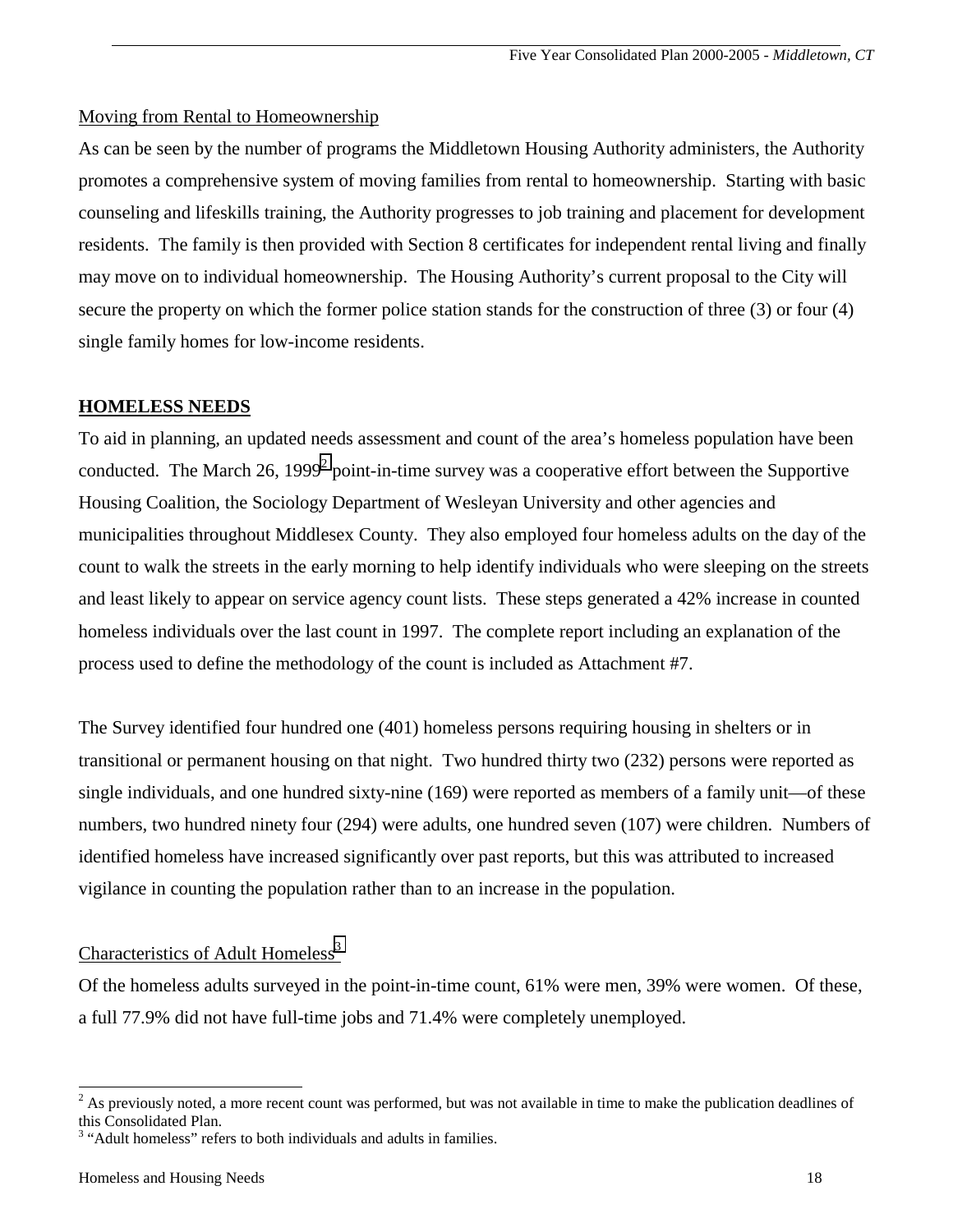The next most striking statistic is that 66% of the adult homeless were self-identified substance abusers. (It should be noted that this is probably an undercount given normal reticence to admit as much.) Within the substance abuse category, 81.0% of all homeless adults with a mental illness are also substance abusers, 89.5% with part-time employment are substance abusers, and 38.2% with full-time employment. Veterans numbered 30, or 10.2% of all homeless adults, and 77 % of all veterans were substance abusers.

Twenty-seven percent are mentally ill and of these 66 individuals (22.4%) are dually-diagnosed Mentally Ill Substance Abusers (MISA). Only five reported having HIV/AIDS, but all five were also substance abusers.<sup>4</sup> Eighteen were physically handicapped. Thirty-seven (12.6%) reported having other medical illnesses.

# Characteristics of the Street Population

Of the adult homeless surveyed, 24 men and 2 women were interviewed on the street. These individuals did not seek social services on the day in question. These individuals were also more likely to be substance abusers (73.1%) than those in shelters. According to one shelter resident, this is because they are unwilling to enter the treatment programs required to use the shelters. In the street population count there were a significant number of unanswered questions; in many cases, none was recorded. This holds true especially for the question of mental illness for which no answer was recorded for almost 77% of the street population.<sup>5</sup>

# Characteristics of Homeless Families

Out of forty-seven (47) identified families, fifteen (15) were two-parent families and the remaining thirtytwo (32, or 68%) were headed by single mothers. Of these parents, 36 were fully employed and 21 were unemployed.

Fifty-seven (57) of the homeless children were boys, forty-eight (48) were girls and two (2) were unknown. One of the children is employed full-time. Two suffer from mental illness, one is physically handicapped, two have other medical illnesses and eight (7.5% of all children) are substance abusers.

l

<sup>&</sup>lt;sup>4</sup> It has been suggested that the smaller count of homeless individuals with HIV/AIDS can be attributed to the loss of the HIV/AIDS outreach worker on the project and the lack of desire of participants to answer such a personal question. <sup>5</sup> It is unknown whether the blanks are because the interviewee refused to respond or because the interviewer did not feel comfortable asking the question.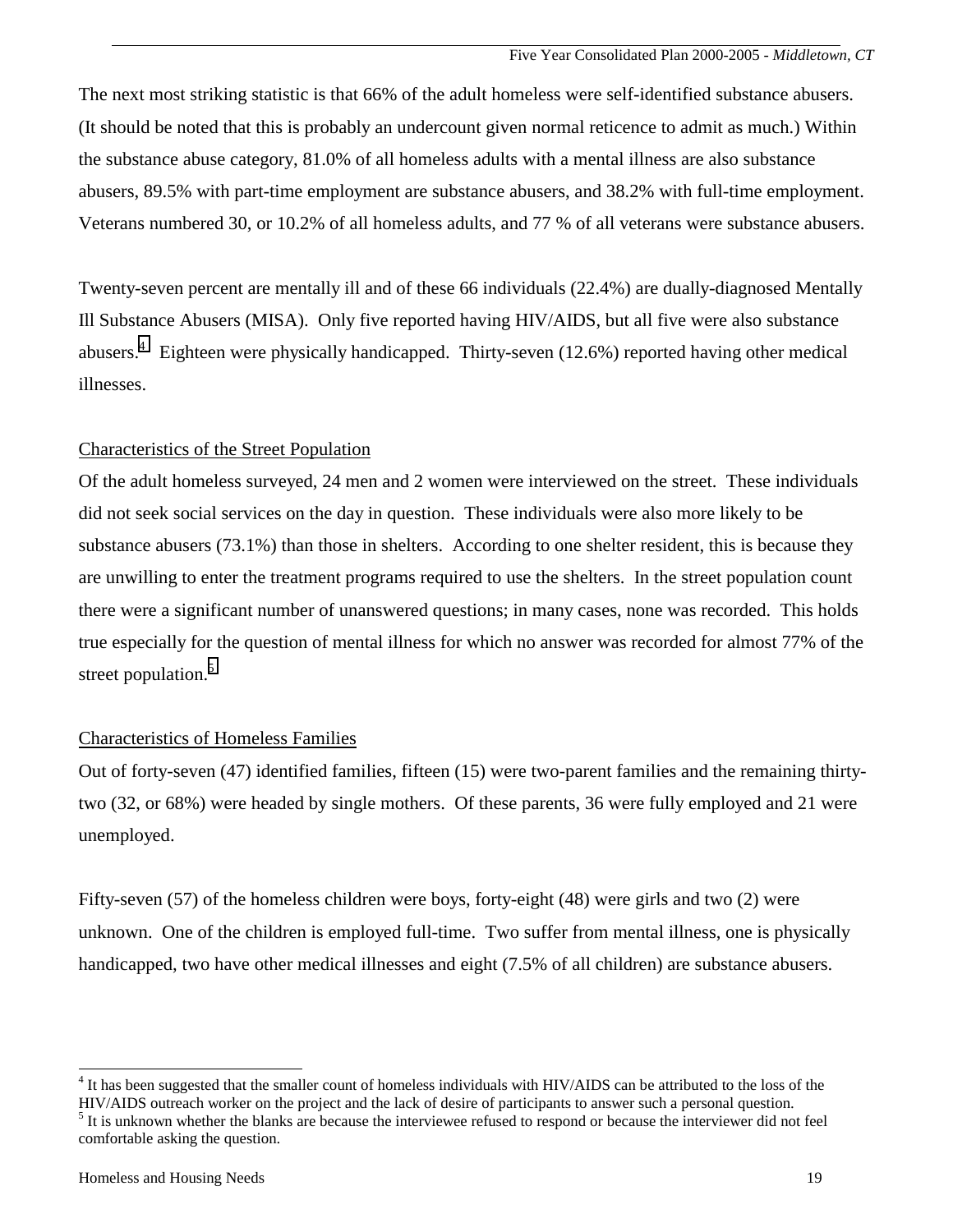Forty-one of the adults (32 women and 9 men) in families (66.1%) and two children are reported victims of domestic violence. However, given the cycles of domestic violence as well as the stress of homelessness, it is doubtful that when two-thirds of the adults are victims of domestic violence less than 2% of the homeless children have been abused. The fact that the interviews were conducted with adults (who are most likely to be the abusers) also lends credence to the idea that this is a significant undercount of abused children.

#### Racial and Ethnic Information

The point-in-time count did not identify the racial and ethnic characteristics of the homeless enumerated. All information on such details comes from individual shelter records. Based on the Eddy Shelter's guest records, 80% of their single clientele are men and 20% are women. The majority of Eddy's clients (58%) were over the age of 34. The number of clients in each age cohort decreases with decrease in age: 15% are between 30 and 34, 12% are between 25 and 29, 7.5% are between 21 and 24, 7% are under the age of 21. Fifty-five percent identified themselves as white, 35% as African-American, 8% as Hispanic, 2% as other. These shares depict a disproportionate need among the African-American population since only 12.4% of Middletown's total population is African-American according to recent estimates, while 35% of the City's homeless are African-American.

By applying the racial distribution of single mothers from the 1990 Census to the numbers of homeless single mother families, it could be ascertained that 20 of the single female-headed families were White, 11 were African-American, and 1 was Asian/Other. Given the disproportionate racial representation of homeless individuals, however, it is likely that the distribution of families would shift from white to African-American as well, if accurately recorded.

# Characteristics of those Most at Risk of Homelessness

Based upon the characteristics of the enumerated homeless in Middletown, those individuals most at risk are the underemployed (those who are not employed, working only part time, or working for minimum wage), the substance abusers, the mentally ill or those who are dually diagnosed. Any combination of these factors increases the risk of homelessness exponentially.

Families most at risk are also underemployed, substance abusers and mentally ill or dually diagnosed. Additional risk is compiled on single-parent families (most likely female-headed) and those fleeing domestic violence.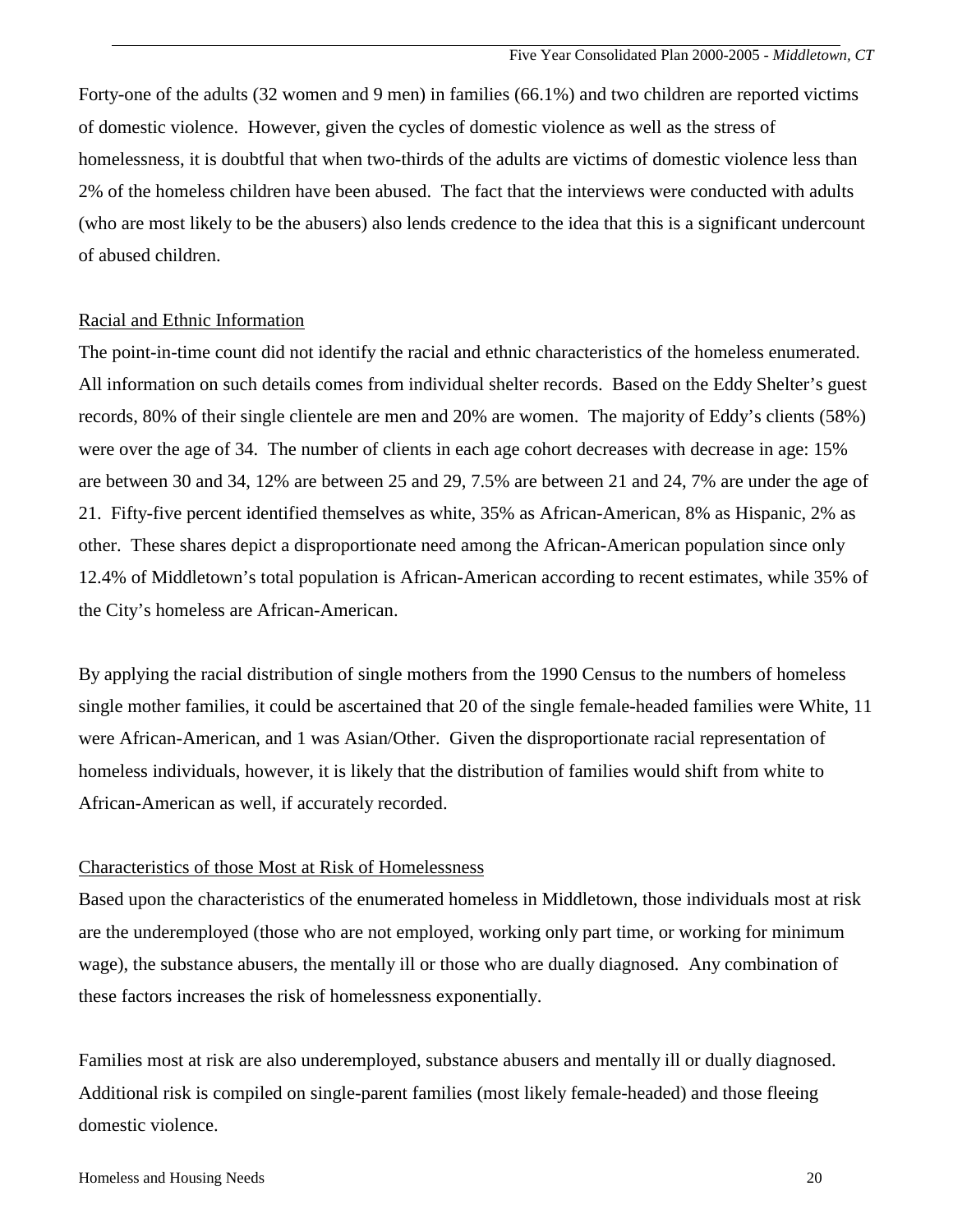# Current System Inventory

The community vision to combat homelessness focuses on decreasing homelessness and increasing permanent housing options through a coordinated effort of the City administration, homeless service providers, social service agencies, treatment providers, and community members. The means to this is through a collaborative process that has been used to identify needs, determine the best way to meet those needs through the use of existing resources or by providing access to new resources, and to implement services and supports as resources become available.

The current inventory is based on service providers' best estimates of services currently provided to homeless individuals and families as well as those at risk of homelessness. This information was generated by reports from agencies and compiled into an overall analysis by the Supportive Housing Coalition. The current system in the Greater Middletown area contains pieces of all the necessary components for a comprehensive continuum of care. As the local Supportive Housing Coalition continues to work together, gaps have been targeted based on needs assessments, experience in existing programs, local concerns and resource limitations. A concise inventory of all facilities is followed by more detailed descriptions of services offered by key facilities.

# Emergency Shelters

 American Red Cross Housing – 7 family units with 42 beds (often doubled to 14 families) Community Health Center Battered Women's Shelter  $-2$  family units (10 beds) Eddy Home (adults only)  $-30$  beds

# Transitional Housing

 Community Health Center Battered Women's Shelter – 14 beds Connection's Women & Children's Center – 15 beds Gilead Community Services (supported apartment program) – 14 beds Nehemiah Housing – 9 family units, 4 single units Rushford Center (halfway house) – 20 beds Shepherd Home (adults only) – 72 beds YMCA Youth Shelter – 11 beds

#### Group Homes, Long Term Care Facilities and Other Supportive Housing

Group Homes for those with developmental disabilities

 Community Residence, Inc – 5 beds Lutheran Service Association – 8 beds MARC Community Resources – 1 home and 1 condo (8 beds) New England Residential Services – 3 homes (9 beds) State of Connecticut, Department of Mental Retardation – 3 homes (18 beds)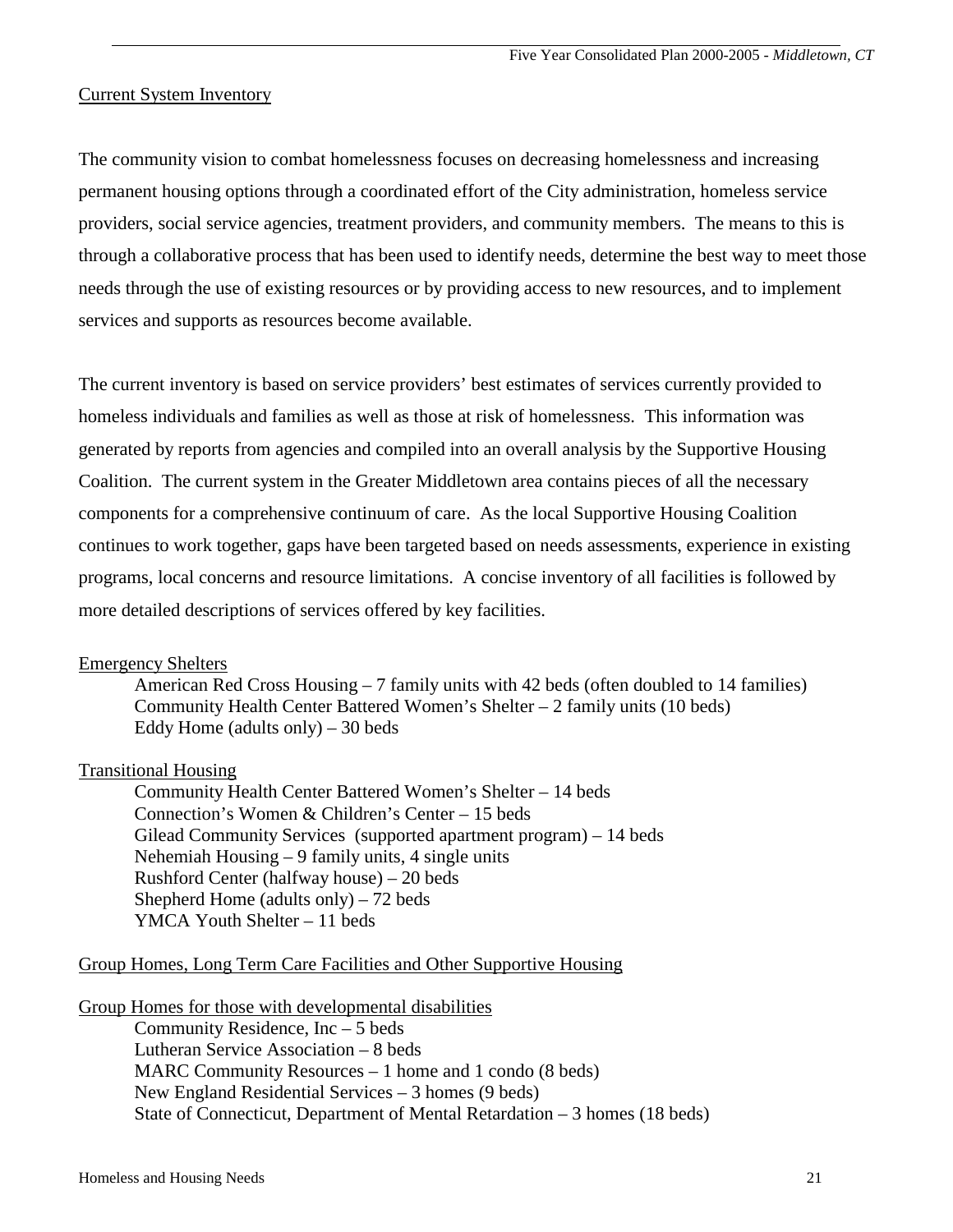Group Homes for the Mentally Ill Gilead Community Services Group Homes – (17 beds) River Valley Services Supported Apartment Program – (20 beds)

Supportive and/or SRO Housing

Luther Manor (elderly)  $-45$  apartments Shelter Plus Subsidies – 40 units YMCA (men only) – 64 SRO units

Elderly and Convalescent Homes & Health Centers Harbor Hill – 180 beds Heritage Commons (elderly) – 90 units Highview Health Care (convalescent care) – 90 beds Lutheran Home (elderly)  $-38$  beds Middlesex Convalescence Center – 150 beds Old Middletown High School (elderly) – 65 units Pond View (elderly and handicapped) – 51 units South Green Association (elderly) – 125 units St. Luke's (elderly and handicapped) – 26 units Wadsworth Glen (convalescent care) – 90 beds

Major Health Facilities Connecticut Valley Mental Hospital Middlesex Hospital Community Health Center

Other In-Patient Treatment Facilities (Substance Abuse) Rushford Center – 33 beds The Connection Liberty Street – 14 beds

**Outreach and assessment** of homeless citizens is provided through the efforts of the local Homeless Outreach Team. It meets weekly and its strategy is to continue its present efforts and to expand to include staff working with homeless families and individuals who are substance abusers, in order to have greater coordination among all of the agencies working with the homeless. This will also increase potential referral sources for individuals and families.

The homeless outreach workers are a vital component in the continuum of care, providing on-street outreach, assessment and referral, as well as coordinating activities with the shelter and soup kitchen. The workers also check the riverfront, abandoned buildings and open areas for homeless citizens not accessing traditional support services. The Homeless Outreach Team meets weekly under the coordination of the River Valley Services Housing Coordinator. In these meetings, individuals are identified, and plans are made for outreach, assessment, engagement, and referral to appropriate services. The team works with an individual until it is appropriate to refer the person elsewhere for services, housing, or both. Outreach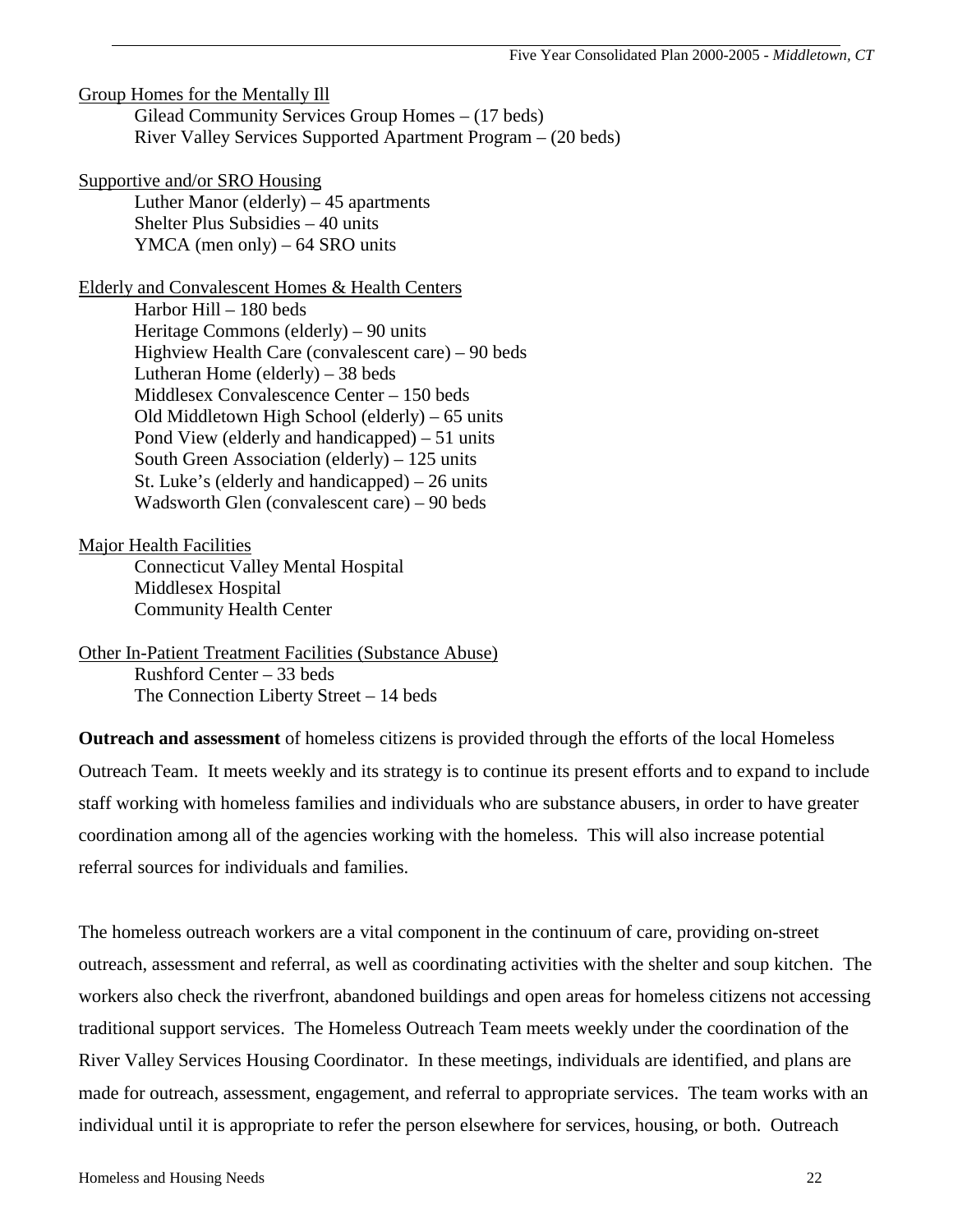workers may be involved for a significant period of time with an individual who is reluctant to get involved with other services or for whom services do not exist. Ideally, they provide short-term case management, addressing a variety of needs that include: medical care, nutrition, entitlements/income, clothing, and housing. While the Homeless Outreach Team does a wonderful job focusing on homeless individuals in the community, homeless families do not currently have an outreach team.

**Emergency shelter** is available in the community at various centers. However, the community has determined that while there is still unmet need, rather than increase shelter beds, the strategy is to focus on other areas of the continuum, strengthening outreach/assessment and homelessness prevention capacity and increasing transitional and permanent housing options in order to reduce the need for shelter beds. Bringing the family and individual shelter and service providers together to work more collaboratively is also an important element of the strategy.

The Eddy Shelter provides a 24-hour supervised environment. The facility sits on State property and is leased by the provider from both the State of Connecticut and City of Middletown for \$1/year. The City of Middletown also provides average operating subsidies between \$30,000 and \$35,000 per year through operating funds and grants from the Community Development Block Grant Program. The Eddy Shelter served 437 different homeless adults in FY 97/98.

A case manager is assigned to each guest. Through case management opportunities, staff and guests seek to identify the cause of homelessness and begin to work together to obtain not only a housing placement, but also to identify the root cause of homelessness. Services offered to the guests vary based on individual skill level, but may include assistance with: (1) activities of daily living; (2) designation of chores; (3) effective communication; (4) monitoring of medication compliance; (5) monitoring of mental health; (6) identifying and working toward alternative housing; (7) improving behavior; (8) obtaining entitlement/employment opportunities; (9) completing twelve step groups; (10) demonstrating living skills; and (11) understanding basic financial management.

The shelter has staff, volunteers and VISTA workers for daily contact with clients throughout the day and early evening to address daily living skills and the clients' homelessness. Staff provides ongoing counseling services on an individual and group basis. This population often requires daily contact and support to reach services throughout the community. Shelter staff and volunteers assist the guests with transportation to medical visits, confirming proper hygiene, and regular intervention to help guests in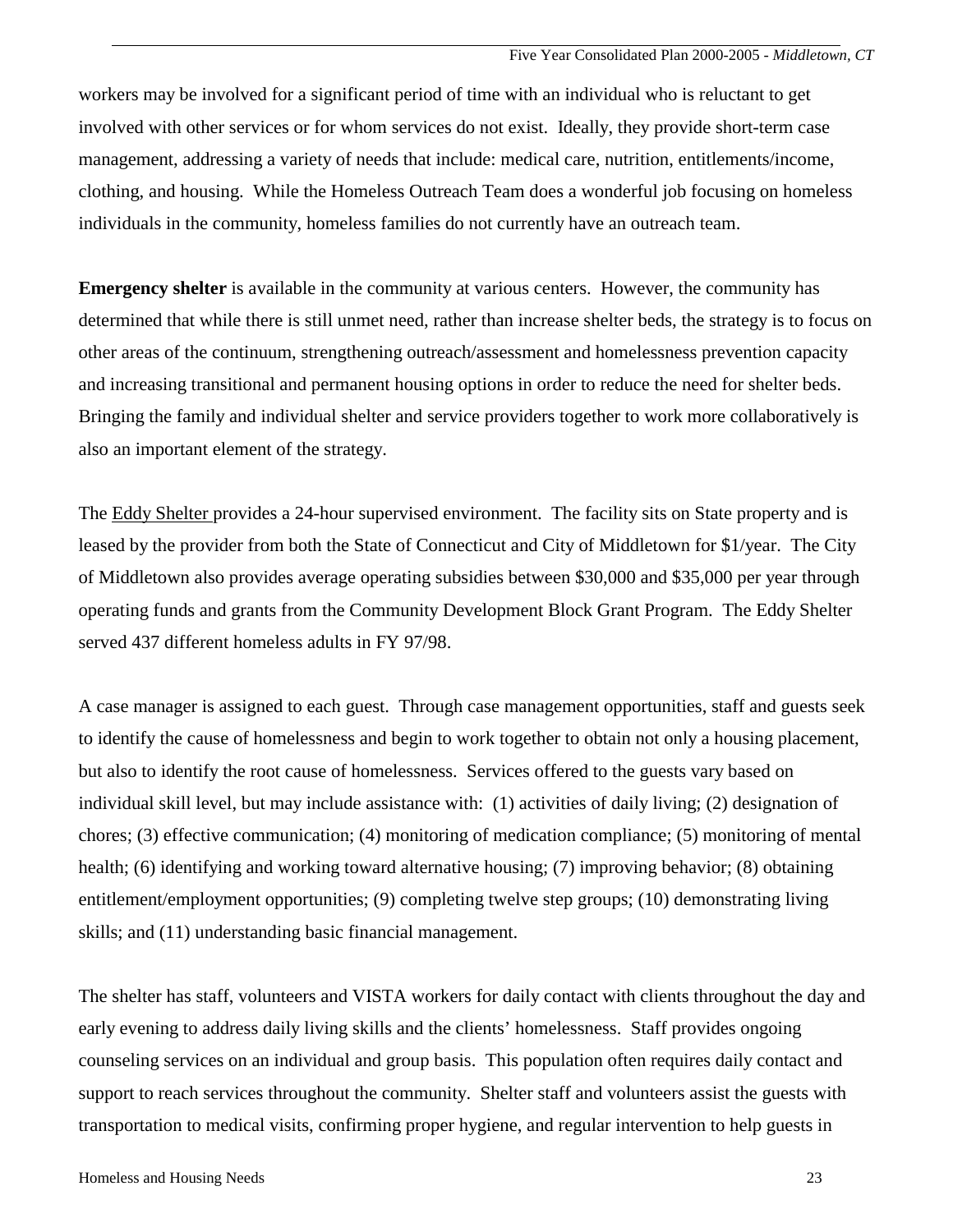securing permanent or appropriate alternative housing. Staff maintains regular contact with guests who have left the shelter to assure that the foundation is in place for continued housing in the community and that former guests continue to reach appropriate community services.

The Eddy Shelter has an on-site medical clinic that is staffed by the Community Health Center of Middletown. A Nurse Practitioner and Medical Assistant hold "clinic" for two hours on Tuesday and Thursday for a total of four hours a week, resulting in a significant decrease in shelter guests utilizing the hospital emergency room and an improvement in the health of guests.

The Red Cross Family Shelter is available 24 hours a day, seven days a week, and is located in a small public housing area, composed of similar duplex facilities. The shelter consists of 8 two-bedroom units, one of which houses the on-site manager. This shelter serviced approximately 348 individuals (belonging to a family) in 1996. Families requesting emergency shelter at the Red Cross must complete an initial assessment. From this assessment, the case manager and a family member develop a service plan unique to the family's needs. The staff at the Red Cross shelter provides families with extensive case management which includes completing a family service plan, evaluating the family's progress on a daily basis, making referrals to other community agencies, and following up with the families after they have obtained housing. Other services offered to guests include budgeting money and food stamps, employment training, life skills, parenting, and health education. Families in the shelter are also helped with emergency food supplies and transportation when appropriate. Two AmeriCorps volunteers operate an after-school program for children living at the shelter. All of the above services help these families to identify and clarify some of the root causes of their homelessness and help to support the sheltered families in their search for permanent housing.

#### **Transitional Housing**

Shepherd Home had 165 admissions in 1996 and 171 discharges. A total of 228 people were served. Current figures reflect an 11% increase over the number of people served in 1995. In the case of Shepherd Home, the City of Middletown again took an active role in securing the site and leasing the site to the project sponsor for \$1/year. The City continues to have representatives serve on an advisory council.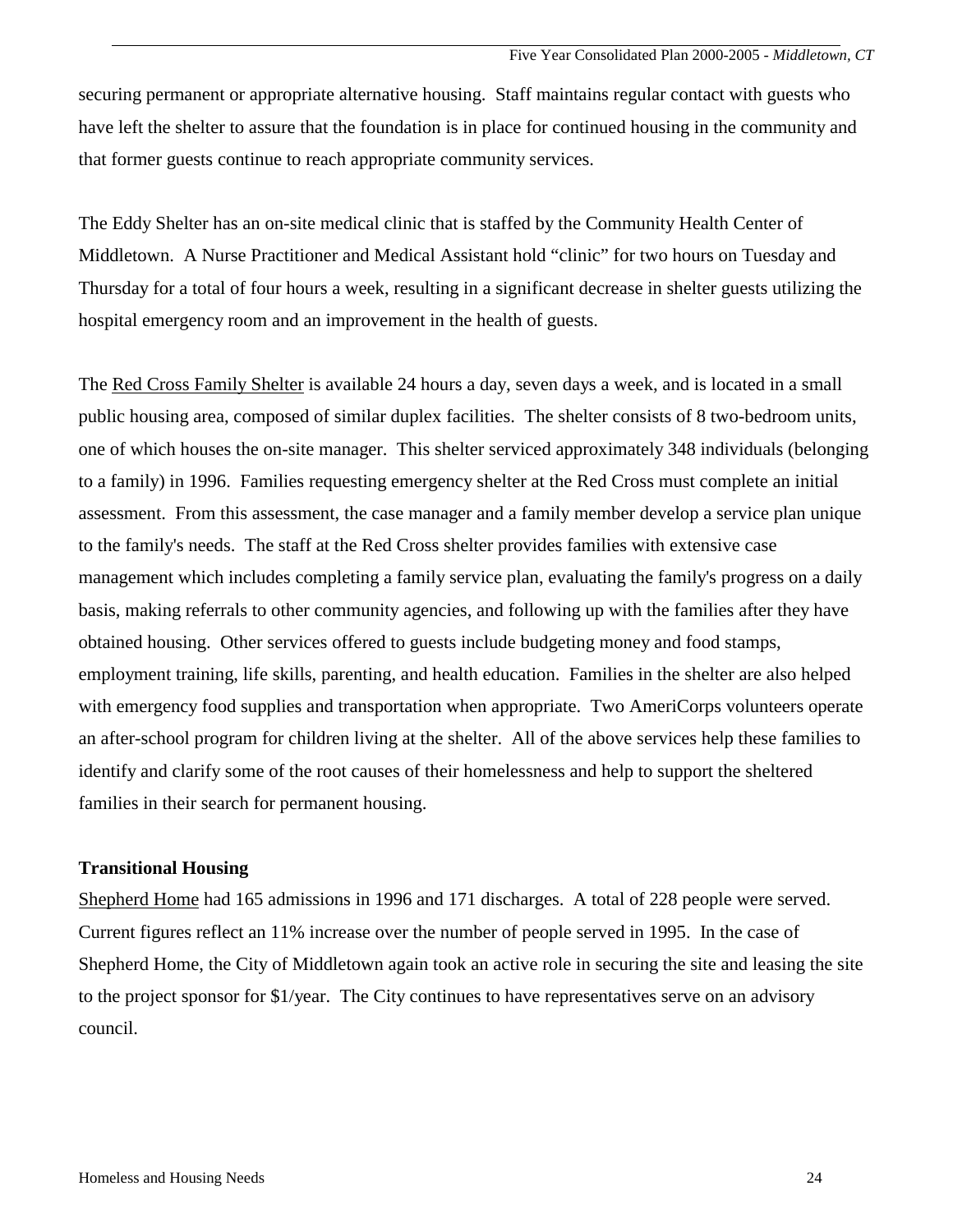Nehemiah Housing has 9 apartments for families and 4 apartments for single adults. An annual average of 75 households are on a waiting list for vacancies at Nehemiah Housing. The number of requests for housing increased by 17% in the last year.

The HUD Supportive Housing Program for Families, administered by the Red Cross, is a transitional housing provider. From the moment the individual or family moves in, they are continually working towards planning for permanent housing situations. Dealing with affordable housing and special needs has presented challenges to providers. Staff members refer clients to services that will be available to them both during their transitional housing and after they move into permanent housing. Unlike the more short-term services provided at the emergency shelters, an emphasis is placed on developing skills that will address long-term survival.

Therefore, in addition to substance abuse services, mental health and social services at Shepherd Home, linkages are in place with Middletown Adult Education (GED) program, United Labor Agency, State Job Service, and Kuhn Employment Opportunities to access vocational assessment, education or job training, and supported employment. Shepherd Home offers its residents assistance in purchasing education and work-related necessities, such as bus passes, books and work clothes through the private Melville Foundation, Middletown-based Liberty Bank and Aetna scholarship funding. For individuals who are disabled and who may not be able to work, staff and volunteers attempt to set up the resident with entitlements to assure they can afford housing. Linkages are formed with rehabilitation, recreational oriented programs, and services specific to the special need. Shepherd Home provides residents with transportation for education, employment and medical needs.

# **Permanent Supportive Housing**

In order to move to the step beyond outreach, assessment and shelter, a variety of options need to be available to address individual preferences and needs. As the community has become more organized around needs assessment and collaboration across different interest groups, the need for expanded transitional and permanent housing options has been clearly emphasized. Development of both transitional and permanent housing opportunities (described below) have addressed some, but not all, of the need as evidenced by full occupancy at the shelters and by the program waiting lists.

Affordability is only part of the problem; there is concern that if the community does not deal with the special service and support needs presented by this population, homelessness will not be reduced. For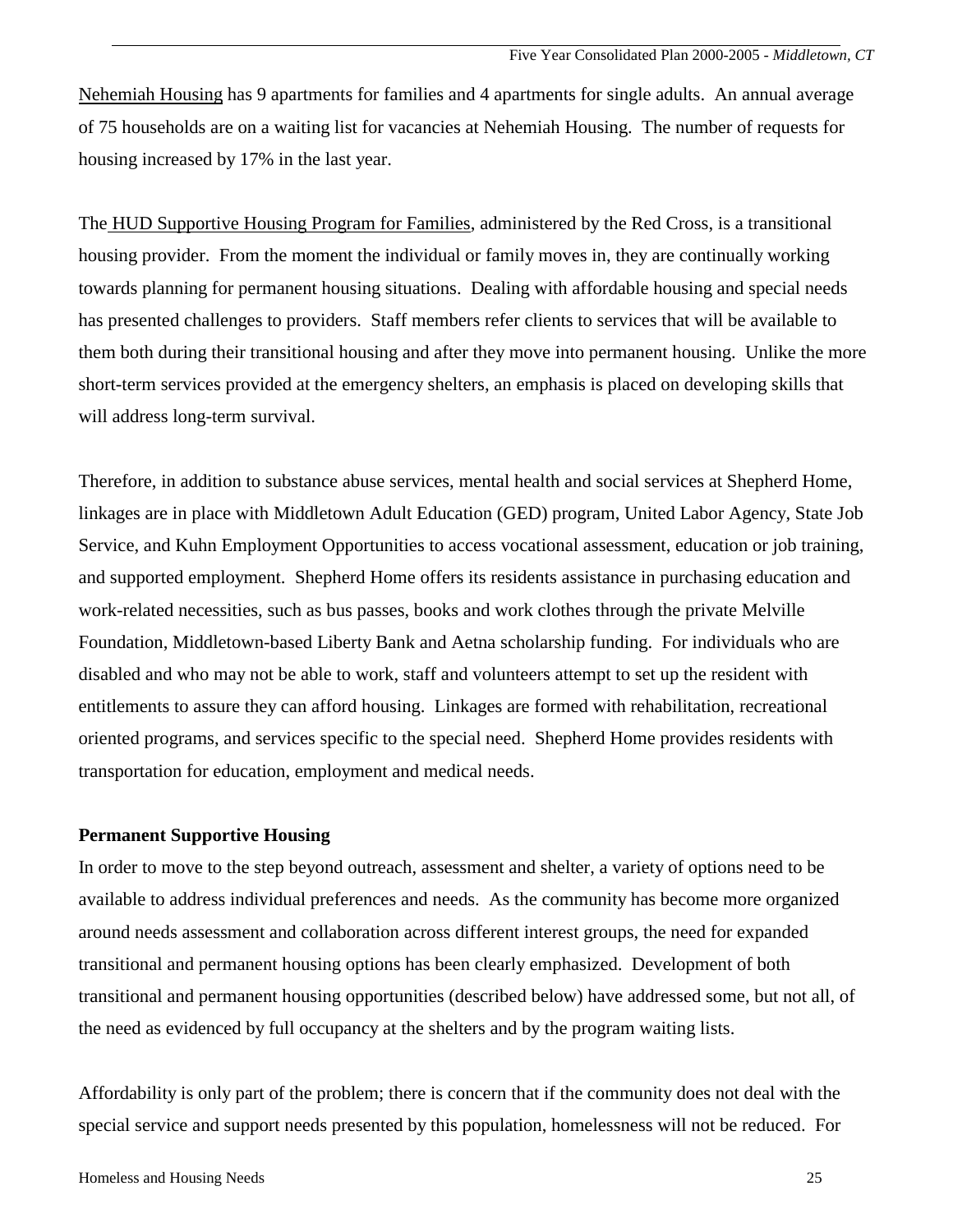Five Year Consolidated Plan 2000-2005 - *Middletown, CT*

example, the Shelter Plus Care project required a service match, which was generously provided by local agencies for mental health, substance abuse, dual diagnoses, and HIV/AIDS. There are some areas where providers are at capacity or where the services do not exist. Thus, in order to have a comprehensive continuum of care, any long-term strategy must address both housing options and services. This agreement was reached early on in the Supportive Housing Coalition meetings and has continued to be a priority in discussing both transitional and permanent housing options.

Shelter Plus Care is administered locally by River Valley Services, a division of the CT Department of Mental Health and Addiction Services. The Connection Fund (affordable, supportive housing provider) serves as the sponsor for 10 sponsor-based rental assistance apartments and 20 project-based rental assistance efficiencies. The remaining 10 subsidies are tenant-based rentals. Shelter Plus Care has been operating for over a year and has been accessed by individuals and families through the Homeless Outreach Team, shelters, and the soup kitchen. The service component is monitored through River Valley Services and the Shelter Plus Care Service Committee.

Liberty Commons provides permanent, supportive housing in a newly renovated 40-efficiency apartment building. This program fully utilizes 20 project-based Shelter Plus Care rental assistance units. Another eight apartments are reserved for adults who are homeless or at-risk of homelessness. The remaining 12 units are reserved for the working poor who are making less than \$15,000 per year. The 20 units not supported through Shelter Plus Care, are subsidized through an operating reserve made possible by the federal low-income housing tax credit program. The Housing Coalition was the sponsor for the project. The Connection Fund serves as the property owner, through a related company. The lead social service agency is St. Vincent DePaul Place. Property management is provided by Community Housing Management.

**Permanent Housing Subsidies** include both the Section 8 program and an array of public housing opportunities, all of which have waiting lists. The local housing authority does organize distribution of available Section 8 vouchers with a preference toward homeless adults. The Connecticut Department of Social Services offers a bridge subsidy that provides rental assistance until an individual or family can secure a Section 8 subsidy or public housing. A similar Bridge Subsidy and Security Deposit Loan Fund is administered by River Valley Services in conjunction with Gilead Community Services. However, it is quite limited due to waiting lists.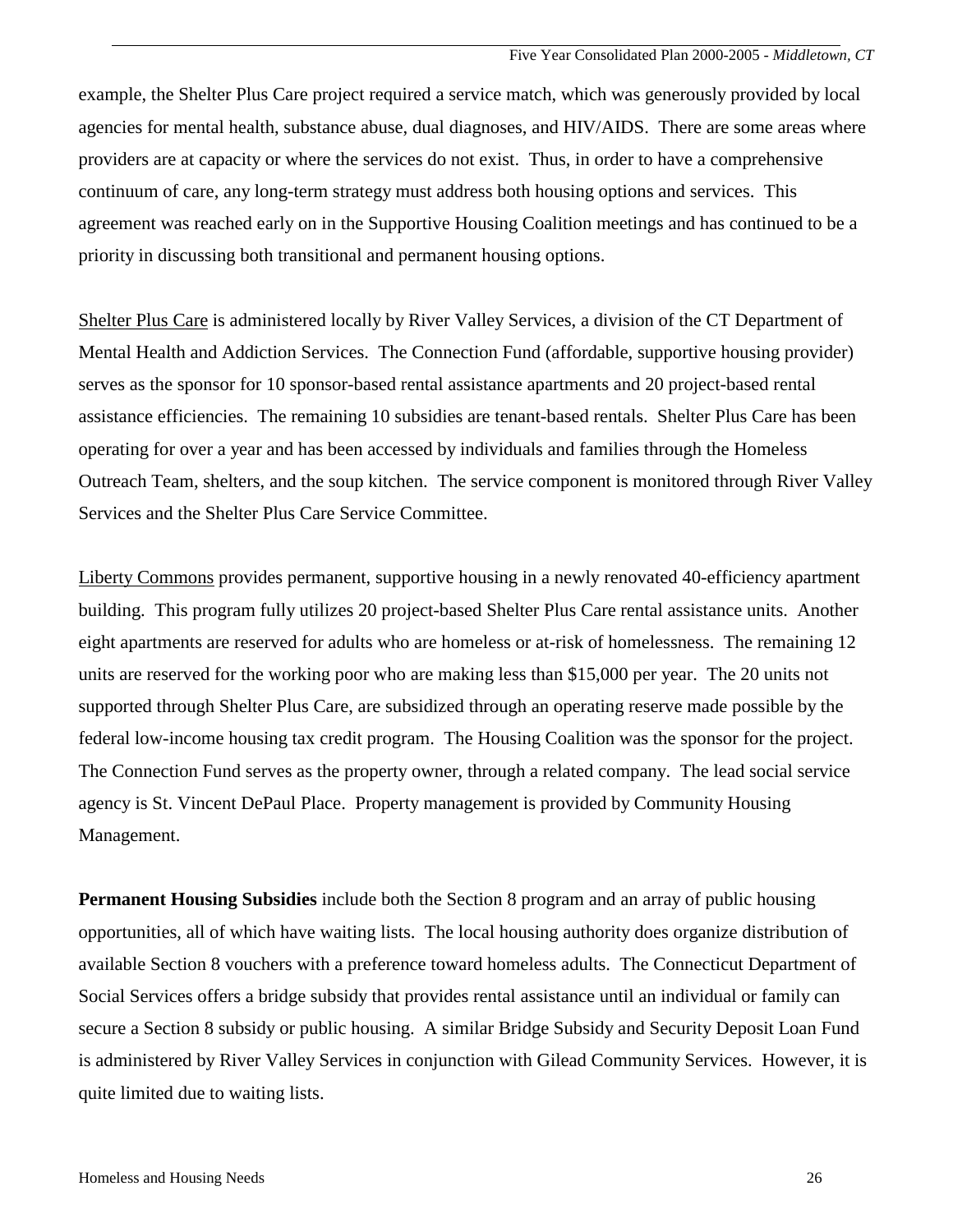# Homeless Special Needs Populations

**Families** are served primarily by the Red Cross, Nehemiah Housing, Community Health Center, and the Community Renewal Team. These agencies are responding not only to housing needs, but to battered women's issues, parenting and life skills needs, social service needs, medical issues, and a multitude of other individual and family problems. This population is often involved in different treatment systems like mental health and substance abuse. Extensive coordination across systems is required and additional case management services for this population are sorely needed in order to access and coordinate services and to provide ongoing supports.

**Veterans** in the homeless population find access to services through the mental health and substance abuse system. Extensive inpatient and outpatient services are available through the Veteran's Affairs (VA) Connecticut Healthcare System. The VA has had recent discussions with the local Supportive Housing Coalition in order to expand outpatient services in the area.

#### **Mentally Ill**.

There has been concern in the past several years that the consolidation of all Connecticut State hospitals for the mentally ill on the Connecticut Valley Hospital site has contributed to the increased number of homeless mentally ill individuals and families in Middletown.

The Connecticut Valley Hospital (CVH) consists of 615 beds in three divisions—General Psychiatry, Addiction Services and Whiting Forensic. CVH has made a concerted effort since the consolidation to place patients back in the communities from which they came. There are cases of "unmatched discharge" to Middletown, but over the last eighteen month reporting period (January, 1997 to June, 1999) while fifty-six (56) clients not originally from Middletown were discharged to Middletown, one hundred fiftyone (151) clients originally from Middletown were discharged elsewhere. The net impact of unmatched placements is a negative ninety-five (-95) in favor of Middletown. Along with the statistics supplied by CVH, interviews with local service providers have indicated the consolidation had a negligible impact on local homeless services.

### **HIV/AIDS**

Very few of those counted in the 1999 Homeless Survey reported that they had HIV/AIDS, or significantly fewer than in previous years. This is attributed to the lack of an HIV/AIDS outreach worker on the staff in this particular year. Services for those with HIV/AIDS are provided by the emergency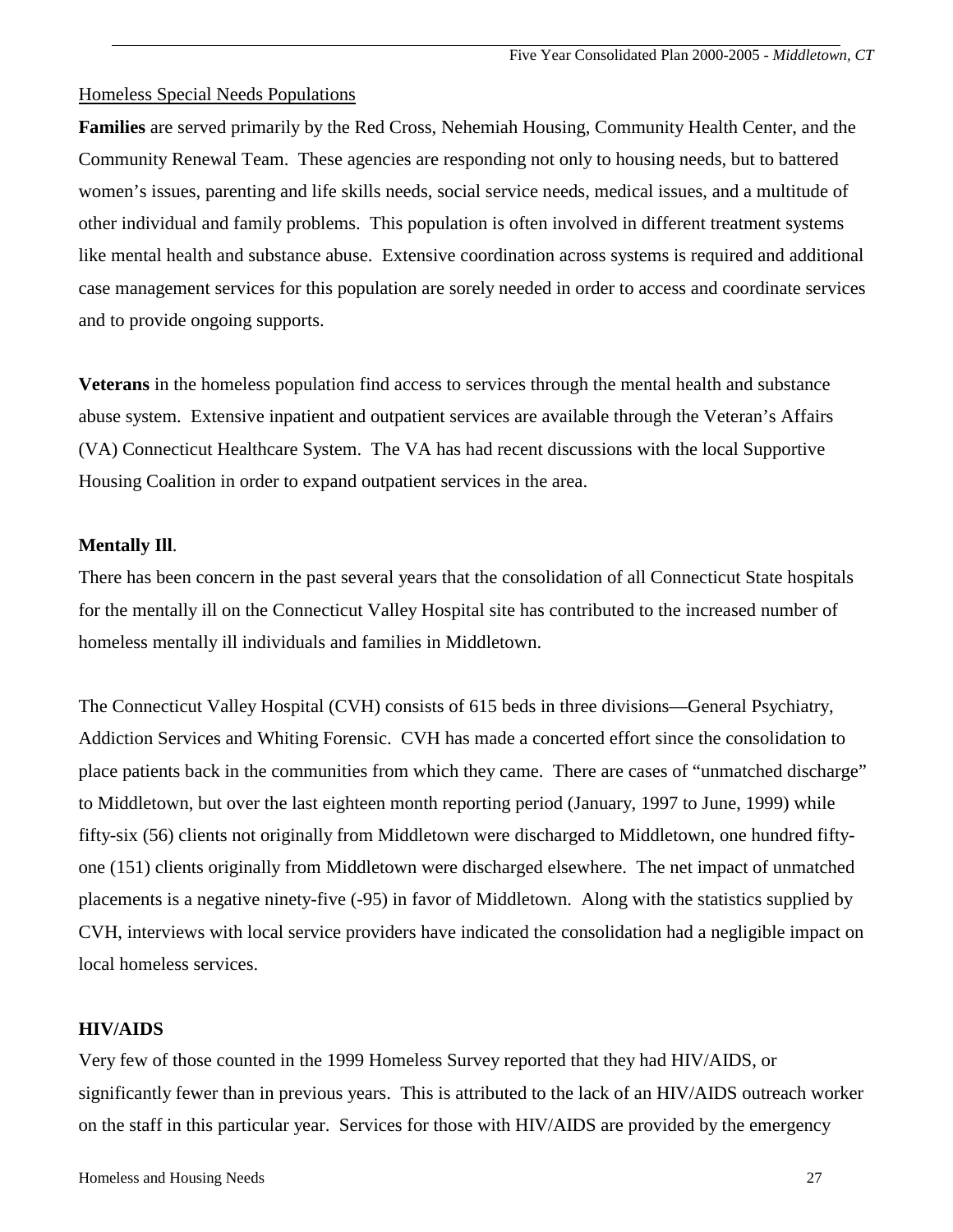shelters insofar as they hold and distribute medications that individuals have brought with them. Additional services, be they medical or counseling are provided at the Oasis Center and the Community Health Center. Job placement services are made available by Positive Solutions.

# NON-HOMELESS SPECIAL NEEDS POPULATIONS

# The Elderly

According to forecasts from the Connecticut Office of Policy and Management, while the population of Middletown increased by only 1.1% between 1995 and 2000, the frail elderly population (those 75 and older) grew at a rate of 2.7% over the same time period. Furthermore, the frail elderly cohort will continue to steadily outstrip the overall population over the next five years, increasing to 2,580 persons, or 5.6% of the population by 2005. At the same time, the independent elderly population (those between the ages of 65 and 74) will decrease by 1.7% between 2000 and 2005.

According to a current (2000) study done for the City of Middletown, the need for special housing for low income frail elderly individuals is increasing. However, there is an abundance of housing opportunities for all elderly aged 65 years and over. A summary inventory by type follows:

| <b>Type:</b>                 | <b>Units/Beds</b> |
|------------------------------|-------------------|
| All Elderly Housing          | 1,957             |
| <b>Assisted Living:</b>      | 488               |
| Constructed since Oct. 1998: | $172$ (Luxury)    |
| <b>Independent Living:</b>   | 815               |
| Nursing:                     | 548               |
| Unidentified                 | 106               |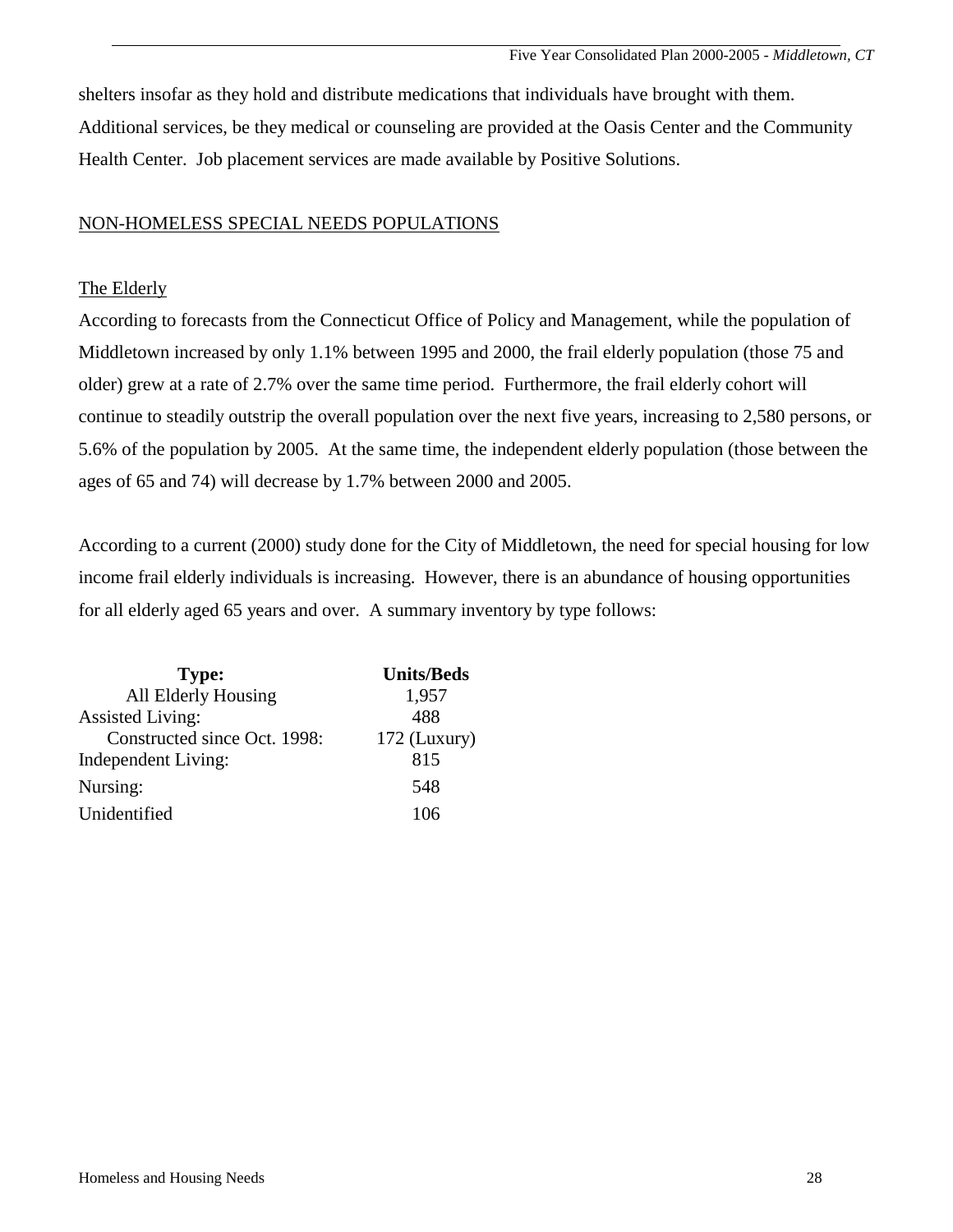#### The Disabled

According to the 1990 Census, 500 Middletown residents (aged 16 to 65) were disabled to the extent that they were unable to participate in the workforce. More recent estimates are not available. Many of the city's commercial and public facilities however, are in need of work to upgrade them to meet ADA standards. Middletown has been diligently working toward the goal of making the entire city accessible as funds have become available.

#### Services for the Elderly and Disabled

Shuttles run regularly from the larger senior care facilities throughout the City to medical, shopping and activity centers. The elderly and disabled living independently may contact the American Red Cross (ARC), which is under contract to Middletown Area Transit, for door to door transportation services between 8am and 4:30pm, Monday through Friday. Services are provided to work, school, medical appointments, shopping and social events. The increasing need for transportation access is illustrated by the ARCs' transportation figures. The number of rides provided increased by over 1,000 between fiscal years 1997 and 1998 to 62,559. They also receive requests for service on weekends on a regular basis but are currently unable to provide these based upon their contract. Although a new program is being enacted to collect demographic data on ridership, none is currently available. However, anecdotal evidence indicates that more and more riders are under 60 years of age.

#### Substance Abuse

Based upon estimates of Middletown's Social Services, approximately 15% of adult males and 6% of adult females are substance abusers. This population is served by The Connection, Rushford Center, CT Department of Mental Health and Addiction Services, Middletown-based Addiction Services division and the Community Health Center. Individuals and families receive intake, assessment and referral, detoxification, outpatient care, residential care, rehabilitation, day treatment, and limited case management services.

#### HIV/AIDS

Individuals and heads of households with HIV/AIDS are served in special programs at the Community Health Center, The Connection and The Oasis. All individuals with HIV/AIDS have access to substance abuse and mental health services as needed, and agencies coordinate their work. Medical providers such as the Community Health Center and Middlesex Hospital's Family Practice are among those who work closely with the system to serve individuals with HIV/AIDS. This funding became available in FY 96-97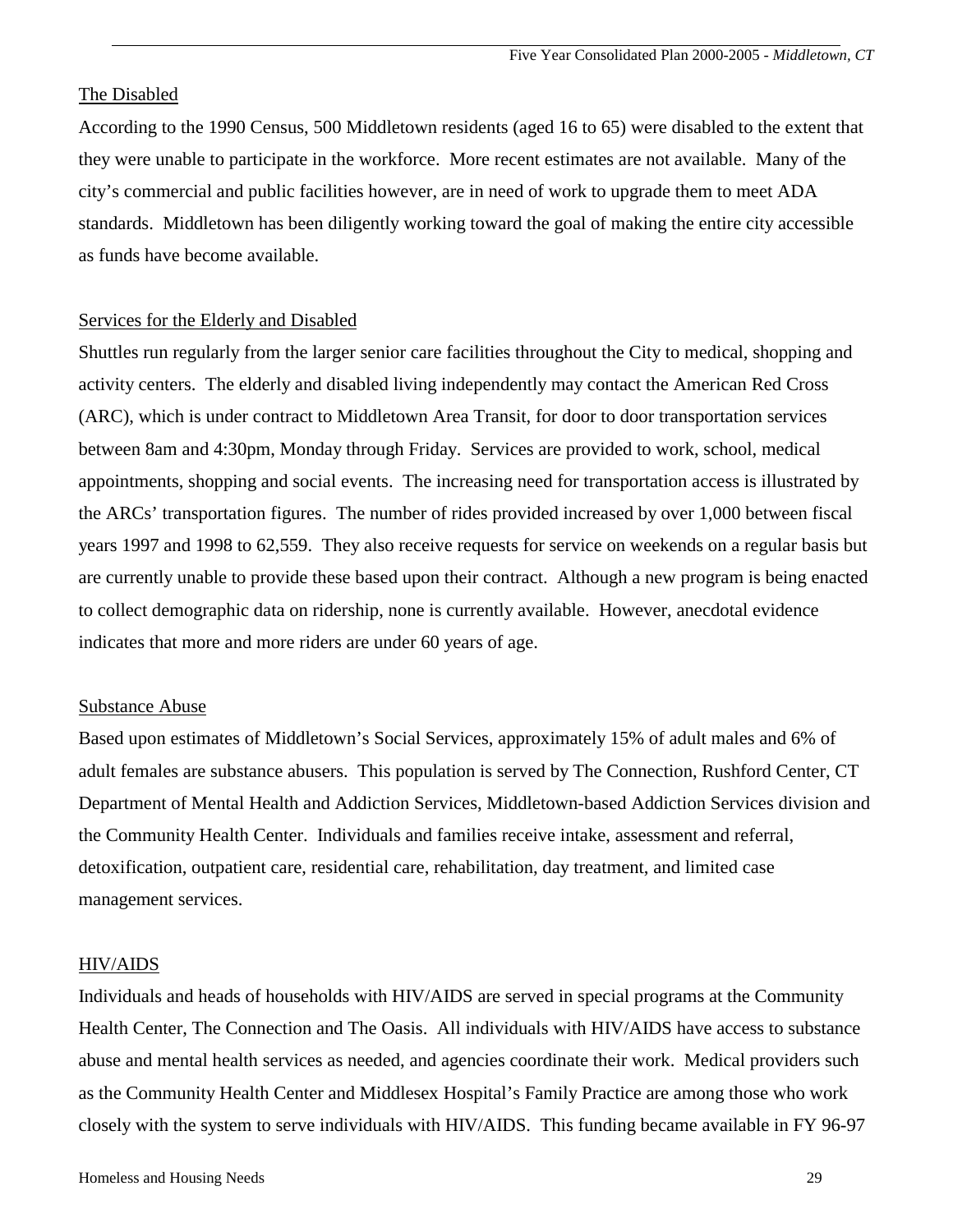and provides Middletown with a daytime drop-in center for persons living with HIV/AIDS. The Hartford Eligible Metropolitan Area for Ryan White Title I funding includes the City of Middletown. Positive Solutions provides job training for those with HIV/AIDS and their family members. The Oasis provides a full-service counseling/treatment center and The Connection's Middletown HIV Prevention and Intervention program provides testing, counseling and partner notification services.

# Mentally Ill

The mental health population has a comprehensive system in place through a locally managed service network that includes River Valley Services, Gilead Community Services, Community Health Center, Kuhn Employment Opportunities, Middlesex Hospital, Gateway Counseling Services, and St. Vincent DePaul Place. These agencies provide intake, assessment and referral, outpatient clinical, case management, crisis management, respite care, homeless outreach, day treatment, residential care, vocational and psychosocial services. Individuals and heads of households who are homeless and who have a mental illness, or are dually diagnosed with a mental illness and substance abuse disorder have access to this complete array of services.

## **Public Housing Needs**

The Middletown Housing Authority (MHA) is a highly rated Public Housing Authority that manages an array of federal, state and Section 8 funded programs, projects and vouchers. The major developments of the MHA consist of Sbona Tower, Maplewood Terrace and Traverse Square, totaling 234 units.

All three of the existing public housing developments in the City receive HUD Comprehensive Grant Program funding which cover all scheduled capital improvements. The Long River Village site will receive no funding because the development was demolished under HOPE VI and has twice been refused funds for reconstruction. Its residents were relocated using Section 8 vouchers.

While none of the developments receive Public Housing Agency Plan funds, the Middletown Housing Authority makes use of federal operating subsidies, Section 8 Administrative funding, Drug Elimination Grant funds and an Economic Development Grant.

## Public Housing Inventory

An inventory of the City of Middletown Housing Authority administered units is as follows:

Homeless and Housing Needs 30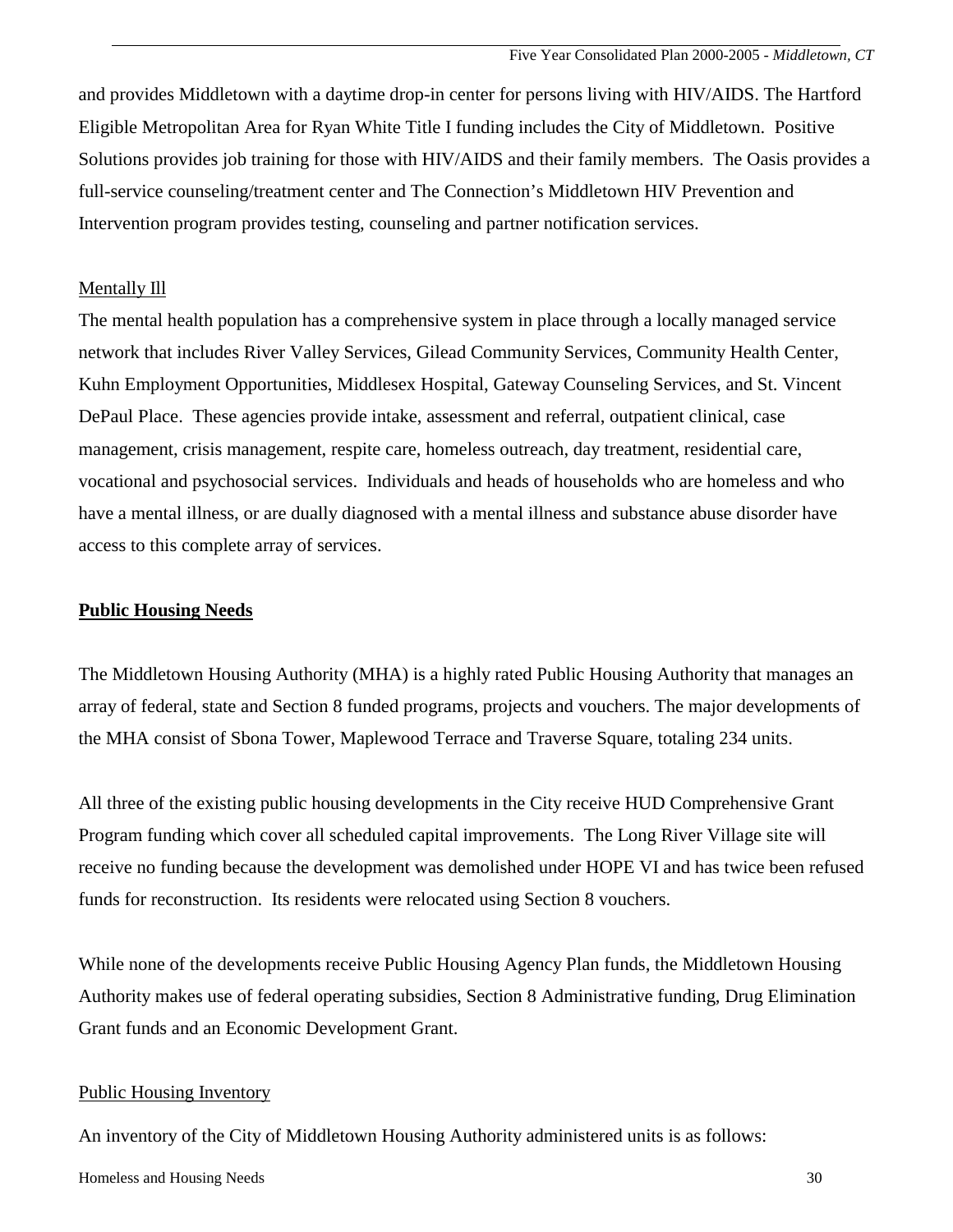Federally sponsored - total 234 units

 Traverse Square – 60 Units 28 3-Bedroom 26 2-Bedroom 3 1-Bedroom 3 Disabled Maplewood Terrace – 50 Units 2 6-Bedroom 2 5-Bedroom 15 4-Bedroom 19 3-Bedroom 12 2-Bedroom Sbona Towers (Elderly) – 124 Units 39 1-Bedroom 79 0-Bedroom 2 Disabled 1-Bedroom 4 Disabled 0-Bedroom State sponsored - total 238 units

 Marino Manor (Elderly) – 40 units 36 1-Bedroom 4 Disabled 198 Moderate Rental (Duplexes: Daddario, Santangelo, Keift Roads, etc.) 143 2-Bedroom 55 3-Bedroom

Section 8 - total 600 units

Total: 1,072 units

# Condition and Revitalization Schedule

All federally sponsored units are in standard condition for 30-year-old buildings. All are on a standard maintenance schedule in order to prevent emergency repairs. Resident complaints are addressed in approximately 24 hours.

A summary of the renovation schedule for the next several years follows. The complete capital plan report for CGP funding is included as Attachment #8. The Middletown Housing Authority does not foresee needing to use CDBG monies in the next five years for renovation or revitalization of existing project units.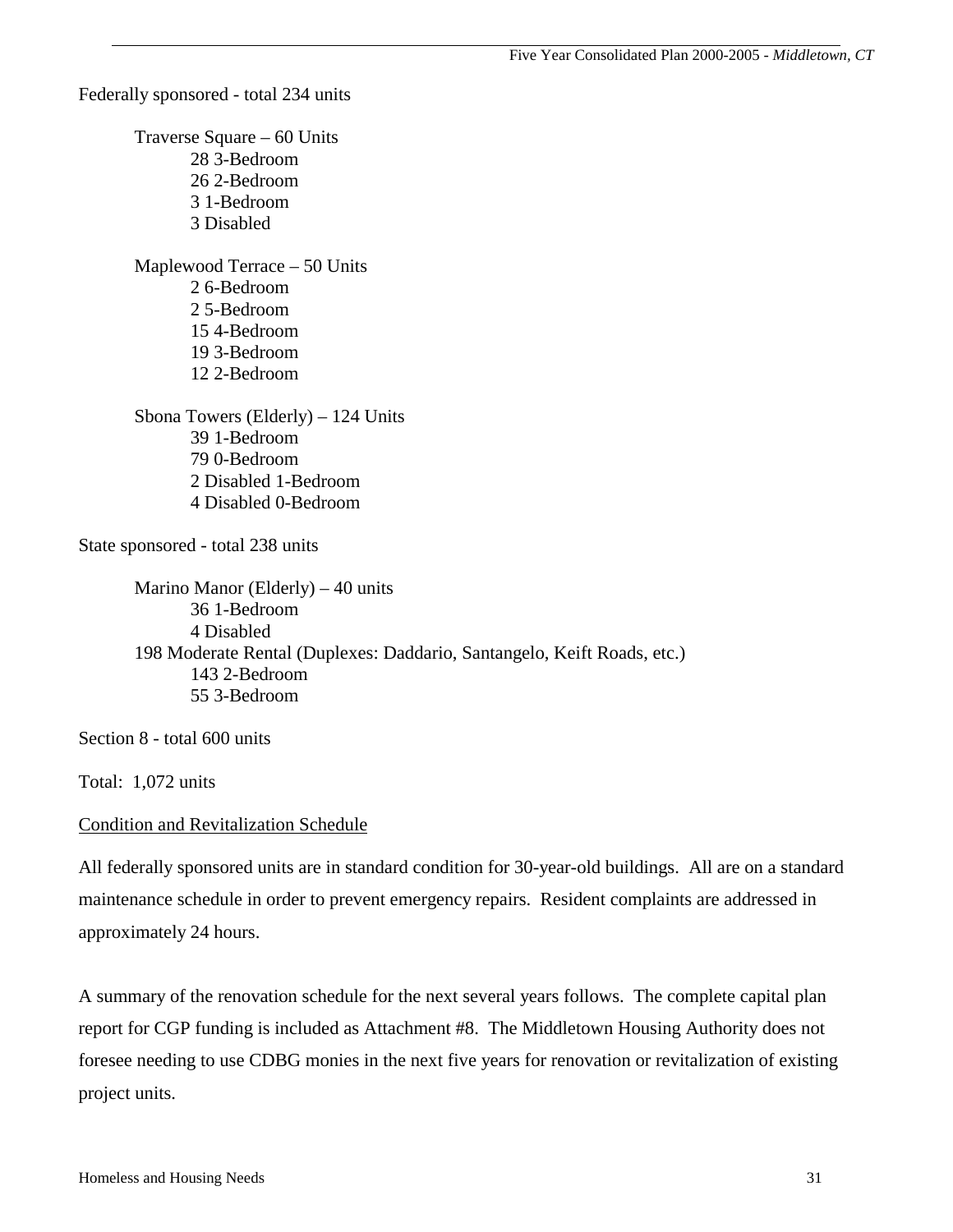In 2001, the windows in Sbona Towers will be replaced, as will be the siding at Maplewood Terrace. The capital plan also includes the renovation of 15 units at Maplewood Terrace.

In 2002, the roof top exhaust fans at Sbona Towers will be replaced, as will be the siding at Traverse Square. Twenty more apartments will be renovated at Maplewood Terrace, and the parking area at Traverse Square will be resurfaced.

In 2003, Sbona Towers will have all 126 of its bathrooms renovated and a canopy seating area will be installed. The Maplewood Terrace community center will be renovated, each apartment's refrigerator will be replaced, and 3 units will be converted to H/C.

In 2004, there will be general site improvements at Traverse Square, storm doors will be replaced, as will the refrigerators and ranges in each unit. Sbona Tower's apartment entry doors, closet doors and mailboxes will be replaced. Interiors will be patched and painted and an A/V security system will be installed for resident safety.

## Resident Programs and Services

The City of Middletown Housing Authority provides many services and programs to and for its residents. All homebound public housing and Section 8 residents meeting specific criteria are eligible for Meals on Wheels, Visiting Nurse Services and VNA Homemakers programs. Legal services are made available to all public housing and Section 8 residents through the Legal Service Office. Elementary school aged children meeting specific criteria are eligible for an After-school Program hosted at the City Library.

All public housing residents who meet specific criteria are eligible for the School-to-Work and Family Support/Parenting Skills programs at Traverse Square and Maplewood Terrace. Adult Basic Education and Drug Outreach and Prevention programs are available to all eligible public housing and section 8 residents at the Adult Ed Center and Rushford Center respectively. Thirty (30) Section 8 families are involved in a Family Self-Sufficiency program.

#### Anti Drug/Crime Strategies

In addition to the previously mentioned Drug Outreach and Prevention Program at Rushford Center, the Middletown Housing Authority has established a relationship with the Police Department in order to reduce the amount of crime in the Traverse Square and Maplewood Terrace developments.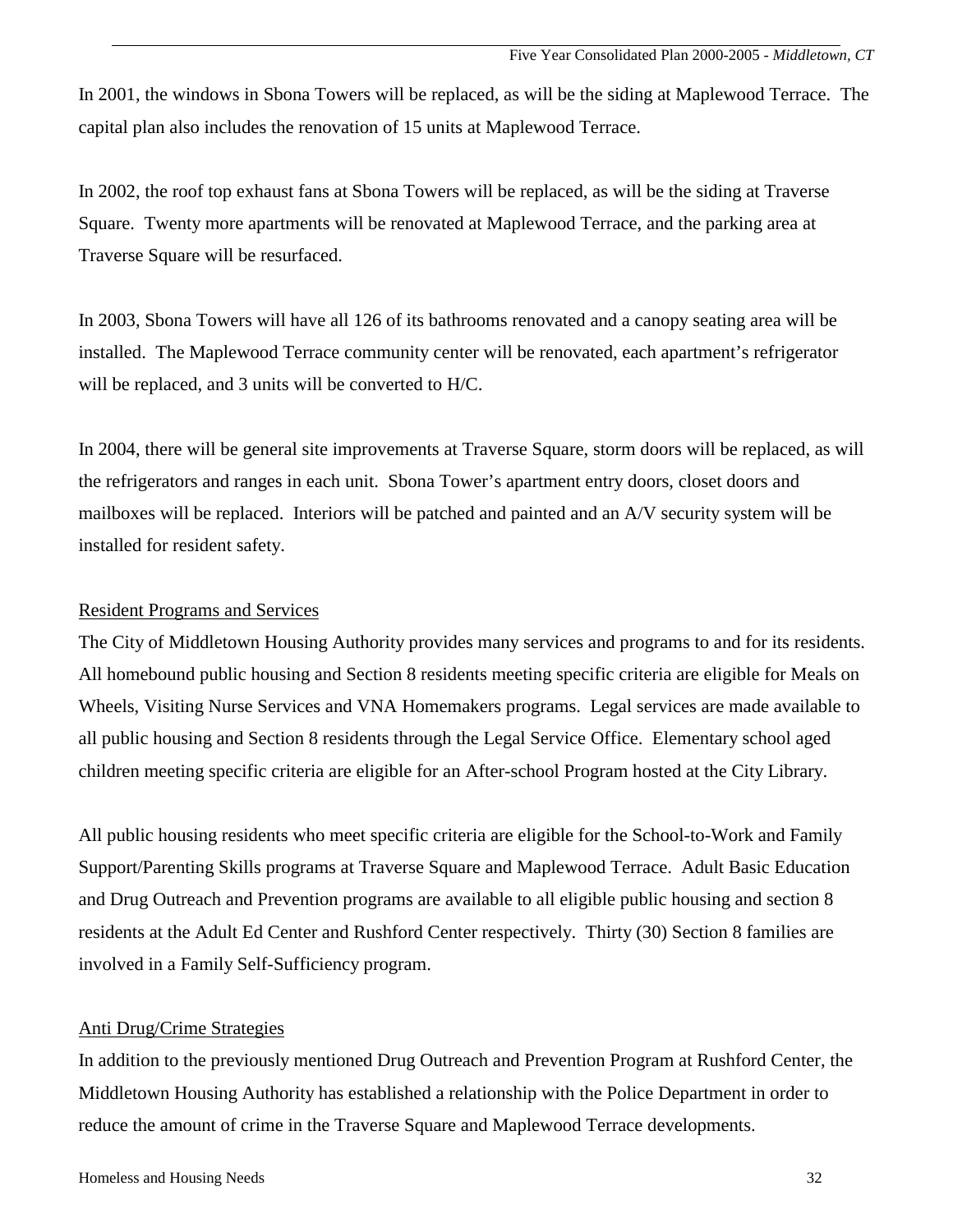The Middletown Police Department reports that the goal of Anti-Crime in public housing neighborhoods, as well as citywide, is to improve the quality of life by reducing crime and drug-related activity while working with the community to address the causes of crime.

The Middletown Police Department's baseline services involve patrols twenty-four (24) hours per day, seven (7) days per week. These patrols are supplemented in the housing projects of Maplewood Terrace (Census Tract 5417) and Traverse Square (Census Tract 5416) by the Crime Suppression Unit which operates primarily after 4:00 p.m. Members of the department also regularly meet with the MHA management and residents and share crime data with MHA staff for analysis and action.

The Department's drug enforcement unit also works in these neighborhoods to address drug activity and related conditions. The Community Service officer is also available to assist police officers and neighborhood residents with special projects.

Using Drug Elimination Grant funds, additional foot and mechanized patrols have supplemented regularly established patrols in the public housing neighborhoods of Maplewood Terrace and Traverse Square. This has been done in order to create a sense of safety for residents, to develop information regarding criminals and criminal activity, to reduce criminal activity, and to work with residents to identify and develop solutions to problems.

The Department's objectives are to continue community wellness through daily contact between police and residents, as well as to assist communities in solving underlying problems that contribute to crime, fear and disorder. To assist in accomplishing these goals, the Middletown Police Department has set the objective of establishing a Crime Suppression Unit to operate in the Westlake Neighborhood (a PRD in Census Tract 5413) and expand this unit within the next three (3) years.

The Department's Strategy includes the expansion of Community Policing, the establishment and promotion of community and police partnerships in "Crime Watch," and other cooperative efforts toward maintaining a safe community fostered by the Police Department's Community Service Officer and the philosophy of Community Policing.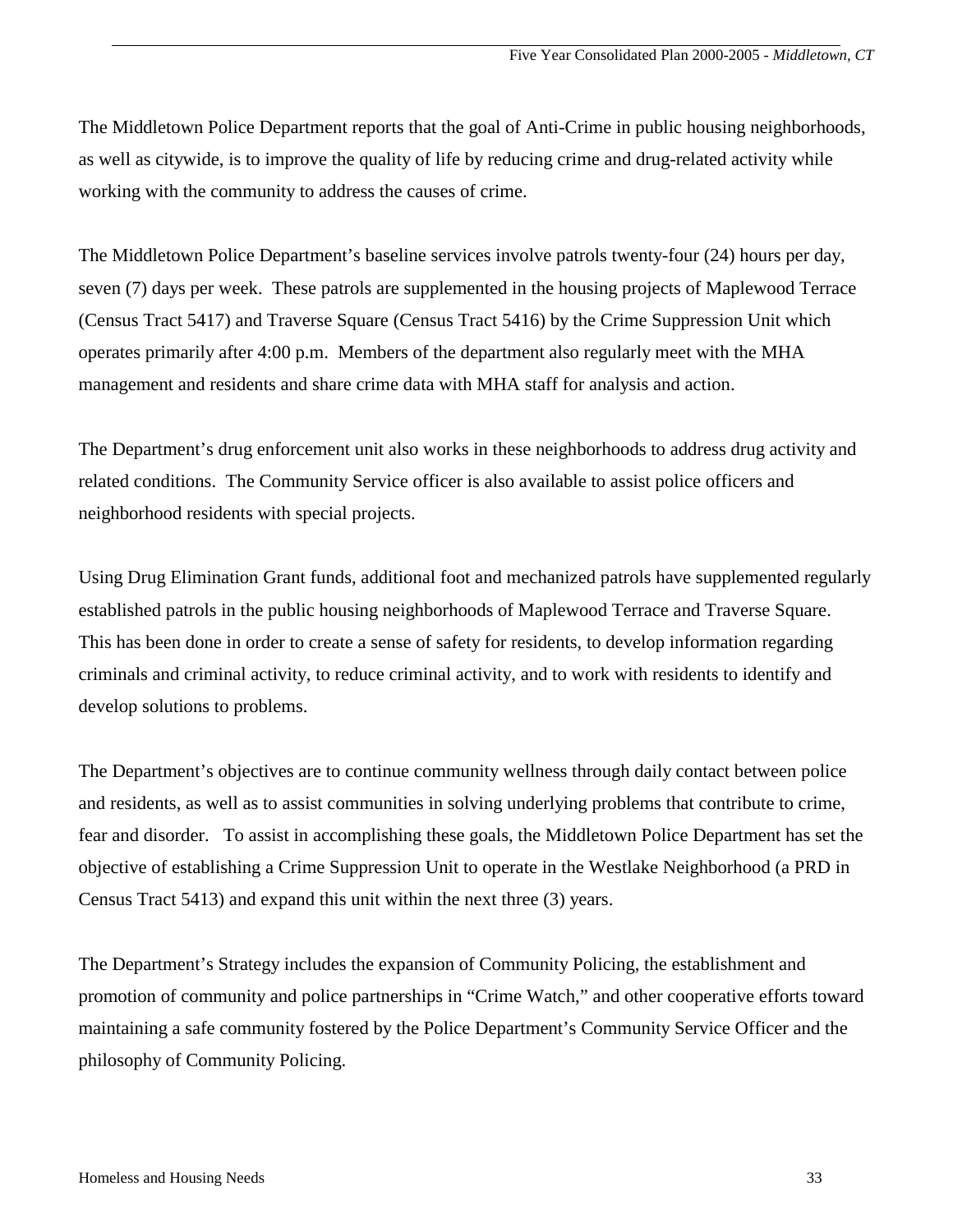#### Economic Development Projects

Economic Development Grant funding is used to provide job training, counseling, and outfitting of the learning centers in Traverse Square and Maplewood Terrace.

#### Tenant Councils

The Maplewood Terrace and Traverse Square developments have Tenant Councils with 3 elected officers each. They meet at least once a week to discuss any and all issues involving the development and its residents. At least one of the officers meets monthly with the Housing Authority director.

#### **Lead-Based Paint Needs**

All of Middletown's existing public housing developments were built after 1969, and therefore have a very low to non-existent risk of lead poisoning. Only Long River Village was built before the federal ban on lead-based paint, but this development has since been demolished under HOPE VI.

The CHAS table CP "Table VII" tabulated the number of renter households, approximately 2,724, and owner occupied households, approximately 1,203, with the highest risk for lead-based paint hazards. . Since the demolition of Long River Village, the number of renter-occupied households with risk of leadbased paint hazards has decreased by 152 units. An updated version of the resulting CHAS worksheet table "G" is included as Attachment #9.

Children age six and under are those most at risk of lead poisoning. It is also known that populations living below the poverty level are more likely to have other risk factors which increase their risk of lead poisoning, including poor nutrition and substandard housing, with the incidence of lead poisoning being correlated with the age and condition of the housing. Therefore, the VNA maintains a record of all reported cases of children, under the age of seven, with a blood lead level of 10 or higher. Cases reaching 20 or higher are referred to the City of Middletown, Health Department as required by City ordinance and Connecticut State law. The Health Department then directly communicates with the family of the affected child. The City is working toward establishing a database of lead testing.

Under a new Connecticut law, property owners are liable for abatement of defective interior and exterior surfaces that contain toxic levels of lead in a residential dwelling where children under the age of six reside. Children in residence are not required to have an elevated BLL for the law to be enforced.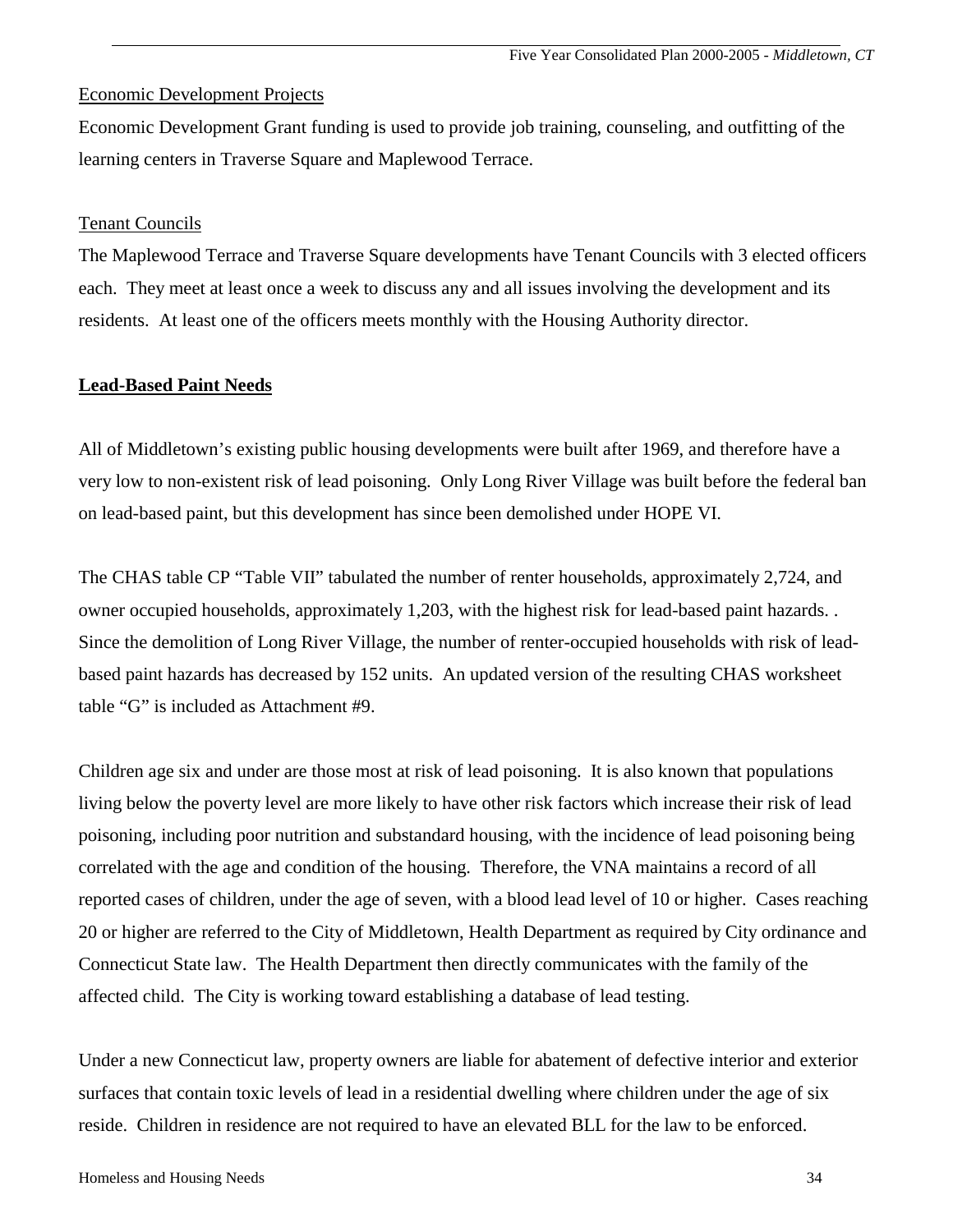According to the Connecticut Department of Health, 20.3% of Middletown's 3,343 children ages six and under received a valid blood lead test in calendar year 1998. Of these children, eleven (11) had blood lead levels at or above 10 mcg/dL, four (4) of whom had blood lead levels at or above 20 mcg/dL.

No units were placarded for high lead levels in the last year. This is a decrease from previous years. Abatement efforts are ongoing whenever a building is renovated. Funding was from Rehabilitation Loans and the State's Lead Abatement funding. Even with the additional State funding however, abatement costs are prohibitive to owners.

#### **Market Conditions**

#### Supply

The current inventory of Middletown's housing stock is 18,830 dwellings, of which roughly 8% are vacant for sale or rental, or occupied on a second-home basis.

While the bulk of Middletown's housing comprises stock more than 30 years old, a significant portion represents single-family homes – both attached and detached – built in recent decades in planned residential developments (PRDs). Another sizeable share is concentrated in large residential projects. Some 4,520 PRD units are located in lower density portions of the City, while some 2,640 project units are concentrated primarily in the center. Large housing projects include four public housing projects comprising 276 units: Sbona Tower (126), Traverse Square (60), Maplewood Terrace (50) and Marino Manor (40).

Middletown has relatively few apartment units (approximately 10%) available for working age households in market-rate multifamily housing developments. Opportunities exist for development of market-rate in-fill townhouse and/or row house type residences in and around the central business district. Efforts to attract economic development to the downtown area -- or to build lower-cost housing for a young labor force -- would benefit from attractive higher density residences.

#### Production Requirement

In order to meet the forecasted demand of the 642 new households created by 2005, the housing stock will need to increase to 19,420 units to maintain the 7% vacancy rate that is the measure of a healthy housing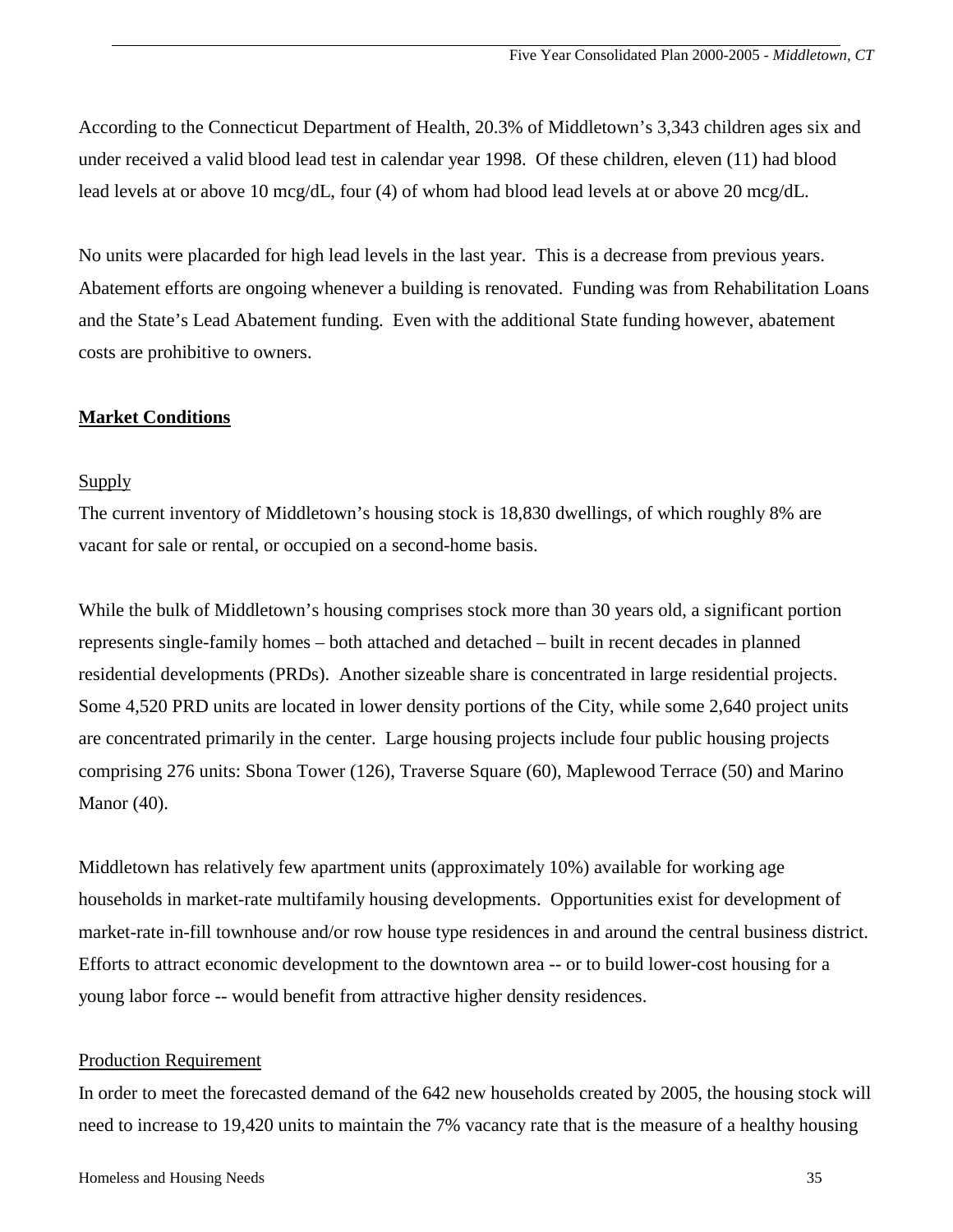market. Given the need to replace old and outmoded or withdrawn stock, a conservative estimate of required construction would be 1,200 units between 1998 and 2005. If replacement housing is oriented more toward market rate multifamily developments, then over the near term to 2010 roughly half of the backlog in affordable housing needs can be addressed.

#### **Barriers to Affordable Housing**

In the former Consolidated Plan, employment training and placement along with economic development was the predominant strategy for removing this barrier. To some extent it has worked—the community as a whole is in a much stronger economic condition than it was five years ago. Unemployment is down and more new companies are being attracted to Middletown. Now, however, additional barriers must be faced and brought down in order to help those not aided by the last plan, as well as to provide the necessary housing base to support growth that will result from continued economic development.

According to the National Low Income Housing Coalition's "*Out of Reach"* report, 30% of Middletown renters are unable to afford even the Fair Market Rent for a one bedroom apartment. Very few apartments are listed at FMR. The salary required to afford FMR for a one-bedroom is \$21,640, which breaks down to an hourly wage of \$10.40. Working at the current federal minimum wage, a person would have to work 81 hours a week to afford FMR for a one-bedroom or 103 hours a week for a two-bedroom unit. So once again, one of the biggest barriers to affordable housing is the lack of *meaningful* employment.

In addition, the City has not expanded its rental stock as a whole. In the 1990s, two-thirds fewer building permits for housing were issued than in the 1980s, and although building has accelerated since 1996, predominantly single family homes have been constructed. This downturn occurred not only because of the recession, but also because maintaining the rural character of the City is very important to most residents according to the recent survey of households.

The homeownership market on the other hand has improved. The cost for purchasing a new home is relatively low as are interest rates on mortgages. However, quite often those with moderate and lower incomes do not have the credit history that would allow them to purchase a home.

Another impediment to low-income first time homeownership is the fact that only half of the City's 42 square miles of area has water and sewer service. In order to construct a home with a well and septic system, the state requires that the lot size be no less than 45,000 square feet—one full acre. The size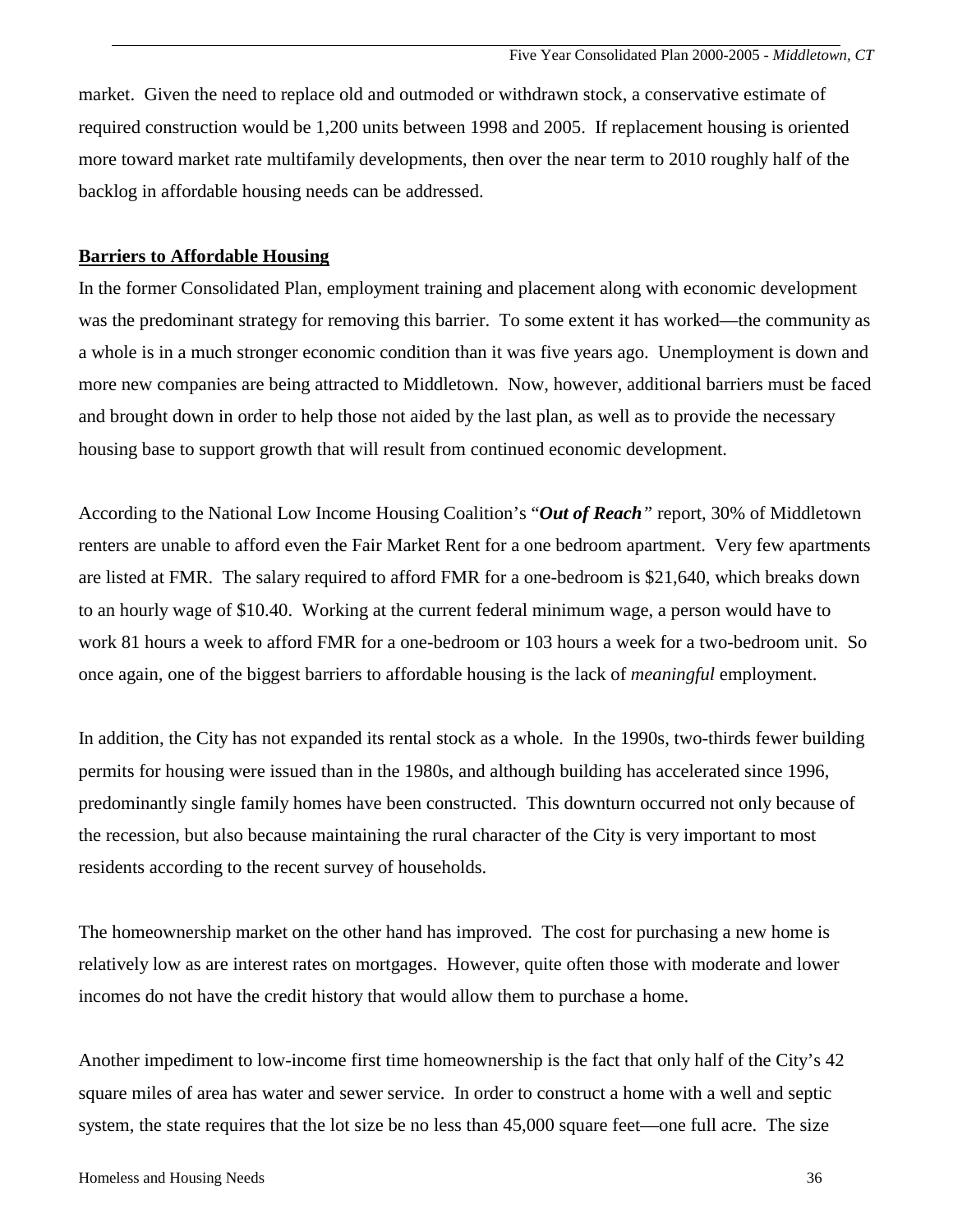requirement in outlying areas creates a supply of homes in the \$220,000-\$300,000 range with some selling for as much as \$500,000.

In areas with water and sewer, Middletown's zoning would allow for the construction of affordable housing. However, the market is too strong to allow for moderately priced homes. In the case of The Meadows at Riverbend, three hundred sixty-nine (369) 2,000 square foot homes on 5,000 square foot lots sold for over \$200,000. The planned residential development at Westlake has a broader range of housing prices—single family homes are selling for anywhere between \$50,000 and \$120,000 and condos are selling between \$20,000 and \$80,000 but this development is so removed from the city core that private transportation is a prerequisite for living there. In association with affordable housing, accessibility is also an issue.

#### **Fair Housing**

Middletown's Fair Housing Plan was adopted by the Human Relations Commission and certified by the Mayor during December 1996 (PY 22) in accordance with CFR 105.a. In accordance with the City of Middletown Code of Ordinances, one of the major roles of the Human Relations Department and the Commission is to insure equality of opportunity for all individuals. In addition, the Human Relations Department is responsible for receiving complaints of racial, religious and ethnic group tensions, prejudice, intolerance, bigotry and disorder occasioned thereby, and discriminations against any persons, group of people, organizations, or corporations, and to refer such complaints to the proper agency having jurisdiction in that particular matter.

It is anticipated that initiatives addressing fair housing opportunities and practices will be developed as problem areas are identified and brought forth by the community. The following exhibits depict the various types of complaints received. A majority of all calls received relate to Landlord and Tenant rights. Callers receive consultation on their rights and/or are referred to the appropriate agency such as the Red Cross or Social Services for assistance. They may also be referred to the statewide Legal Services of Connecticut, if legal aid is required. Local complaints are generally resolved by directly contacting the Landlord. A small number of complaints are received from surrounding towns such as East Hampton, that do not have a Human Relations Department. The areas of complaints consist of the following: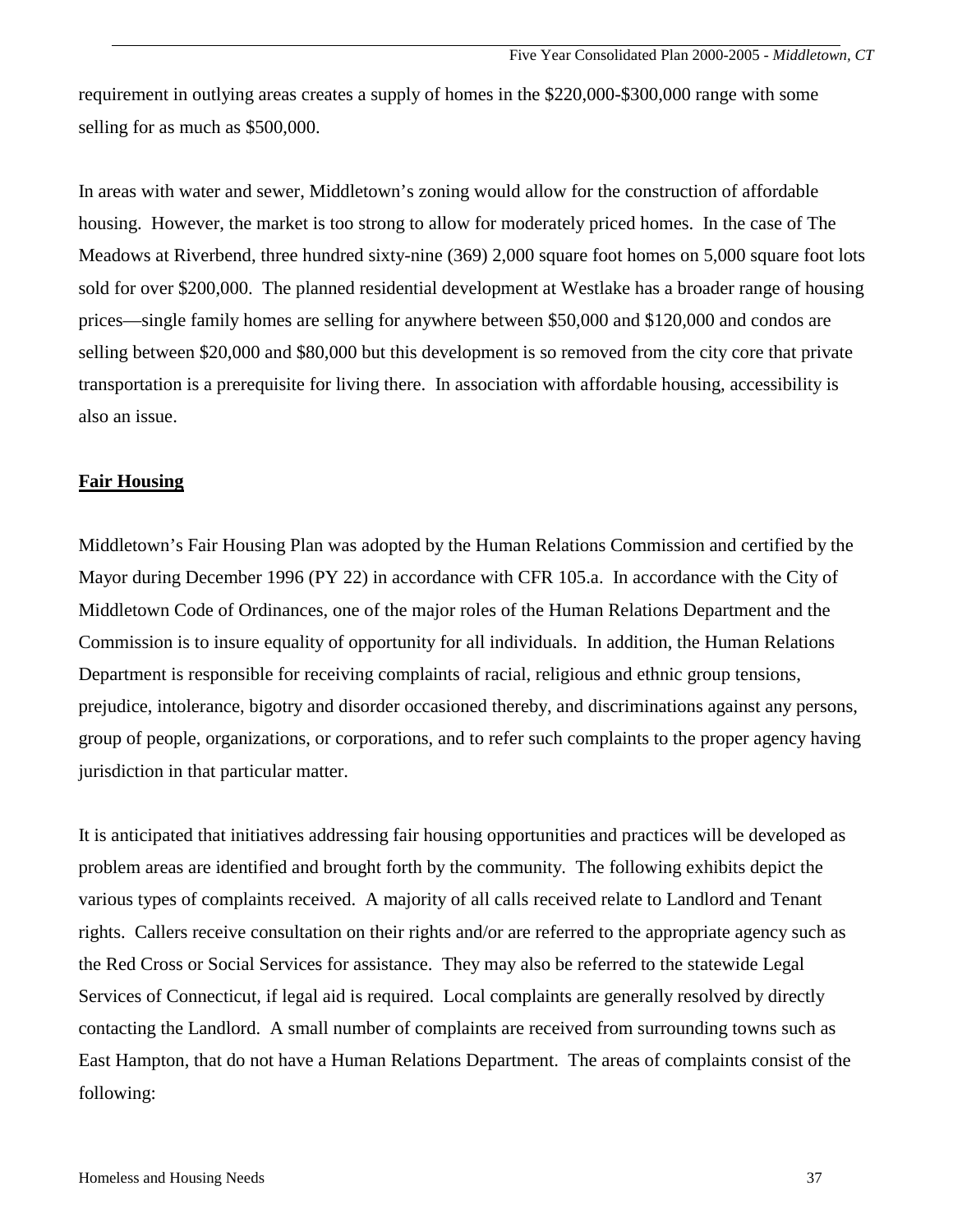Notice to Quit and Eviction Process. Individual rights and overview of process, Rent increase and fixed income issues, Security deposit return issues, Transitional living to affordable housing in a decent area, Available fund for security deposit and fuel assistance, Complaints regarding maintenance; leaking ceilings, non-functional appliances, etc., and No lease agreement living arrangement issues, Accessible parking at senior facilities, and Reasonable accommodation for person with disabilities.

Finding affordable housing in decent areas of the City continues to be an issue for individuals going through transitional living programs. Many of these clients are galvanized or directed to areas that continue to hinder rather than enhance their quality of life. Having sufficient funds for moving and security deposits is also an issue. Some of the previous services available within the City are no longer in place, further compounding housing issues for individuals in transition and/or without financial savings.

In response, the City will continue to promote programs and workshops that are designed to create awareness and assist either in the purchase of homes for first time home buyers, as promoted by People's Bank and others, or in the rehabilitation of residential structures owned or occupied primarily by low and moderate-income families. Middletown is also taking advantage of opportunities to expand on the Down Payment/Closing Cost assistance program administered by CRT.

The Connecticut Supreme Court ruling in October 1999 that Landlords might not refuse to rent to tenants because they receive government subsidies for rent payments helps protect against resident discrimination regardless of income level.

.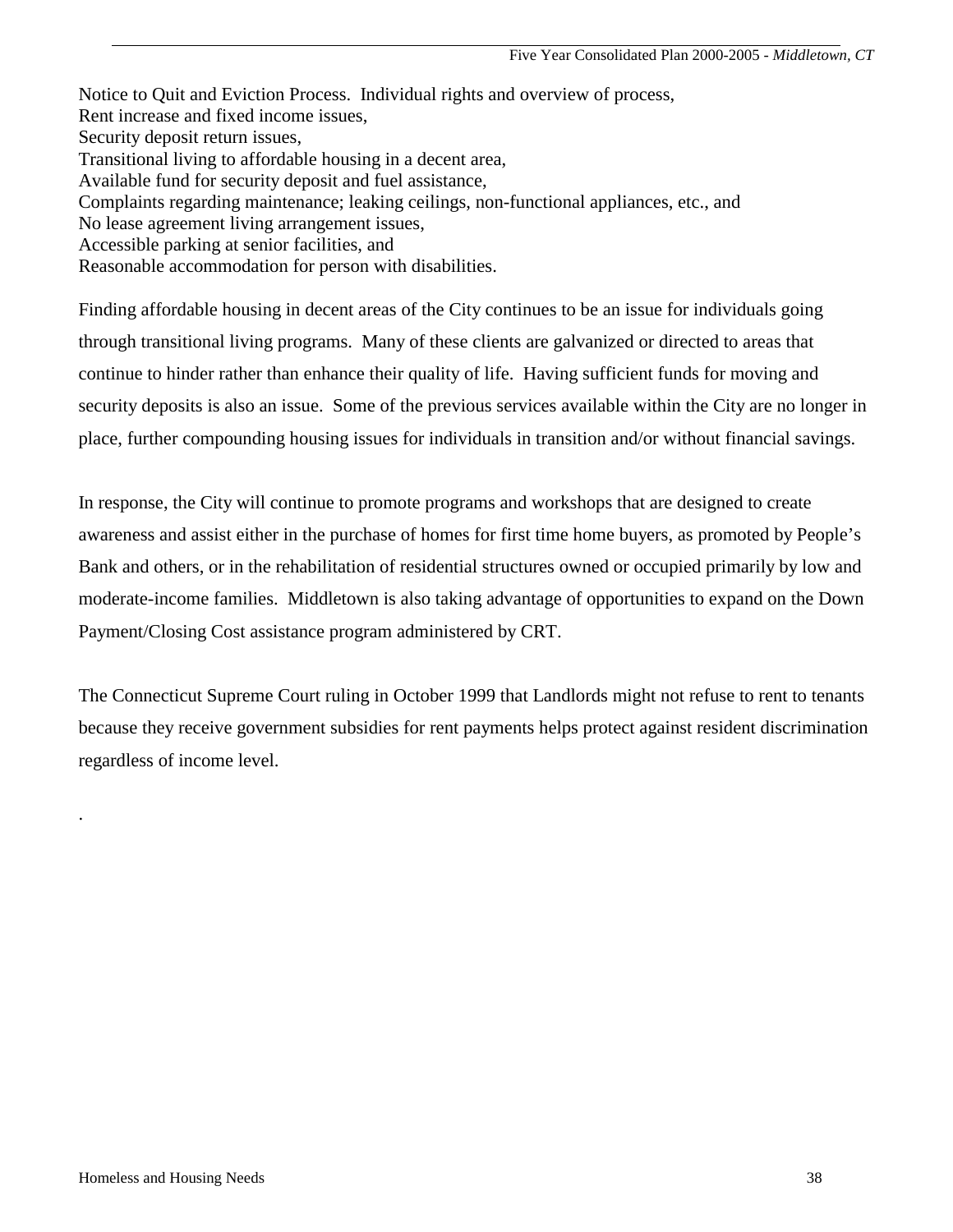# **IV. HOUSING AND COMMUNITY DEVELOPMENT STRATEGIC PLAN**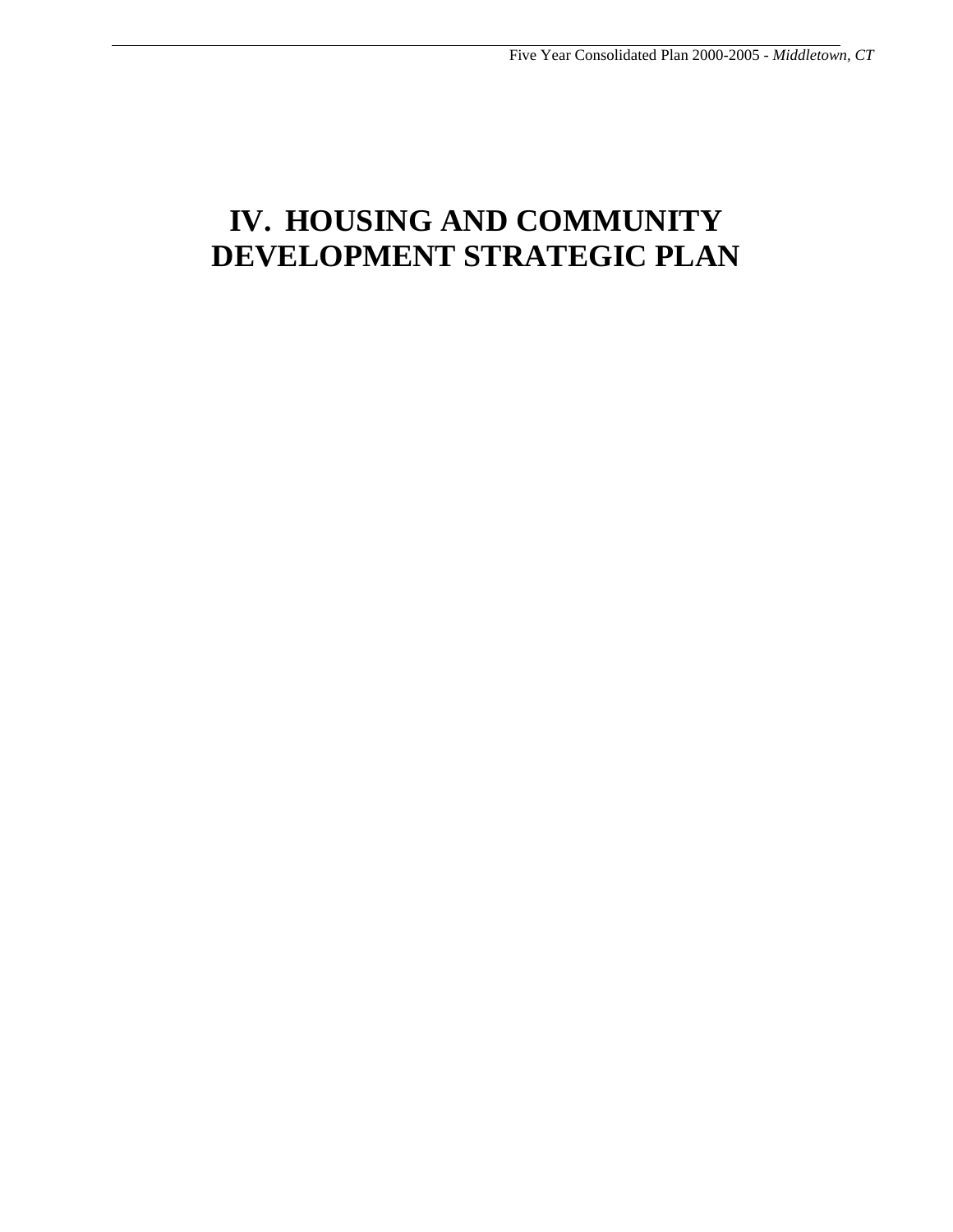#### **INTRODUCTION**

The City of Middletown's Strategic 5-Year Plan is the outline for a coordinated approach to assure that that all of its residents—but especially those with extremely low-, low- and moderate-incomes—have decent housing, a suitable living environment and expanded economic opportunities.

A comprehensive approach is needed to ensure that Middletown continues to progress economically. Without coordinated comprehensive development, without working on and developing partnerships among all three statutory areas, little overall progress can be made.

To this end, other than supportive services that are city-wide and industrial economic development activities which are relegated to specific zones, neighborhood-based comprehensive preservation strategies will be established to focus development on those low-income areas of the City that have already begun deteriorating or are at risk of doing so.

Targeted neighborhoods for redevelopment or neighborhood preservation have been mapped (Attachment 10) and include:

- 1) Miller and Bridge Streets
- 2) Ferry, Green and Rapallo Streets
- 3) Grand and Liberty Streets
- 4) Silver, Maple, Chestnut and Walnut Streets
- 5) Baer and Dunham Streets
- 6) Hillside Avenue and East Main Street
- 7) Highlands, Peppermill Village and Beacon Hill in Westlake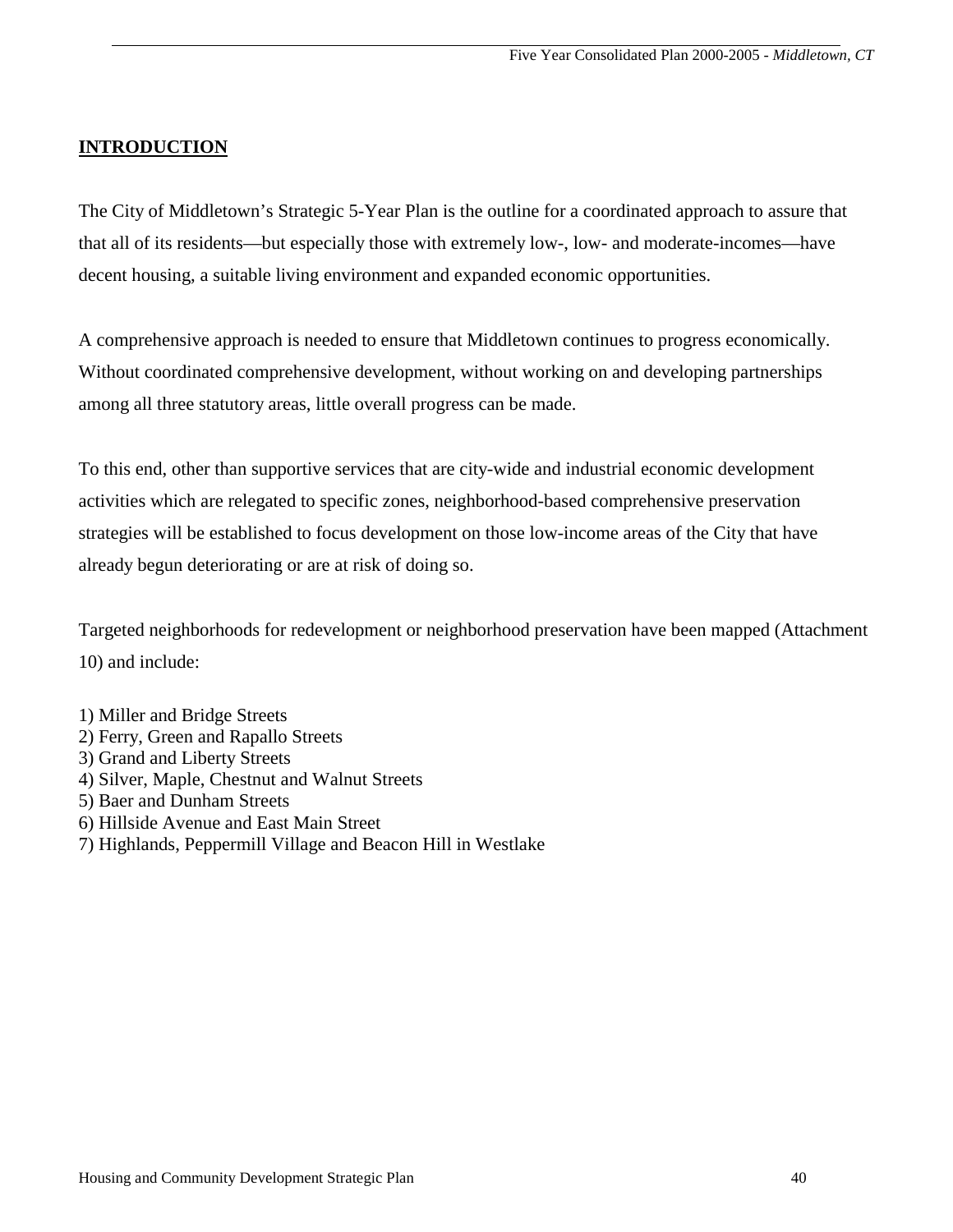# **A. Priority Needs and Allocation Priorities**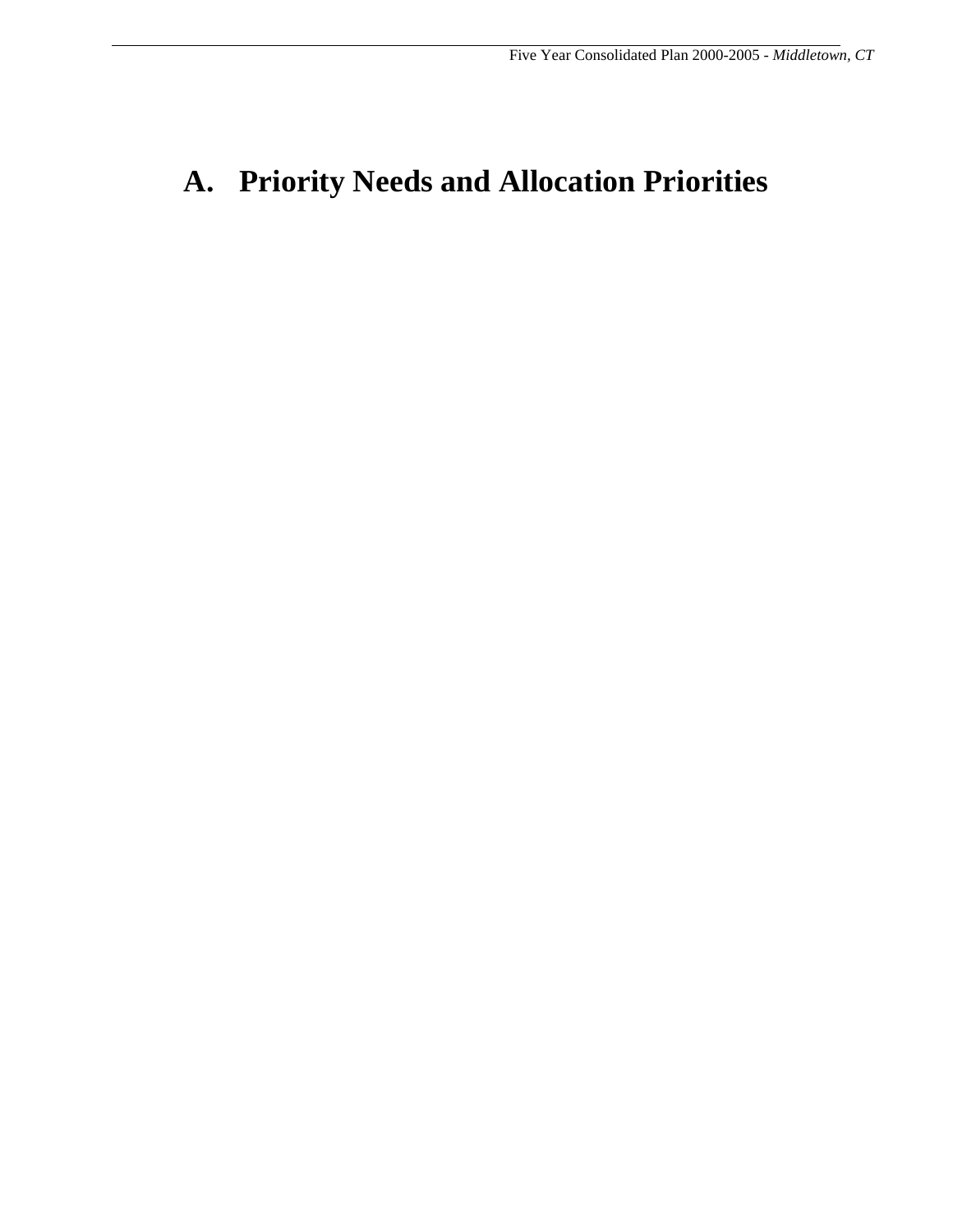#### **PRIORITY HOUSING NEEDS**

An adequate supply of available affordable housing is essential to achieving balanced growth and economic development in Middletown. In the past, it was thought that the best way to improve housing conditions of individual households was to increase the incomes of residents, but given the need for new housing units over the next five years the steps taken to expand economic opportunities must include the construction of new housing stock. This is not to say that job training, placement and creation programs should be abandoned—they are still the best way to expand the economic opportunities of low-income residents. However, additional housing stock is now a necessity to ensure that residents have decent living conditions and is also an asset to the City in its attempts to attract new industry to Middletown.

New and rehabilitated housing stock in targeted areas is a means to a comprehensive end. For example, to attract more high-tech industry to Middletown in order to create more higher-paying jobs, there will need to be additional rental housing for all new workers, especially those who are young and prefer apartment living. The logical place for these units would be downtown where redevelopment is already underway and the laying of a new high speed cable has been recommended. This new housing would not only expand the stock and create more housing opportunities, but would also improve the physical appearance of the "urban village," reducing and eliminating blight, increasing street traffic and thereby lowering crime and improving commercial sales. Incentives could also be offered to private developers to keep a certain percentage of this housing for lower income renters.

#### **Rental Housing Priorities**

The worst case need is for the extremely low- and low-income residents who are spending more than 50% of income on housing, with 85% of households in that category. For low-income owners, 42% are spending more than 50% on housing. As noted before, the National Low Income Housing Coalition's "*Out of Reach"* report states that 30% of Middletown renters were unable to afford even the Fair Market Rent for a one bedroom apartment in 1999. Moreover, very few apartments are listed at FMR.

Affordable housing is also desperately needed for the increasing numbers of those individuals who will not be helped by creating new job opportunities, such as the fixed low-income frail elderly and the physically or mentally disabled.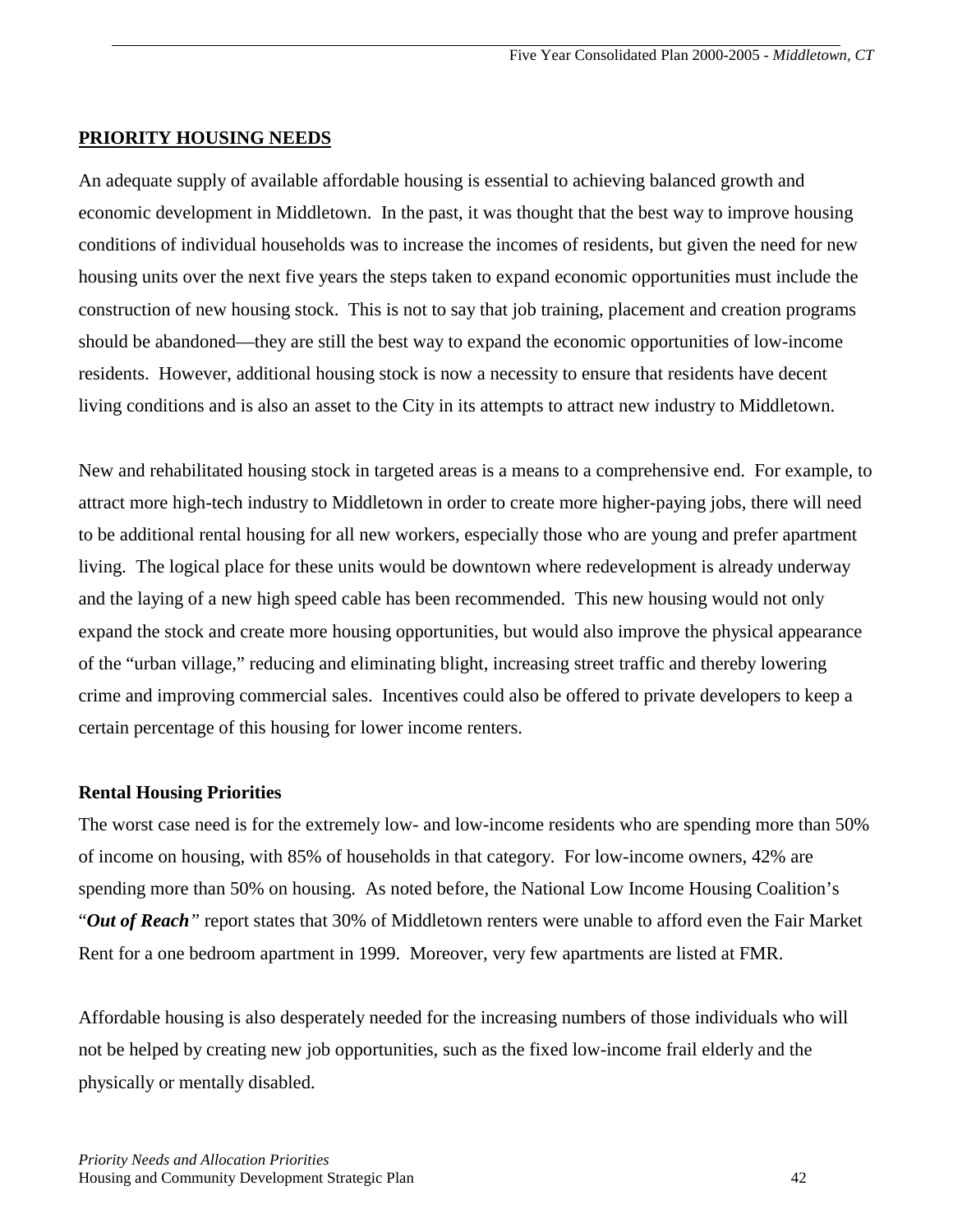### **Homeownership Priorities**

Middletown has gradually increased its share of home ownership, a trend that should be encouraged in meeting its future housing requirement. Multifamily housing developments need not be restricted to rental occupancy. Rather, moderate-income condominium forms of ownership should be considered. Townhouse developments should be encouraged to provide some moderate-income units within market rate rental or ownership structures. These efforts should be supported by expanded use of Community Development Block Grant funds for down payment and closing cost assistance for low and moderateincome persons seeking to become homeowners.

The City's current Plan of Conservation and Development has addressed the issue of declining housing stock by recommending that more, denser housing be built around the downtown area where there are plans for high-tech development. This expanded housing stock can be mixed-income, is less costly to build than single family detached homes, and will attract young single professionals working in technical trades who will want to be near the dining and entertainment areas of the downtown. It has also recommended that incentives be provided for private developers willing to reserve a percentage of their new multi-unit housing for low-income persons.

The rehabilitation of older industrial and institutional buildings to residential usage has represented a visually effective and cost efficient reuse of idle structures. Opportunities for further adaptive reuse lie north and southwest of the downtown, and if redeveloped for residential purposes would further extend the historic character of Middletown into close-in residential and mixed-use areas.

Starter homes on small lots should be encouraged for in-fill sites in other targeted neighborhoods adjacent to the downtown with existing infrastructure capacity. "Sweat equity" programs focused on expanding affordable home ownership by low-to-moderate income persons willing and able to fix up pre-1950 housing should be encouraged in inner neighborhoods, and on small lots where housing is available for under \$80,000.

## **Neighborhood Revitalization Targets**

The North End has a distinct identity and history, is economically distressed (with a population of more than 51% low and moderate-income), has fallen into disrepair, and most importantly, has an independent community group, the North End Action Team (NEAT), actively involved in improving the environs. A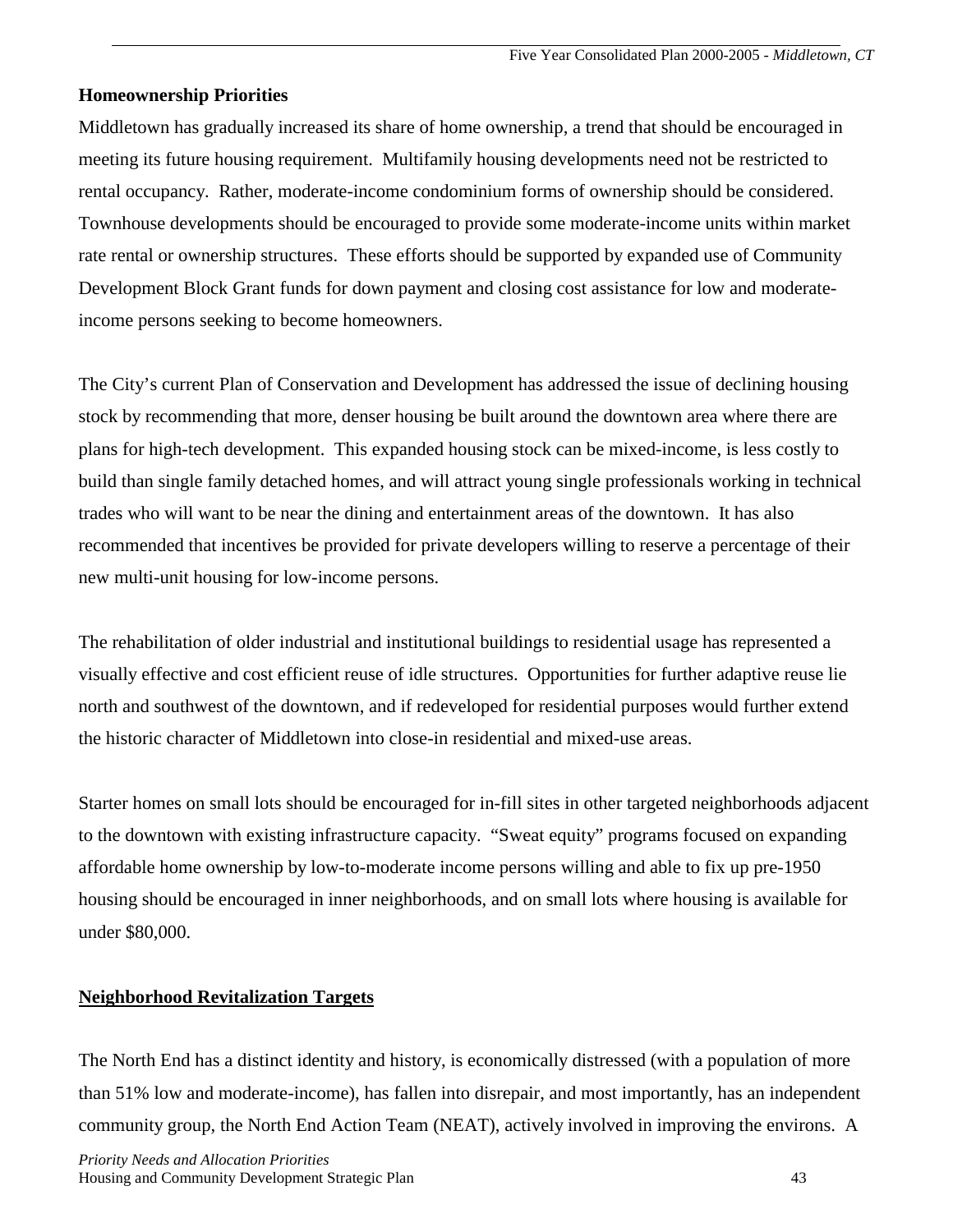committee consisting of residents and neighborhood business owners was put together to investigate the advantages of an Neighborhood Revitalization Zone (NRZ) designation. They had NRZ Committees from other towns as well as state officials come and speak to them. The committee determined that NEAT was accomplishing the same objectives. However, as recommended by HUD, the City intends to investigate further the benefits of these state and federal designations. Current plans for revitalization efforts are as follows.

### Ferry/Green/Rapallo

A follow-up on recommendations is evident in the current plan to redevelop the Ferry/Green/Rapallo neighborhood which calls for 100 to 150 units of new housing construction for an income mix including households from below 25% up to 80% of medium income and higher, provided a market study demonstrates the demand. The developers will strive to keep the commitment made by the City in its Housing Development Zone report, stating that the residents of the area are not to be displaced. Increasing the number of owner-occupied units, diversifying the income mix and providing quality property management to tenants will help stabilize and revitalize the neighborhood.

The development will benefit residents of the new housing, the neighbors and businesses on Main Street. This area may also provide an opportunity to attract private market investment and to cross-subsidize techniques that generate affordable housing in a higher density residential development of the inner-city. Included in the area designated as a Housing Development Zone by the State of Connecticut, this development would be eligible for tax abatements on improvements occupied by low and moderateincome persons.

## North End Artists Community

Another current proposal calls for converting a City-owned vacant building into 10 studio/apartments for artists with annual incomes of \$20,850 to \$38,150. Rents would range from \$445 to \$700 a month. The ground floor would serve as an art gallery. The City would be asked to donate the building. Combination local, state and federal funds would be required to finance the \$1.2 million project. If the funding structure can be raised, the current timetable would put completion around August 2001.

This project would help fulfill several of the objectives of the Consolidated Plan. It would provide housing for very low to low-income residents, foster long-term community development by combining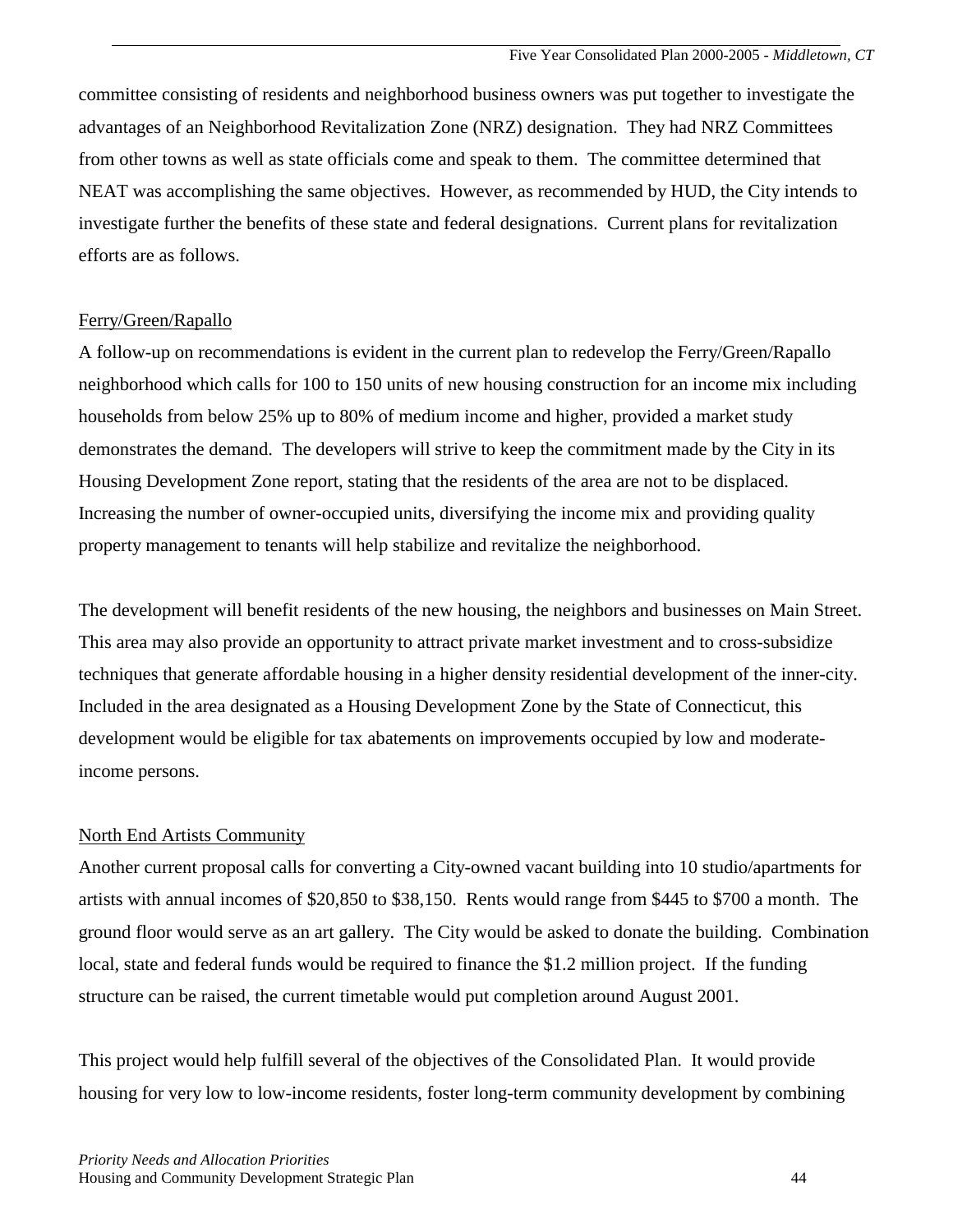residential and commercial space, prevent crime and blight by increasing neighborhood foot traffic, and renovate and occupy a building that has been vacant for five years.

#### Miller and Bridge Street

A redevelopment plan prepared in conjunction with NEAT and residents and approved by the Common Council is underway for the Miller and Bridge Street neighborhood. This area has been deemed unsuitable for residential use due to its location in the flood plain, pre-existing and continuing pollution and its dangerous accesses from the rest of the city, including active rail lines and a highway. The plan is to relocate residents, purchase and demolish the buildings using a portion for rail dependent economic development and the remainder, for which new construction is prohibited due to its flood plain status, as open space. While not unopposed, this plan was determined to be environmental justice for low-income people: no one should have to reside in the existing conditions.

### **PRIORITY HOMELESS NEEDS**

The gap analysis is based principally on the point-in-time count, conducted March 26, 1999, to determine an unduplicated count of the homeless.

The relative priority in the gaps analysis is based on a process that evolved over Supportive Housing Coalition meetings since October 1998. The process identified critical, unmet service needs as: leased, supportive housing units; job training; substance abuse case management services; childcare and transportation. The overall strategy is to try to fill gaps in the continuum while assuring that the highest priority populations and services are addressed and that essential services currently in place remain viable.

#### Methodology

For the individual count, 232 individuals met the HUD definition for homeless. That population was distributed by estimated need for type of housing and based upon the premise that there consistently has been an ongoing need for no less than thirty (30) individuals in the City's emergency shelter. The balance was arbitrarily distributed equally between transitional and permanent supported housing, as there was no full assessment of the 232 individuals. The same distribution premise for living units/beds was used for the 169 persons in families with children who were identified.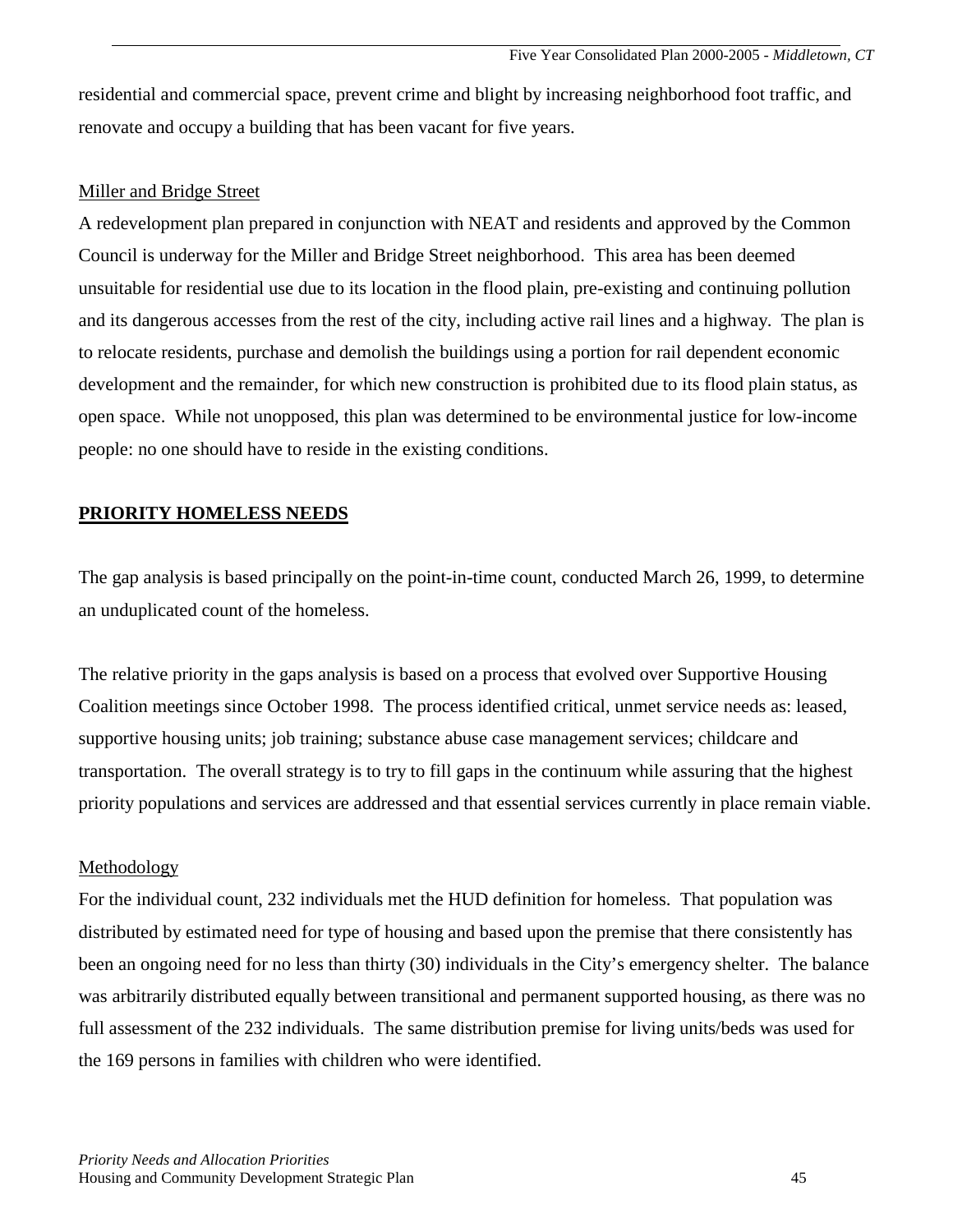The need for job training for both populations was reflected in the characteristic that 77% of adults were either employed part-time or unemployed, which warranted job training to increase their employability or assistance in securing employment.

Substance abuse treatment was a reflection of the fact that two in every three reported substance abuse problems, indicating a significant need for treatment. Case management was considered a dual need for anyone considered appropriate for substance abuse treatment. Mental health care was identified as a need for all reporting a mental illness. Housing placement was identified for all homeless adults and life skills training was assumed needed for all adults. All sub-population counts were based on reports generated from the count.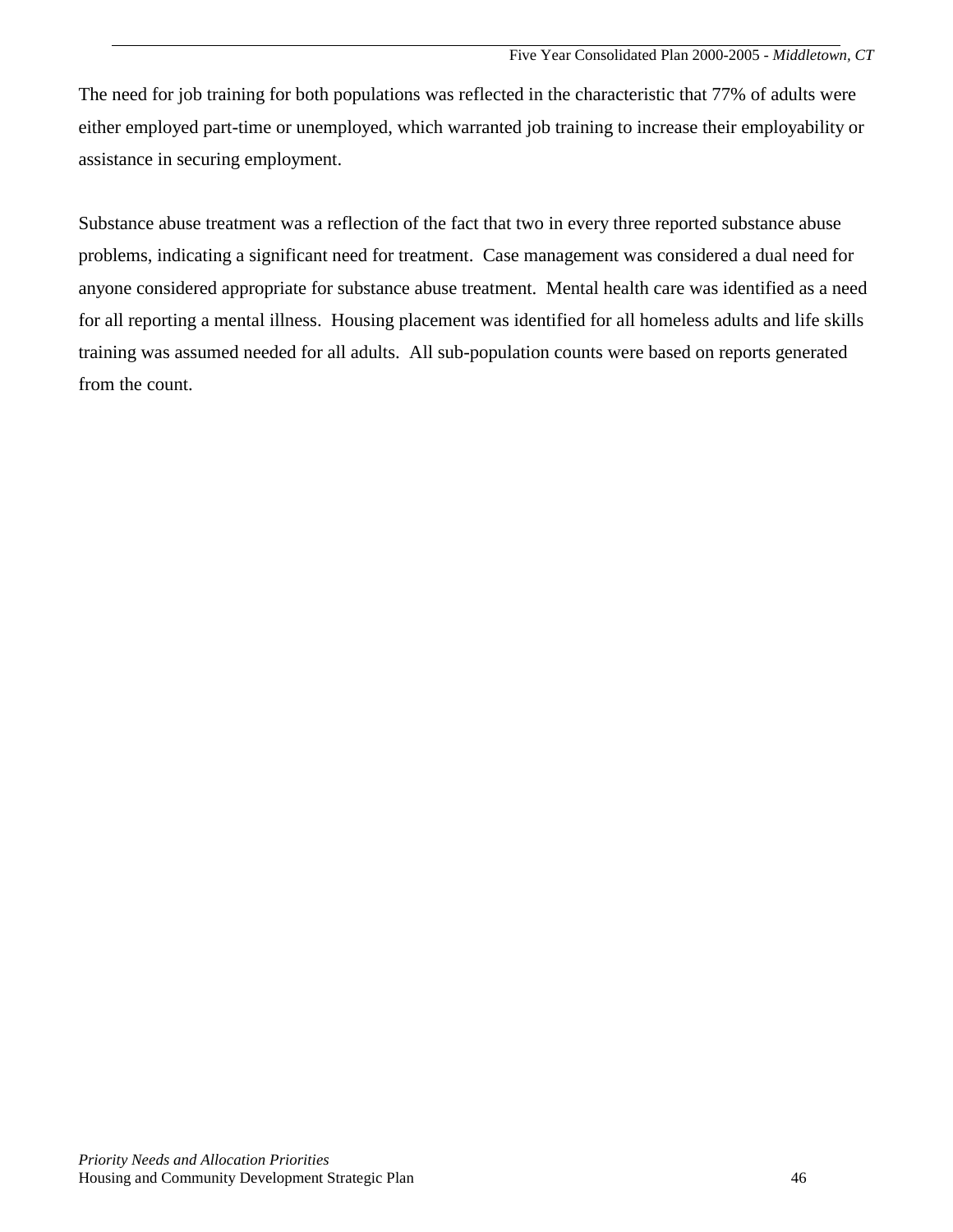| <b>Continuum of Care: Gaps Analysis</b>  |                                        |                   |                      |                       |                           |
|------------------------------------------|----------------------------------------|-------------------|----------------------|-----------------------|---------------------------|
|                                          |                                        | Estimated<br>Need | Current<br>Inventory | Unmet<br>Need/<br>Gap | Relative<br>Priority      |
| <b>Individuals</b>                       |                                        |                   |                      |                       |                           |
| Beds/Units                               | <b>Emergency Shelter</b>               | 58                | 30                   | 28                    | L                         |
|                                          | <b>Transitional Housing</b>            | 87                | $\overline{70}$      | 17                    | $\mathbf M$               |
|                                          | Permanent Supportive                   | 87                | 50                   | 37                    | H                         |
|                                          | Housing                                |                   |                      |                       |                           |
|                                          | Total                                  | $\overline{232}$  | 150                  | 82                    |                           |
| <b>Supportive Services Slots</b>         | <b>Job Training</b>                    | 179               | $\overline{25}$      | 154                   | H                         |
|                                          | Case Management                        | 153               | $\overline{25}$      | 128                   | $\boldsymbol{\mathrm{H}}$ |
|                                          | <b>Substance Abuse</b>                 | 153               | 101                  | 52                    | $\mathbf{M}$              |
|                                          | Treatment                              |                   |                      |                       |                           |
|                                          | Mental Health Care                     | 63                | 63                   | $\mathbf{0}$          | L                         |
|                                          | <b>Housing Placement</b>               | 232               | 45                   | 187                   | M                         |
|                                          | Life Skills Training                   | 116               | 25                   | 91                    | M                         |
|                                          | Other                                  |                   |                      | $\mathbf{0}$          |                           |
|                                          | Other                                  |                   |                      | $\mathbf{0}$          |                           |
| Sub-Populations                          | <b>Chronic Substance Abusers</b>       | 153               | 100                  | 53                    | H                         |
|                                          | Seriously Mentally Ill                 | 63                | 50                   | 13                    | M                         |
|                                          | <b>Dually Diagnosed</b>                | 56                | 25                   | 31                    | M                         |
|                                          | Veterans                               | 30                | $\overline{5}$       | 25                    | M                         |
|                                          | Persons with HIV/AIDS                  | 3                 | $\overline{3}$       | $\boldsymbol{0}$      | M                         |
|                                          | <b>Victims of Domestic</b><br>Violence |                   |                      | $\Omega$              |                           |
|                                          | Youth                                  |                   |                      | $\mathbf{0}$          |                           |
|                                          | Other                                  |                   |                      | $\overline{0}$        |                           |
| <b>Persons in Families with Children</b> |                                        |                   |                      |                       |                           |
| Beds/Units                               | <b>Emergency Shelter</b>               | 60                | 48                   | 12                    | L                         |
|                                          | <b>Transitional Housing</b>            | $\overline{55}$   | $\overline{40}$      | $\overline{15}$       | $\mathbf{M}$              |
|                                          | Permanent Supportive<br>Housing        | 54                | 10                   | 44                    | H                         |
|                                          | Total                                  | 169               | 98                   | 71                    |                           |
| <b>Supportive Services Slots</b>         | <b>Job Training</b>                    | 53                | 15                   | 38                    | H                         |
|                                          | Case Management                        | 42                | 10                   | 32                    | $\boldsymbol{\mathrm{H}}$ |
|                                          | <b>Substance Abuse</b>                 | 42                | 15                   | 27                    | M                         |
|                                          | Treatment                              |                   |                      |                       |                           |
|                                          | Mental Health Care                     | 17                | 17                   | $\overline{0}$        | L                         |
|                                          | Housing Placement                      | 169               | 50                   | 119                   | $\mathbf{M}$              |
|                                          | Life Skills Training                   | 169               | 50                   | 119                   | L                         |
|                                          | Childcare                              | 107               | 15                   | 92                    | H                         |
|                                          | Other                                  |                   |                      | $\overline{0}$        |                           |
| Sub-Populations                          | <b>Chronic Substance Abusers</b>       | 42                | 25                   | 17                    | $\,$ H                    |
|                                          | Seriously Mentally Ill                 | 17                | 15                   | $\sqrt{2}$            | M                         |
|                                          | <b>Dually Diagnosed</b>                | 15                | 10                   | $\mathfrak{S}$        | M                         |
|                                          | Veterans                               |                   |                      | $\mathbf{0}$          |                           |
|                                          | Persons with HIV/AIDS                  | $\overline{2}$    | $\overline{2}$       | $\overline{0}$        | M                         |
|                                          | Victims of Domestic<br>Violence        | 41                | 15                   | 26                    | H                         |
|                                          | Youth                                  | 107               | 25                   | 82                    | H                         |
|                                          | Other                                  |                   |                      | $\overline{0}$        |                           |
|                                          |                                        |                   |                      |                       |                           |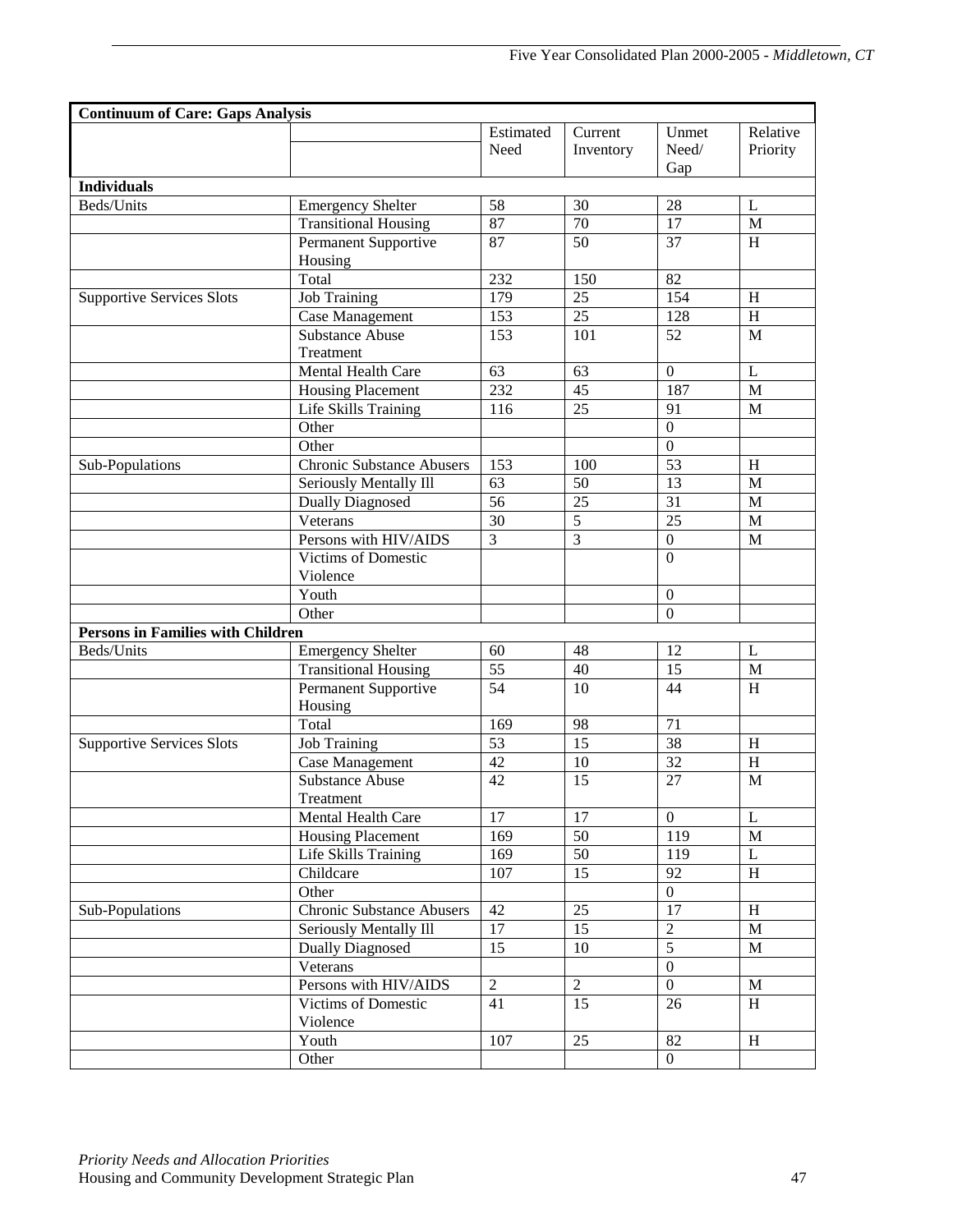#### **Priority Homeless Needs**

The top ranked priority for the Homeless is **permanent supportive housing**. As evidenced by the multiple needs of the existing homeless population, comprehensive supportive services are required to help those with long-term complex problems. Emphasizing this need, a disturbing trend was noted by one homeless services provider in the non-profit group meeting: the percentage of homeless individuals who are more difficult to help (hard core substance abusers, the seriously mentally ill) is growing in comparison to those who go through substance abuse counseling and/or job training programs and become self-sufficient comparatively easily. Every service provider interviewed in the process corroborated this observation.

To help meet these needs, a vision has been developed to establish a PILOTS program providing permanent housing for 20 families and 20 chemically dependent and/or mentally ill individuals including support services for at least one year that would continue as long as necessary until each household is stable and self-sufficient. The project would phase in over several years with 6 leased households the first program year, eventually growing to an additional twenty to thirty households.

**Employment training and job identification** was targeted to address the 77% of the homeless population that was unemployed or underemployed. According to recent focus group sessions with guests at the Eddy Shelter, the lack of meaningful employment and job training are major barriers to housing for homeless persons. The community does not have enough gainful employment for the homeless and at risk populations, although many find seasonal employment in the construction trades and others work year round in part-time low paying service jobs. Individuals with poor education and lacking specific skills fair badly in a job market that see highly trained and skilled people. These people also seek jobs and do not find enough adult education and vocational training. With meaningful employment opportunities still scarce, the creation of industrial and high-tech jobs is vital.

Related to one's ability to obtain employment and establish long-term economic stability is access to **childcare** and **transportation**. Existing childcare subsidies have evaded the homeless families. The inability to make payments on a vehicle precludes entry level, after-hour work opportunities because public transportation closes system-wide after 11 PM.

Other key supportive service needs of the existing homeless population are **substance abuse** and **mental illness** treatment and **case management**. Sixty-seven percent of the homeless population were identified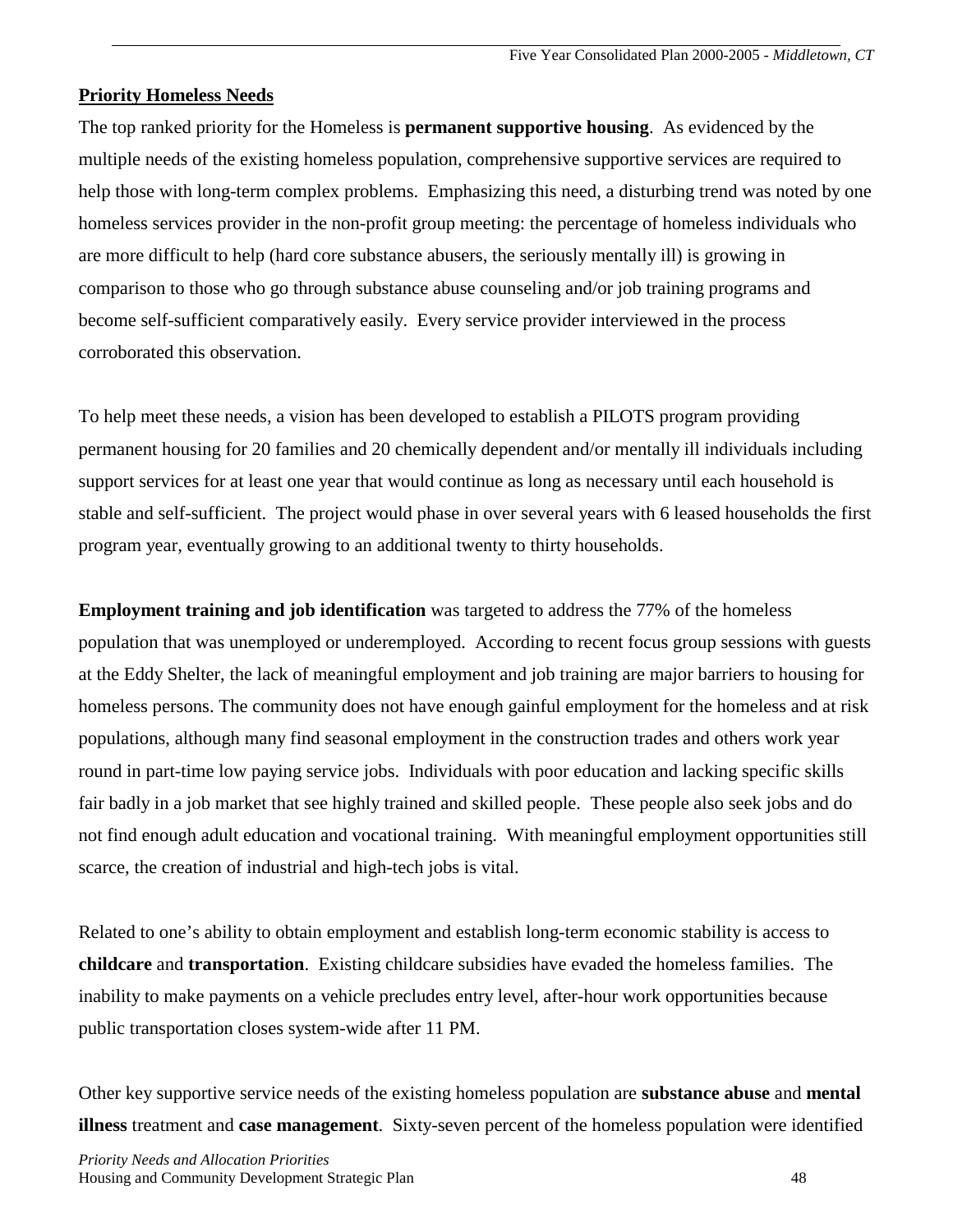as chronic substance abusers. Another 26% were identified as being mentally ill. While treatment opportunities exist, there is an inadequate level of case management services that can be targeted for the substance abusing population. More intensive outreach through case management, coupled with treatment, is viewed as a realistic strategy to facilitate a profound change in behavior among the homeless substance abusers.

## **PRIORITY OTHER SPECIAL NEEDS**

In order to identify the residents' priorities for spending federal funds, the aforementioned survey of households conducted for the Comprehensive Plan of Conservation and Development included the following question. The percentage of positive and negative responses is shown.

In the allocation of its Federal dollars, should the city address a greater need for:

|                                                          | Yes | N <sub>0</sub> |
|----------------------------------------------------------|-----|----------------|
| Increasing Employment Opportunities                      | 68% | 18%            |
| Training the Unskilled or Displaced Workers              | 67% | 20%            |
| Providing Affordable Housing for the Lower Income Groups | 38% | 46%            |
| Assuring Supportive Social Services for the Needy        | 62% | 23%            |
| <b>Public Facilities Improvements</b>                    | 66% | 17%            |
| Acquisition / Demolition of Blighted Structures          | 77% | 10%            |
| Services for Elderly / Persons with Disabilities         | 82% | 8%             |

This question was also asked at the group meetings for the Non-Profit Service Providers, the Citizen's Advisory Committee, and the City Department Heads. With "HSLDS" representing the household survey respondents; "NP", the non-profits; "CAC", the Citizen's Advisory Committee; and "DH", the City Department Heads; the responses were ranked as follows:

| <b>HSLDS</b> | NP |        |
|--------------|----|--------|
|              |    |        |
|              | h  |        |
|              |    |        |
|              |    |        |
|              |    |        |
|              |    |        |
|              |    |        |
|              |    | CAC DH |

#### Services for the Frail Elderly/Disabled

As the frail elderly population grows, so will the need for specialized services. The community at large and the Citizen's Advisory Committee identified services for the elderly and disabled as their primary priority for the City. While the Department Heads ranked that need as third, several of their requests for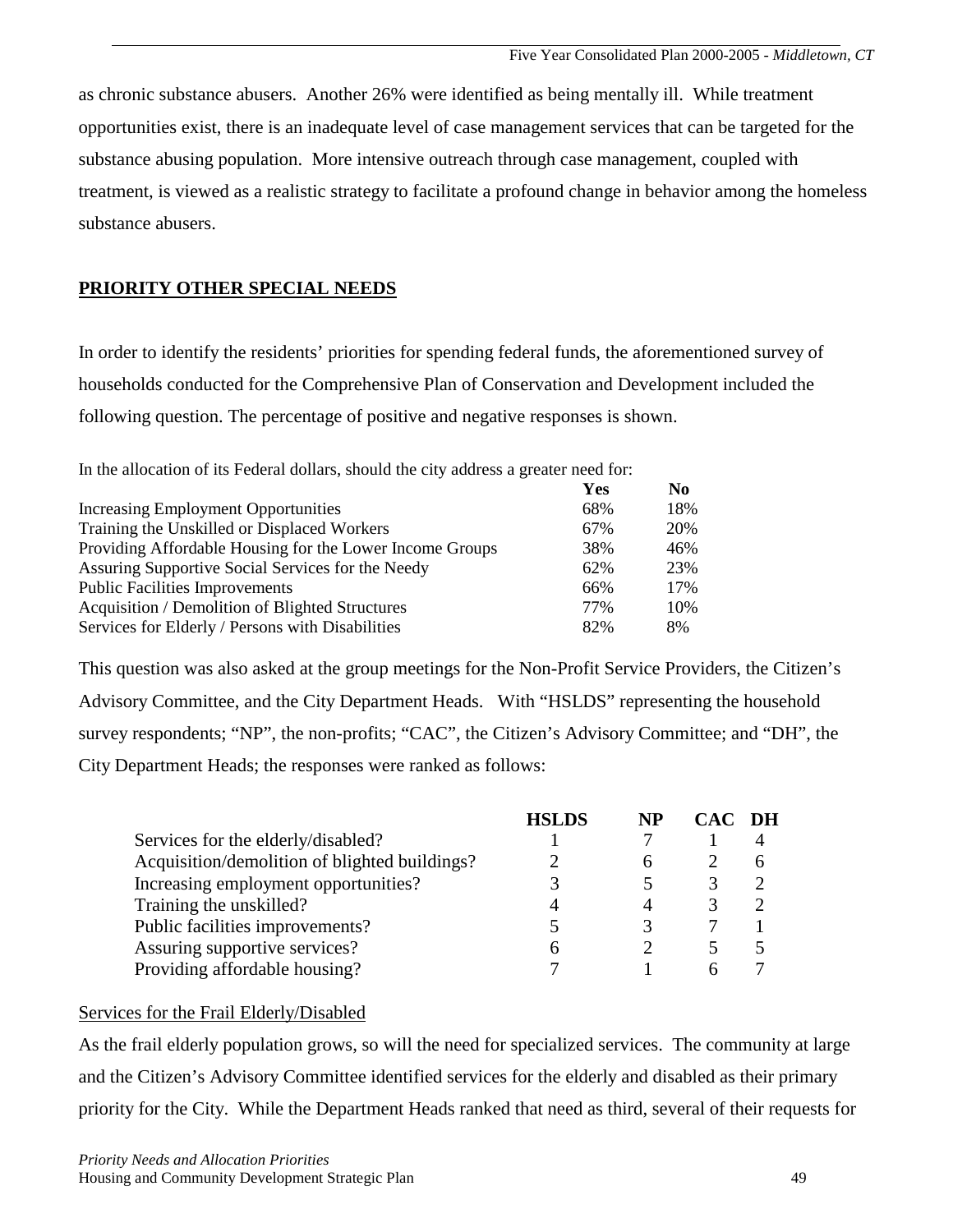public works improvements involved compliance with Americans with Disabilities Act (ADA) regulations. Non-housing needs that have been identified over the course of the Consolidated Plan process include: extended public transportation services (paratransit) to include weekends and evening hours; ADA compliance in commercial buildings; ADA compliance for sidewalks and parking spaces on Main Street; and, a larger Senior/Community Center.

### **PRIORITY NON-HOUSING COMMUNITY DEVELOPMENT NEEDS**

#### Elimination of Blight

With the use of CDBG funds, much has been done to eliminate blight in Middletown. The CDBG-funded Neighborhood Rebuilders Fund has provided the monies to implement an anti-blight ordinance. The NRF places a lien on the property where a building was demolished so as to ensure that future use will be restricted to low and moderate-income housing. It remains an issue of high priority to many residents as indicated by the household survey as well as the open public meeting with the Citizens Advisory Council. It is essential that CDBG funding continues to provided for this purpose. The City of Middletown has learned from the experience of other cities—if blight is not eliminated early, it spreads and degrades whole neighborhoods.

In the past, the City has used CDBG funds to support the Connections' cooperative effort with Home Ownership Providing Empowerment (HOPE) and Habitat for Humanity replacing blighted structures in the City with affordable, first-time home ownership opportunities. Last year the effort was successful in demolishing a blighted, City-owned structure and converting it into a two-family owner-occupied residence. This effort was made possible through the provision of a Section-8 certificate for the rental tenant and supplemental funding from private sources. Continued conversion requires funding of between \$35,000-\$40,000 per unit to fill the gap between financing limits and capital costs. This should be done in conjunction with Neighborhood Redevelopment and the construction of new housing.

#### Training the Unskilled and Increasing Employment Opportunities

As previously mentioned, according to focus group sessions held with the homeless guests at Eddy Shelter, increasing employment opportunities is one of the best ways to prevent homelessness and stabilize "at-risk" households. The need for training and increased employment opportunities was also given a consistently high priority by all residents in the household survey and in each of the group meetings.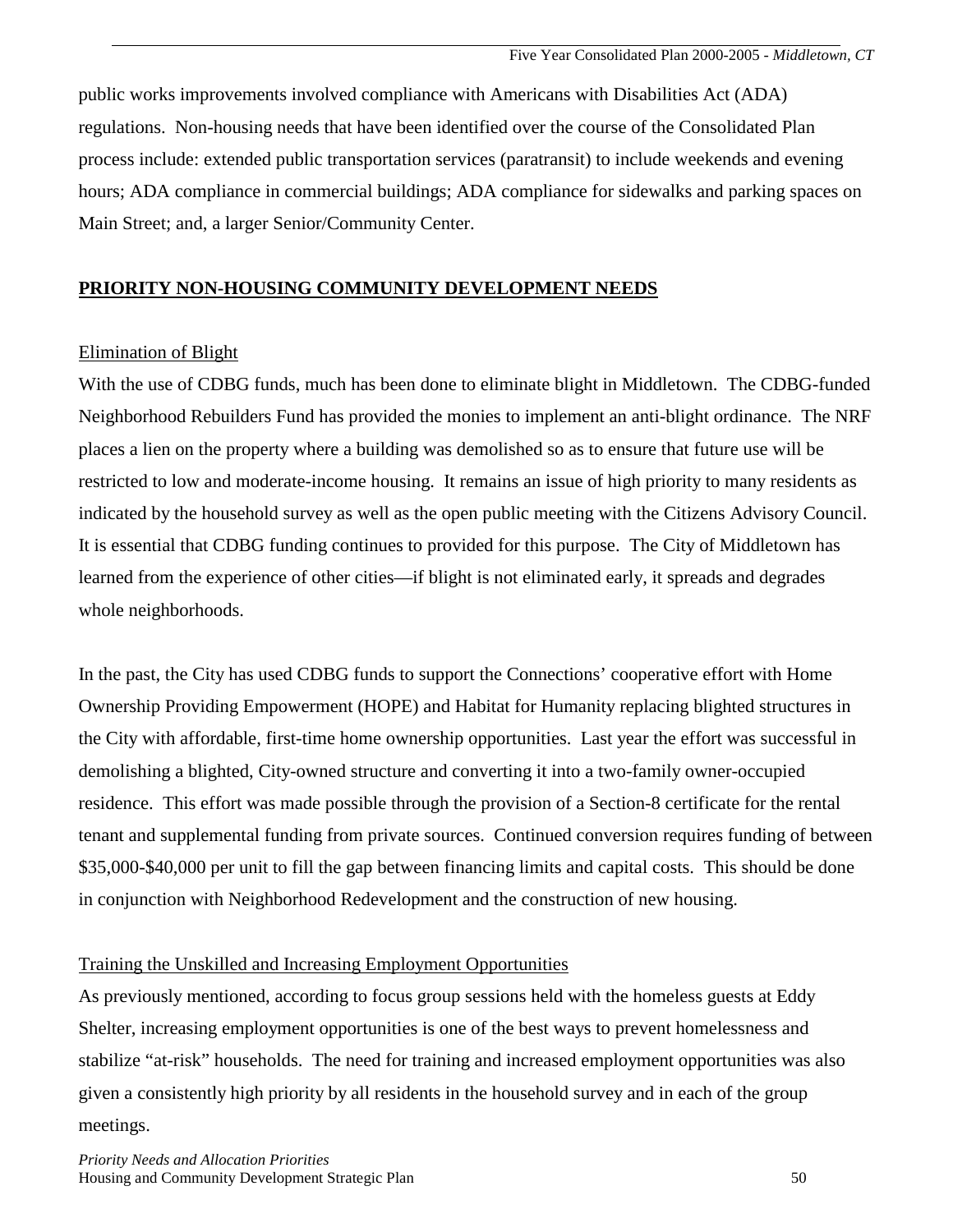The City's Economic Development Division has long been working to attract new businesses to Middletown in order to provide job opportunities, with some success—unemployment has dropped to 2.9%. However, many of the remaining unemployed residents need to acquire the skills demanded by the new industries in order to get jobs. The 2000 City of Middletown Comprehensive Plan of Conservation and Development recommended that "resources of Connecticut's *Industry Cluster Competitiveness Strategy* need to be applied more vigorously, including marketing and technical training for workforce development." A highly trained resident labor force can be used to attract emerging industries to the area, thus creating more employment.

#### Fundamental Skills Training

Other than direct job training, print and computer literacy are imperative to obtaining a well-paying job. Training for these, the most basic of job skills, is needed in Middletown where 16% of adults read at only the  $4<sup>th</sup>$  grade level in 1998 according to the National Institute for Literacy. According to the same source, 45% of the illiterate live in poverty and work an average of 19% of the year. The need for literacy training was recognized in a 1999 study done by the Middlesex County United Way, in which 60.5% of residents felt that illiteracy was a "serious" or "very serious" problem.

Since 1997, the Russell Library has participated in Connecticut Works, a CTDOL collaboration of local, regional and state organizations for workforce development needs. The project provides a computer for career exploration (which is heavily used), access to Internet resources, books and videos. The Literacy Volunteers of Greater Middletown (LVGM), are provided free administrative office space in the Library and books for adult new readers. Tutors use the building to assist their students and Library staff direct adults to LVGM for literacy help. Tutor training classes and Board meetings are held in the Library. The student profile is 18% Black, 15% Hispanic and 29% female heads of households. Last year, 107 tutors assisted 121 students, contributing 4,200 volunteer hours.

Along with print literacy, computer literacy is gaining in importance. St. Francis of Assisi Church in the South End, working closely with the Spanish-speaking community, has stressed that computer skills are vital for people seeking to climb out of working-poor jobs or other economically dead-end situations.

The Public Housing Authority currently provides basic computer training programs at the Traverse Square and Maplewood Terrace developments for public housing residents. The Middlesex County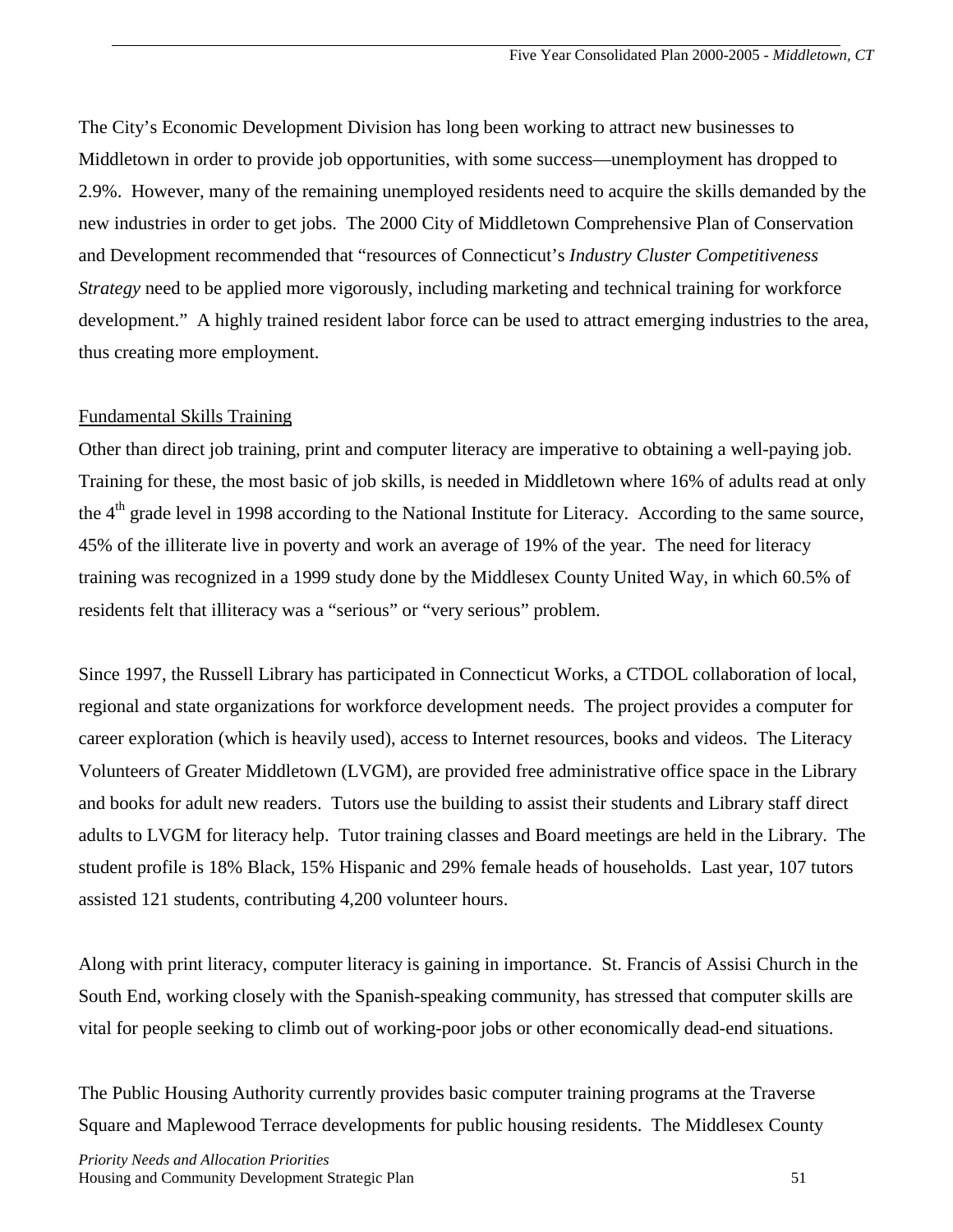Chamber of Commerce, in cooperation with the Middlesex Community Technical College provides community-wide free training courses in "modern office skills" including keyboard refresher and computer literacy courses, but requires that participants already have typing skills. Although there are limitations to the groups each will train, either those in public housing or those who already have some basic typing skills, support for these programs should be continued. There is a gap however in training programs for those who do not fit these categories—i.e. those low-income residents of non-public housing without the basic skills required for the MCCC training are without options. The lack of computer ownership in the North End and South End neighborhoods mirrors the national technology gap in poor and minority communities.

The Russell Library, located in Tract 5416 and serving primarily the disadvantaged North End and South End neighborhoods, is in the process of becoming an "Information Gateway". However, much remains to be accomplished in computer access. While the print literacy collaboration with LVGM has been positive, the current need is to develop a computer literacy partnership. Until now, LVGM students have not engaged in much computer usage. As noted by another NTIA report, computer literacy and Internetsearching skills are a must if adults are to be marketable now and in the future workplace.

#### Other Employment Training

Other employment training opportunities already exist. The Chamber of Commerce provides many training programs in partnership with the Technical College. A bill is currently before the State Legislature recommending that the budget surplus be used as gap funding for low-income individuals attending technical colleges. Kuhn Employment Opportunities trains the developmentally disabled to participate in the workforce. But there are areas of Employment training and development that are lacking. Along with the basic computer literacy skills already mentioned, technical training in computer rendering for manufacturing and engineering purposes (CAD/CAM) is increasingly necessary for residents if they wish to compete for jobs in high-tech manufacturing firms relocating to Middletown. Recommendations from the Chamber of Commerce also include Retail Restaurant programs that entail internship and placement—the drawback of this being most of the available jobs in restaurants are minimum wage and without benefits.

A conversation with Garrell Mullaney, CEO of Connecticut Valley Hospital brought to light the need for registered nurse training in Middletown now that the Middlesex Hospital's School of Nursing has closed due to the financial constraints of managed care. Mr. Mullaney stated that in the past year, CVH has hired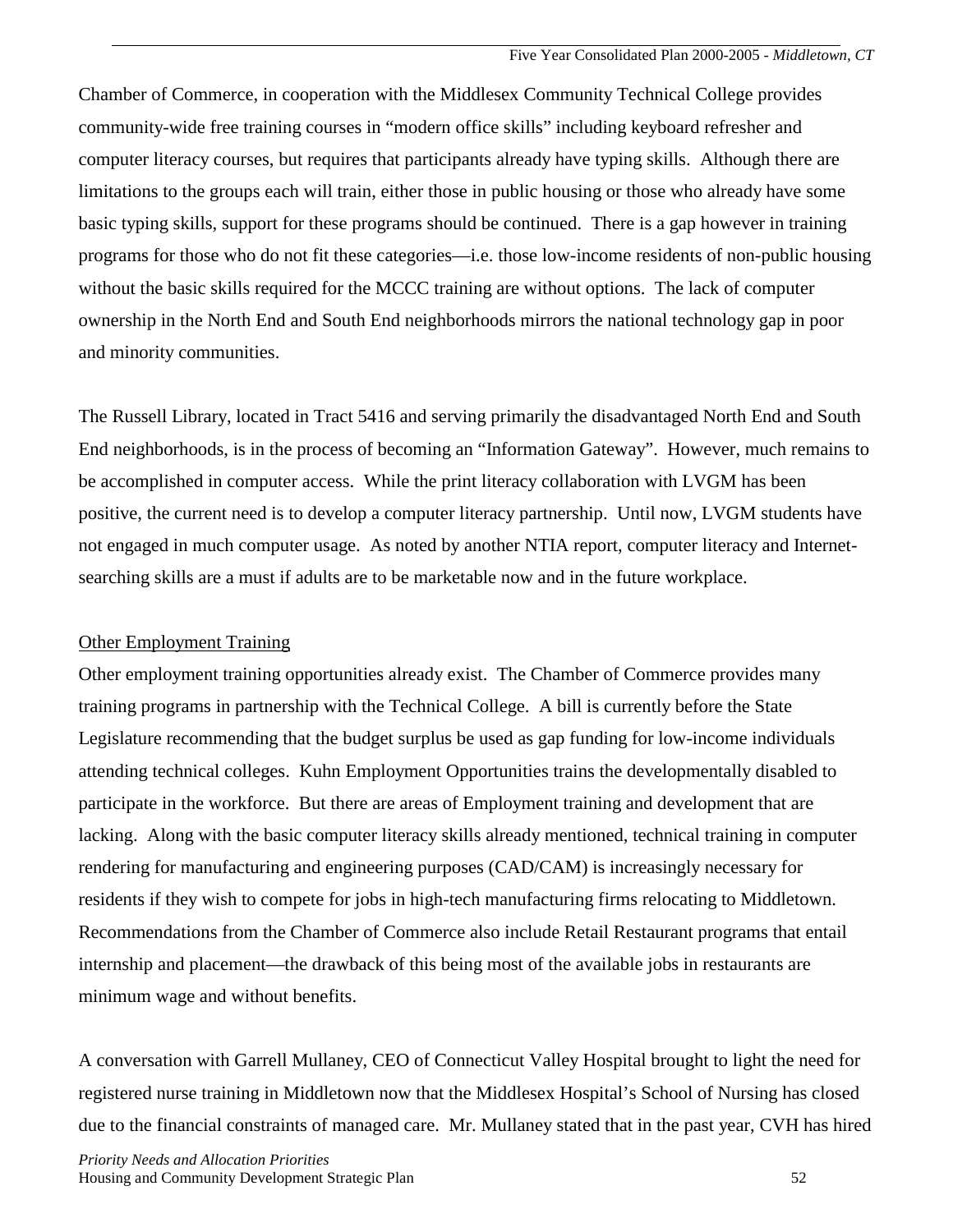300 new employees as older employees are opting to take early retirement as opposed to commuting to the new consolidated location. The majority of these new workers have come from Middletown and the immediate vicinity. However, they are having a difficult time attracting RNs to the area as they generally stay where they received their training—large hospital complexes that offer many options. At the time this report was written there were openings for 20 new RNs. A partnership should be created with the area technical college, CVH and Middlesex Hospital begin an aggressive program to recruit Regional nursing students for internships and job placement upon graduation. The partnership sponsoring subsidized housing near the hospital campuses for new nurses could be a recruiting asset.

### **Increasing Employment Opportunities through Economic Development**

The fundamental economic development recommendation of the Comprehensive Plan is to focus on three primary areas of opportunity: light industry, office activities and Downtown development. All of these areas emphasize the need for a more highly technologically-trained, and ultimately better paid, labor force. Light industry consists of environmentally-sensitive, computer-intensive production of both durable and non-durable goods, including the research and development phases of high-technology manufacturing.

While the primary industrial development zones are located on the outskirts of Middletown, several small yet key opportunities are located in populated areas—Census Tracts 5411 and 5412.

## Industrial Development

An important part of the Industrial Development objective includes brownfields redevelopment. The City has been successful in securing Environmental Protection Agency funding as a Brownfields Pilot Site in New England to address environmentally contaminated properties. These former industrial properties are located in older neighborhoods and were once major job generators.

Middletown intends to redevelop these brownfields. The largest area is an 85-acre area south of downtown. CDBG funding along with EPA funding may be necessary to spur private sector investment.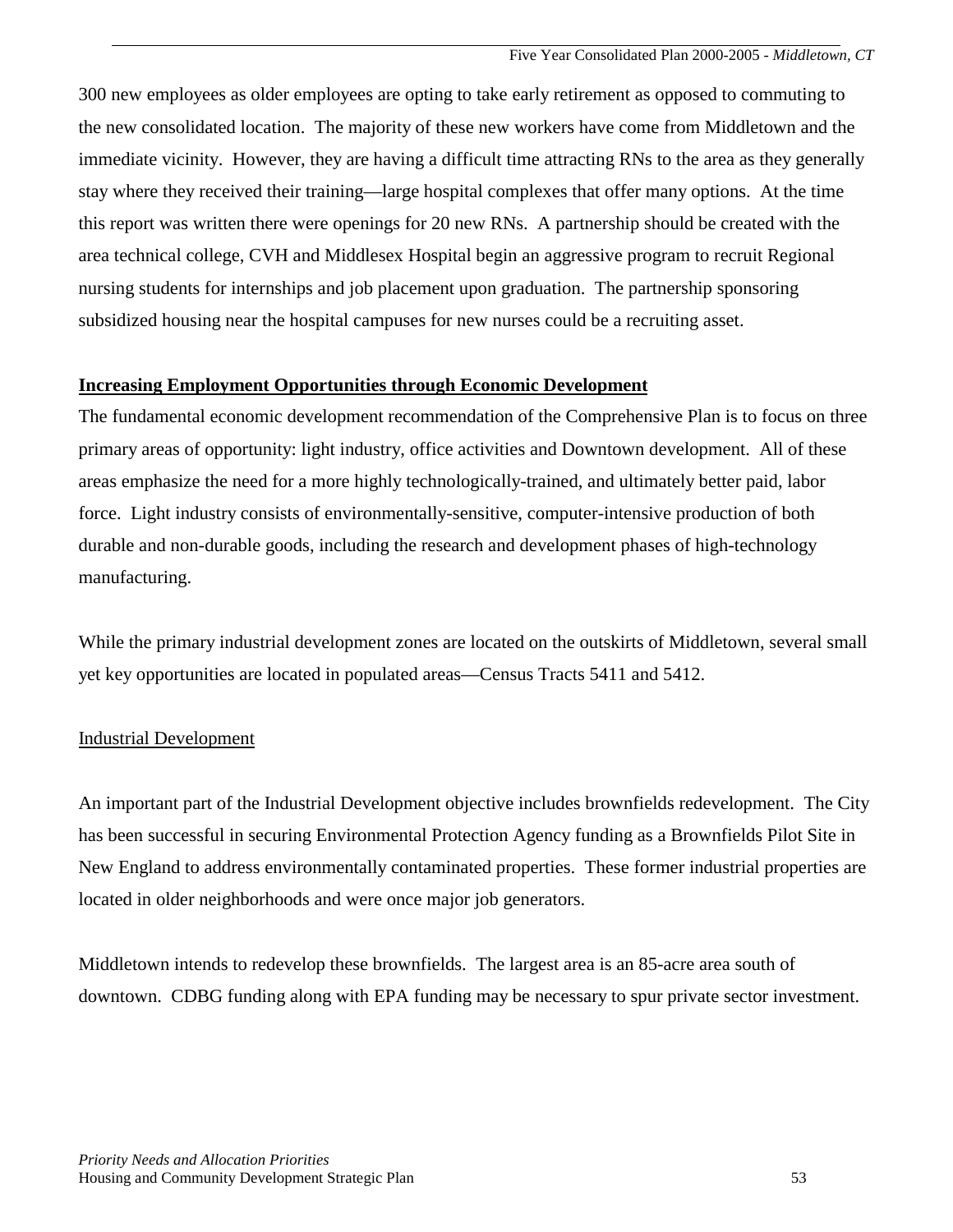#### North End Industrial Zone (Remington Rand Building)

The City of Middletown is in the process of revitalizing the North End industrial zone. The  $184,000$  ft<sup>2</sup> of industrial space will receive environmental remediation and blighted outbuildings will be demolished. The property is located in a low to moderate-income census tract (5411) and is ideal for a business incubator for multiple (34) micro-enterprises. Funding from the yearly entitlement and from Section 108 Loan Guarantees and EDI and BEDI grants will be essential to create this incubator. This project is a commitment to both improving the appearance of the North End's industrial area as well as to aiding entrepreneurs in starting small businesses and creating new jobs.

#### Brickyard Industrial Park

The City has secured 50% state funding to construct the Brickyard Industrial Park off of CT Rt. 3/Newfield Street in the northern section of census tract 5412. Development of this industrial park on a bus line and in close proximity to low and moderate-income areas will no doubt create jobs for such residents. The City's share is approximately \$350,000.

#### Miller and Bridge Redevelopment Plan

It is estimated that implementation of the Miller and Bridge Redevelopment Plan will cost \$1.7 million. The plan is divided into four (4) phases. CDBG funding for demolition of the severely blighted neighborhood and for relocation payments will be required.

As the plan highlights, the elimination of this neighborhood is a matter of environmental justice. No household should be required to live in these conditions and its redevelopment will be a significant benefit to low and moderate-income residents. Additionally, elimination of this blighted neighborhood will provide additional land for rail-dependent economic development opportunities.

#### **Additional Economic Development**

#### Downtown Development

Main Street has suffered the fate of many downtown streets—it is slowly losing its commercial vitality to large malls located on the outskirts of town. The strategy for preserving the viability of Middletown's Main Street is to make it a place for residents to spend their evening hours. Zoning regulations consistent with responses to the city-wide survey conducted in August favor greater aesthetic controls over projects,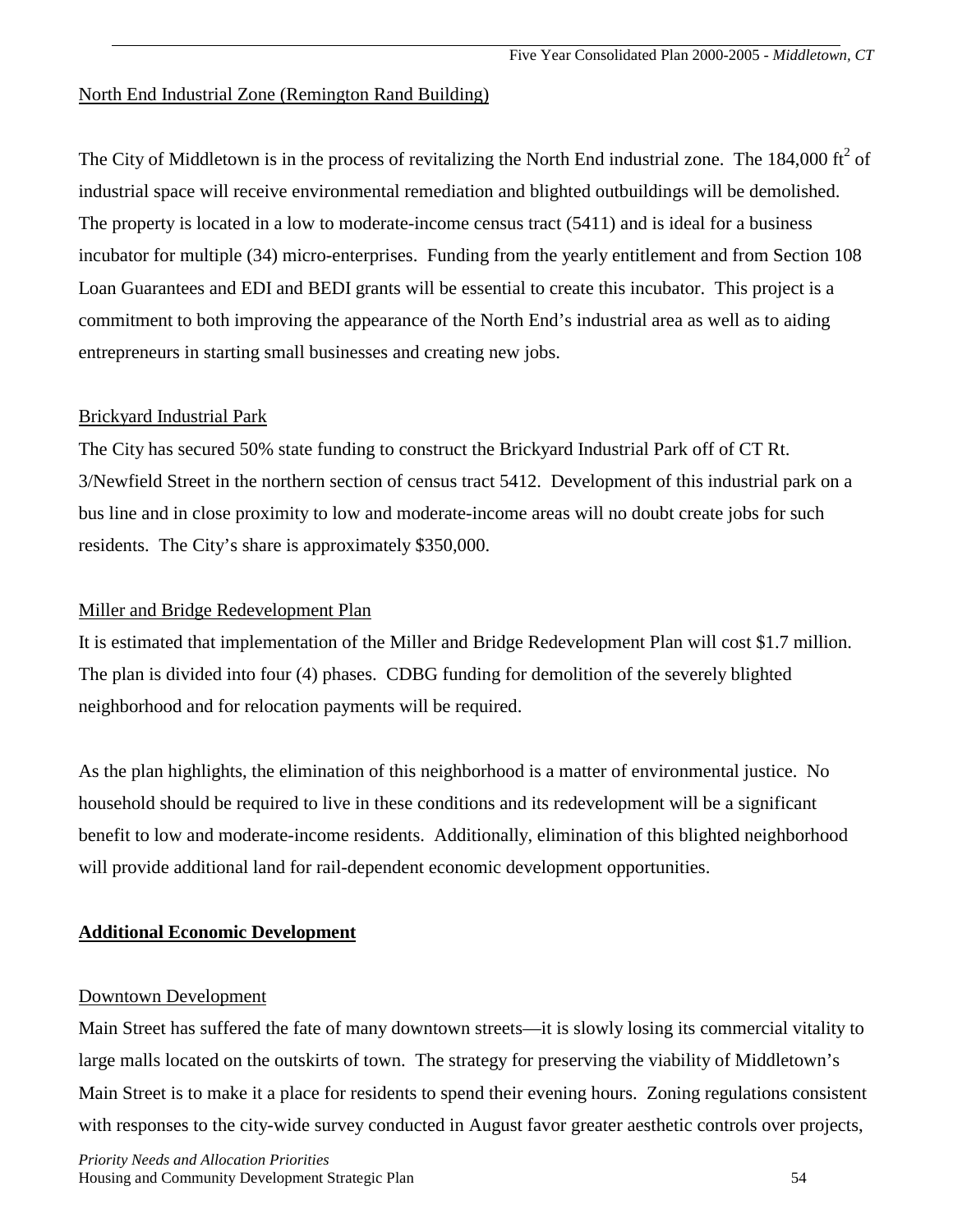that have been enacted in order to preserve the character of the five historic districts in the downtown area. Already there is a newly opened movie theater as well as restaurants featuring different types of cuisine. More development of this sort will be encouraged, including food and entertainment-related specialty shops and a large browser-friendly bookstore. A study has also been done recommending the construction of a 100-room hotel in the downtown area, which is being reviewed by several hotel developers. The success of this project will create a new atmosphere for Main Street, helping to reduce or deter crime. Also of note, the Main Street Program funding will run out at the end of this, its third year. The proposed creation of a Business Improvement District (BID) was recently voted down by the Common Council, however the Main Street group is dedicated to the idea and is actively exploring alternatives. Recent recommendations for the downtown area include creating a "smart" office building with connections to high speed Internet access to attract high-tech companies to Middletown. Accompanying this should be improved residential apartments for the younger workforce.

#### Riverfront Properties

A mayoral Select Committee has been established to examine ideas for redevelopment of a 85-acre area in Census Tract 5417. The current plan involves the acquisition of Peterson Oil Company and the Wastewater Treatment Plant and conversion of the site into a mixed-use commercial and recreational area, including a linear waterfront park and a marina. This project will tie in with the State's promotion of tourism opportunities on the Connecticut River. The two existing residential areas within the site will be maintained and in-fill housing will be created to build up the neighborhoods. It will take approximately two years for the City to gain control of the entire area, eliminate any environmental contamination and start development.

#### Business Incentives

In order for all of the targeted neighborhood economic development to succeed, the City must continue to support business incentive programs. Existing programs include the State Tax and Business Ordinance, the JOBS Loan Program, the Reinvest Loan Program, the Urban Jobs program and the State Enterprise Zone.

#### **Supportive Services**

Supportive services were the second most important programs to be funded according to the non-profit service providers, but were ranked poorly in the opinion of most responding citizenry. However, it should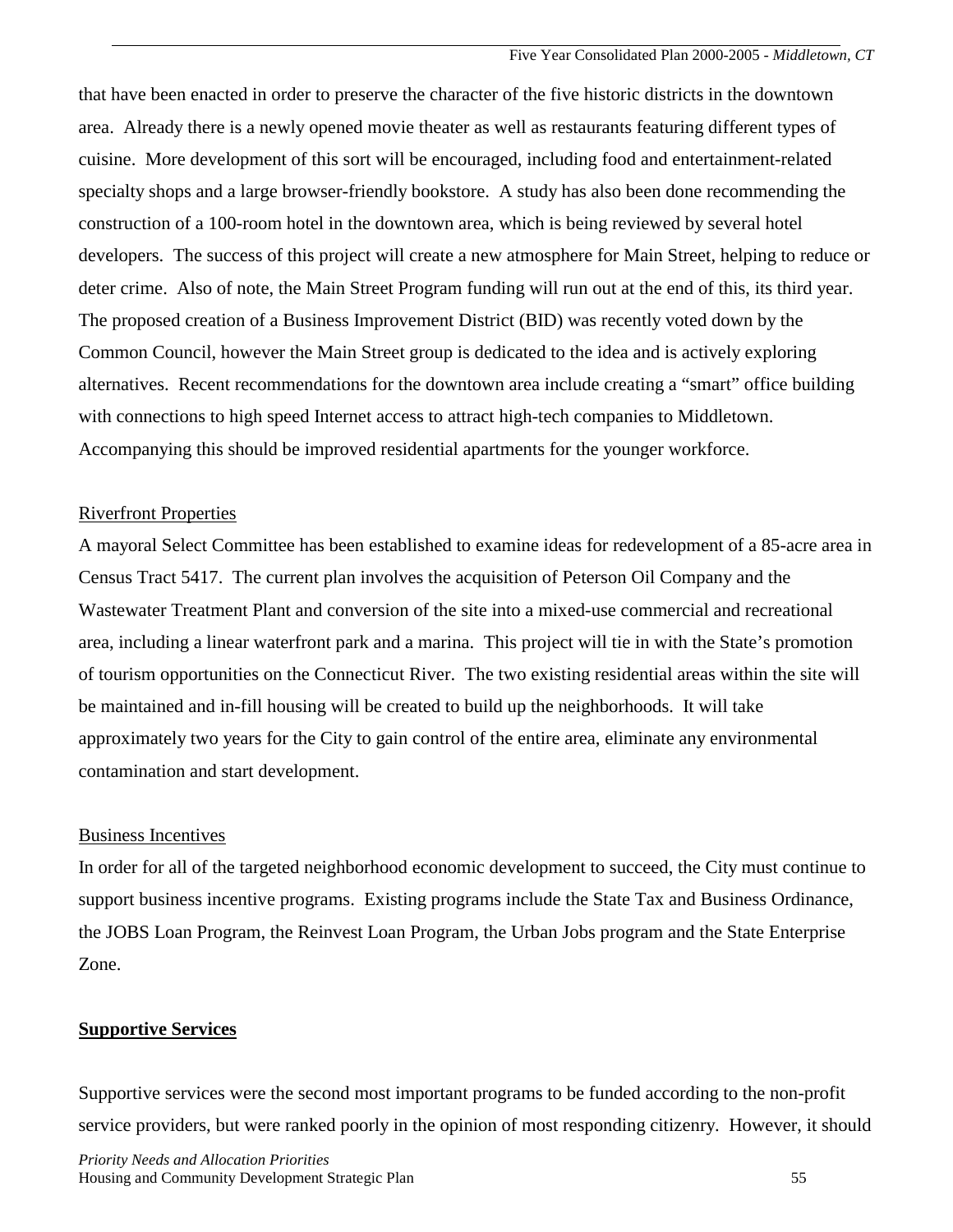be noted that even for those groups that did not see collective services as a pressing community need, the following individual services were mentioned again and again as important programs for funding. These services—closely tied to expanding economic opportunities for those who are homeless and ill-housed, unemployed or extremely low-income—are vital ancillary needs of these populations.

### Childcare and Youth Services

Although it was not listed on the aforementioned survey, the residents and service providers of Middletown have identified Youth Programs as one of their special non-housing community development needs. In each meeting that has been held in the process of preparing the Consolidated Plan, youth services, including childcare, have been mentioned as a definite need of the community. The provision of youth services can be considered both an anti-poverty and anti-crime strategy.

The lack of affordable childcare and/or after-school youth services is often a barrier preventing meaningful employment, especially for extremely low and low-income single parent families. Many of those who have received job training are unable to take jobs because they are unable to find affordable childcare, thus continuing the cycle of poverty. This is especially applicable to those who would work night shifts, but even those who work regular business hours are having difficulty finding daycare.

The lack of early childcare is also detrimental to the child's economic potential. It is often the case that children in lower-income families do not have the early childhood development advantages going in to school as those from more financially secure environments. The need to catch up with other children from the first day of school can lead to feelings of isolation, discouragement and lack of self-worth that often prevent the student from achieving all of which he or she is capable, both as a student and as an adult.

A recently funded Early Head Start program for pregnant women and children up to age three is underway as a result of the partnership formed between the Child & Family Agency of Southeastern Connecticut and the Middlesex United Way. This program, federally funded with a 20% local match will service 36 low-income and/or disabled children (24 at home and 12 already in daycare) over the course of the next year, with opportunities for expansion over the next several years.

The City's popular School Readiness program for 3 and 4-year-olds received state funding in July for 33 additional slots—increasing the number of children they can serve to 201. This is good news considering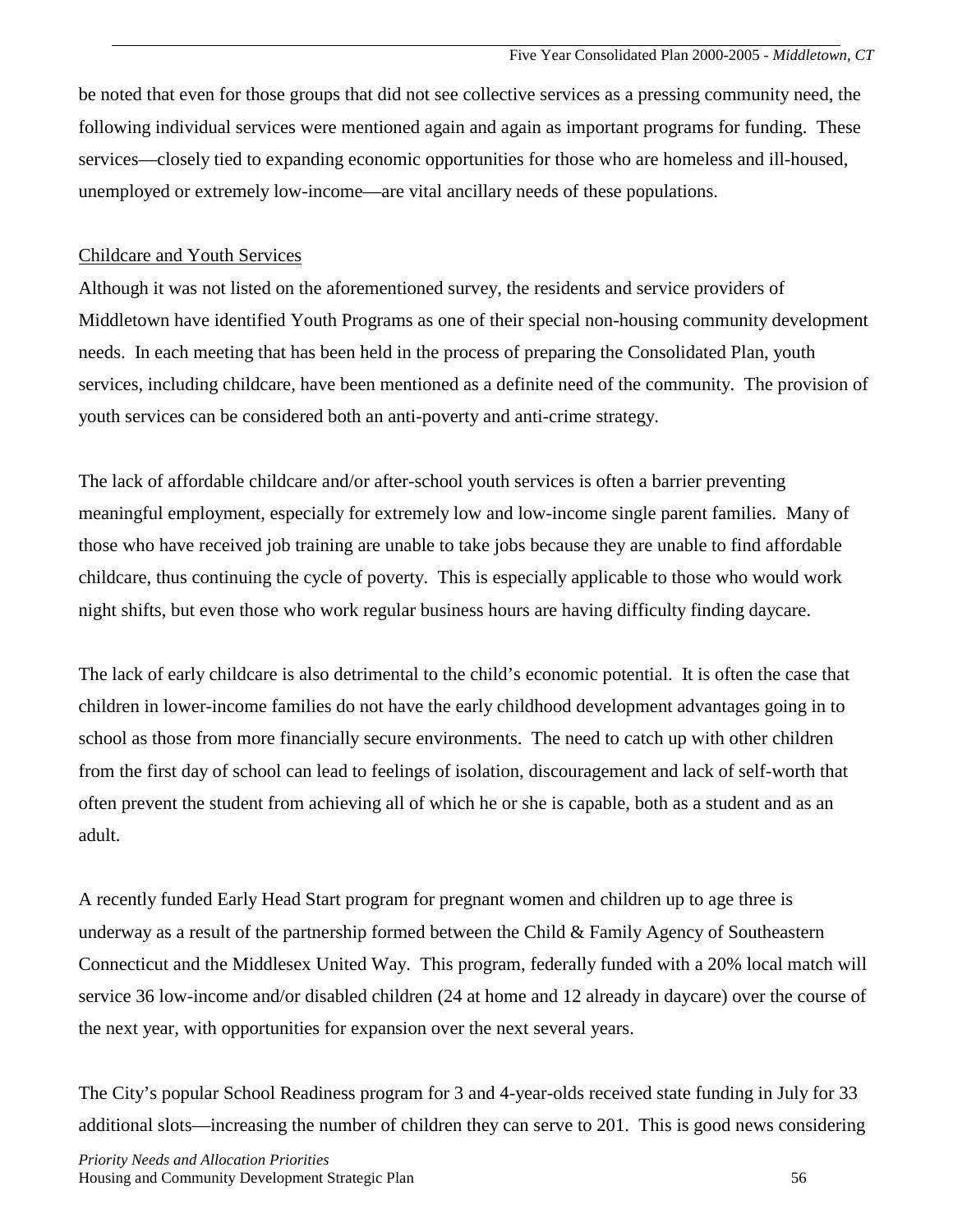the earlier freeze on funding. However, before the freeze was effected, Middletown planned on increasing the number of children in the program to 306—leaving 105 children without a place to go and their parents with the choice of working or leaving their children unsupervised.

After-school services have obvious anti-crime aspects. These programs keep adolescents in a safe, supervised environment and constructively occupied. Such programs for older children are gaining in popularity in the City. A new community-wide cooperative venture between Rushford Center and The Connection, Inc. has opened. This new Youth Center provides after-school and weekend programs for an estimated 400 teenagers. The smaller "I Have a Friend" Youth Center—a grassroots program in Census tract 5421—serves approximately 36 severely disadvantaged children, aged 5 to 15 years, after-school three days a week. These programs provide tutoring, counseling, activities and field trips, helping to provide children from low-income backgrounds with the skills they will need to succeed.

Other opportunities include the Oddfellows Playhouse Theatre Project and Middletown Youth Football. Oddfellows involves youth from low-income families in theatre activities ranging from acting and directing to set design and construction. The theatre project provides transportation to and from its activities, allowing youth to participate without worrying about traveling home after dark. The football league provides more traditional activities for underprivileged youth.

It has been suggested that the caretaker's house at Higby Reservoir be renovated for use as a Park Ranger/Police Department headquarters for use most of the year, but during the summer it could be used as an Ecology Camp for 14 and 15-year olds, i.e. Student Conservation Corps. This age group has no City-supervised activities and such a program would take 30 youths at a time. The surrounding area also needs trail improvements that could be done by campers.

#### Transportation

Another barrier to financial self-sufficiency is the lack of public transportation. If a person works the night shift and does not have the means to purchase a car, he or she is left walking long distances at odd hours of the night or early hours of the morning. Those who must leave for work before 6 AM have no transit options at all—they must have private transportation. The Middletown Transit Authority (MAT), with funding from the Access to Jobs effort and the Federal Transit Authority, has attempted to alleviate this situation by extending its flag-stop service hours to 11 PM. However, in order to do so it has had to consolidate its routes during the later hours. This was done at the request of merchants and businesses to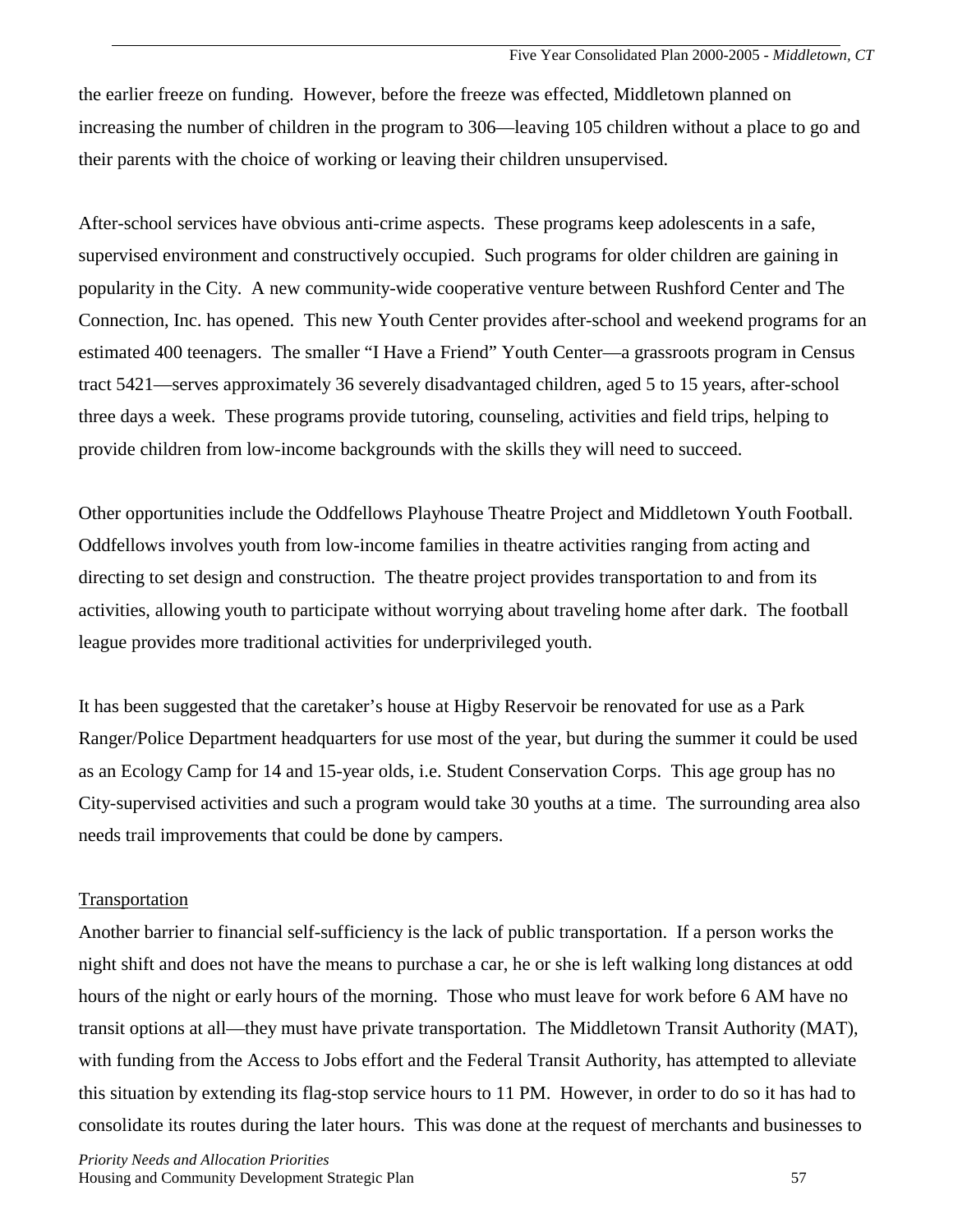accommodate employees, but is open to the public at large. Middletown Area Transit's initial projection of after-hours ridership was 600-800 rides per month. The average of actual rides since the extended hours were implemented in the fall of 1999 is 1,500 per month, almost double the outside estimate. MAT has also recently reduced daily long-range route fares for low-income employees of the Westbrook Shopping Mall; providing two drop offs and pickups each weekday that correspond with retail shifts

### **Public Facilities Improvements**

Public facilities improvements are of relatively low priority for Middletown residents except, of course, for the Heads of City agencies. A great deal has been done in the past five years to improve the resources and equipment of local public facilities. There remains a need for several new pieces of equipment including: Cross Street fire station expansion, river access and boat docks; air quality meters for the fire department; an auxiliary power generator for the Berlin Street Power Plant which is used as an emergency shelter when the power is out; a salt shed for public works; and, installation of wiring for high speed Internet access.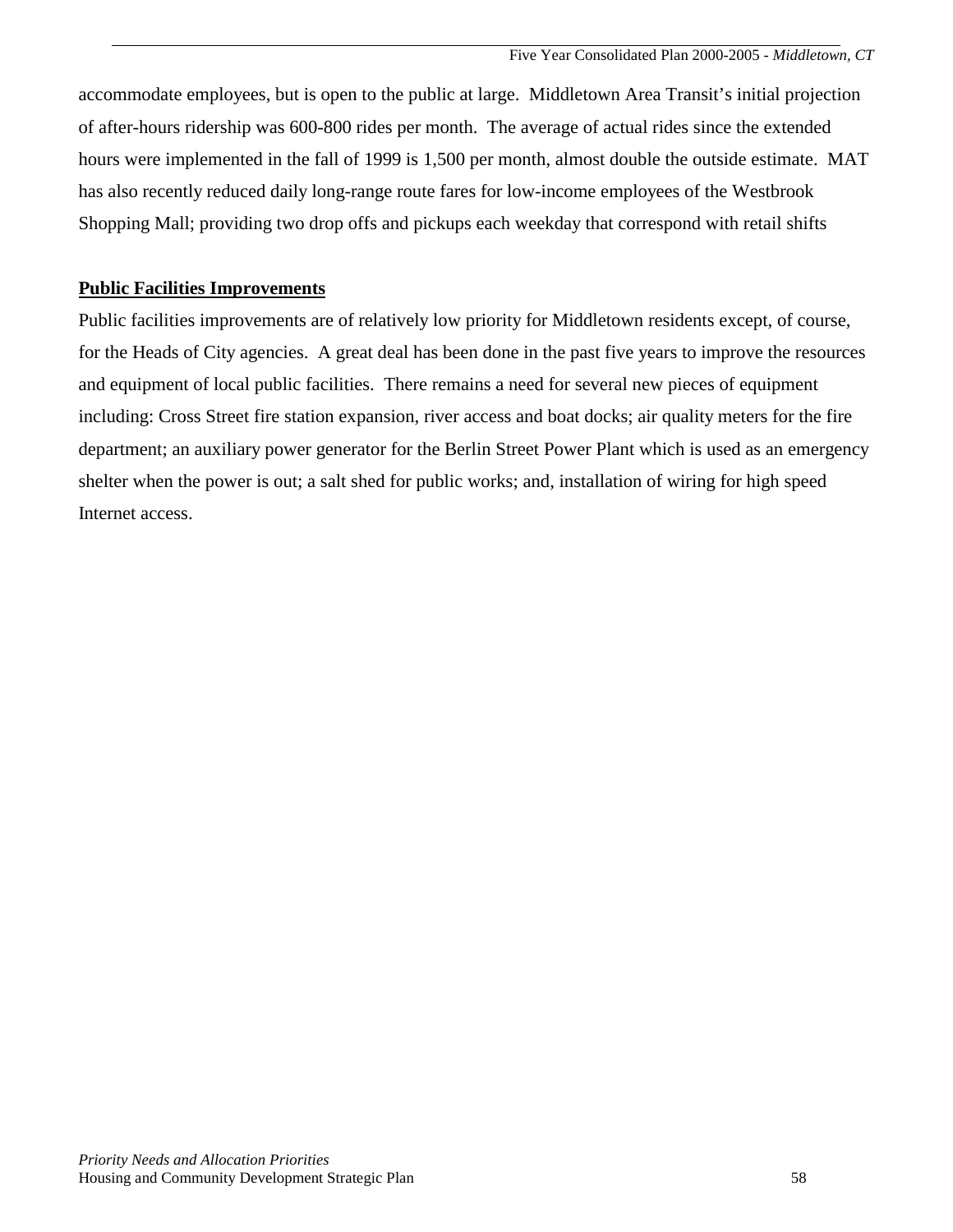# **B. Specific Objectives and Strategies**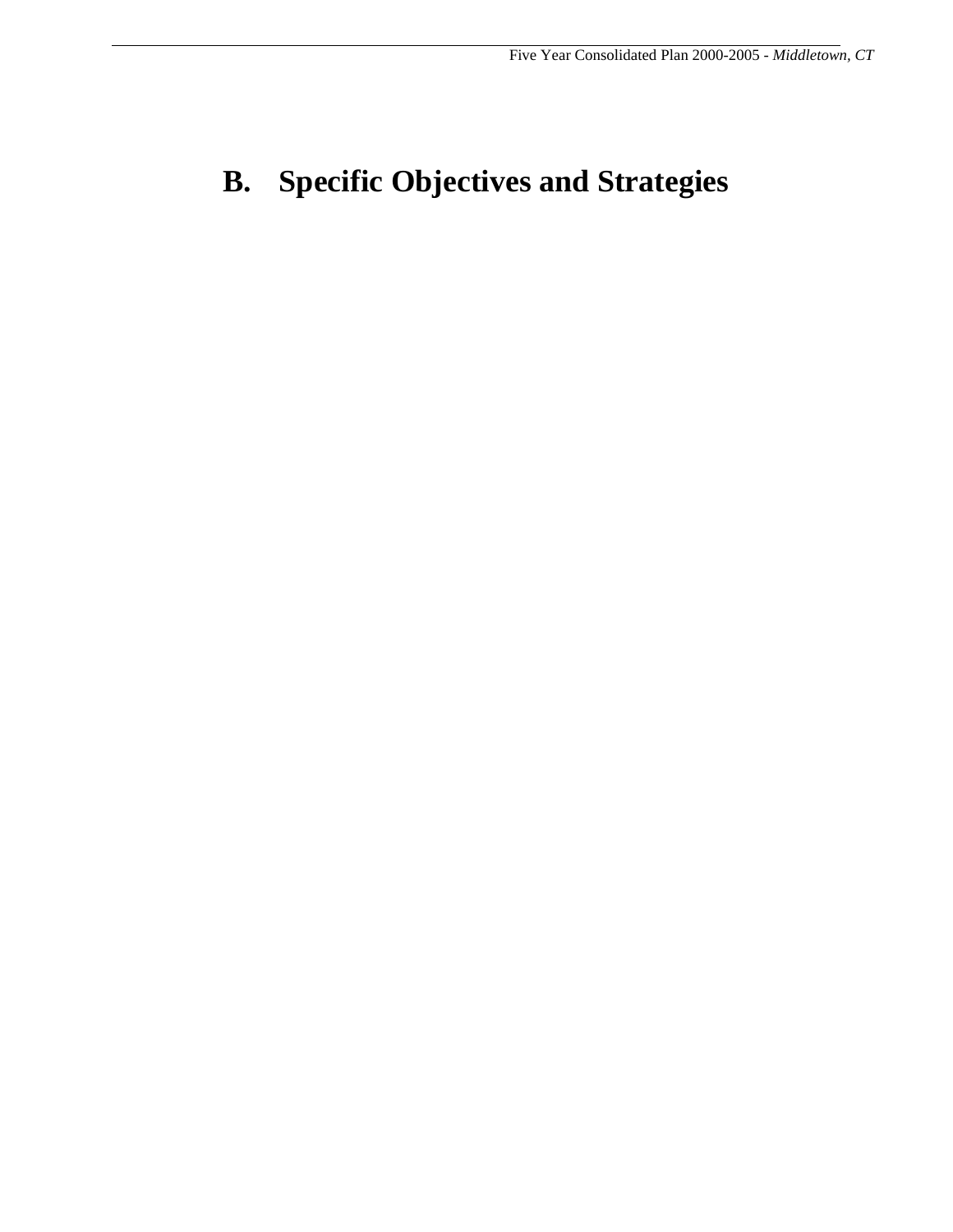### **HOUSING AND COMMUNITY DEVELOPMENT STRATEGIC PLAN**

The City of Middletown's goal is to produce a five (5) year strategic plan that will serve as a guide for government, business, non-profits and residents in promoting economic development, employment opportunities, affordable housing and supportive services, especially for our low income residents as a means to obliterate poverty.

Housing goals and objectives center on constructing new rental and owner housing as well as rehabilitating existing housing with a strong emphasis on lead-based paint abatement and a commitment to avoid displacing current residents. These objectives and strategies focus on declining neighborhoods especially those located in the predominantly impoverished Census Tracts 5411, 5416 and 5417—in order to reinforce existing communities, improve environmental conditions and create affordable housing.

Homeless objectives focus on supportive services, with the creation of permanent supportive housing being the primary objective. The individual supportive services most in need are case management for substance abusers, mentally-ill and dually diagnosed homeless individuals and outreach services for homeless families.

The many Community Development objectives and strategies focus on both industrial and commercial economic development in order to create jobs, as well as neighborhood redevelopment, transportation and provision of services for special needs populations.

Almost all of the objectives listed in the consolidated plan can be in one way or another considered antipoverty. However, for the purpose of this section, educational opportunities and employment training are considered the primary anti-poverty strategies.

The Middletown Housing Authority has presented its strategic goals and objectives to attaining its mission of being the area's affordable housing of choice and to assist low and moderate-income families with safe, decent and affordable housing opportunities as they strive to achieve self-sufficiency and improve the quality of their lives in its PHA 5-Year Plan. (See Attachment #11)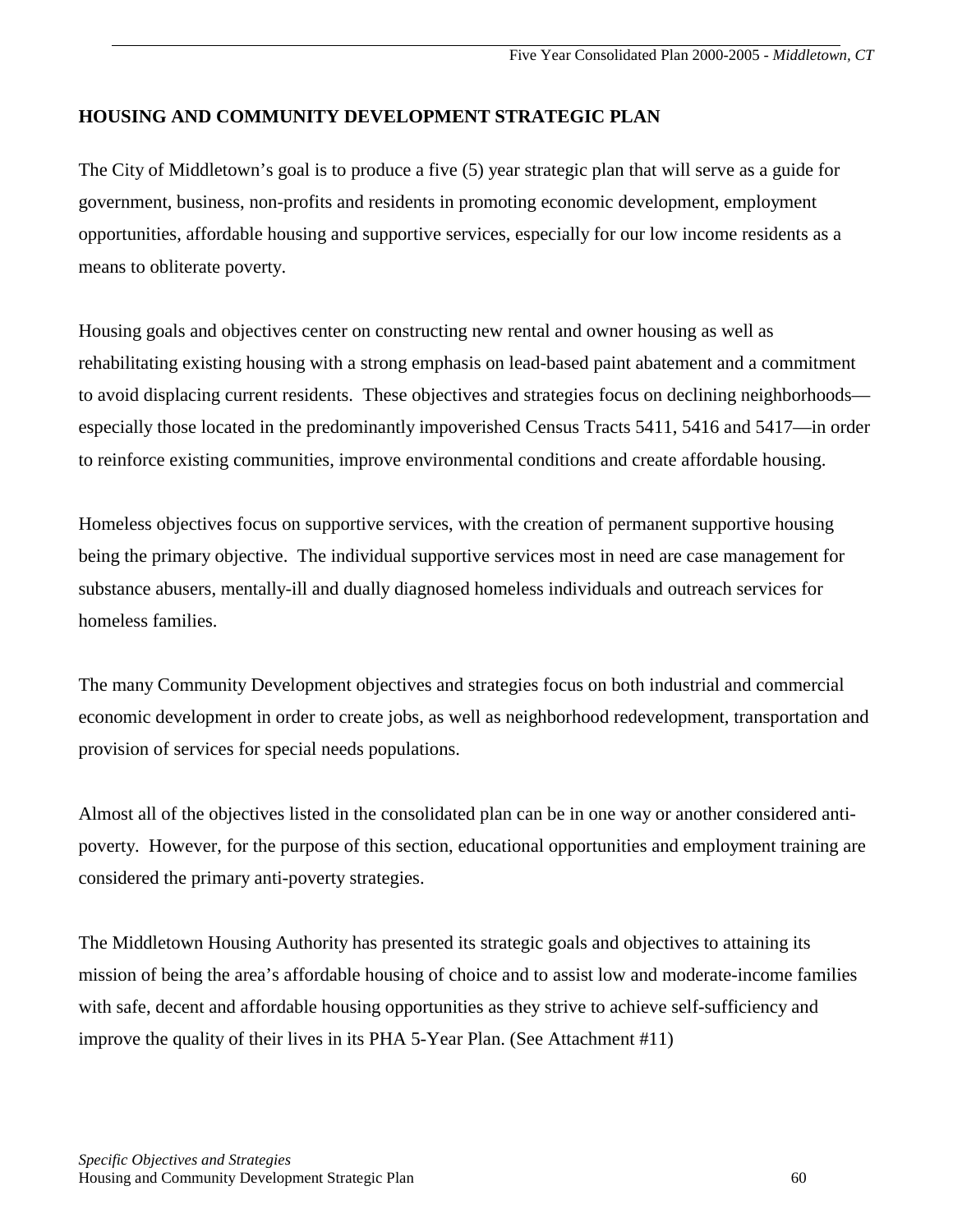Through cooperative state and local efforts to create a testing database and remediation programs for both residential and commercial buildings, the City will continue to work to fulfill the primary Lead-Based Paint objective of reducing the incidences of lead poisoning in Middletown

All of the Housing goals, objectives and strategies that promote the construction of new owner and rental housing were created with the secondary purpose of reducing barriers to affordable housing. In order to prevent confusion, they are not listed a second time as Reduction of Barrier Strategies.

The following goals and strategies have been established to reduce the number of poverty level families, facilitating programs and policies of producing and preserving affordable housing, providing employment opportunities and supportive services to meet the needs of the residents of the City of Middletown in partnership with area non-profits, business, Housing Authority and the City Administration over the five year period of this Consolidated Plan.

*Note: In an effort to make the extensive outline/narrative easier to follow, the goals and strategies have been summarized as a table on the following page.*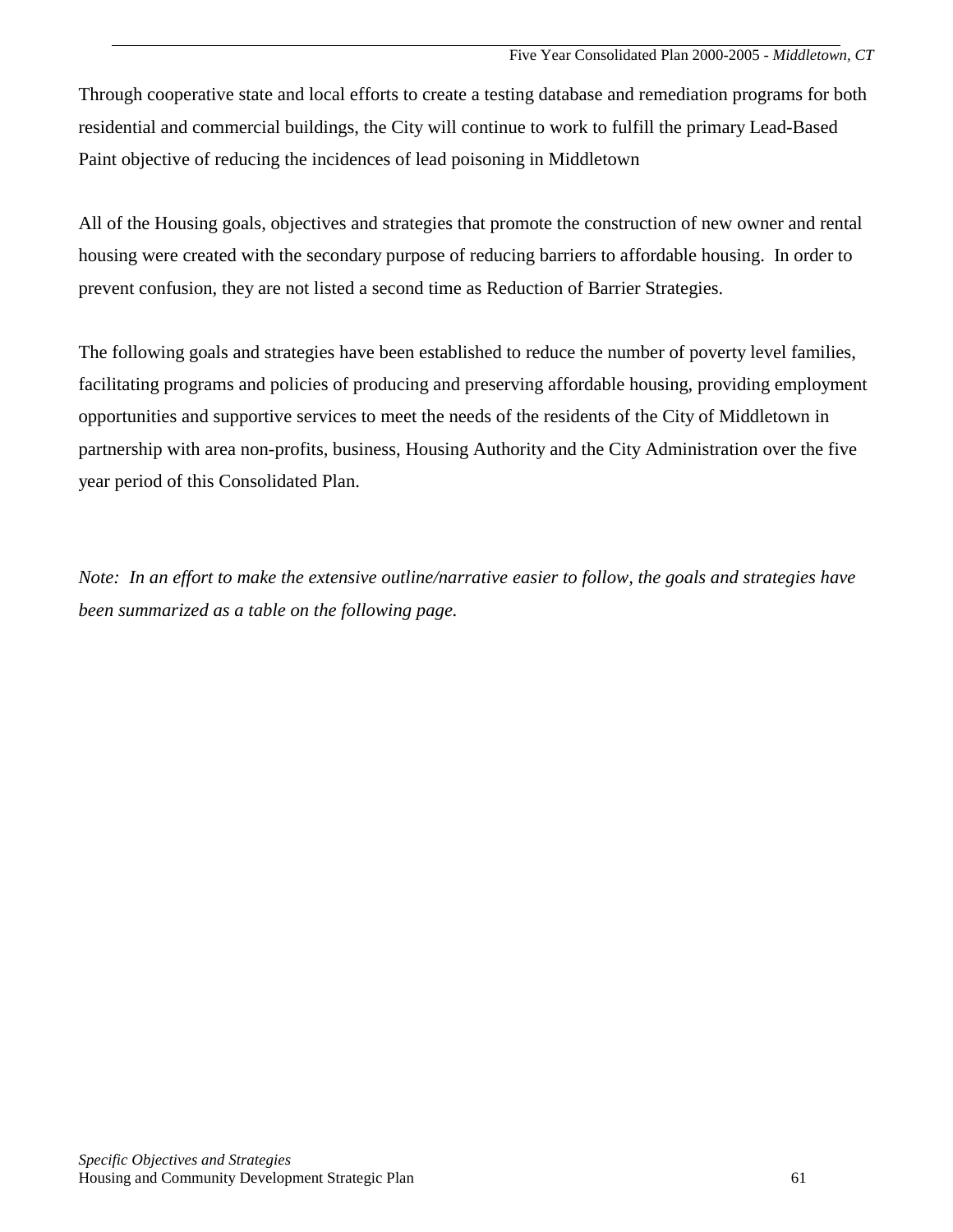## **I. HOUSING OBJECTIVES**

## **HOUSING GOAL A: AFFORDABLE RENTAL HOUSING**

The goal is to create livable rental housing to suit the needs of low-income Middletown residents.

#### **HOUSING OBJECTIVE A.1:**

The objective is to expand the availability of affordable rental housing stock by 15 units a year for extremely low- and low-income families.

#### **HOUSING STRATEGY A.1.A:**

Support the redevelopment of downtown areas and the construction of and/or conversion of alternative space into new rental housing units.

 Resources Private Development Tax Incentives Community Development Block Grant Housing Development Zone Grants

**Obstacles** Political Opposition Lack of willing developers

 Timeline Average: 15 units/year for 5 years

 Geographic Distribution Census Tracts 5417, 5416 and 5411—the Waterfront, Downtown and Ferry/Green/Rapallo areas.

## **HOUSING GOAL B: FAIR HOUSING**

The goal is to ensure that all of Middletown's residents have fair access to the housing of their choice.

#### **HOUSING OBJECTIVE B.1:**

Continue to develop and improve upon the existing Fair Housing Plan and procedures.

#### **HOUSING STRATEGY B.1.A:**

 Continue to actively support the involvement of housing activists with the Human Relations staff to unilaterally and expeditiously deal with inquiries and complaints.

#### Resources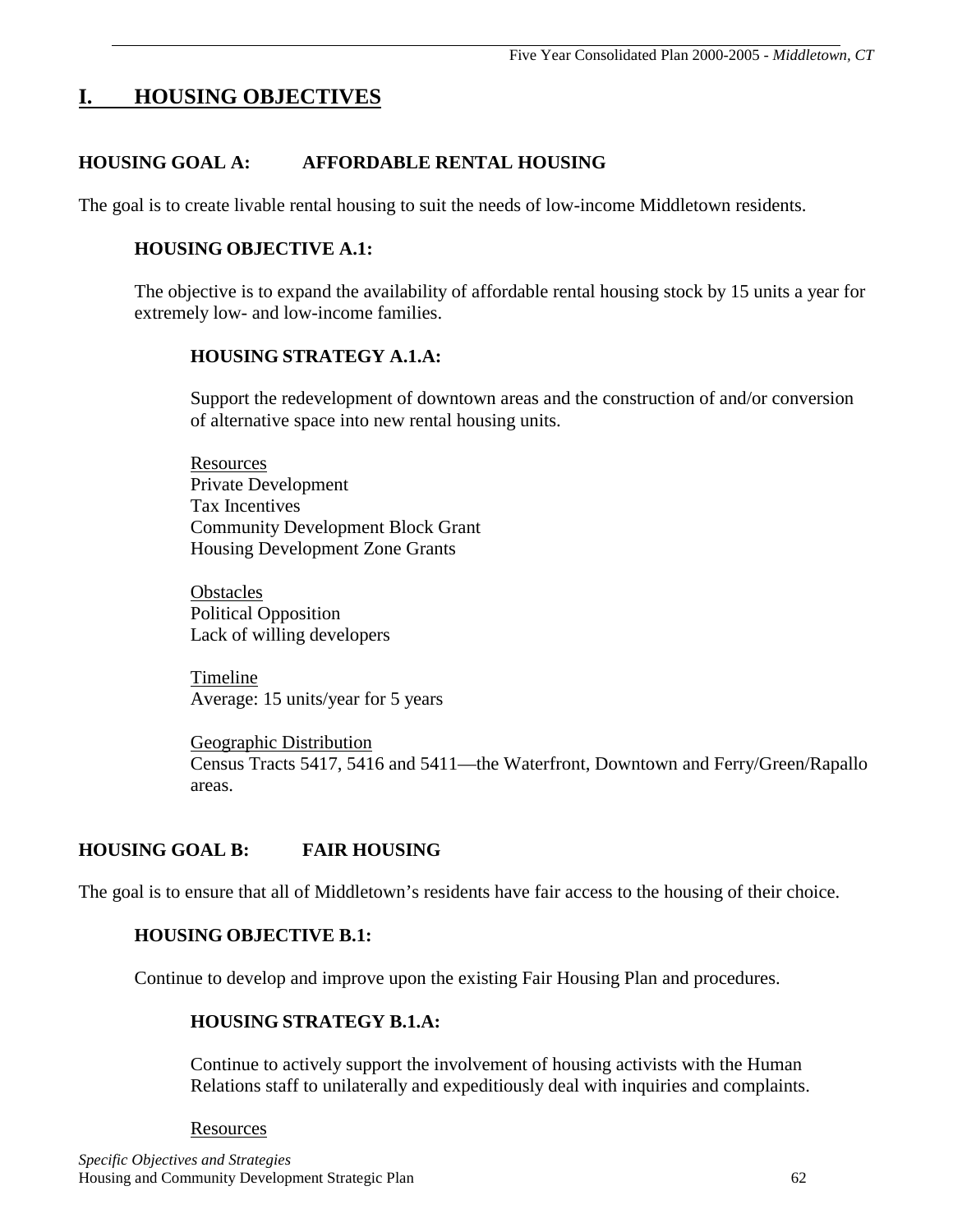City Human Relations Staff

**Obstacles** Lack of available staff time.

 Timeline Ongoing.

 Geographic Distribution City-wide.

## **HOUSING GOAL C: HOMEOWNERSHIP OPPORTUNITIES**

The goal is to create homeownership opportunities for low and moderate-income persons and families to support upward mobility and investment in "real" equity.

## **HOUSING OBJECTIVE C.1:**

The objective is to assist at least fifty (50) low- and moderate-income resident families buy homes in Middletown with at least 50% of these coming from publicly subsidized units.

## **HOUSING STRATEGY C.1.A:**

 Continue to support the Community Renewal Team's Down Payment and Second Mortgage Assistance Loan Program that educates qualified low-income residents to become homeowners and offers low interest loans and grants through Community Development Block Grant funds.

**Resources** Community Development Block Grant CDBG Revolving Loan Fund CRT-Middletown

**Obstacles** Meeting mortgage qualification standards for eligible applicants. Cost of real estate.

 Timeline Average: 8 units/year for 5 years

 Geographic Distribution City-wide.

## **HOUSING STRATEGY C.1.B:**

Continue to support the newly developed Habitat for Humanity local affiliate.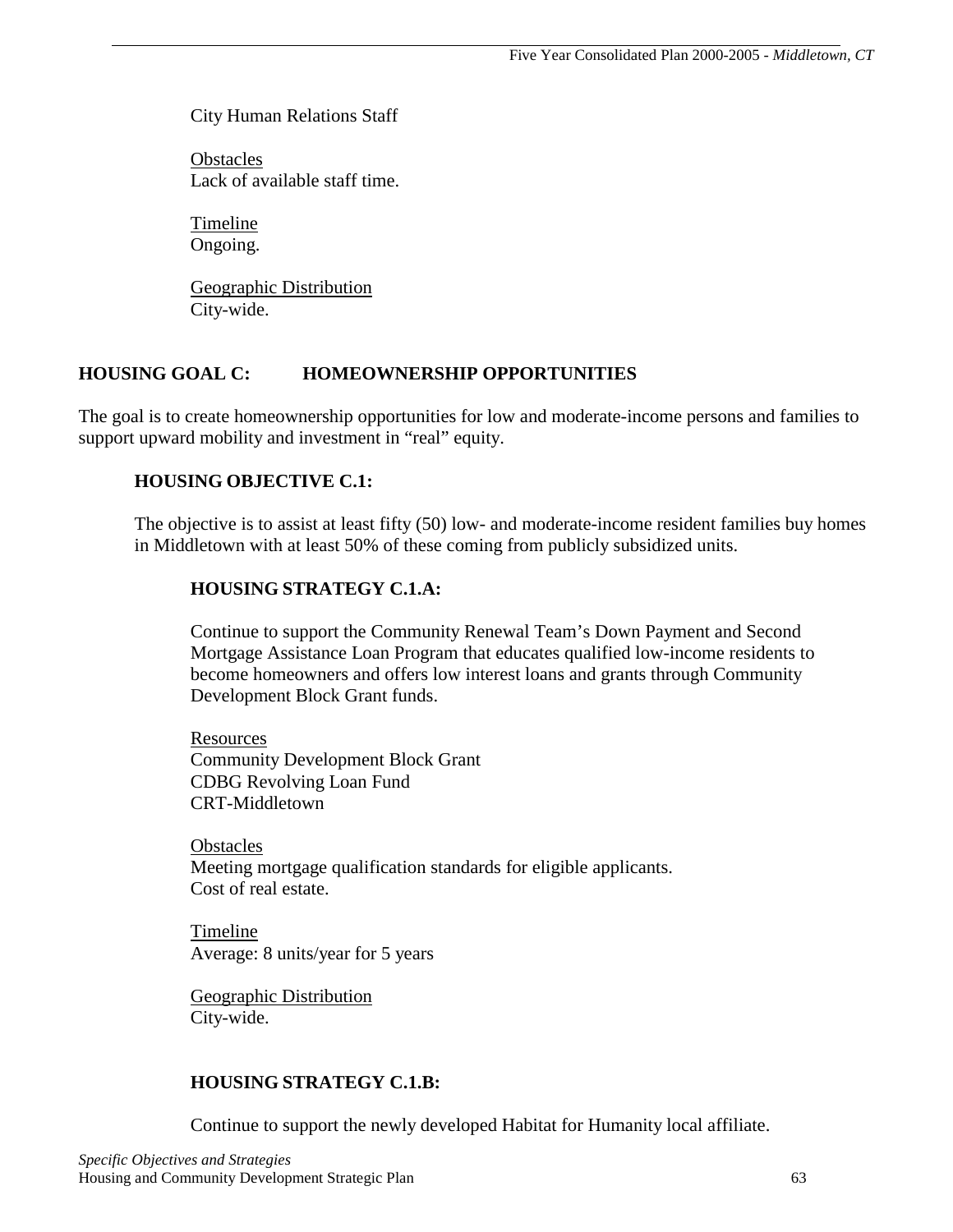Resources Volunteers In-kind City contributions including waiver of fees, for building permits and Planning & Zoning applications Donated land

**Obstacles** Difficulty in locating and acquiring sites

 Timeline Average: 2 units/year for 5 years

 Geographic Distribution City-Wide

#### **HOUSING GOAL D: REHABILITATION OF OWNER-OCCUPIED AND RENTAL PROPERTIES**

The goal is to preserve existing housing stock for the City's low and moderate-income owners and renters.

#### **HOUSING OBJECTIVE D.1:**

Facilitate the rehabilitation of at least twenty (20) units per year for the next two (2) years and thirty (30) units per year for the three (3) years thereafter for extremely low-, low- and moderateincome households.

#### **HOUSING STRATEGY D.1.A**

Continue to use the City's Housing Rehabilitation Loan Program which is targeted for owner and rental properties in order to eliminate code violations, abate the hazards of lead and increase energy conservation measures. The Program funds are generated from a revolving loan fund. The City promotes the program directly to owner occupants, investor owners and through non-profits who are providing affordable ownership opportunities.

Resources

Administration – Community Development Block Grant - \$120,000/year – Housing Rehabilitation Program – Revolving Loan Fund Recipients: low interest loans up to 5% for five years depending on income and ability to pay; matching funds from CRA lender or other resources

**Obstacles** Lack of owner matching funds Income limits Unpaid outstanding loan payments Units removed from housing market due to lead based paint contamination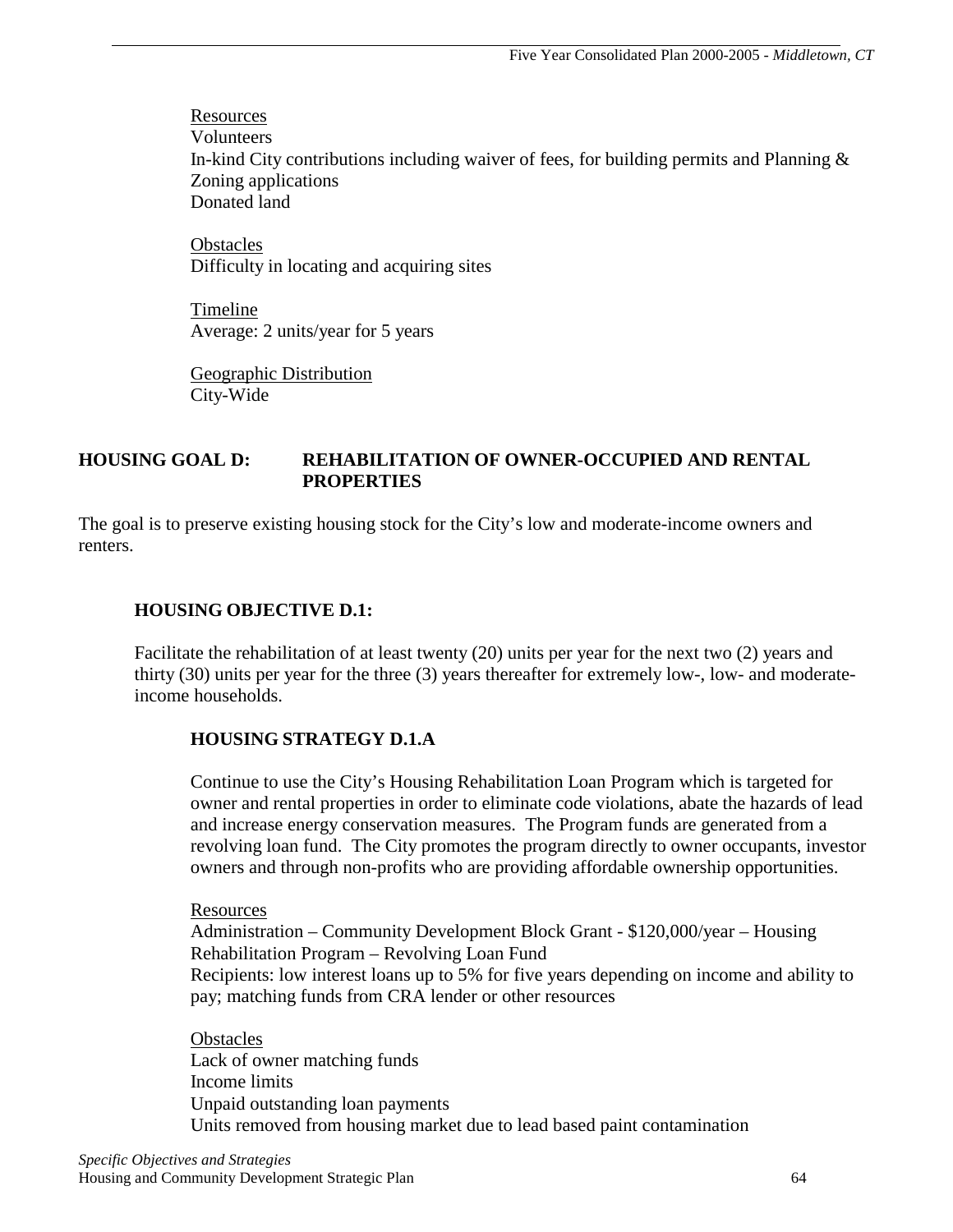Timeline Average: 15 units/year for 5 years

 Geographic Distribution City-Wide

### **HOUSING STRATEGY D.1.B**

 Continue to support the Christmas in April project with the objective of rehabilitating five (5) units per year with private funds, volunteers and donated materials for owner-occupied residents who are low-income, elderly or handicapped; and or needy non-profit facilities serving homeless and low income people.

**Resources** Contributions Volunteers **Materials** 

**Obstacles** Insufficient Volunteers Insufficient Materials Lack of Financial contributions

 Timeline Five (5) units for the elderly and/or disabled each April.

 Geographic Distribution City-Wide

#### **HOUSING STRATEGY D.1.C**

 Support through the Middletown Housing Partnership owner/renter rehabilitation projects such as the currently proposed rehabilitation of properties in the Ferry/Green/Rapallo neighborhood and any resulting new acquisitions or construction by Nehemiah Housing Corporation and The Connection Fund, Inc. for the purpose of rehabilitation and limited equity opportunities such as the proposed artists' co-op in the Ferry and Green neighborhood.

**Resources** Middletown Housing Partnership Alderhouse Arts Residence Nehemiah Housing Corporation The Connection, Inc. Supportive effort by City/Commission staff and North End Action Team Tax abatement of rehabilitation investment in Housing Development Zone for eleven (11) years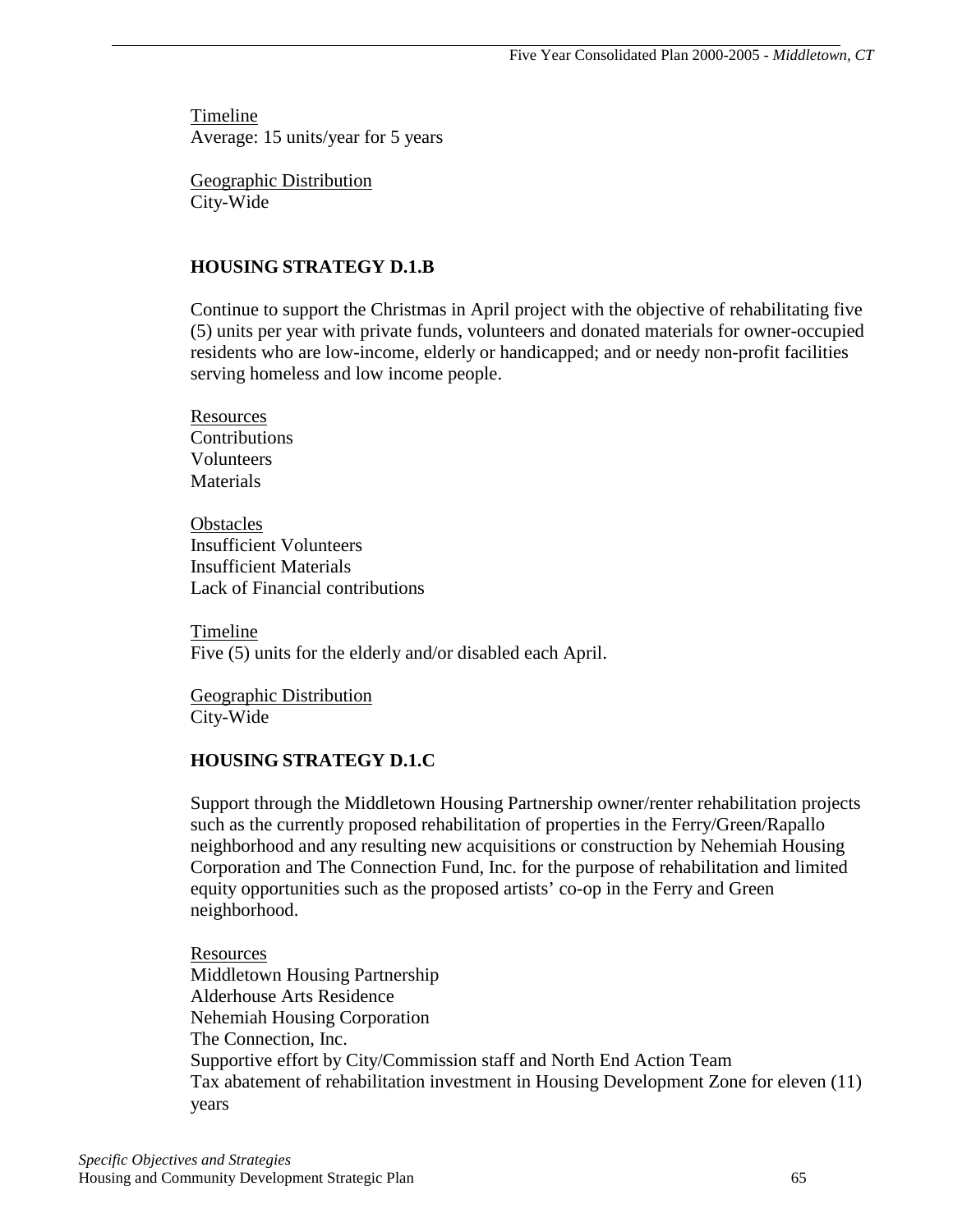**Obstacles** Insufficient funds available to non-profits Conflicting community goals Lack of feasibility study/action plan

Timeline

20-30 units in the first year of construction beginning in 2003 and an average of 10 units each year thereafter.

 Geographic Distribution Concentrated in the Ferry/Green/Rapallo, Waterfront and Downtown neighborhoods: Census Tracts 5411, 5417 and 5416.

## **II. HOMELESS OBJECTIVES**

## **HOMELESS GOAL A: SUPPORTIVE HOUSING**

Improve the life skills of homeless individuals and families and increase their financial viability so they are no longer homeless.

### **HOMELESS OBJECTIVE A.1:**

Provide housing with support services designed to assist with employment training, transportation, childcare and substance abuse case management.

## **HOMELESS STRATEGY A.1.A:**

 Support the inclusion and development of PILOTS and other scattered site supportive housing throughout Middletown as well as the existing supportive facilities run by Shepherd Home and Liberty Commons.

 Resources Supportive Housing Coalition Nehemiah Housing Corporation The Connection, Inc. United Way of Middlesex County Shepherd Home Liberty Commons Mercy Housing Corps Middletown Region Community Reinvestment Committee HUD Continuum of Care Homeless Assistance Grant Department of Mental Health and Addiction Services Department of Social Services Section 8 Middletown Housing Authority Section 8

#### **Obstacles**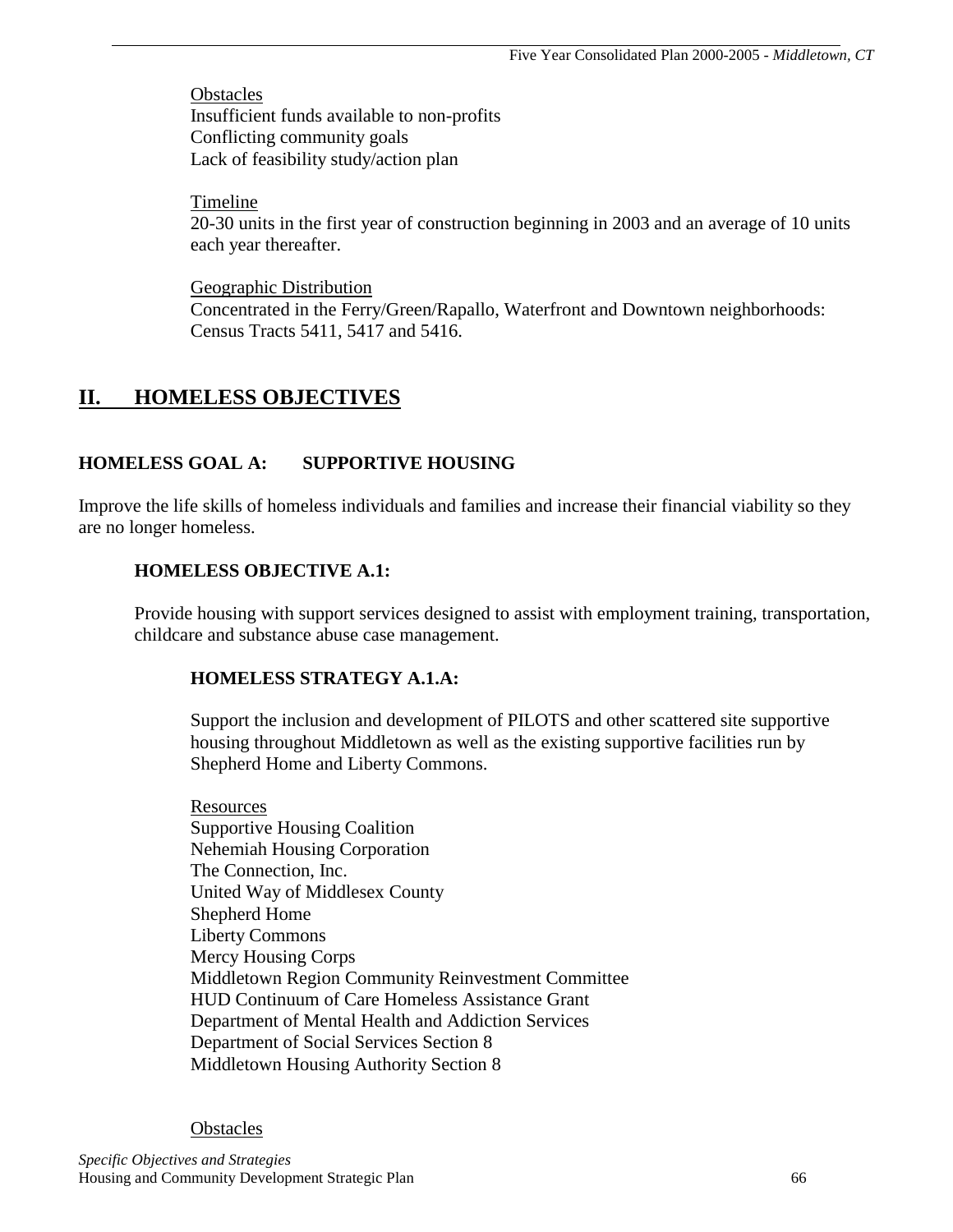Real estate costs Lack of available real estate

Timeline

10 units/year for the next five years for families, 10 units/year for the next five years for single mentally ill and/or substance abusing adults

 Geographic Distribution Scattered sites throughout Middletown in order to reduce concentration of poverty.

### **HOMELESS STRATEGY A.1.B:**

 Continue supporting case management services for the homeless at the Eddy Shelter, the Red Cross Shelter, Shepherd Home and St Vincent dePaul soup kitchen.

**Resources** The Connection Inc. – The Eddy Shelter American Red Cross Community Development Block Grant

**Obstacles** Lack of staff

**Timeline** Ongoing

 Geographic Distribution Census tracts 5419 and 5416

## **III. COMMUNITY DEVELOPMENT OBJECTIVES**

## **COMMUNITY DEVELOPMENT GOAL A: ECONOMIC DEVELOPMENT**

Create new employment opportunities for Middletown residents by attracting businesses to the City in existing commercial and industrial areas.

## **COMMUNITY DEVELOPMENT OBJECTIVE A.1:**

Promote economic development in older, blighted neighborhoods as part of community revitalization efforts.

## **COMMUNITY DEVELOPMENT STRATEGY A.1.A:**

 Follow through on plans to rehabilitate historic industrial sites such as the North End Industrial Zone, Brickyard Industrial Park and the Miller and Bridge Redevelopment area as well as remediate and rehabilitate the Remington Rand building as a business incubator to provide hundreds of new jobs in the North End.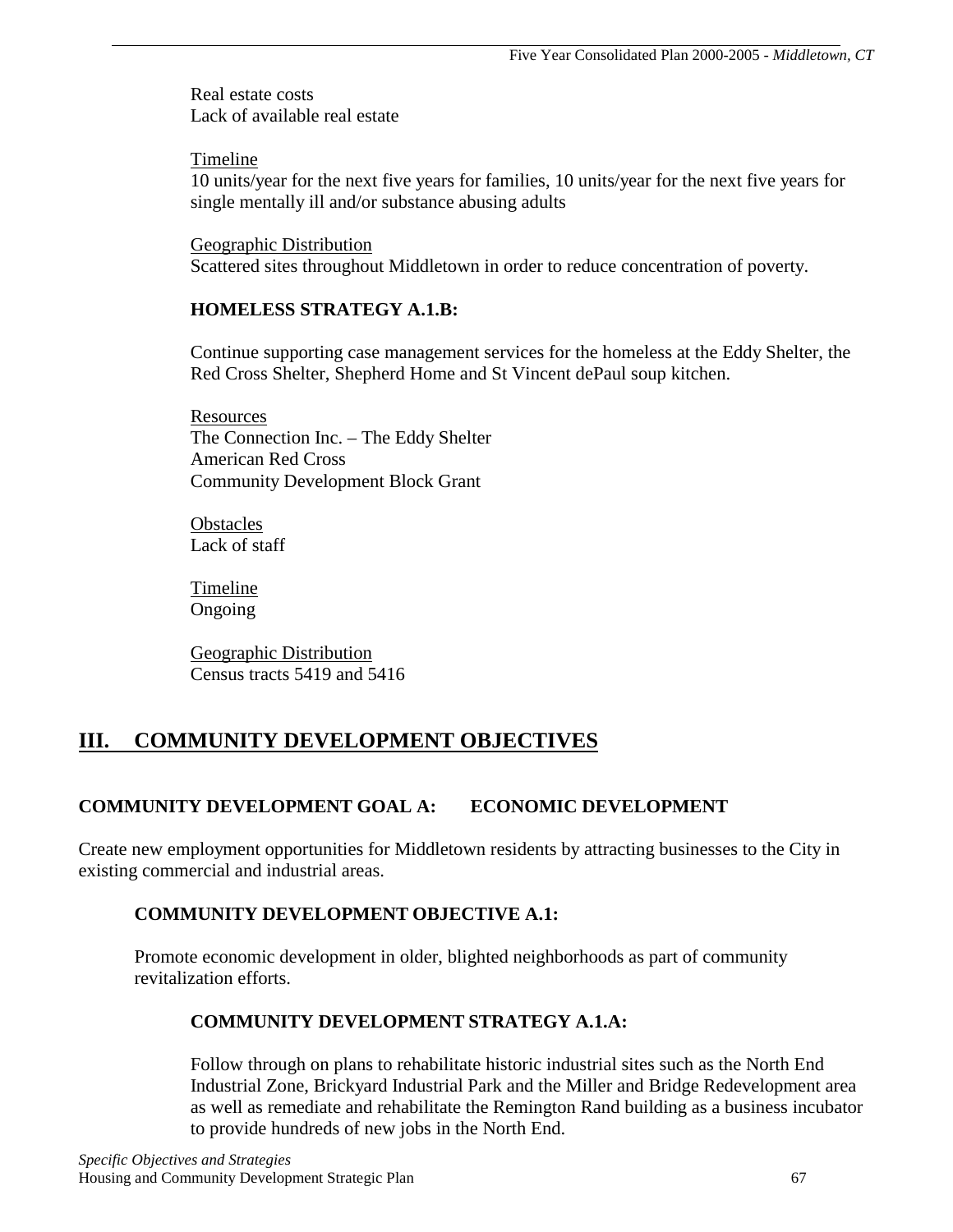Resources CDBG funds Environmental Protection Agency Brownfields remediation Pilot funds Section 108 loan guarantees EDI and BEDI grants Connecticut Department of Economic and Community Development Municipal funds Middlesex Chamber of Commerce

**Obstacles**  Avoiding displacement Brownfields issues Modernization of existing buildings

 Timeline Ongoing to 2005

 Geographic Distribution Targeted areas of Census tracts 5411 and 5412.

## **COMMUNITY DEVELOPMENT STRATEGY A.1.B:**

 Create a high-tech center in the downtown area by pursuing a state IT zone designation, promoting the existing high-speed DSL Internet access and available space in upper stories of Main Street buildings and developing a loan program to modernize upper floor office space and encourage the private sector to develop a Class A "smart" office building in the CBD.

 Resources Municipal funds Connecticut Department of Economic and Community Development CDBG funds Middlesex Chamber of Commerce Wesleyan University

**Obstacles**  Modernization of existing buildings Logistics of installing the cable

**Timeline** Ongoing to 2005

 Geographic Distribution Census tract 5416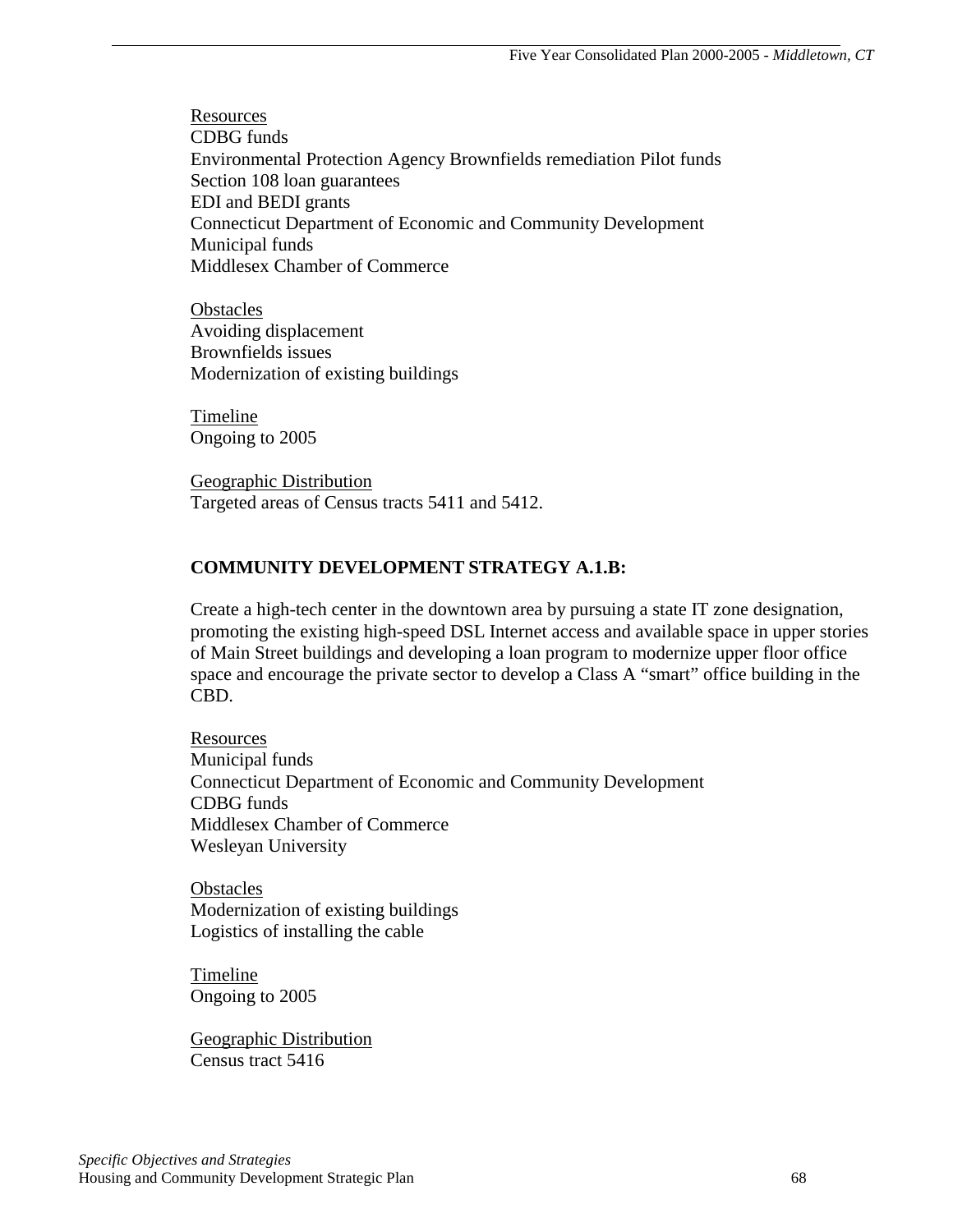## **COMMUNITY DEVELOPMENT STRATEGY A.1.C:**

 Take advantage of the existing cinema and many ethnic restaurants and plans for a 100 room hotel to rehabilitate the historic downtown commercial center both as an employment center and an evening entertainment district including a browser-friendly bookstore and related retail establishments.

 Resources Municipal funds Historical Society Connecticut Department of Economic and Community Development CDBG funds Middlesex Chamber of Commerce

**Obstacles**  Modernization of existing buildings Maintaining architectural integrity of buildings

 Timeline Ongoing to 2005

 Geographic Distribution Census tract 5416

## **COMMUNITY DEVELOPMENT STRATEGY A.1.D:**

 Reclaim former industrial sites on the riverfront as a mixed-use commercial/recreational area to include a marina while reinvigorating the residential neighborhoods on the 85-acre site and connecting all new developments to the downtown.

**Resources** Municipal funds Connecticut Department of Economic and Community Development CDBG funds Middlesex Chamber of Commerce Private investment Sec. 108 loans EDI and BEDI EPA funds

**Obstacles**  Brownfields issues Only in initial planning stages

 Timeline Ongoing to 2005

Geographic Distribution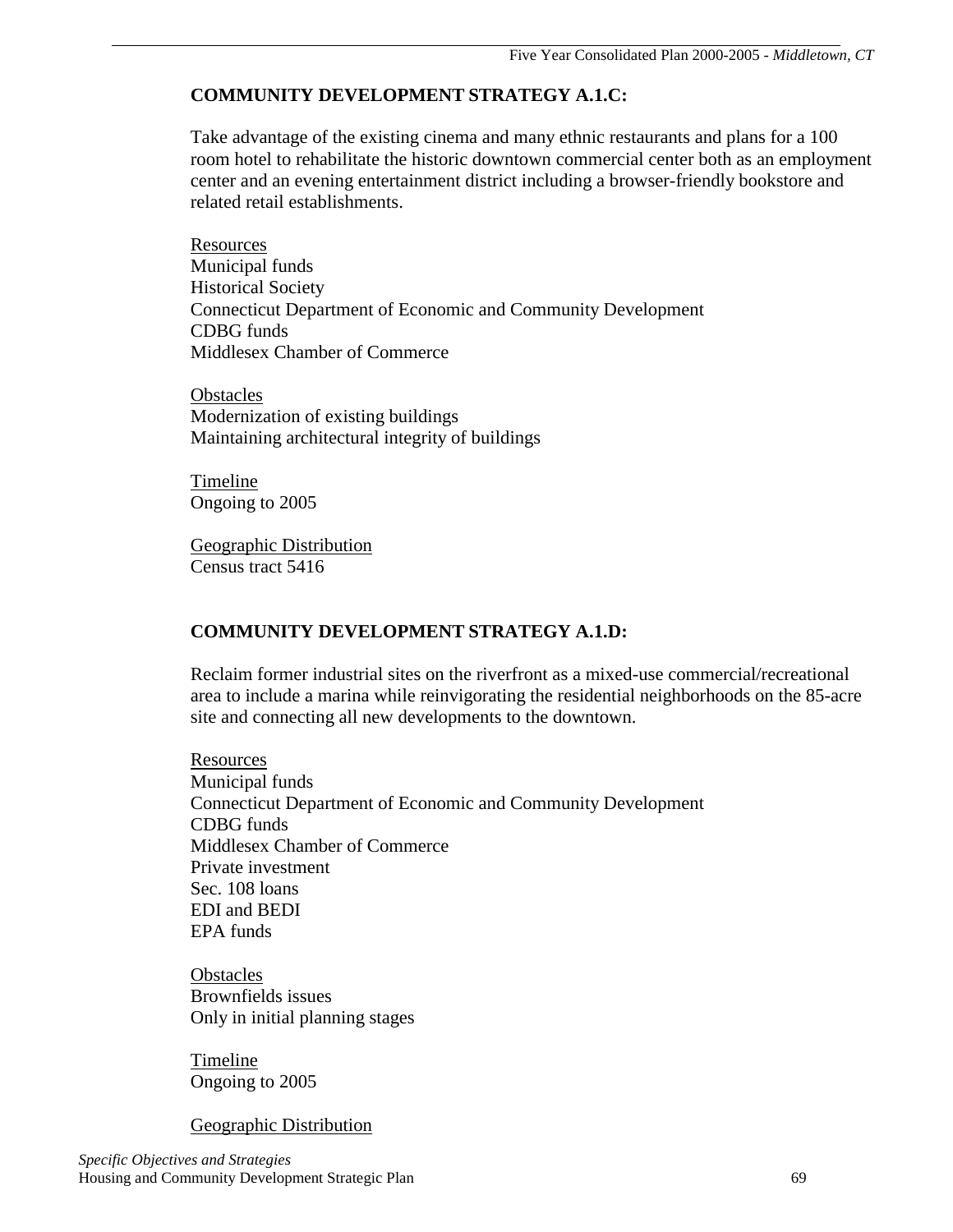Census tract 5417

### **COMMUNITY DEVELOPMENT STRATEGY A.1.E:**

 Continue efforts to attract businesses through the Enterprise Zone and Target Investment Community Incentives, and the local Tax and Business Incentive Ordinance.

#### Resources

Connecticut Department of Economic and Community Development City Tax abatement and administrative support Middlesex County Revitalization Commission Loan Fund Connecticut Small Business Development Center Small Business Administration Industry for Middletown Marketing materials Middlesex Chamber of Commerce

#### **Obstacles**

 Environmental constraints especially in the North End Industrial area Enterprise Zone eligibility based on census tract and poverty level rather than available industrial property in need of redevelopment Relative disadvantage of Connecticut and northeast to compete

Timeline

One (1) Enterprise Zone business per year Two (2) to three (3) Target Investment Community businesses per year

 Geographic Distribution Enterprise Zone Downtown – North End City-wide in Target Investment Community

## **COMMUNITY DEVELOPMENT STRATEGY A.1.F:**

Continue to support and fund REINVEST loans program.

 Resources Economic Development funds through City of Middletown City Municipal Development Office administration CDBG Revolving Loan funds

**Obstacles** Potential lack of annual financial support

 Timeline Three (3) loans per year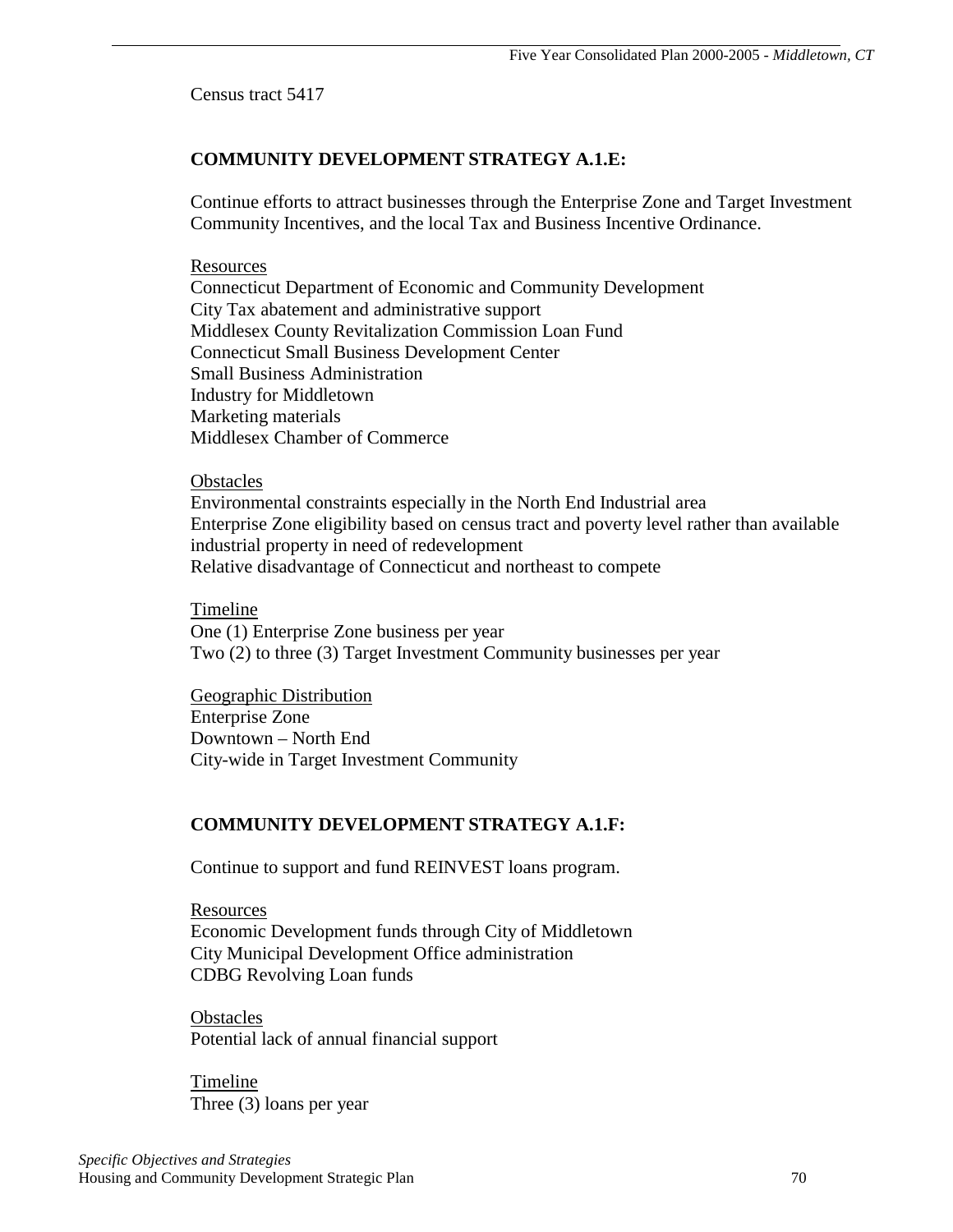Geographic Distribution City-wide with emphasis on CBD

#### **COMMUNITY DEVELOPMENT OBJECTIVE A.2:**

Promote development of outlying existing industrial areas in order to increase local employment.

#### **COMMUNITY DEVELOPMENT STRATEGY A.2.A:**

 Working with Northeast Utilities and Pratt & Whitney Aircraft, the City will address infrastructure needs including roads, combining water and sewer systems and river access for the Maromas parcel.

**Resources** Northeast Utilities Pratt & Whitney Aircraft City of Middletown Public Works Department City of Middletown Water and Sewer Department City of Middletown Municipal Development Office Connecticut Department of Economic and Community Development Connecticut Economic Development Authority Connecticut Department of Transportation US Department of Commerce – Economic Development Administration EDI Section 108

#### **Obstacles**

 Lack of financial resources to extend utility systems Marketing to developer to meet specific requirements of Northeast Utilities Funds to upgrade railroad south from Pratt & Whitney dock south for one (1) mile for industrial use

 Timeline Ongoing to 2005

 Geographic Distribution Census tract 5419

#### **COMMUNITY DEVELOPMENT OBJECTIVE A.3:**

Facilitate the creation of fifteen (15) new full-time and twenty-five (25) part time jobs per year in the private sector and to place thirty (30) unemployed or underemployed workers in meaningful jobs through City-supported incentive programs and training opportunities which may lead to improved economic status of very low, low and moderate income residents.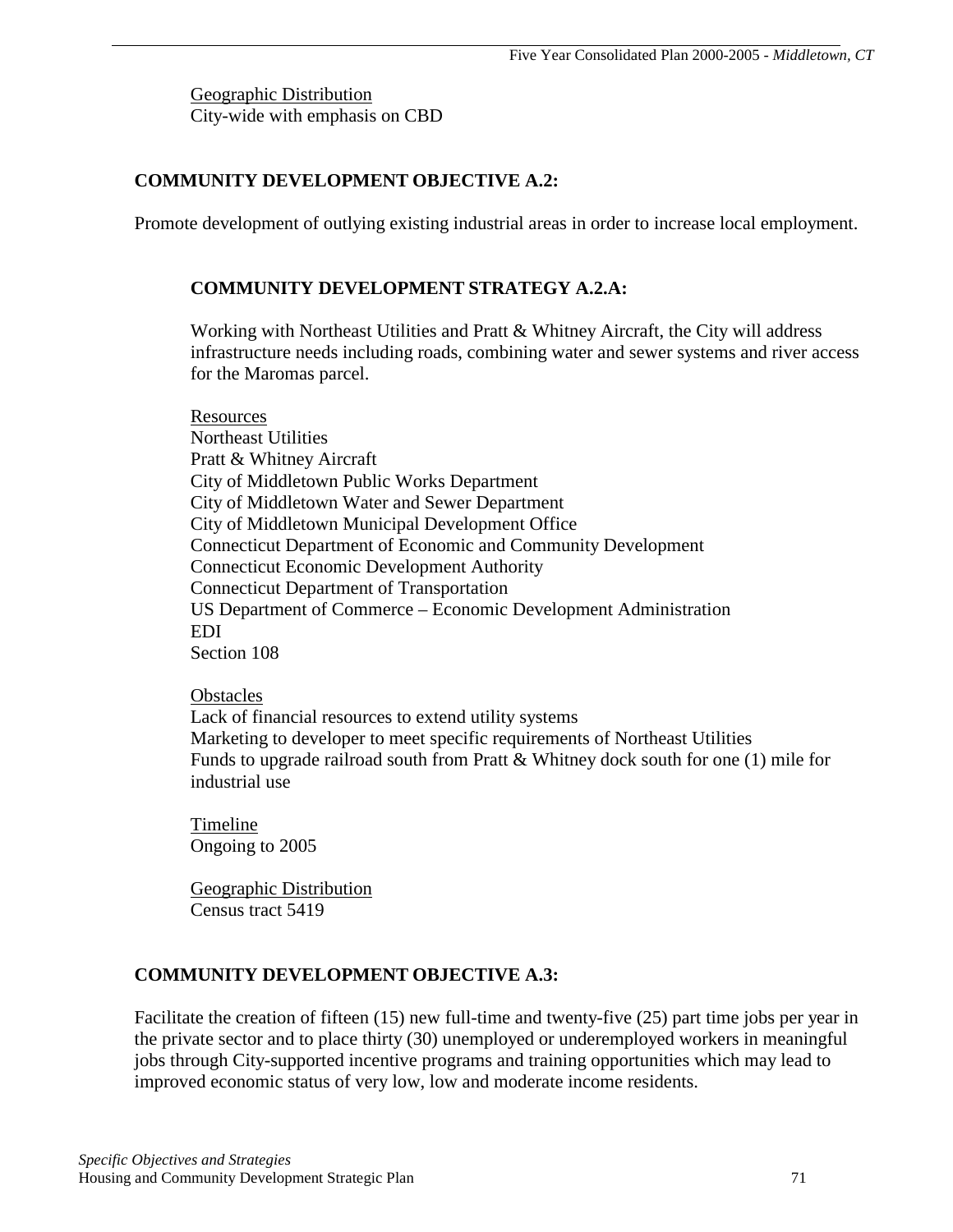#### **COMMUNITY DEVELOPMENT STRATEGY A.3.A:**

 Support job training programs such as Middlesex County Chamber of Commerce's Worker Preparation Program.

**Resources** CDBG funds City Budget Private foundations State Welfare Chamber of Commerce staff and membership

**Obstacles**  Limited job opportunity for low skill workers Potential limitations of applicants Reliance on City budget Transportation

 Timeline Twenty-eight placements per year

 Geographic Distribution City-wide.

#### **COMMUNITY DEVELOPMENT STRATEGY A.3.B:**

Continue funding JOBS Loan Program and marketing to industrial sectors.

 Resources Five (5) year loan paybacks JOBS Loan Advisory Board Volunteers CDBG Revolving Loan funds

**Obstacles**  Lack of demand in industrial sector JOBS Loan Program criteria creates disincentive for business services Loan resource and financial lenders competition from Connecticut Department of Economic and Community Development

 Timeline Ten (10) jobs per year

 Geographic Distribution City-wide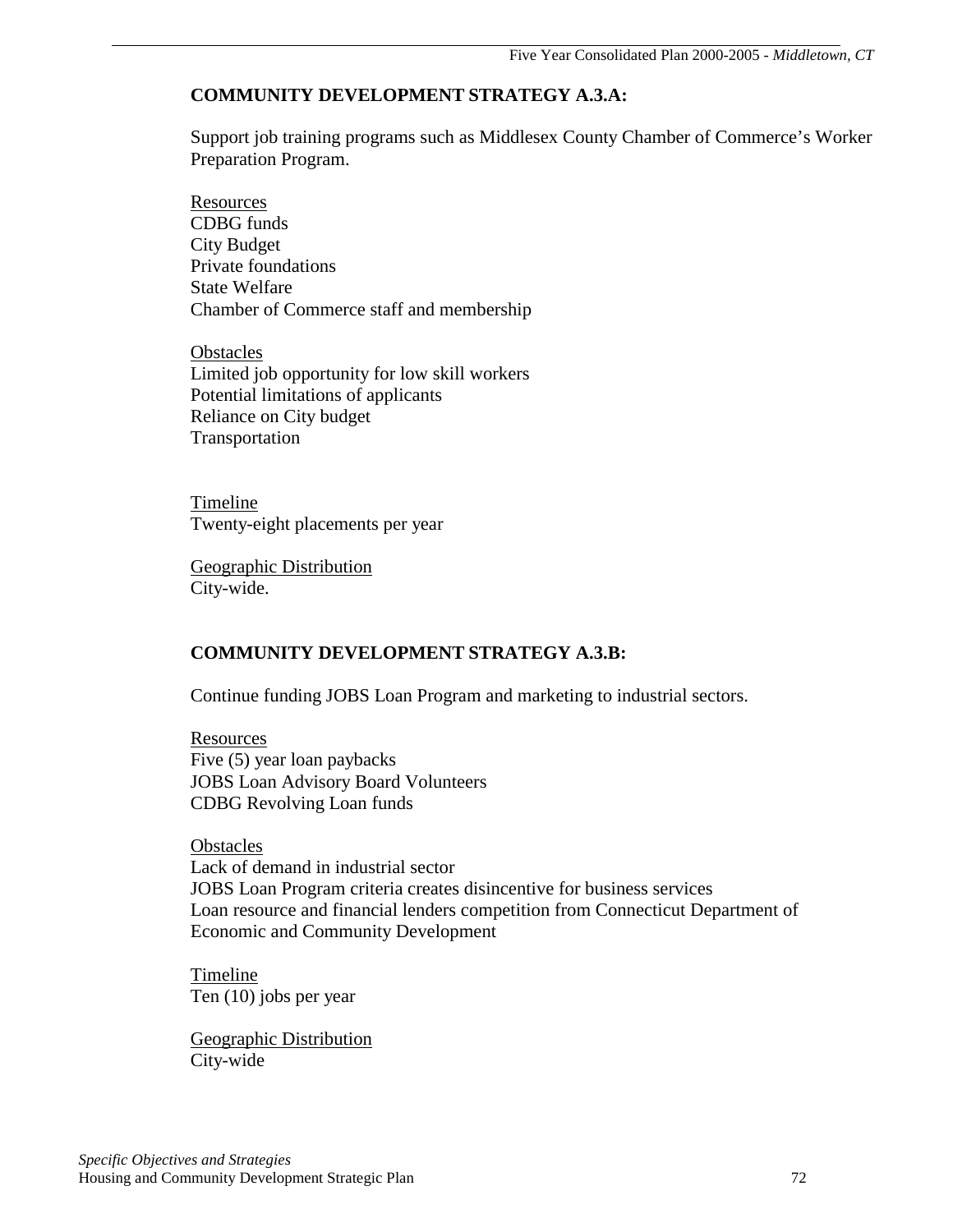## **COMMUNITY DEVELOPMENT GOAL B: NEIGHBORHOOD REDEVELOPMENT**

Provide decent living environments for Middletown's residents.

#### **COMMUNITY DEVELOPMENT OBJECTIVE B.1:**

Continue to provide funding for blighted building removal in very low and low-income neighborhoods in conjunction with current residential development plans in downtown areas.

#### **COMMUNITY DEVELOPMENT STRATEGY B.1.A:**

Continue supporting the successful Neighborhood Rebuilders Fund.

 Resources Neighborhood Rebuilders Fund CDBG funds

**Obstacles** Avoiding displacement

 Timeline Ongoing

 Geographic Distribution Targeted Low-Income Neighborhoods.

### **COMMUNITY DEVELOPMENT STRATEGY B.1.B:**

 Implement the Miller and Bridge Redevelopment Plan as a means of ensuring environmental justice for the existing low-income residents.

**Resources** CDBG funds Department of Transportation funds Sec. 108

**Obstacles**  Relocating residents Funding

 Timeline Four phases: 1 phase/year through 2004

 Geographic Distribution Census Tract 5417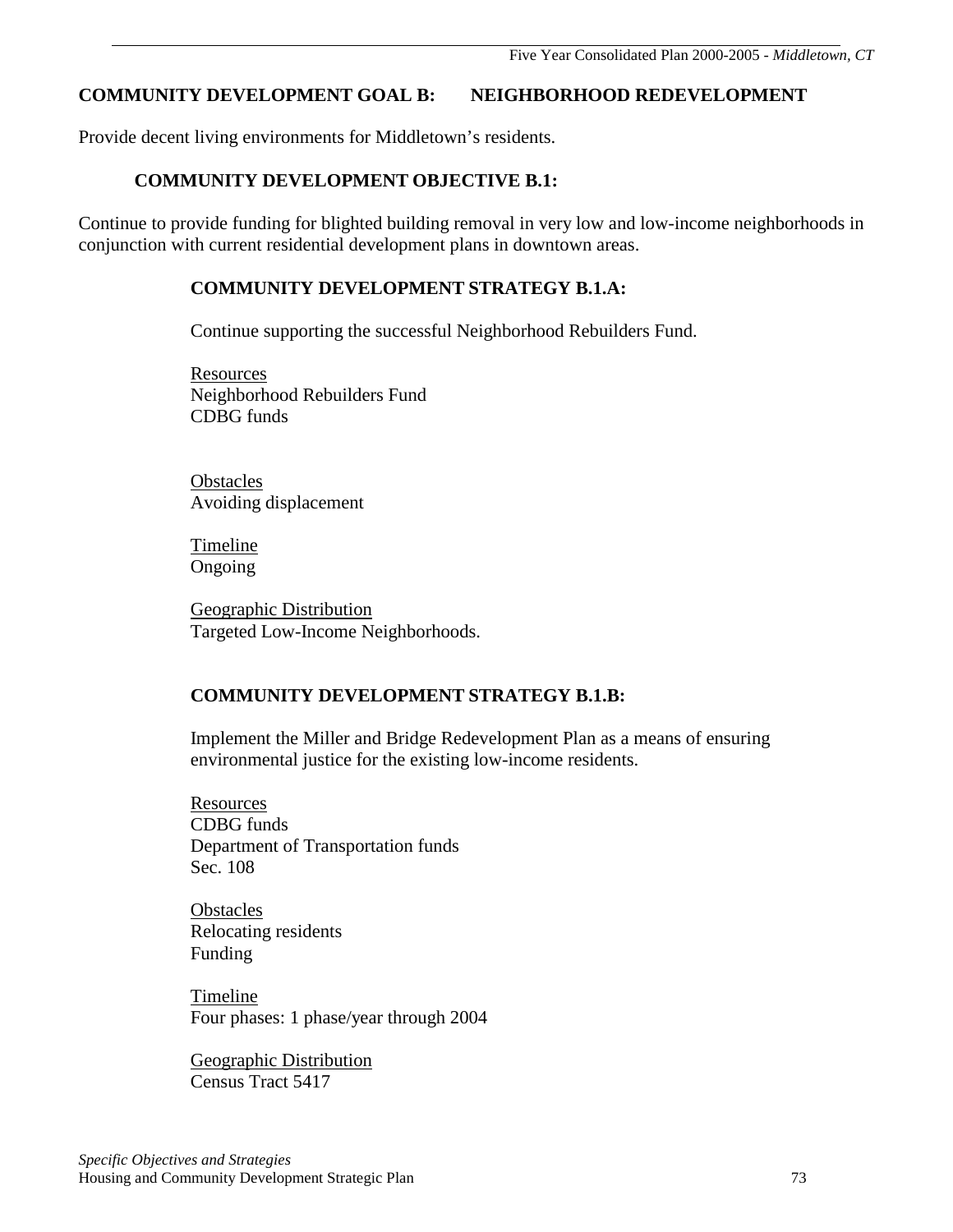#### **COMMUNITY DEVELOPMENT OBJECTIVE B.2:**

Provide access to information services for very low and low-income neighborhood groups and their leadership in order to increase neighborhood revitalization funding opportunities

## **COMMUNITY DEVELOPMENT STRATEGY B.2.A:**

 Make presentations before a wide range of community organizations, clergy, childcare providers and service clubs in order to give basic training in the new connectivity potential of the library.

 Resources Russell Library staff Literacy Volunteers of Greater Middletown Local newspapers Local service agencies **HUD** 

**Obstacles** Availability of equipment

 Timeline Ongoing, with the goal of recruiting and training 25 community leaders by 2005.

 Geographic Distribution Located in Census Tract 5416 serving the mainly the impoverished North End and South End neighborhoods, but services are accessible to all Middletown residents.

# **COMMUNITY DEVELOPMENT GOAL C: TRANSPORTATION**

The goal is to provide transportation for special needs, very low and low-income residents in order to provide access to educational facilities, services and cost effective shopping opportunities and expand job opportunities.

# **COMMUNITY DEVELOPMENT OBJECTIVE C.1:**

Improve accessibility to transportation service for disabled and elderly residents.

### **COMMUNITY DEVELOPMENT STRATEGY C.1.A:**

 Continue to improve the mechanism created through the last consolidated plan to assist seniors, disabled adults and low income residents needing transportation and physical assistance to shopping areas, doctor appointments, educational facilities and jobs.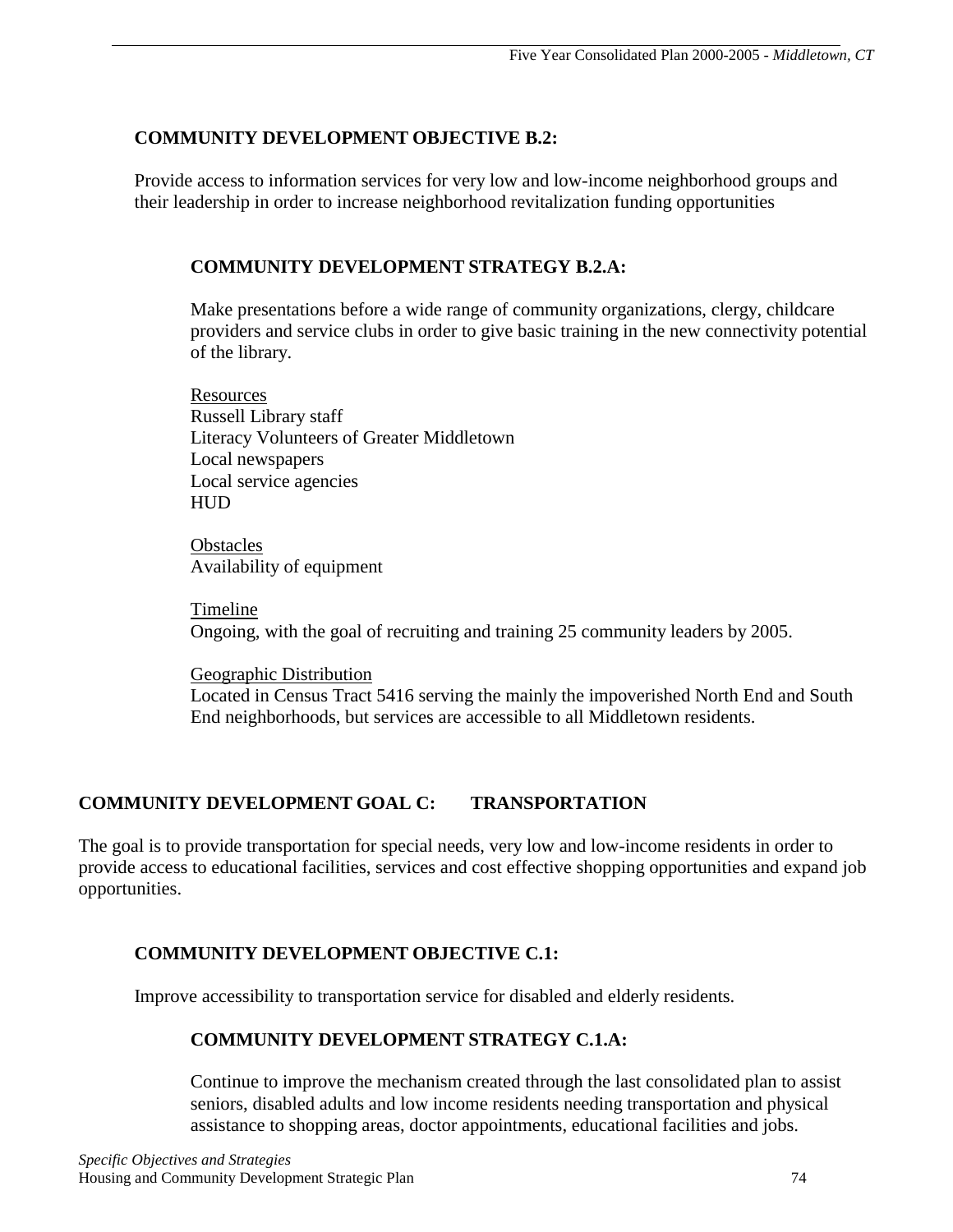Resources American Red Cross Volunteer organizations Middletown Area Transit

**Obstacles** Limitations of service hours Lack of physical assistance volunteers

 Timeline Ongoing

 Geographic Distribution City-Wide

#### **COMMUNITY DEVELOPMENT OBJECTIVE C.2:**

Improve efficiency and accessibility to transportation service for low and moderate-income residents better enabling them to reach employment and affordable shopping opportunities.

### **COMMUNITY DEVELOPMENT STRATEGY C.2.A:**

 Continue to support the extended hours Middletown Area Transit service throughout Middletown as part of the Department of Social Services Access to Jobs program with matched funding from the Federal Transportation Authority and Department of Labor.

 Resources Middletown Area Transit Department of Social Services Access to Jobs Program Federal Departments of Transportation and Labor Local Merchants and Businesses

**Obstacles** Limitations of after hours service Ineffective schedule for users during after hours service

 Timeline Ongoing

 Geographic Distribution City-Wide

#### **COMMUNITY DEVELOPMENT STRATEGY C.2.B:**

Continue to evaluate service and ridership and make minor adjustments accordingly.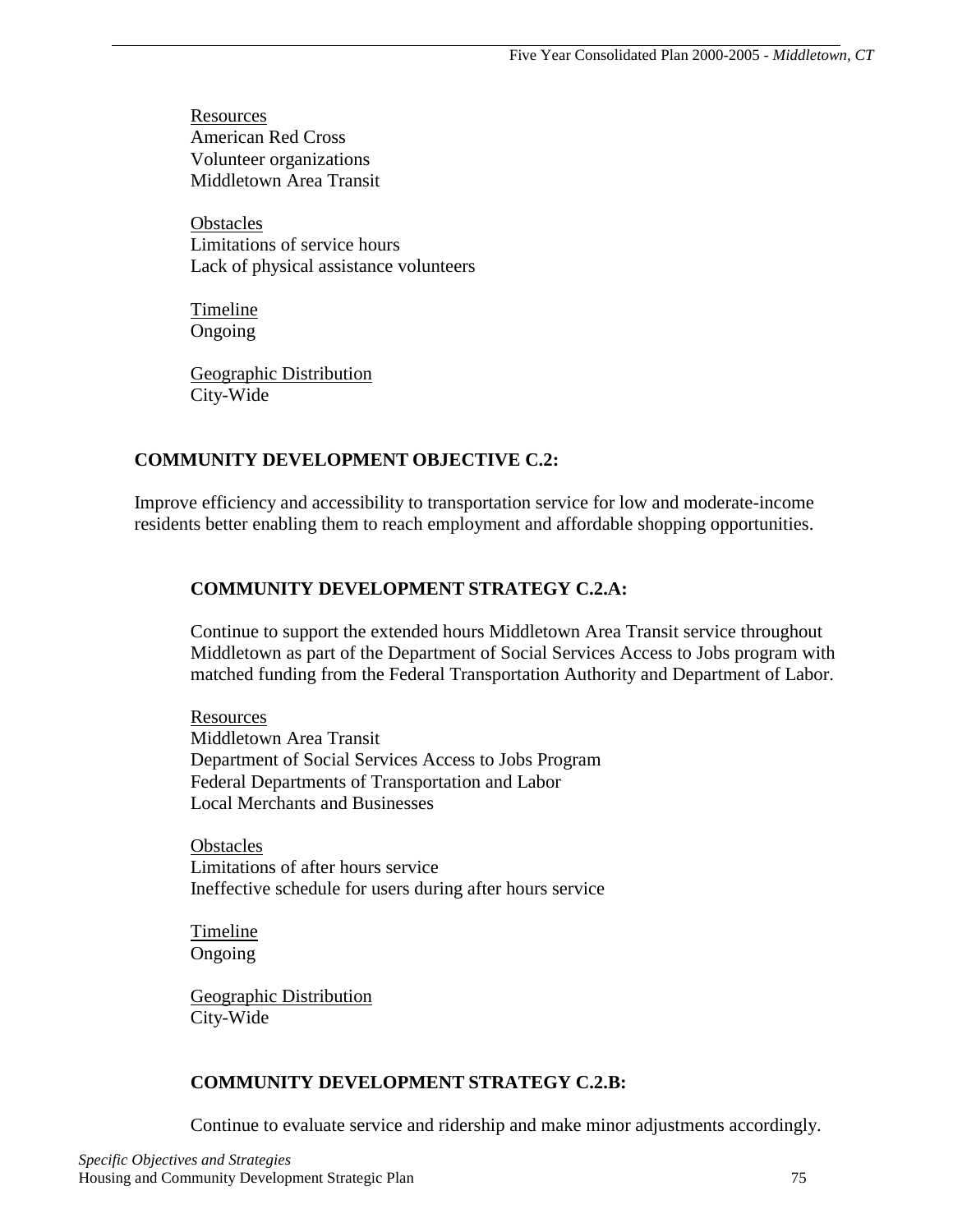Resources Middletown Area Transit American Red Cross Service Provider Input Local Merchant and Business Input

**Obstacles** Lack of structured data

 Timeline Ongoing

 Geographic Distribution City-Wide

#### **COMMUNITY DEVELOPMENT STRATEGY C.2.C:**

Establish public transportation service between Middletown and neighboring Meriden.

 Resources Middletown Area Transit Connecticut Department of Transportation

**Obstacles** Lack of equipment and funds.

**Timeline** Implemented by 2002

 Geographic Distribution City-Wide

#### **COMMUNITY DEVELOPMENT STRATEGY C.2.D:**

 Study demographics and outline service to extend bus routes to the Pratt & Whitney plant in southern Middletown as the company relocates workers and creates more jobs at this expanding site.

**Resources** Middletown Area Transit Pratt & Whitney

**Obstacles** Timeline for relocation of jobs to site only an estimation.

Timeline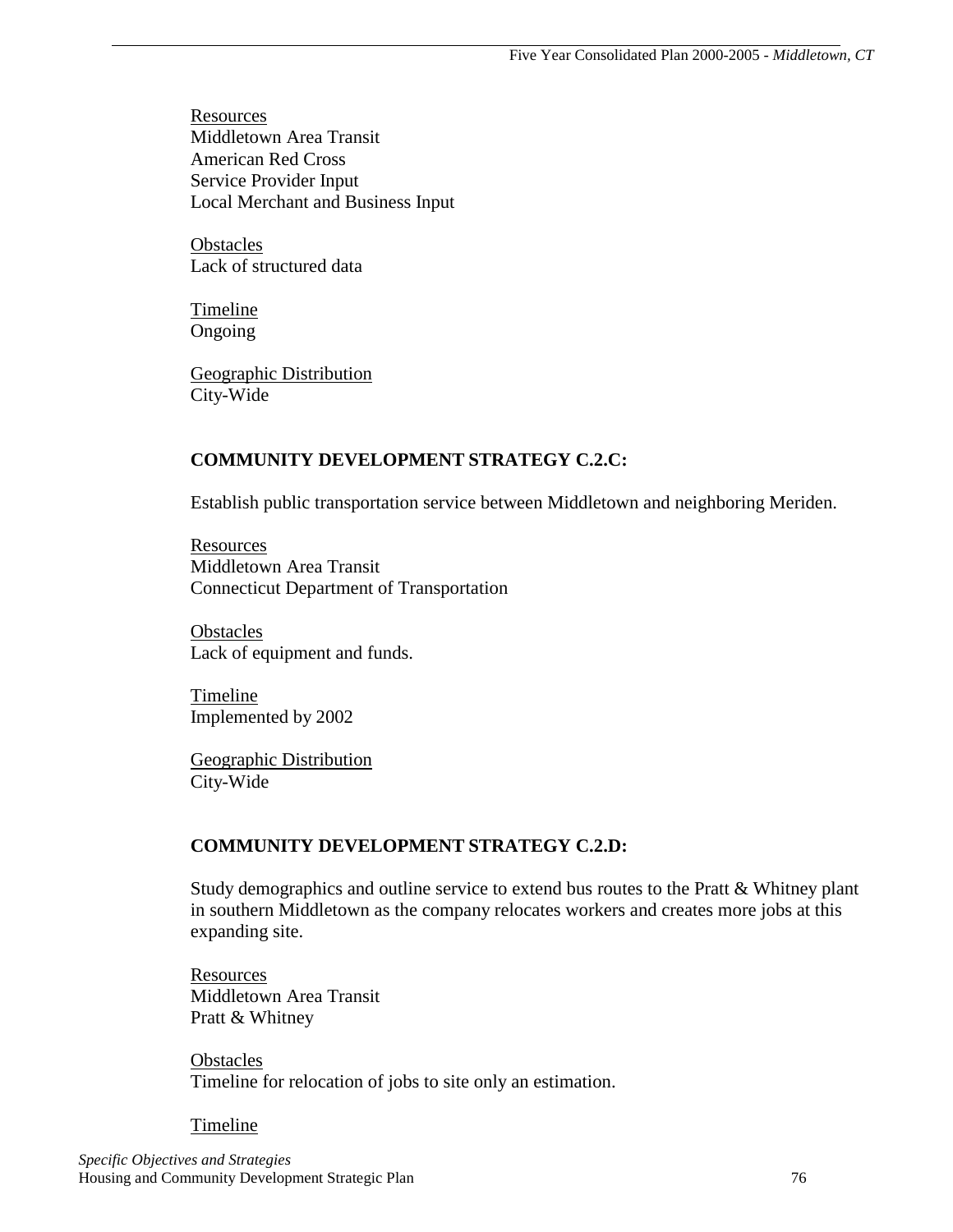2003 to 2005

 Geographic Distribution City-Wide

# **COMMUNITY DEVELOPMENT STRATEGY C.2.E:**

 Continue feasibility study of a light rail line between Hartford, Middletown and Old Saybrook.

 Resources Connecticut Department of Transportation Federal TEA21 Middletown Area Transit

**Obstacles** Doubtful that potential ridership base exists to make such service feasible.

**Timeline** 2001

 Geographic Distribution City-Wide

# **COMMUNITY DEVELOPMENT GOAL D: RAIL/FREIGHT SERVICES**

The goal is to provide improved rail services in order to expand job opportunities.

# **COMMUNITY DEVELOPMENT OBJECTIVE D.1:**

Improve rail-freight facilities to the industrial areas abutting the rail corridor.

# **COMMUNITY DEVELOPMENT STRATEGY D.1.A:**

 Improve the existing infrastructure to facilitate the rail-freight access to the industrial zones, aiding recruitment of manufacturing jobs for the low-income population of the area.

 Resources **CTDOT** CDBG Middletown Area Transit Existing infrastructure Sec. 108 EDI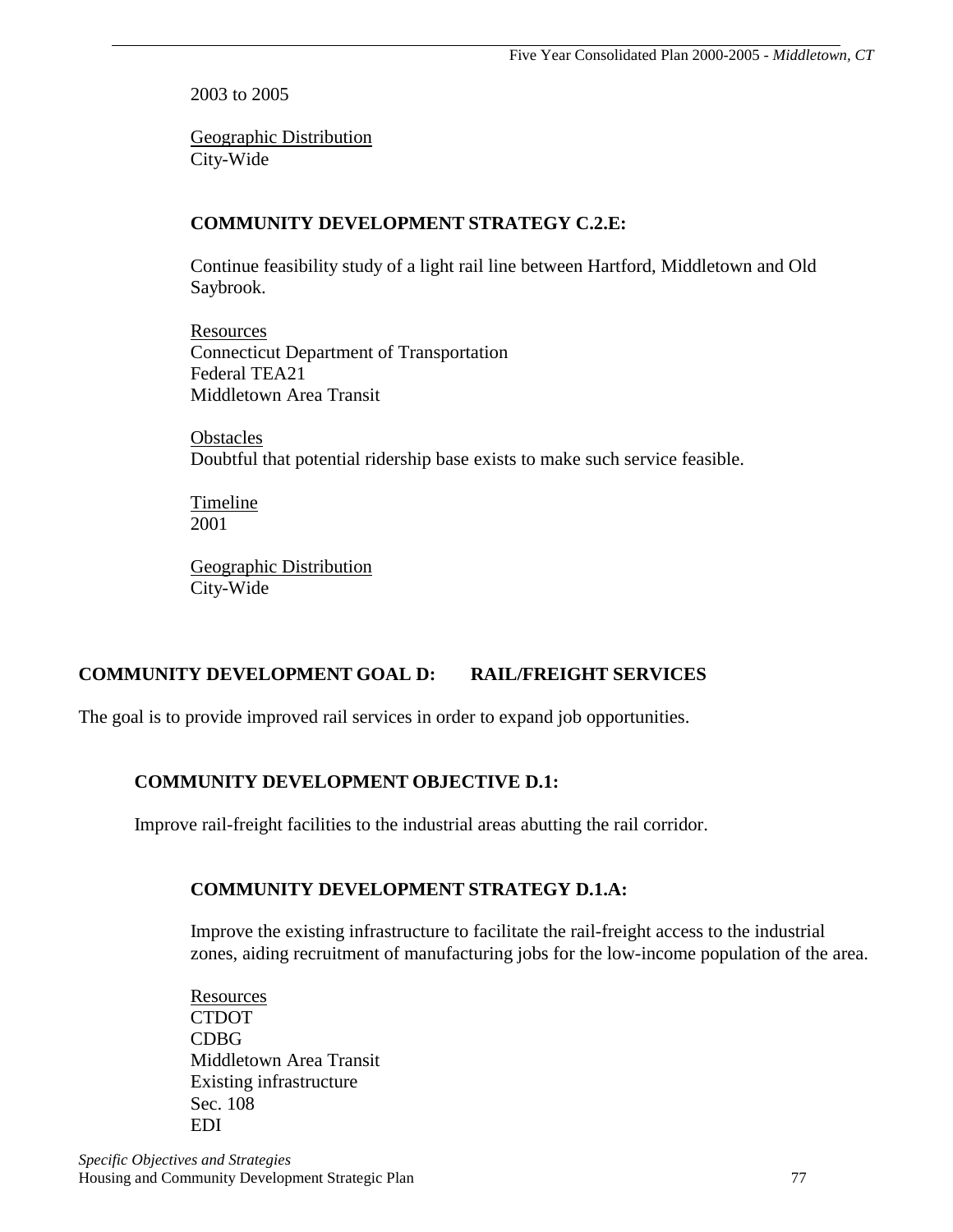**Obstacles** Condition of existing tracks Lack of funds Existence of track does not guarantee businesses will come

**Timeline** Unknown

 Geographic Distribution Census Tract 5412, adjoining the North End Neighborhood

# **COMMUNITY DEVELOPMENT GOAL E: SPECIAL NEEDS POPULATIONS**

Increase the safety of community facilities, commercial establishments and residences for all citizens, but especially the frail elderly and disabled.

# **COMMUNITY DEVELOPMENT OBJECTIVE E.1:**

Get all City community facilities and commercial establishments up to ADA code.

### **COMMUNITY DEVELOPMENT STRATEGY E.1.A:**

 Provide gap financing for property owners rehabilitating their buildings to come up to ADA code.

 Resources Local service agencies CDBG funding

**Obstacles** Lack of funds.

 Timeline Ongoing

 Geographic Distribution Primarily in the disadvantaged downtown commercial districts.

### **COMMUNITY DEVELOPMENT OBJECTIVE E.2:**

Provide safe, supervised activities for school-age low-income children.

### **COMMUNITY DEVELOPMENT STRATEGY E.2.A:**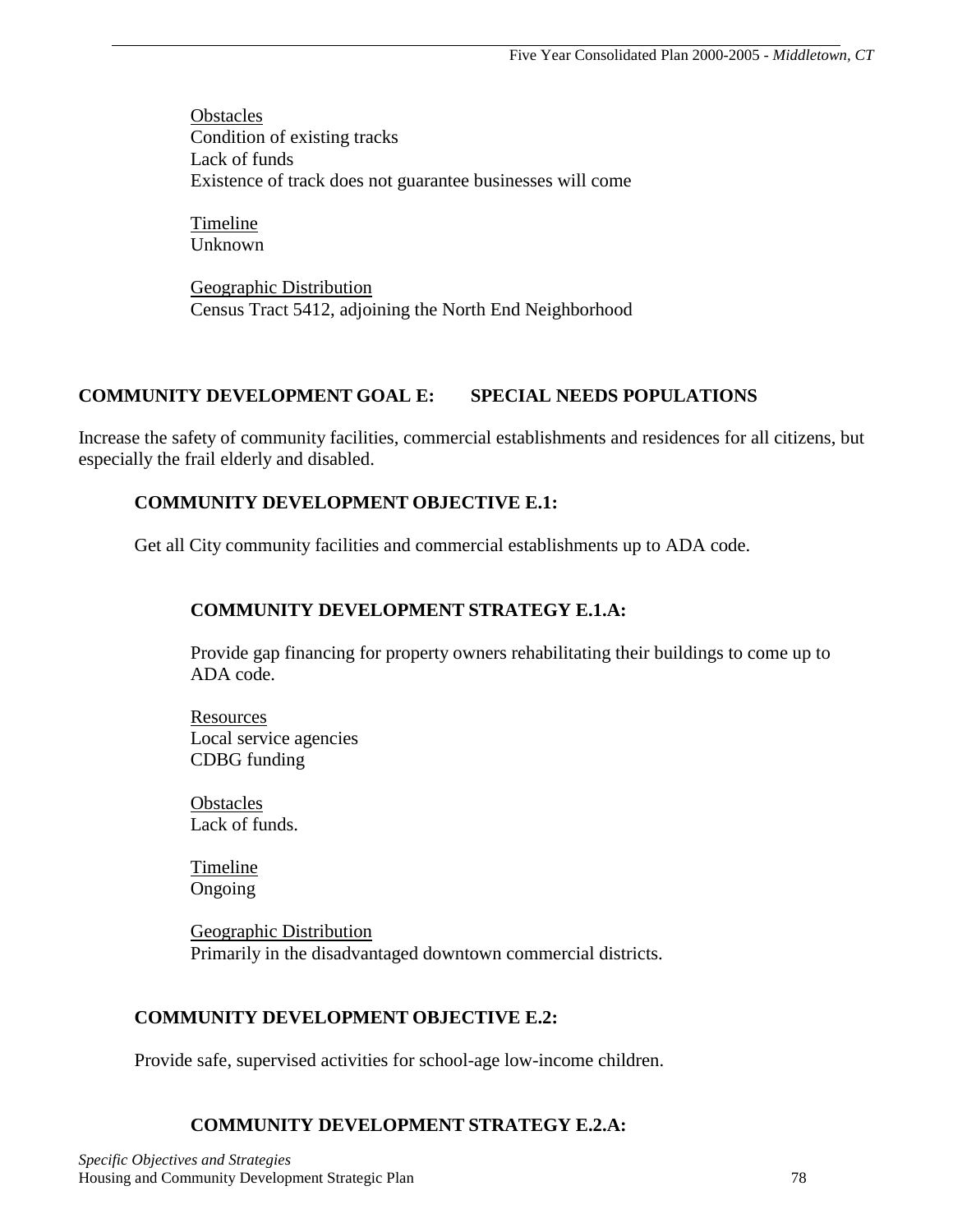Continue to provide supervised educational programs and activities after-school.

 Resources Community Health Center/Home Room After-school Program I Have a Friend Youth Center Middletown Youth Center Oddfellows Playhouse CDBG funding

**Obstacles** Limited staff availability. Limited hours of operation. Lack of transportation to and from activities.

 Timeline Ongoing

 Geographic Distribution Targeted low-income neighborhoods.

### **COMMUNITY DEVELOPMENT STRATEGY E.2.B:**

 Convert caretaker's house at Higby Reservoir into a Park Ranger headquarters/Ecology Camp for youth ages 14 and 15.

 Resources Middletown Department of Parks and Recreation Middletown Water Department Student Conservation Corps CDBG funding

**Obstacles** Lack of available staff. Limited hours of operation. Lack of transportation to and from activities.

 Timeline Serving 30 youths each summer beginning in 2002.

 Geographic Distribution Located in Census Tract 5414, but attracting youth Citywide.

### **COMMUNITY DEVELOPMENT OBJECTIVE E.3:**

Prevent substance use and abuse in at-risk populations.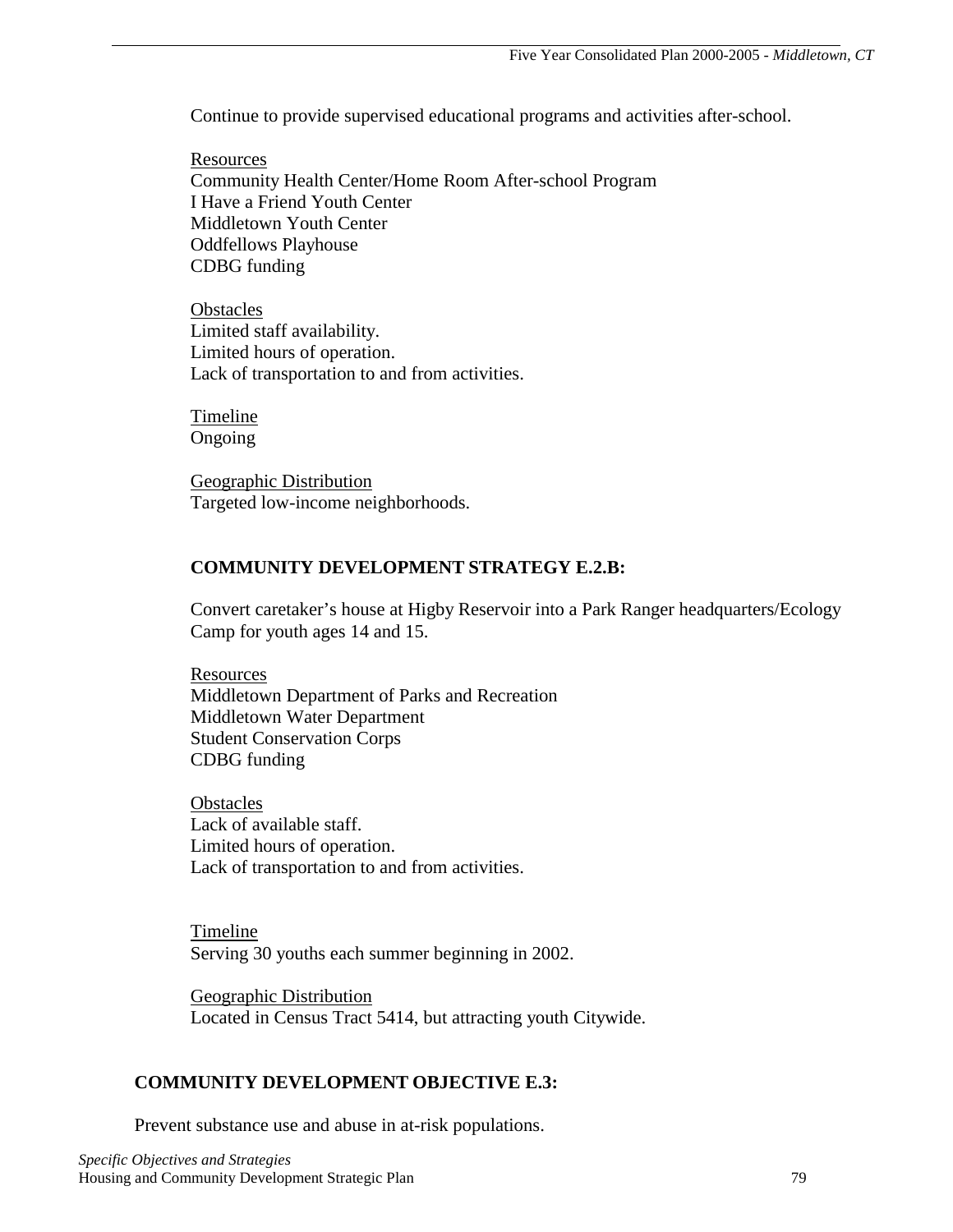#### **COMMUNITY DEVELOPMENT STRATEGY E.3.A:**

Continue to support anti-drug programs.

 Resources Middletown Police Department DARE program

**Obstacles** Environmental and peer pressures.

 Timeline Ongoing

 Geographic Distribution City wide.

# **IV. ANTI-POVERTY STRATEGY OBJECTIVES**

### **ANTI-POVERTY GOAL A: EDUCATIONAL DEVELOPMENT**

Establish a universal level of educational achievement, personal empowerment and opportunity for all of Middletown's children.

### **ANTI-POVERTY OBJECTIVE A.1:**

Provide early child development services for low- to moderate-income families.

### **ANTI-POVERTY STRATEGY A.1.A:**

 Support early education programs for the youngest of the City's disadvantaged children so they can begin school on equal footing with those from better-off families.

 Resources Community Health Center Early Head Start Program Middletown's School Readiness Program Child & Family Agency of Southeastern Connecticut Middlesex United Way Russell Library

**Obstacles** Limited staff availability.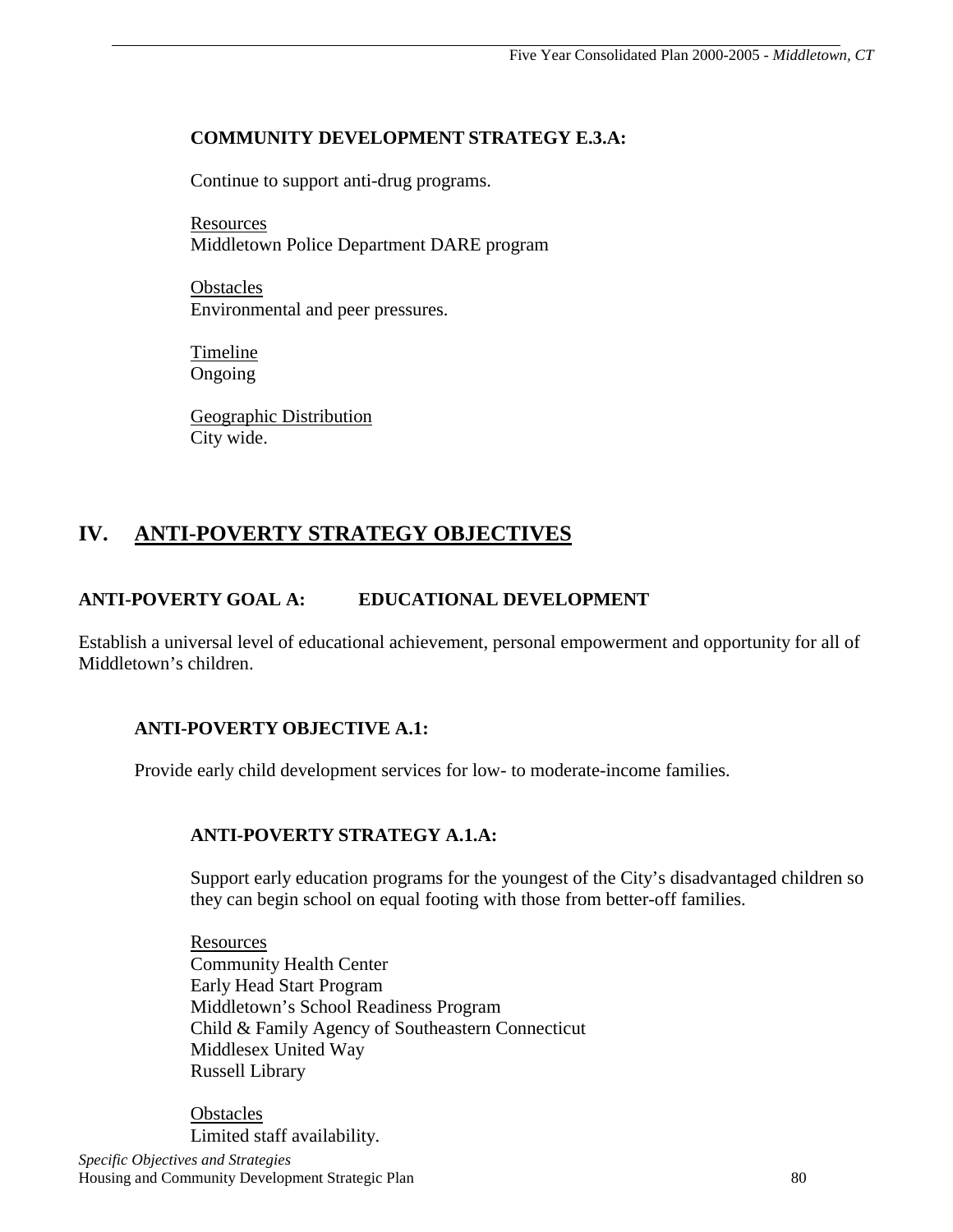Limited funding.

 Timeline Ongoing

 Geographic Distribution Citywide.

### **ANTI-POVERTY GOAL B: ADULT EDUCATION/SKILLS TRAINING**

Increase employability by familiarizing educationally disenfranchised adults with computers and literacy software as well as other basic employability skills.

#### **ANTI-POVERTY OBJECTIVE B.1:**

Train adult new readers and displaced workers on new technology in hopes of getting half to express comfort using it and placing them in new jobs.

#### **ANTI-POVERTY STRATEGY B.1.A:**

 Establish specialized job development and placement program by purchasing software and equipment and training 95 existing literacy tutors and 110 students in technology based upon evaluations of training needed for the illiterate and/or displaced because of lack of technological training.

 Resources Russell Library Literacy Volunteers of Greater Middletown North End Action Team St. Francis of Assisi Church Committee Concerning People with Disabilities Middletown Senior Services Community Development Block Grant funds Middlesex Community Technical College Wesleyan University Connecticut Department of Labor

**Obstacles** Lack of willingness of people to admit they need new skills Lack of volunteers with basic technology experience Lack of transportation to Library Lack of affordable daycare during training periods

 Timeline 95 trained tutors in first year –2004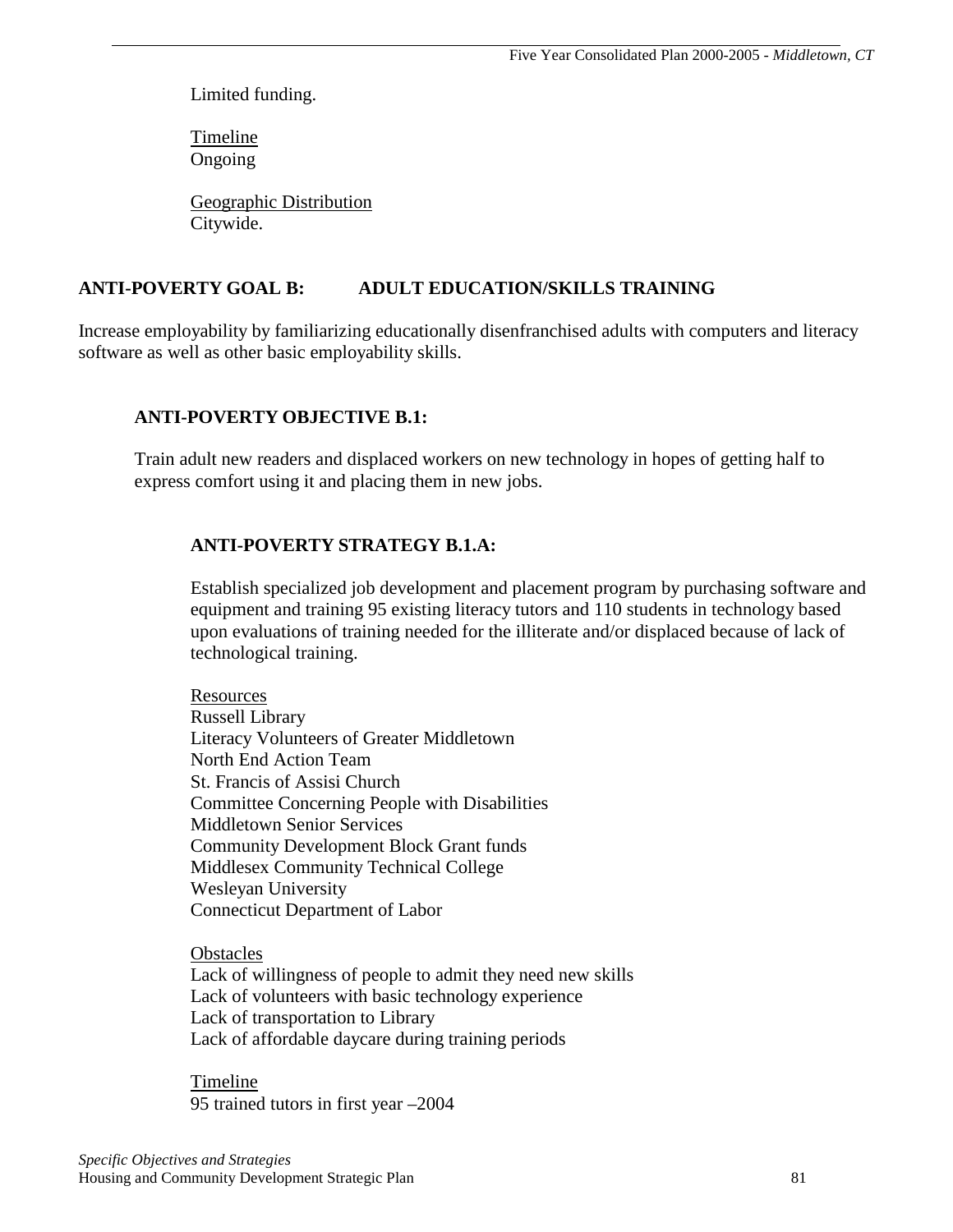110 resident trainees with half of these comfortable with their new skills that year and each year thereafter

Geographic Distribution

Located in Census Tract 5416 serving the mainly the impoverished North End and South End neighborhoods, but services are accessible to all Middletown residents.

#### **ANTI-POVERTY STRATEGY B.1.B:**

Continue to support traditional adult education programs.

 Resources Board of Education New Adult Education consolidated facility Free GED Meriden-Middlesex Regional Workforce Development Board, Inc. Middlesex Community Technical College Connecticut Department of Labor

**Obstacles** Insufficiency of funds for equipment at Adult Ed consolidated facility Lack of transportation Lack of affordable daycare during training periods

 Timeline Ongoing

 Geographic Distribution Area-wide.

# **V. PUBLIC HOUSING OBJECTIVES**

The Middletown Housing Authority Strategic Goals and Objectives correspond to the goals and objectives as prepared for HUD under 24 CFR Part 903.5. The PHA 5-Year Plan can be found in Attachment #11.

# **VI. LEAD-BASED PAINT OBJECTIVES**

# **LEAD-BASED PAINT GOAL A: REDUCE INCIDENCES OF LEAD POISONING**

The primary goal is to reduce the incidences of lead poisoning in Middletown.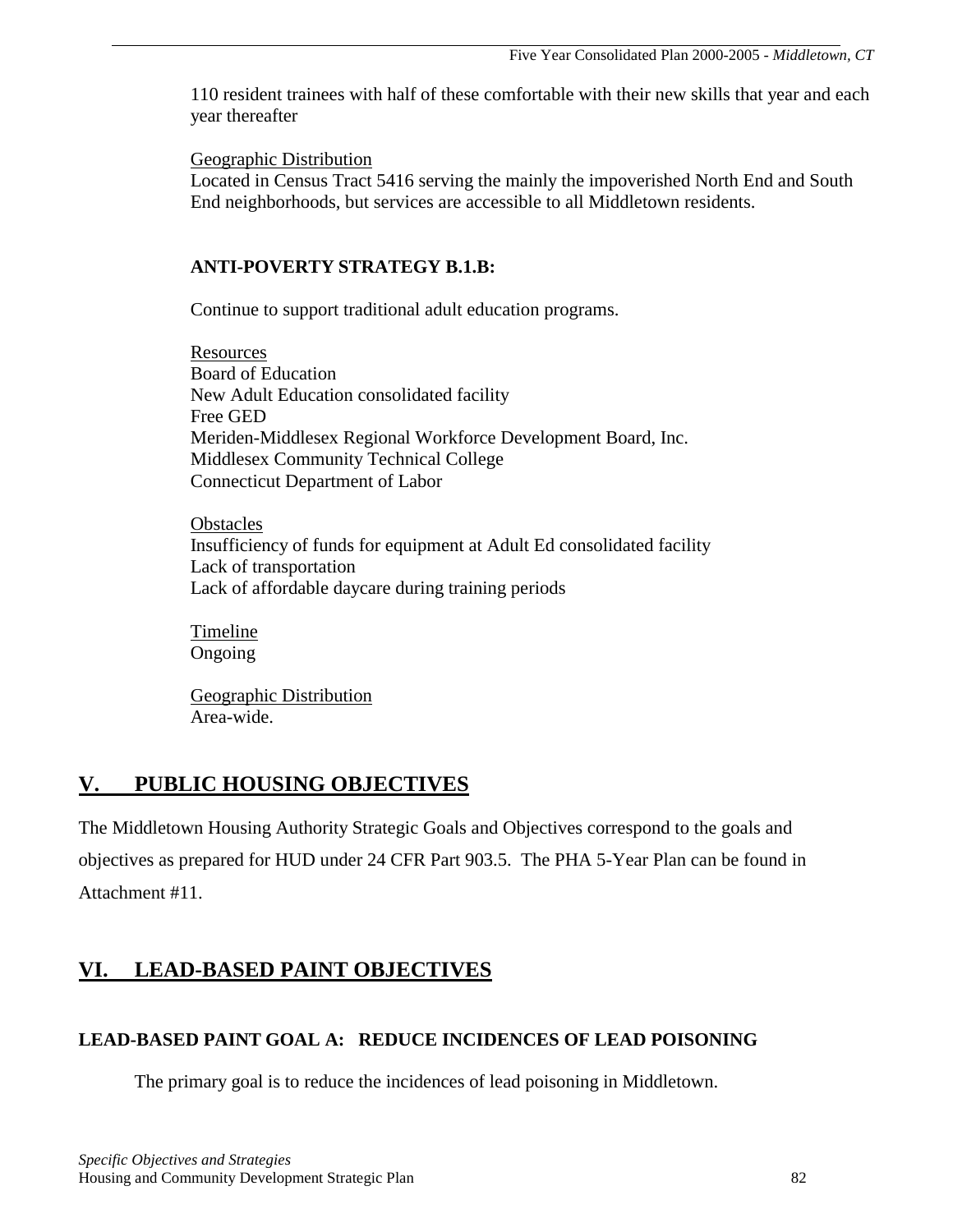# **LEAD-BASED PAINT OBJECTIVE A.1:**

Facilitate the abatement of lead-based paint in at least three (3) units of high-risk low and moderate income housing per year.

# **LEAD-BASED PAINT STRATEGY A.1.A:**

Give priority status for rehabilitation loans for lead abatement.

**Resources** Health Department American Red Cross Community Development Block Grant CDBG Residential Rehabilitation Revolving Loan State Department of Housing – Lead Abatement Program Visiting Nurses' Association

**Obstacles** High cost of abatement High percentage of low income housing with potential for lead poisoning Absentee landlords without financial resources and/or reluctance to address needs

 Timeline Three (3) units each year for five (5) years

 Geographic Distribution City-wide with concentration in Census Tracts 5411 and 5416 and other older neighborhoods.

# **LEAD-BASED PAINT OBJECTIVE A.2:**

Continue developing the database that monitors progress toward this goal.

# **LEAD-BASED PAINT STRATEGY A.2.A:**

 Continue testing at-risk children and provide families with educational materials on the hazards of lead-based paint.

**Resources** Health Department Local pediatricians Middlesex Hospital Visiting Nurses' Association

**Obstacles** Lack of coordination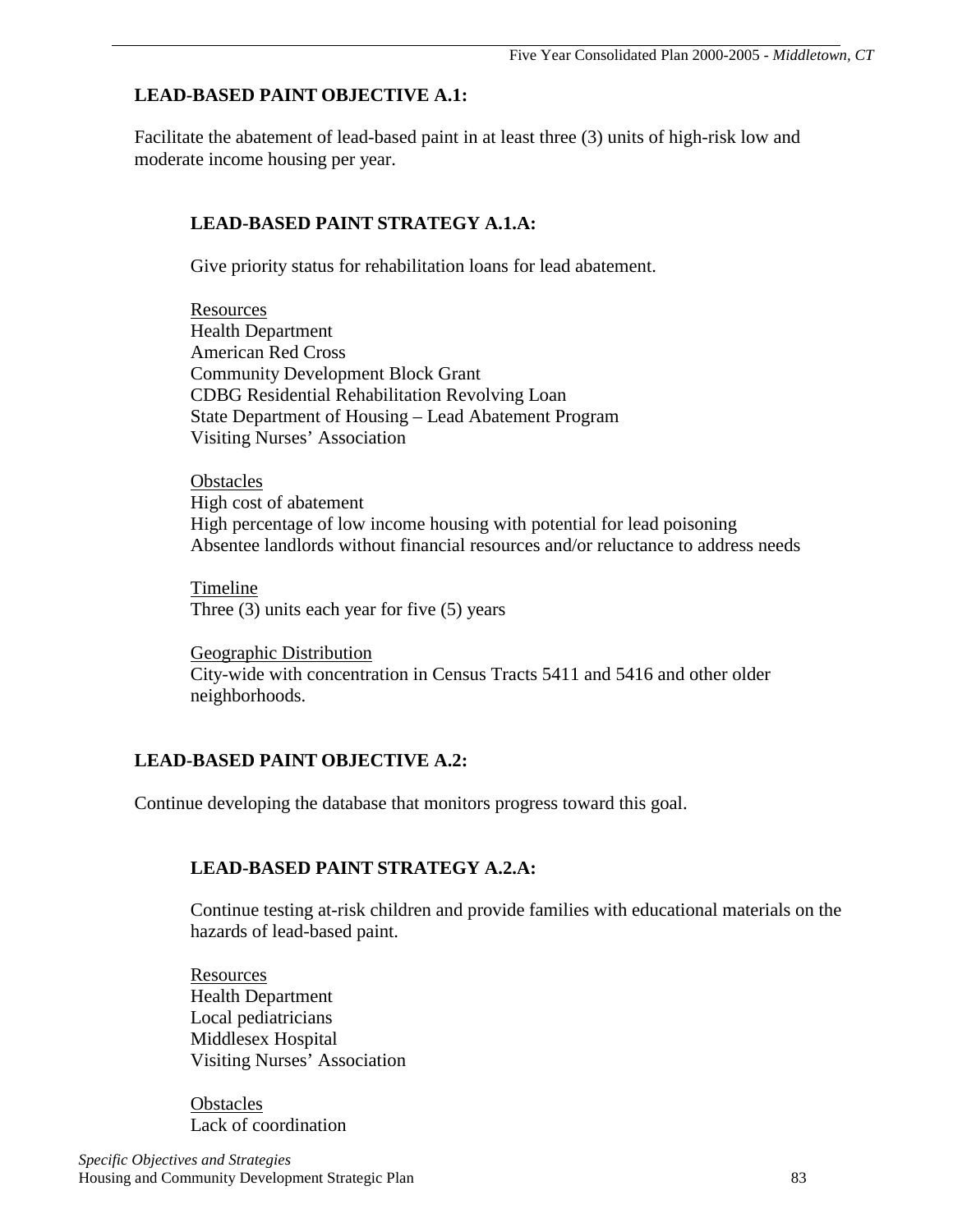Need for coordinated distribution of materials Difficulty reconciling existing database with State database

**Timeline** Ongoing

 Geographic Distribution City-wide.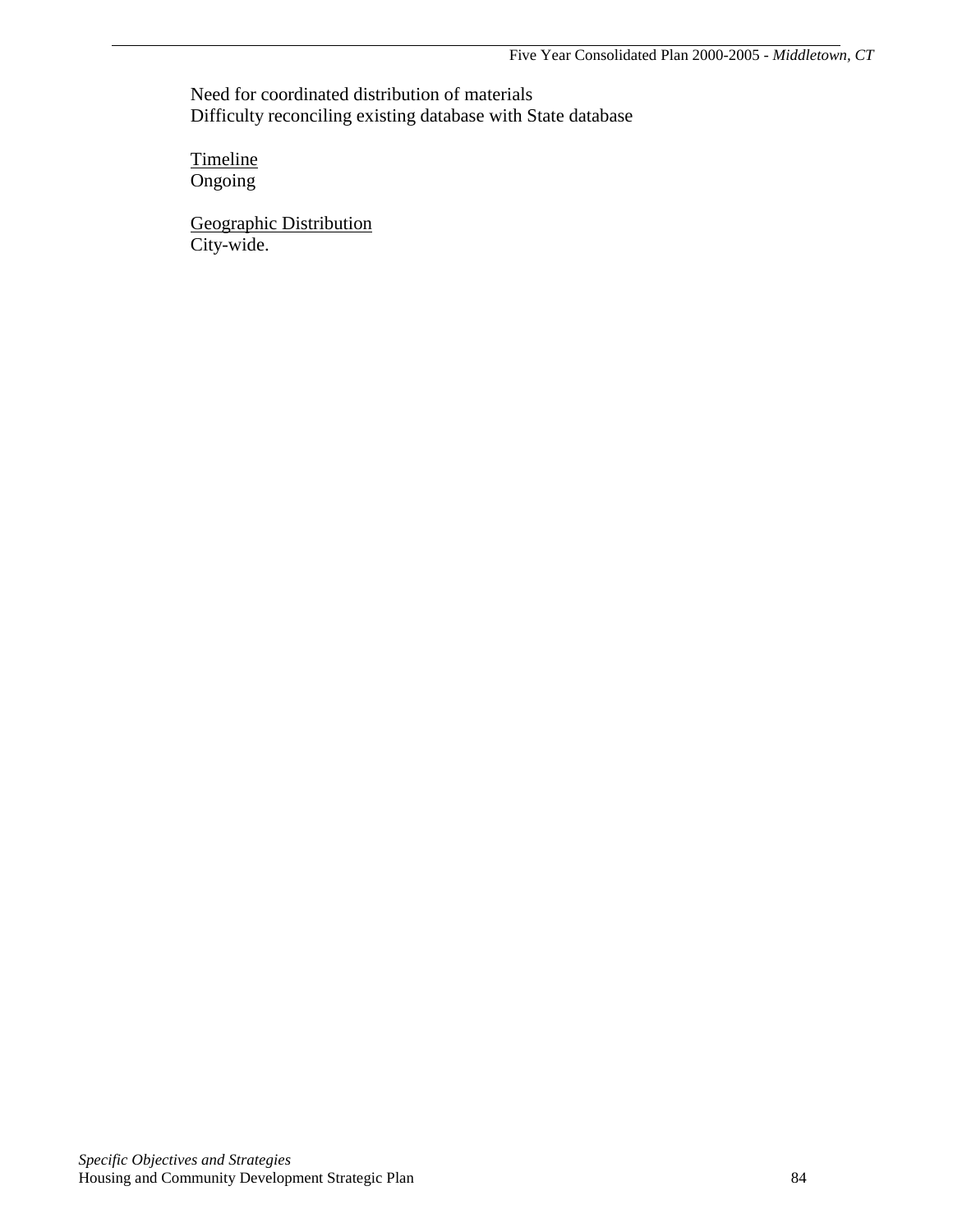# **C. COORDINATION**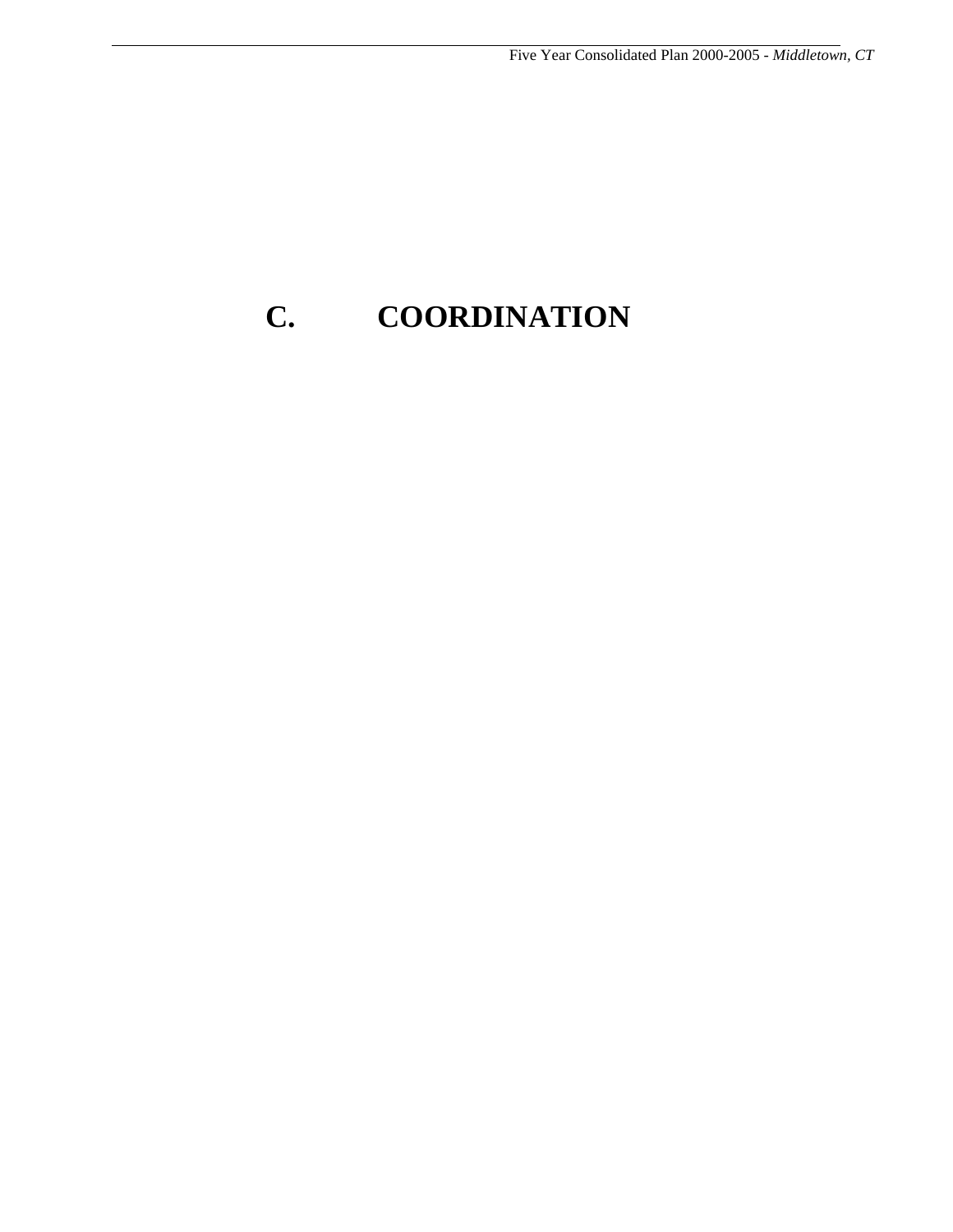Through the mayor, Common Council and the Common Council Subcommittees all strategies will be reviewed and revised, as needed and appropriate, in order to carry out the goals and objectives to meet the needs of the residents. Through this process and the advisory capacity of the Citizens Advisory Committee, municipal agencies, area non-profits and other agencies have an opportunity to address unmet and/or under-met needs. Any strategy that does not meet certain needs can be amended to more specifically meet those needs.

The municipal bodies receive input from the following target committees, coalitions and teams for special needs groups:

Supportive Housing Coalition Committee Concerning People with Disabilities Homeless Outreach Team Senior Affairs Committee Middlesex Coalition for Children Senior Services Community Advisory Committee Connecticut Valley Hospital Advisory Committee Middlesex Crisis Intervention Team Middletown Housing Partnership Middlesex Community Reinvestment Act Committee North End Action Team Nehemiah Housing Corporation

Each of these groups is made up of members from local non-profit service providers, City government, municipal service agencies, local businesses and ordinary citizenry. For example, the Supportive Housing Coalition has members representing the Community Health Center, Mercy Housing and Shelter Corp, Red Cross Family Shelter, Eddy Shelter, River Valley Services, City of Middletown, United Labor Agency, Nehemiah Housing, Middlesex United Way, Habitat for Humanity, Rushford Center, Gilead Community Services, St. Vincent dePaul Place, The Connection, Inc., Mid-CT Workforce Development Board, Middlesex Hospital, CT Bureau of Rehabilitation Services, Community Health Center – HIV Department and Kuhn Employment Opportunities. The extensive overlap of different interests within the same committee or board facilitates the comprehensive analysis of the problems of the target populations.

In at least one case, the supervision is more formal. The Middletown Housing Authority (MHA) is a service-providing entity that is overseen by the City. It has a Board of Directors appointed by the Mayor. The director of MHA reports that relations between the Mayor's Office and the Authority are very good with open lines of communication. The MHA is not considered a "troubled" public housing authority.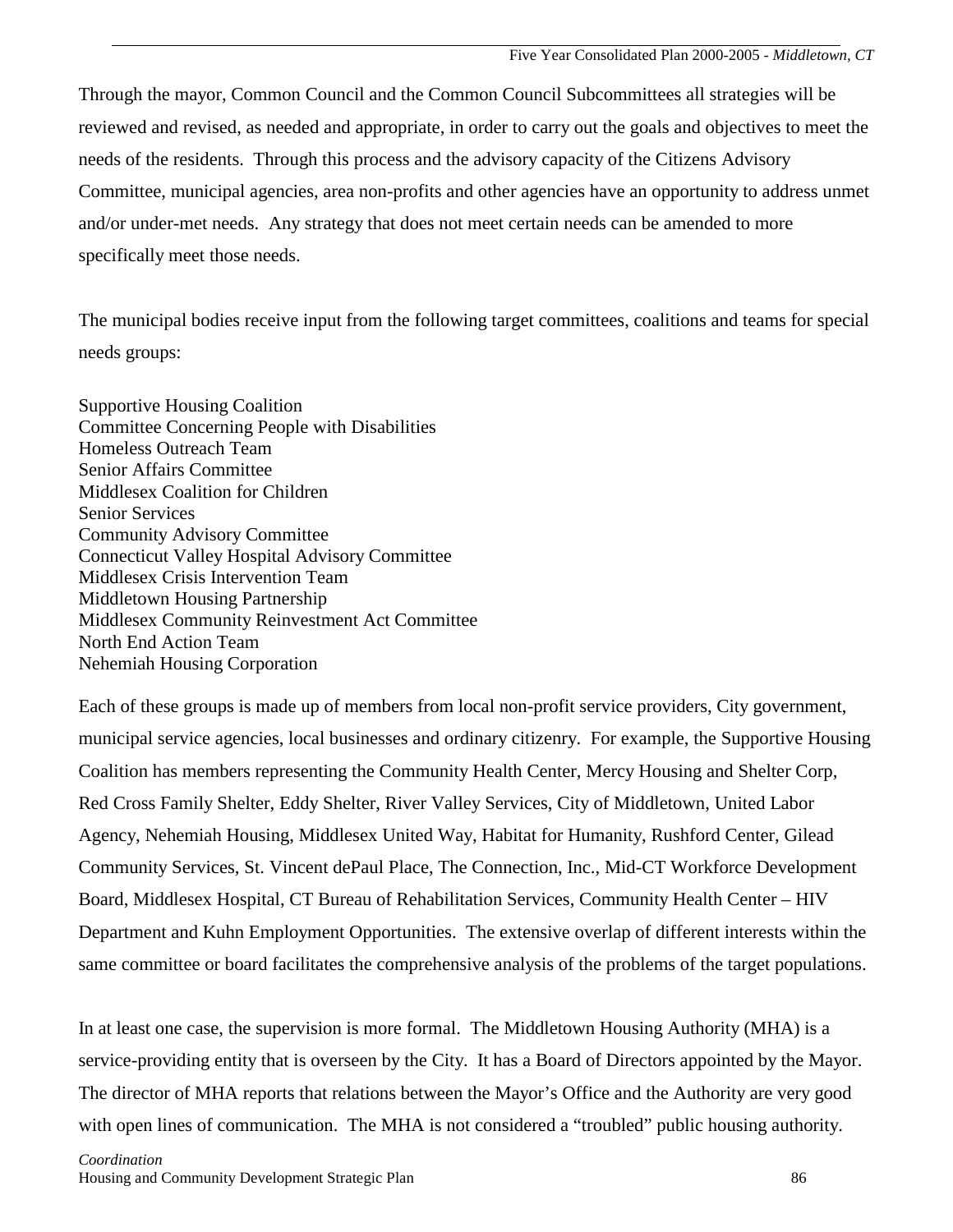The overall continuum of care strategies are fulfilled by existing services in Middletown. Gaps that require filling include the need for additional caseworkers and an outreach program for homeless families, but these gaps are due to a lack of funding, not that of an overseeing body.

#### **Financial Resources**

#### Mainstream Resources

Middletown, the entitlement city, will receive approximately \$500,000 as its CDBG funding each year through 2005, plus \$154,000 in anticipated income. The City has supported various housing initiatives in the past, and in the FY 00 allocation has awarded \$5,000 toward a staff member at the Eddy Shelter. Previous efforts have included renovation funds at the Eddy Shelter, Red Cross Family Shelter and Shepherd Transitional Home as well as funding for the North End Arts Residence.

The City also provides \$25,000 of annual support from its general funds to support the Eddy Shelter and leases the facilities which house the Eddy Shelter and Shepherd Transitional Home to their respective sponsors (The Connection and Mercy Housing and Shelter) for \$1, plus a minimal contribution for utilities.

The City also provides \$7,500 through its Economic Development Fund to the Chamber Worker Preparation Program.

#### Leveraged Resources

In cooperation with the United Labor Agency, Mid-CT Workforce Development Board, Community Health Center, we anticipate the leveraged resources identified in the leverage chart.

Additional efforts will be made to access anticipated resources from a state initiated Planning and Implementing Housing Options for Long-term Success (PILOT). Approval of these funds is currently being included as part of the upcoming state budget package.

#### Empowerment Zones

The City of Middletown is not within a federal empowerment zone. However, it is a State-designated enterprise zone community. It is the recipient of a Connecticut State Chapter 132 development grant for the North Main Street industrial area. Also, the City is a federal EPA Brownfields Pilot community.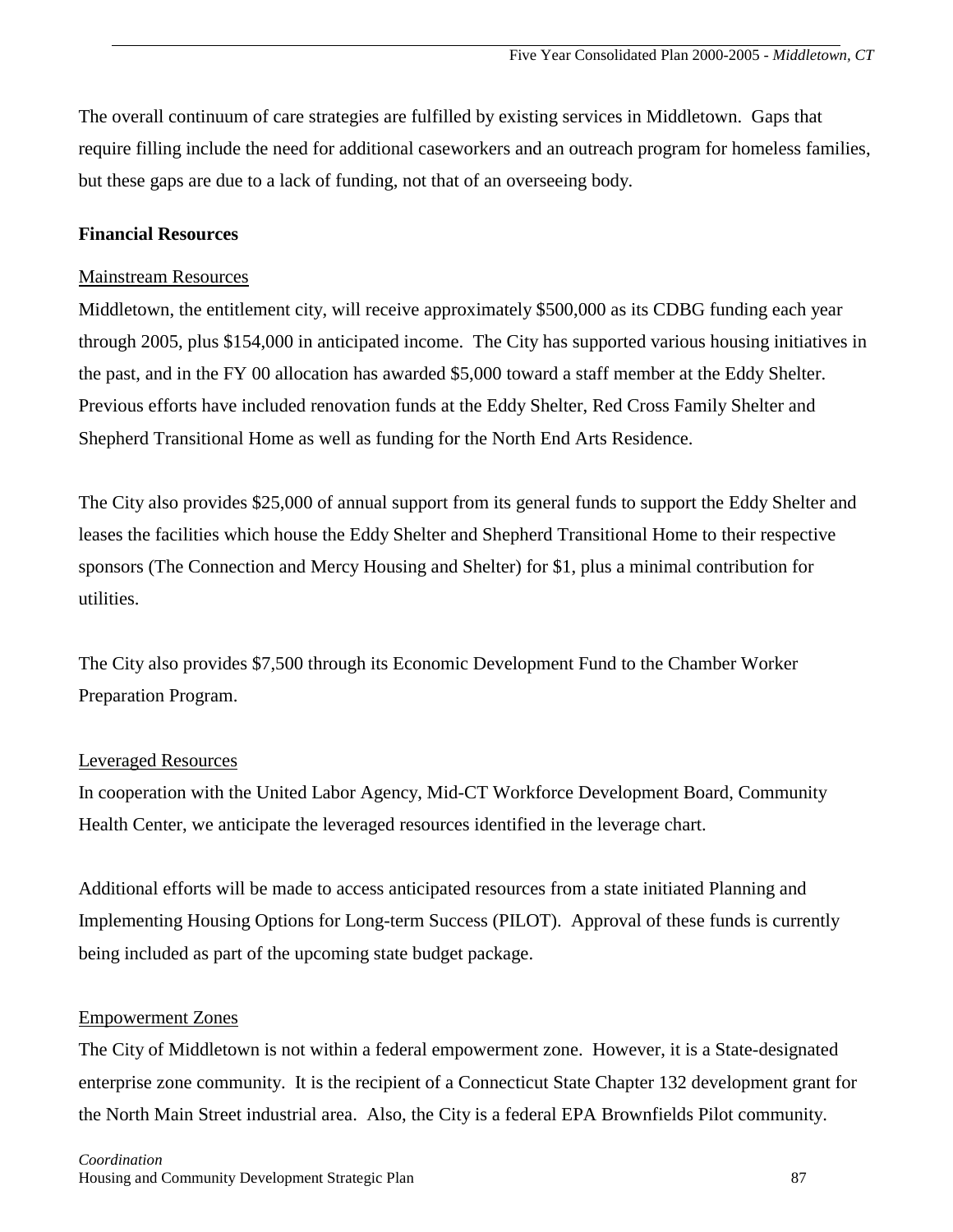#### CDFI/CRA

Middletown is making great strides in creating homeownership opportunities. According to the Connecticut Housing Finance Authority, with 556, Middletown was ranked fourteenth in the state in 1999 by number of CHFA loans. This number is lower than anticipated due to a lull in underwriting activity that occurred when CAGMC merged with CRT and CRT took control of the process. Now that the merger is complete, CRT is going forward and underwriting an average of 10 first time homeownership loans per year.

Local banks, lending organizations and realtors also have their own first-time homeownership programs. They have provided a series of workshops and educational seminars that provide potential first time home buyers with insight into: the process of home buying, budgetary needs to maintain home ownership and the rights and responsibilities of a homeowner/landlord.

Citizens Bank reports that they are provided first time home buyers with a program designed to reduce out of pocket expenses for down payment by requiring a maximum of \$1,000 if the borrower is at or below 50% of median income. Additionally, those borrowers at or below 50% have more flexible underwriting conditions that include review of alternative credit (i.e. utility bills, rent, etc.) qualifying ratios of 35% and 45% and a review of steady employment rather than employment with one company for an extended period. A 1% grant for down payment assistance is offered through Citizens Bank to also encourage home ownership and to lighten the load of finances required for purchasing.

They also have established a Neighborhood Rebuilder Revolving Loan Program with CHIF as the administrator, which offers flexible, low interest rate loans to developers interested in housing rehabilitation.

A 1% enhancement program is also offered as down payment concession grant to CHFA borrowers purchasing homes in target low income neighborhoods. This enhancement is designed to support initiatives which redevelop inner city neighborhoods and offer a broad base of income critieria, thus building a middle class within an urban center.

Liberty Bank reports that they provide first time home buyers programs, as well as down payment and closing cost assistance. It provides monthly budget and credit educational seminars. The bank has a